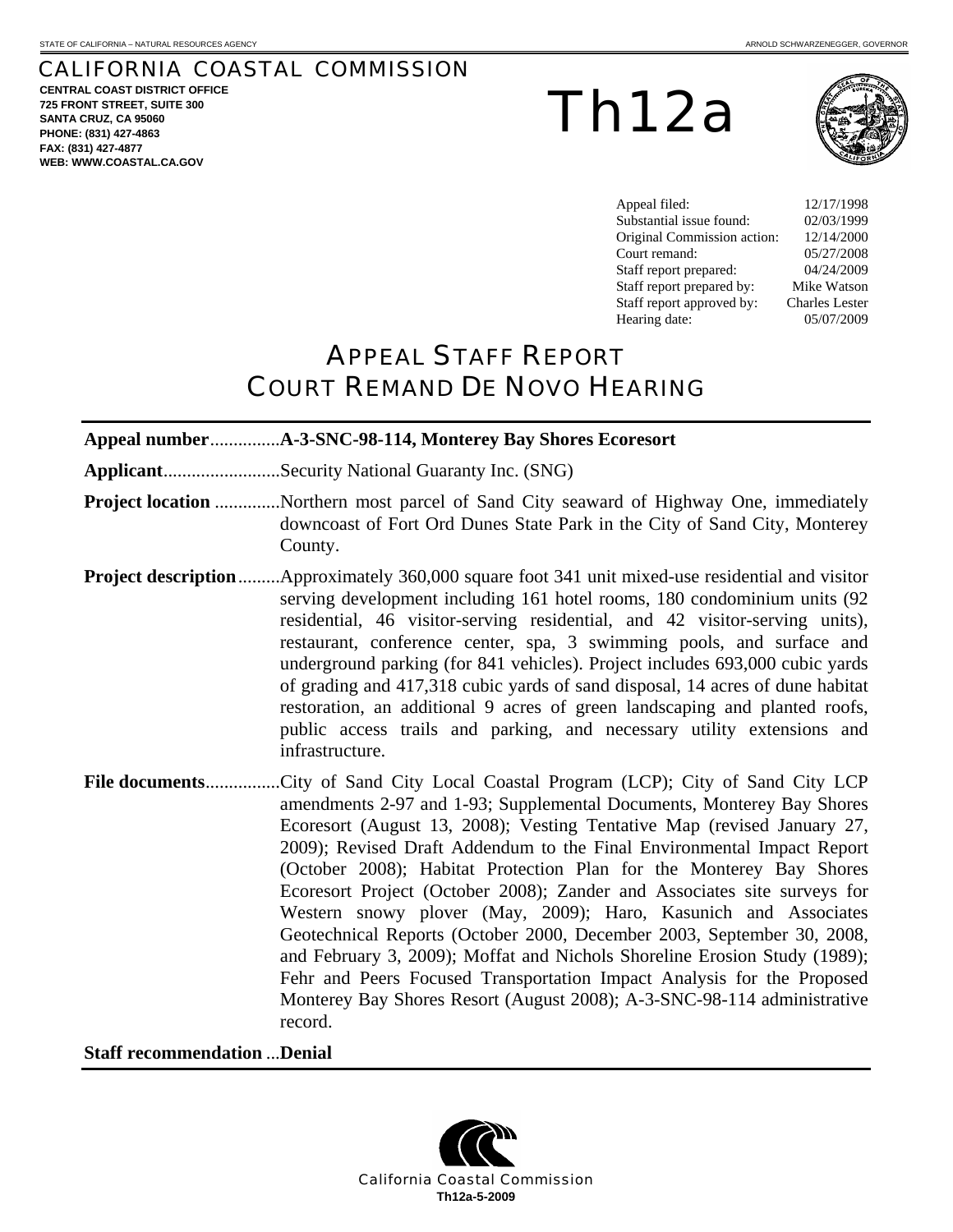# A. Staff Recommendation

# 1. Summary of Staff Recommendation

The Applicant proposes to develop a 341 unit mixed-use residential and visitor serving resort facility seaward of Highway One in the City of Sand City in Monterey County. The project includes 161 hotel rooms, 180 condominium units (92 residential, 46 visitor-serving residential, and 42 visitor-serving units), a restaurant, conference center, spa, 3 swimming pools, and surface and underground parking (for 841 vehicles). It also includes 695,000 cubic yards of grading and 417,318 cubic yards of sand disposal, 14 acres of dune habitat restoration, 9 acres of landscaping that includes vegetated roofs, public access trails and parking, and necessary utility extensions and infrastructure. The project is revised from a project previously denied by the Commission in 2000. Following that action, the Applicant sued the Commission, and in 2008 the court of appeals remanded the project to the Commission for re-hearing consistent with the court's finding that the Sand City LCP does not identify this site as an environmentally sensitive habitat area (ESHA).

The applicant has made substantial changes to the project originally denied by the Commission. Nonetheless, the project remains fundamentally inconsistent with the City of Sand City LCP. **Staff therefore recommends that the Commission deny the proposed project.**

## Inadequate Water Supply

The LCP requires that new development clearly demonstrate that adequate water is available to serve the development. Any water supply also must be consistent with the Monterey Peninsula Water Management District (MPWMD allocation to Sand City, or requires review and approval of private wells by the MPWMD. As proposed, water for the project would be provided by the California American Water Company (Cal-Am, the water purveyor for this area). Cal-Am obtains its water from the Seaside groundwater basin and the Carmel River, both of which are significantly over utilized. The Seaside Basin has recently been adjudicated, and the court has imposed a physical solution to address the significant groundwater overdraft and saltwater intrusion. The applicant has been allocated 149 acre feet of private well water rights pursuant to this order, subject to various conditions, as well as the continuing authority of the MPWMD. With respect to the Carmel River, Cal-Am has been under an order from the State Water Resources Control Board (SWRCB) since 1995 to significantly reduce illegal diversions from the river that impact riparian and fish and wildlife resources. The Applicant estimates that the proposed project would require roughly 71 acre-feet per year (ac-ft/yr) of water from these sources. Earlier this year, MPWMD denied the Applicant and Cal-Am's joint application for a water permit allowing Cal-Am to serve the proposed project with additional new water extractions using SNG's private well water rights. The District found that approval of water distribution permit could not be supported by the evidence in the record, including because such water could come from the Carmel

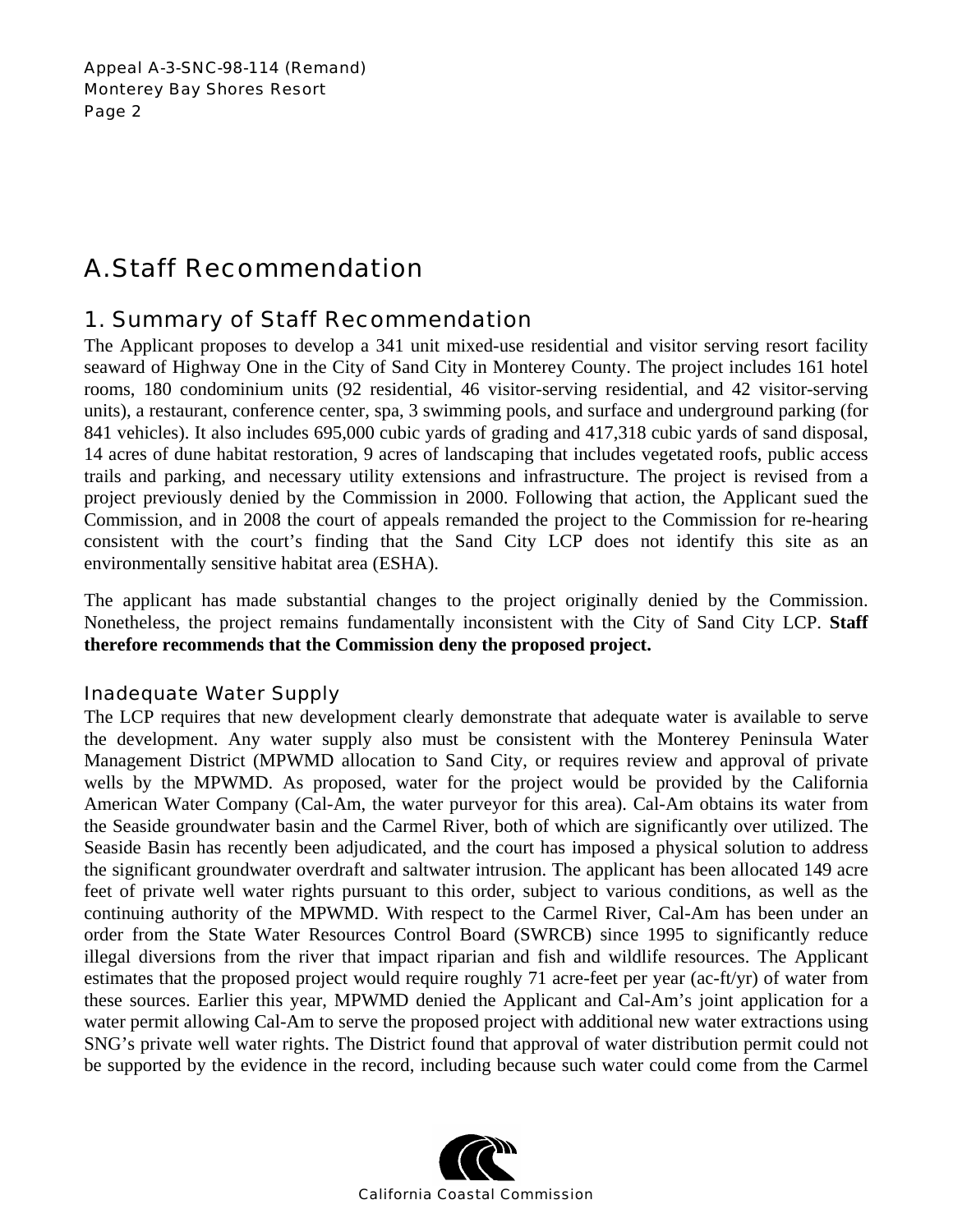River when that is prohibited by SWRCB, and that the resulting regulatory cut-backs on Cal-Am's production would have significant adverse impacts on these coastal resources that had not been analyzed under CEQA. As a result, the Applicant cannot demonstrate that there is adequate and available water to serve the project, as required by the LCP. Without such demonstration, the project must be denied as inconsistent with the LCP's water supply provisions.

## Safety From Coastal Hazards Not Assured

The LCP requires that development be sited and designed to avoid hazards, and requires that it be sited to ensure stability and safety over its economic lifetime. It is clear that the site is subject to significant coastal hazards including but not limited to tsunami, wave run-up/flooding, and shoreline erosion/retreat. The project site consists entirely of highly erodible dune sands, and presents some of the highest shoreline erosion rates in the state. The Applicant contends that hazards have been sufficiently addressed, and that the proposed project has been sited and designed to avoid them as required by the LCP. However, analysis shows that future shoreline hazards for the site have been underestimated by the Applicant, including those related to shoreline erosion/retreat and sea level rise. In addition, the Applicant has not identified the project's economic lifetime; however, assuming a 50-year economic lifetime for the project, which is the minimum analysis required by the LCP, it is clear that portions of the project as proposed would be threatened by coastal erosion in scenarios based on worst case estimates of bluff retreat. At longer economic lifetimes, such as 75 or 100 years, most of the site is unsuitable for development. In short, the proposed project has not adequately addressed potential higher risk coastal erosion scenarios, particularly when taking into account reasonable estimates for its economic life, and it cannot be assured that the project has been adequately sited and designed to address hazards. Without such assurance, the project must be denied as inconsistent with the LCP's hazards provisions.

## Significant Public Views Not Protected

The LCP requires that development be sited and designed to protect significant public views, and prohibits impairment of certain specifically identified ocean views. In this case, the development would be sited between Highway One and the Monterey Bay. As proposed, the project would block existing blue water ocean views and other views across the site (taking in dune forms and the backdrop of the Monterey peninsula in the background) from Highway One and the Monterey Peninsula Recreational Trail. In particular, the project proposes to build a 108-foot high berm that would screen public views of the development, but that would also interfere with a significant blue water view and views of the Monterey peninsula from Highway One. Although some additional views from Highway One, the recreation trail, trails at Fort Ord Dunes State Park, and viewpoints on the Monterey peninsula looking back across the site, would not be blocked entirely by the proposed development, they would be significantly degraded if the project were approved as it is proposed. The project is therefore inconsistent with the LCP public view protection provisions.

## Natural Resources Not Protected

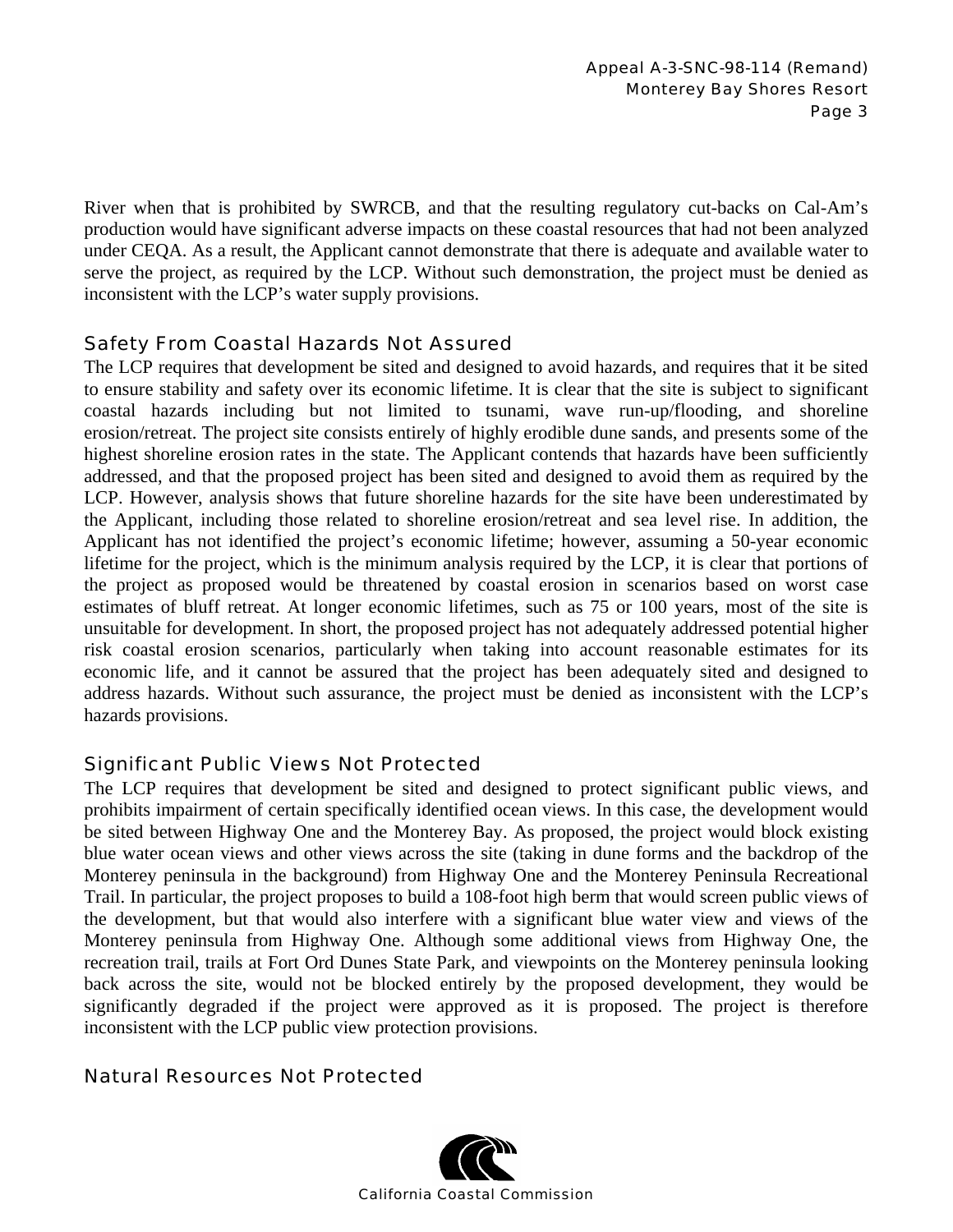The LCP requires that certain dunes and other habitats be protected and restored. The court of appeals found that the site cannot be considered ESHA under the LCP. However, the order remanding the development application to the Commission does not limit the Commission's required consideration of other LCP provisions that specifically address the protection of dune landforms and natural resources, including restoration requirements. The dunes located at the subject site are degraded in places, largely due to historic sand mining that ceased in 1986, but they provide habitat for a variety of species, some of them listed species under the federal and state endangered species acts, and are being recolonized by native dune species. The LCP specifically prohibits grading of a particularly tall dune feature on the site except for restoration purposes, and otherwise requires protection of natural resources. The proposed development would cut through the protected dune area and re-contour this entire dune inconsistent with the LCP. It would also require 693,000 cubic yards of dune grading to create the space into which the development would be constructed, inconsistent with protection of natural resources. More than 417,000 cubic yards of sand would be hauled offsite. The project is inconsistent with the LCP's dune and natural resource protection provisions.

## Other Issues Not Addressed

The LCP requires that there be adequate circulation/parking as part of new development projects and that the project not contribute to traffic congestion. In this case, the development would add traffic to already congested Highway One, and to already congested local roads and intersections. As proposed, there is both inadequate circulation capacity available at certain times to satisfy the proposed project needs, and the project would contribute traffic to this mix thus creating additional traffic congestion. Adequate mitigation for this situation has not been proposed. The project is therefore inconsistent with the LCP's traffic and circulation provisions.

The LCP and Coastal Act require that recreational public access be maximized. In this case, the proposed project has addressed many of the access requirements of the LCP, including providing vertical and lateral access dedications. However, certain details have not been specified, and maximum public access is not assured. These issues could likely be addressed through a conditional approval, were the project otherwise approvable.

## **Conclusion**

The proposed project is inconsistent with a variety of LCP requirements. It lacks adequate water supply, would not avoid or minimize hazards over its lifetime, would impair significant public views, would not protect dune landforms and natural resources, and would exacerbate Highway One traffic problems. It also has not assured that maximum public access will be provided. Although public access issues could likely be addressed through a conditional approval, the project changes necessary to address these other inconsistencies are too fundamental to be addressed by the Commission through conditions of approval; therefore, staff is recommending that the project be denied. In order to address LCP requirements and the various resource constraints on the site, a much smaller project would need to be considered that better addressed the protection of the mapped dune landform on the site, minimized impacts to natural

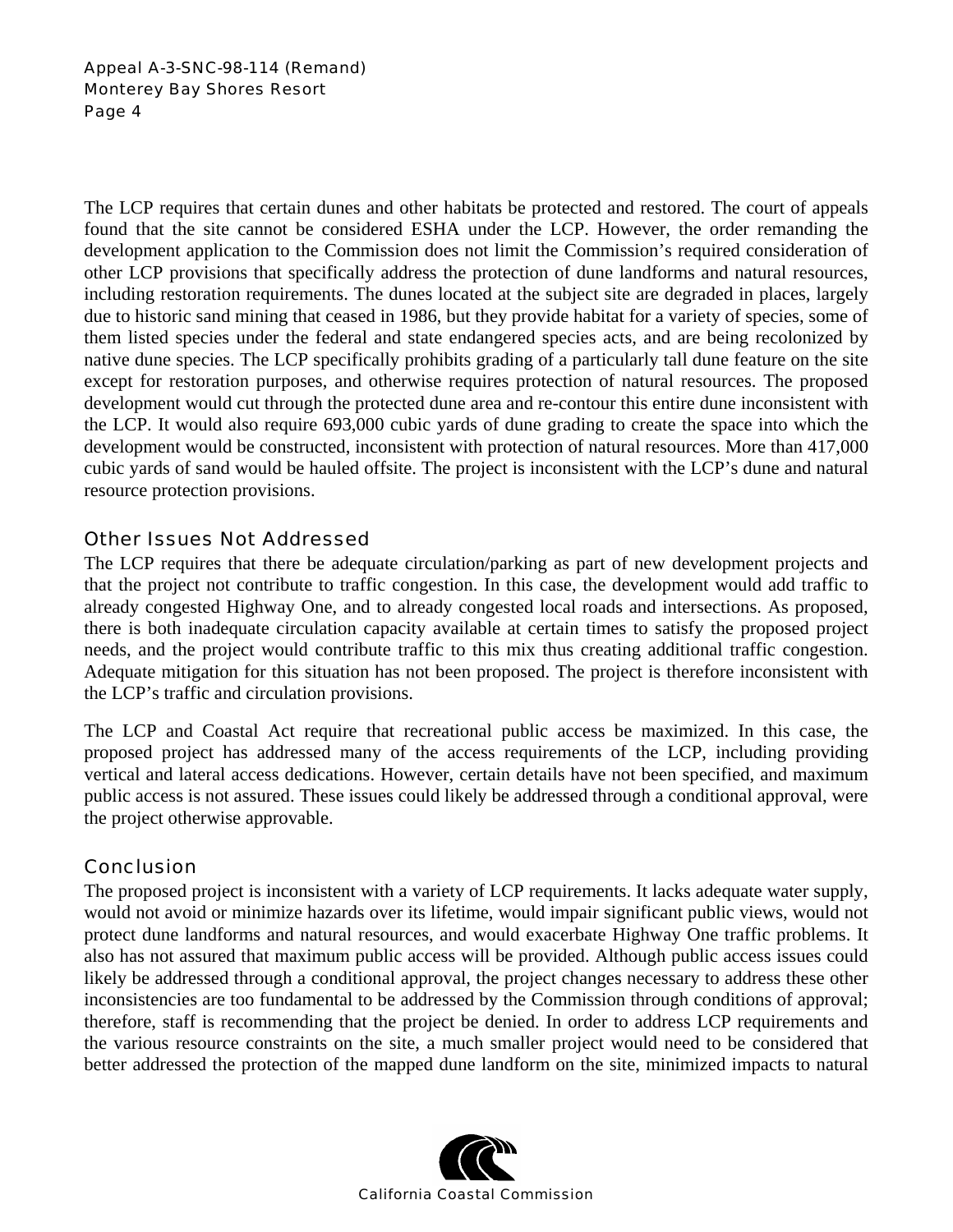resources, such as the Monterey spineflower and Western snowy plover, avoided and minimized significant impacts to important public views, particularly blue water views from Highway One across to the Monterey Peninsula; addressed traffic mitigation, and better addressed the significant shoreline hazards at the project site. Commission staff remains available to work with the Applicant and the City on such a project in the future.

Thus, staff recommends that the Commission deny a coastal development permit for the proposed development on the grounds that the proposed project is inconsistent with the Sand City certified LCP and the access and recreation policies of the Coastal Act. The motion and resolution to implement this recommendation are found directly below.

## 2. Staff Recommendation on CDP Application

Staff recommends that the Commission, after public hearing, **deny** the CDP for the proposed development.

**Motion.** I move that the Commission approve Coastal Development Permit Number A-3-SNC-98-114 for the development as proposed by the Applicant.

**Staff Recommendation of Denial.** Staff recommends a **NO** vote. Following the staff recommendation of a "no" vote will result in denial of the coastal development permit and adoption of the following resolution and findings. The motion passes only by affirmative vote of a majority of the Commissioners present.

**Resolution to Deny a Coastal Development Permit.** The Commission hereby denies a coastal development permit for the proposed development on the grounds that the development will not conform with the policies of the City of Sand City Local Coastal Program, and that it is located between the sea and the first public road nearest the shoreline and it will not conform with the access and recreation policies of Chapter 3 of the Coastal Act. Approval of the permit would not comply with the California Environmental Quality Act because there are feasible mitigation measures or alternatives that would substantially lessen the significant adverse impacts of the development on the environment.

# Report Contents

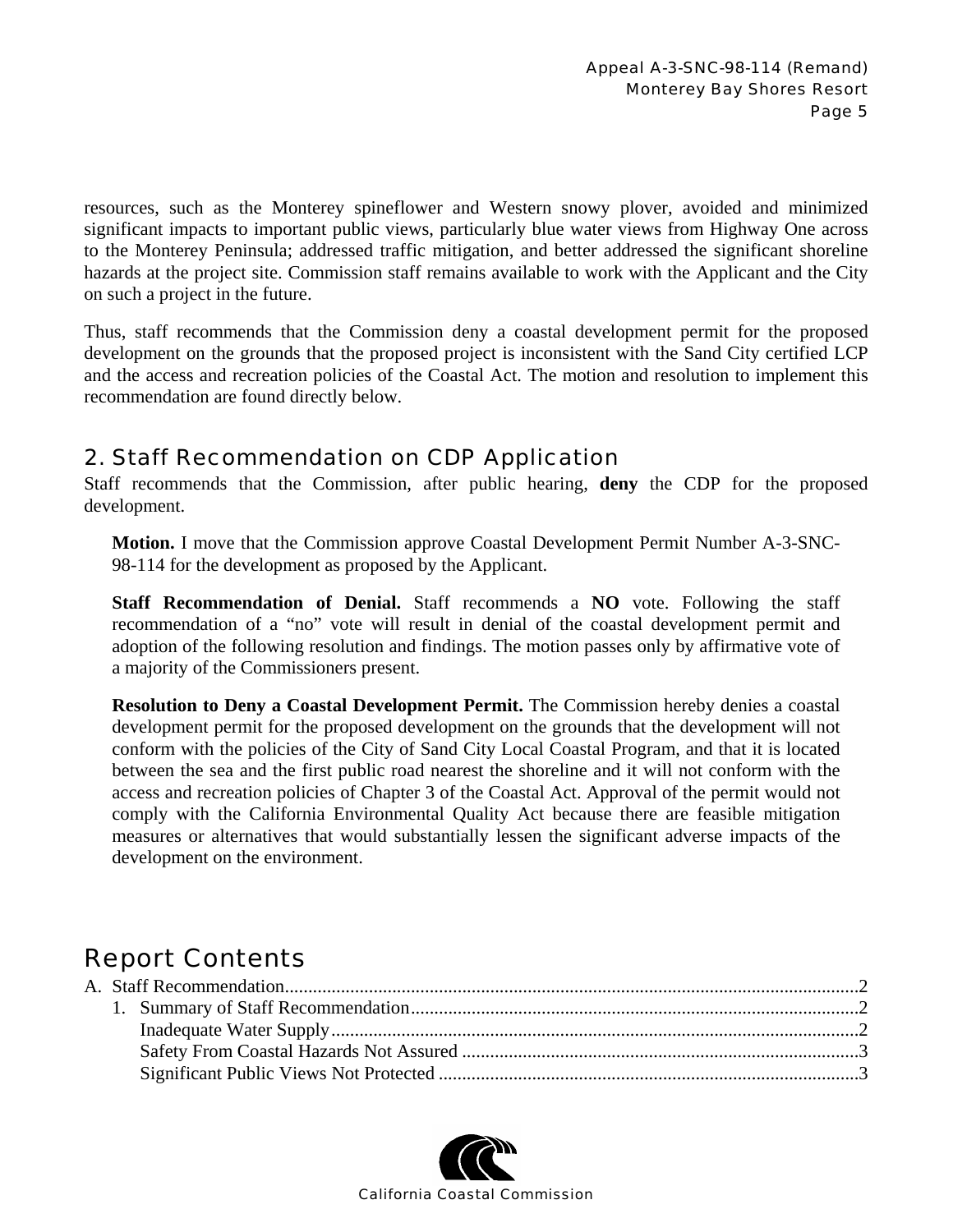| C. Exhibits                                                                              |  |  |  |  |
|------------------------------------------------------------------------------------------|--|--|--|--|
| Exhibit 1: Location Maps                                                                 |  |  |  |  |
| Exhibit 2: Aerial Photos of Project Site                                                 |  |  |  |  |
| Click on the links to go to the exhibits.<br>Exhibit 3: LUP and IP Figures and Maps      |  |  |  |  |
| Exhibit 4: Proposed Project Site Plans                                                   |  |  |  |  |
| Exhibit 5: Proposed Project Floor Plans                                                  |  |  |  |  |
| Exhibit 6: Proposed Project Program Areas                                                |  |  |  |  |
| Exhibit 7: Proposed Project Elevations and Rendering                                     |  |  |  |  |
| Exhibit 8: Sand City Memorandums re: LCP Amendments March 26, 1997 and April 10, 1997    |  |  |  |  |
| Exhibit 9: Grading Plan                                                                  |  |  |  |  |
| Exhibit 10: Proposed Project Brochure                                                    |  |  |  |  |
| <b>Exhibit 11: Habitat and Conservation Easement Maps</b>                                |  |  |  |  |
| Exhibit 12: Previous Denied Project Site Plans and Elevations                            |  |  |  |  |
| Exhibit 13: Water Resources Systems                                                      |  |  |  |  |
| Exhibit 14: SWRCB Draft Cease and Desist Order                                           |  |  |  |  |
| Exhibit 15: MPWMD Adopted Findings of Denial                                             |  |  |  |  |
| Exhibit 16: Seaside Basin Adjudication                                                   |  |  |  |  |
| Exhibit 17: Proposed Revised Set of Master Conditions                                    |  |  |  |  |
| Exhibit 18: Seaside County Sanitation District Letter dated April 17, 2008               |  |  |  |  |
| Exhibit 19a: Correspondence from Applicant: Review Package Letter dated October 17, 2008 |  |  |  |  |
| Exhibit 19b: Correspondence from Applicant: Review Package Letter dated February 3, 2009 |  |  |  |  |
| Exhibit 20a: 50-Year Shoreline Erosion and Setback Figure                                |  |  |  |  |

Exhibit 20b: 75-Year Shoreline Erosion and Setback Figure

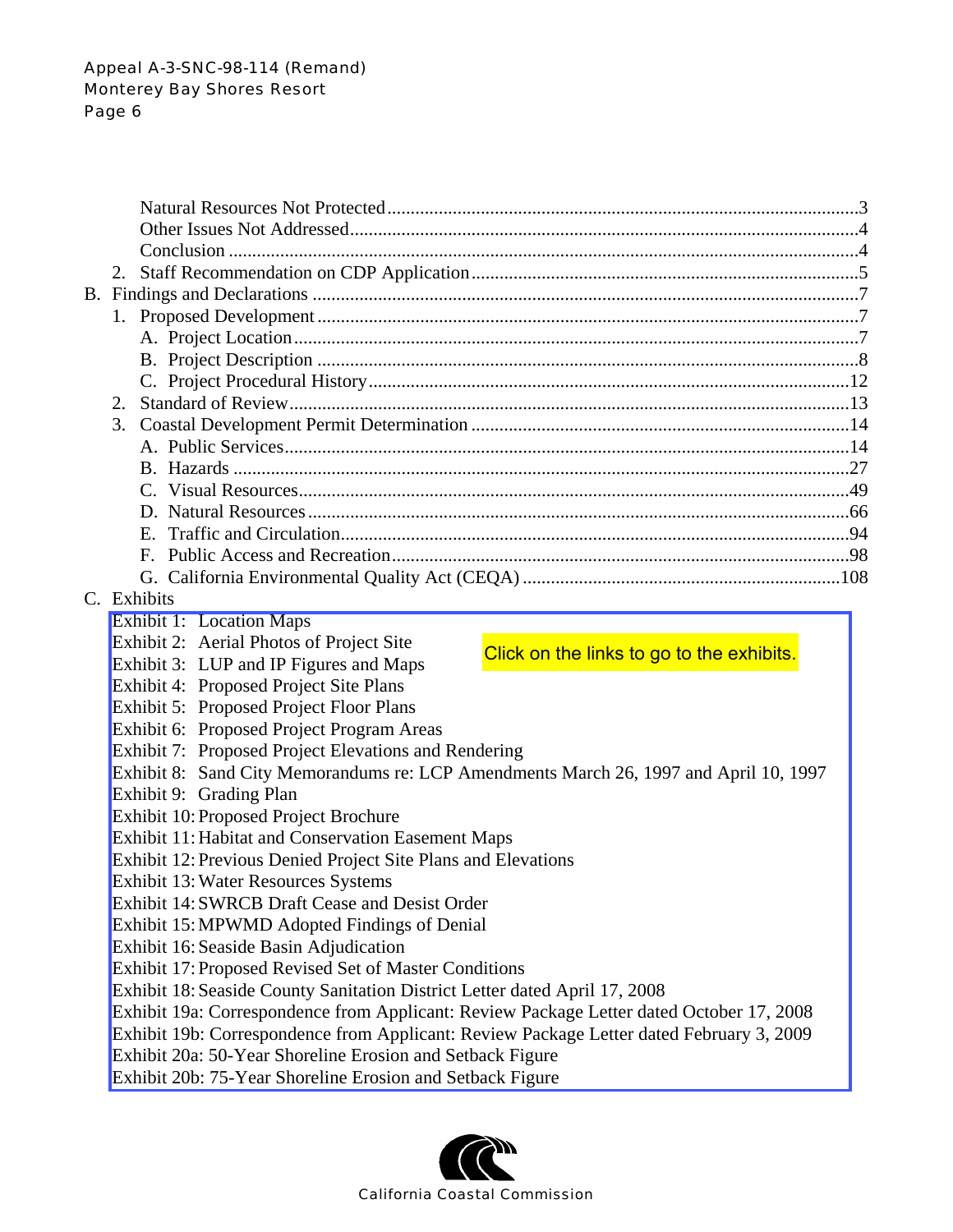[Exhibit 20c: 100-Year Shoreline Erosion and Setback Figure](http://documents.coastal.ca.gov/reports/2009/5/Th12a-5-2009-a1.pdf)  Exhibit 21: Visual simulations Exhibit 22: Views from Highway One (Photographs) Exhibit 23: Highway One View Cones Exhibit 24: Writ of Mandamus Exhibit 25: Dune Landform Approximation Exhibit 26: Access Plan, October, 2008 [Exhibit 27: EMC Botanical Survey Update dated May 12, 2008](http://documents.coastal.ca.gov/reports/2009/5/Th12a-5-2009-a2.pdf)  Exhibit 28: Habitat Protection Plan, October 2008 Exhibit 29: USFWS Letter to Applicant dated November 12, 2008 Exhibit 30: PRBO Western Snowy Plover Surveys (July 2008) Exhibit 31: City Resolution on Addendum to FEIR [Exhibit 32: Correspondence Received from Other Interested Parties](http://documents.coastal.ca.gov/reports/2009/5/Th12a-5-2009-a3.pdf)  Exhibit 33: Coastal Commissioner Ex Parte Disclosures

# B. Findings and Declarations

The Commission finds and declares as follows:

## 1. Proposed Development

## A. Project Location

 $\overline{a}$ 

The proposed project is located in the sand dunes along the shoreline in the southern Monterey Bay area near the bottom of the Monterey Bay crescent where it meets the Monterey peninsula area (and the Cities of Monterey, Pacific Grove, etc.). The dunes at the site are part of the larger southern Monterey Bay dune complex extending roughly along the shoreline from Monterey Harbor to the Salinas River, a distance of approximately 13 miles that is made up primarily of undeveloped dune, much of it in public park and conservation ownership.

The 39 acre project site<sup>1</sup> extends along approximately 1,500 linear feet of this shoreline in the dunes between Highway One (and the Monterey Bay public recreational access trail) and the Monterey Bay, between Fort Ord Dunes State Park (upcoast) and Monterey Peninsula Regional Park District dune parkland (downcoast). The site is located immediately seaward of the Fremont Street overpass from southbound Highway One at the upcoast and seaward edge of the City of Sand City (the City limit line

<sup>1</sup> Seven acres of which is located below the mean high tide (MHT) line.

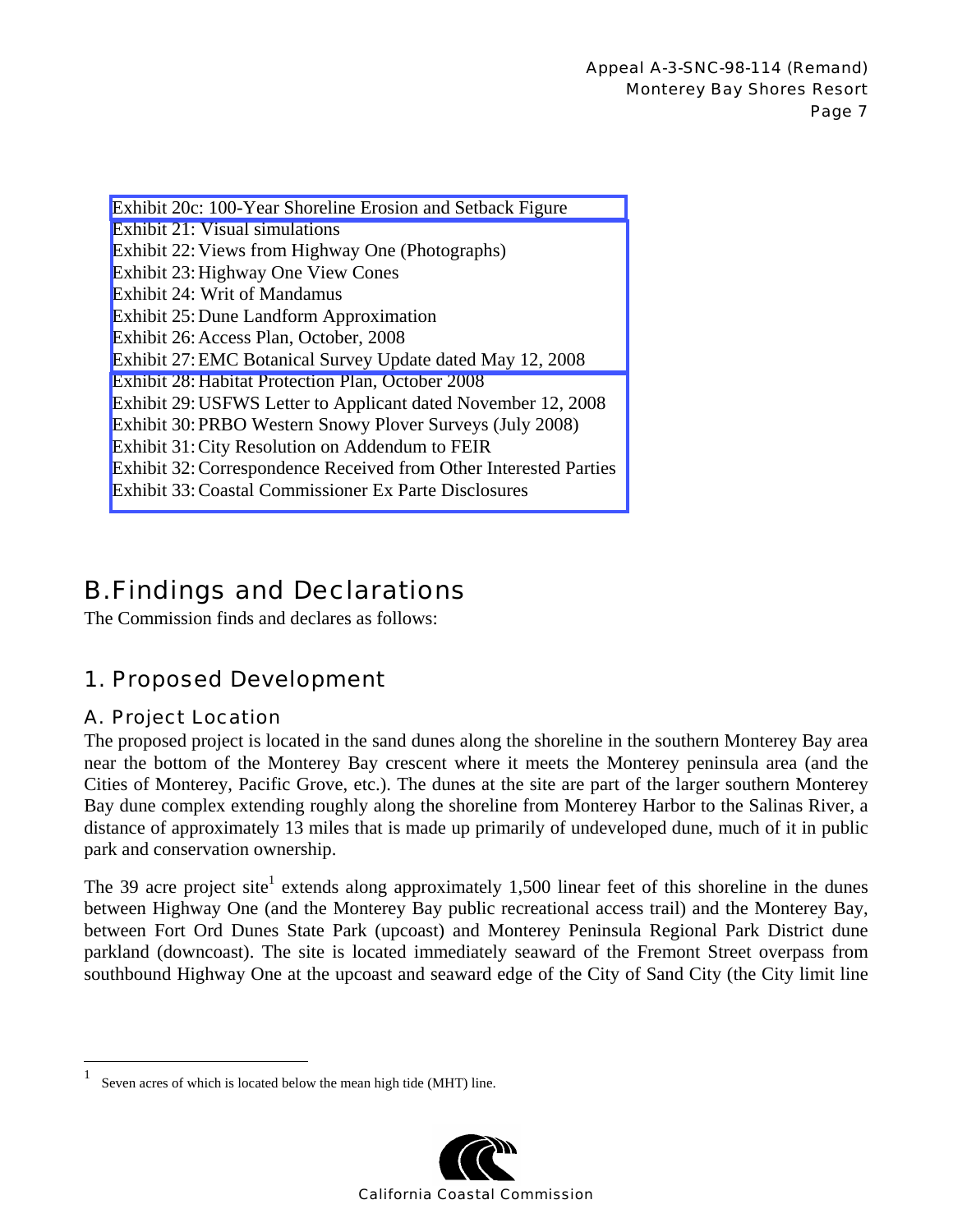runs along the State Park boundary<sup>2</sup>).

A portion of the site was mined for sand many years ago (mining ceased in 1986), and as a result the site is sometimes referred to as "the Lonestar site," in reference to the former sand mine operator. Sandy elevations at the site undulate dramatically, and the site includes a very large dune form nearest the Highway at the downcoast edge of the site, $3$  another large dune feature about midway along the property's Highway One frontage, a large depression just seaward and upcoast of the two taller dune features,<sup>4</sup> and a relatively flat area on the upcoast edge that drops down in elevation at the property boundary with the State Park. See Exhibit 1 for project location maps and Exhibit 2 for site photos.

The project site has multiple LUP and IP land use designations, including visitor-serving commercial, visitor-serving residential (medium density), medium density residential, and public recreation. In general, the applicable permitted uses would allow for development of a hotel (up to 375 units), residential time share units (100 units maximum), residential units (175 units maximum), and parks and recreational facilities. Local Coastal Program amendment 2-97 approved by the Commission in June 1997 provided that these uses may be mixed on the site. That is, there can be residential uses on a portion of the property identified for visitor-serving commercial and vice versa. See land use designations noted in Exhibit 3.

## B. Project Description

1

The proposed project is an approximately 360,000 square-foot mixed-use residential and visitor serving project including 161 hotel rooms, 180 condominium units (92 residential, 46 visitor-serving residential, and 42 visitor-serving units), restaurant, conference center, spa, 3 swimming pools, and surface and underground parking (for 841 vehicles). The project is designed to be set into the dunes. Thus, the project includes approximately 693,000 cubic yards of grading to both create the space within which the majority of the development would be constructed (i.e., the main building portion of the site would be constructed on a pad that is 30 to 50 feet lower than the existing sand level), and to backfill around such area (including on top of certain building structures) following construction. The excavation and resultant backfilling around and on top of buildings would result in approximately 417,318 cubic yards of excess sand that the Applicant proposes to export to private parties for commercial and private use, or have taken to the dump. The Applicant has also indicated a willingness to allow the sand to be used for sand replenishment if a suitable partner could be found for such effort. The project also includes related utility extensions and infrastructure, and approximately 14 acres of dune habitat restoration and another 9 acres of green landscaping and vegetated roofs (see Exhibits 4 - 8 for project site plans, elevations, program areas, and rendering).

<sup>4</sup> The depression area measures some 3.5 acres, and is the primary location of the former sand mining operation.



<sup>&</sup>lt;sup>2</sup> The Applicant also owns an adjacent property located near the northeast corner of the site between the subject site and the Fort Ord Dunes State Park, and nearest the highway (APN 011-501-004). This adjacent property is located outside of the City and in unincorporated Monterey County.<br>
<sup>3</sup> At 160 feet in elevation at its crest, this tall dune feature on the site represents the tallest dune in the southern Monterey Bay dune

complex.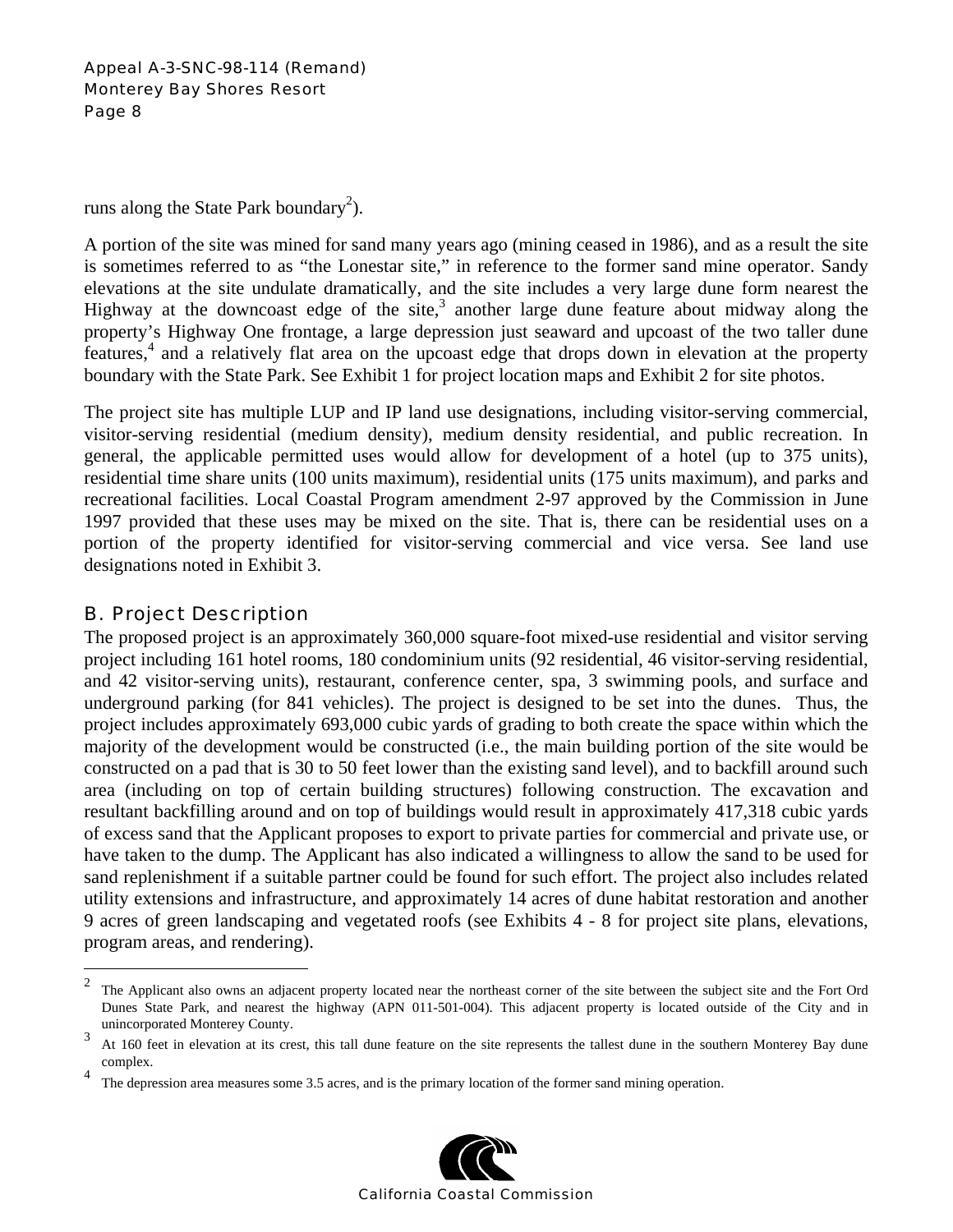#### Primary Structures

The main structures at the site would provide approximately 360,000 square-feet of interior space arranged in an undulating and curvilinear pattern along the main dune excavation area and extending laterally (along the shoreline) nearly across the whole site. These structures would extend from a finished floor elevation of 22 feet above  $NGVD<sup>5</sup>$  at the parking garage to a maximum height of 102 feet above NGVD at the top floors of the hotel and residential condominiums, and a maximum height overall of up to 112 feet NGVD for the tallest elements of the development (i.e., vertical circulation, daylight and ventilation towers). All told, the structure would extend 90 feet from bottom finished floor to its maximum elevation. The foundation for the structures would consist of a series of concrete caissons connected by grade beams. Most of the roofs of the structures would be covered in sand and planted with dune species.

The main structures themselves vary between six and eight stories in height, and have a maximum height of approximately 80 feet above finished floor. These structures would include a 120-seat, 6,000 square foot restaurant and bar, three pools and courtyards totaling 30,000 square feet, a 10,000 square foot conference center, and a 40,000 square foot wellness spa. There is also approximately 27,000 square feet in related development including kitchen space, retail, and service/storage area. Almost all of the parking to serve the development, 762 spaces, would be located underground in parking garages that would be beneath the structures described above. Another 79 spaces would be provided in surface parking lots, the bulk of which would be provided through 70 proposed public parking spaces that would be located on either side of the proposed access roadway at the northeast corner of the site nearest Highway One.<sup>6</sup>

#### Primary Uses

 $\overline{a}$ 

The project includes 161 hotel units that would be clustered along the downcoast portion of the development arranged around a courtyard. There would also be 88 visitor-serving residential condominium units clustered just inland of the hotel units and on either side of the main entry. Of these condominium units, 42 units are identified as "visitor-serving condominium units" and 46 units are identified as "visitor-serving residential condominium units". The 42 visitor-serving condominium units would be vacation ownership resort units that would be available to club members through purchase of a membership, and available to the public when not occupied by a club member. The 46 visitor-serving residential condominium units would be individually owned and available to the general public on a rental basis. Both types of units would be subject to a requirement that owners could only stay in their units for a maximum of 29 consecutive days and 84 total days per year. The project also includes 92

<sup>&</sup>lt;sup>6</sup> The Applicant's submitted plans are internally inconsistent inasmuch as the parking calculations identify 70 public access parking spaces in this area, while the proposed site plans show 71 spaces in this area. The difference is not significant, and the 70-space number is used in this report.



<sup>5</sup> NGVD, or National Geodetic Vertical Datum, is not to be confused with Mean Sea Level (MSL). MSL is the local mean sea level whereas NGVD is a fixed datum adopted as a standard reference for heights (where MSL was held fixed as observed at 26 stations in the U.S. and Canada). NGVD for the Monterey Bay area was adjusted in 1961 and revised in 1986. For the Monterey Bay area, MSL is +0.03 feet NGVD, or about a third of an inch above NGVD. NGVD is generally used in this report to describe elevations.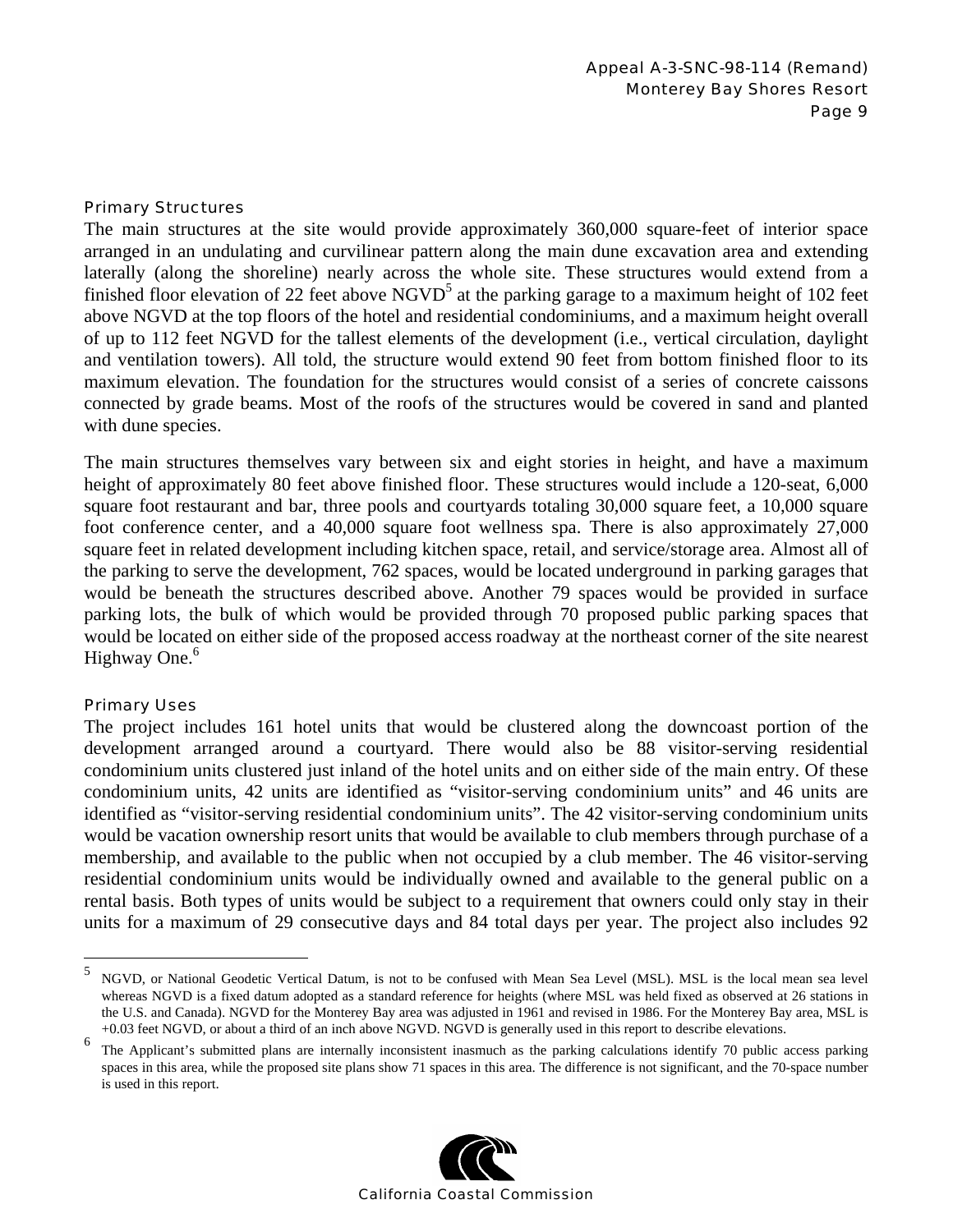traditional residential condominium units which make up the majority of the upcoast half of the project. All told, the proposed project includes approximately 341 units of varying types (see Exhibit 6 for a graphic depiction of proposed program areas).<sup>7</sup>

The project also includes a spa that would be located in the center and seaward portion of the site just past the main entry (40,000 square feet), and a restaurant, meeting rooms, conference space, retail sales, reception, and related amenities clustered near the main entryway at the center of the development (22,000 square feet).

See site plans, elevations, and space allocations in Exhibits 4, 6, and 7.

#### **Subdivision**

The project includes subdivision of the site from a single 39.04 acre parcel into 2 separate parcels, a 22.38 acre parcel (Parcel 1) and a 16.66-acre<sup>8</sup> parcel (Parcel 2). Almost all of the proposed development would be located on Parcel 1, and Parcel 2 would be placed in conservation and public access easements.<sup>9</sup> Parcel 1 would also be further subdivided for the condominium ownership units, for which there are two separate airspace condominium subdivision regimes planned. The 88 visitor-serving residential units would share common facilities with the hotel courtyard and pool area (32,310 square feet), parking, and other services. The 92 residential units would have a common interest in the northern courtyard, pool, and botanical garden (53,644 square feet), as well as other common facilities such as the garage and entryway. Thus, following subdivision, Parcel 1 would be divided into 180 condominium airspace units, 2 common area parcels, and 1 parcel containing the hotel, retail space, and related visitorserving amenities. When combined with Parcel 2, the overall subdivision thus results in a total of 184 parcels overall at the site. See Exhibit 6.

#### Roadways and Paving

Access to the site would be gained by extending Sand Dunes Drive from its current terminus at the southeastern edge of the property near the Fremont Boulevard off-ramp. A gatehouse and gate would be constructed at this location to restrict access to the site. The new road would then extend along the eastern (inland) edge of the property to the northern end of the property, and then would extend perpendicularly toward the ocean to a turn around and delivery access point near the most upcoast building structures. The main entryway to the project would be perpendicular from the new portion of Sand Dunes Drive roughly in the middle of the site to an entry turn-around and underground garage

 $\overline{a}$ 



<sup>&</sup>lt;sup>7</sup> The project is also described in terms of "modules", each of which appear to be the same size. The Applicant provides module counts by type that differ from the unit counts in some cases. For example, although the 161 hotel units are made up of 161 modules, the 88 visitor-serving condominium and residential condominium units are made up of 166 modules, and the 92 residential units are made up of 284 modules. In other words, although the unit counts for the straight hotel versus the other types of units is similar (161 versus 180 units), by module (and thus programmed space) straight hotel units make up 161 modules versus 450 modules for the non-hotel units, or roughly one-third hotel modules and two-thirds other modules.

<sup>8</sup> 6.96 acres of which are below MHT.

<sup>9</sup> As would 8.23 acres of Parcel 1.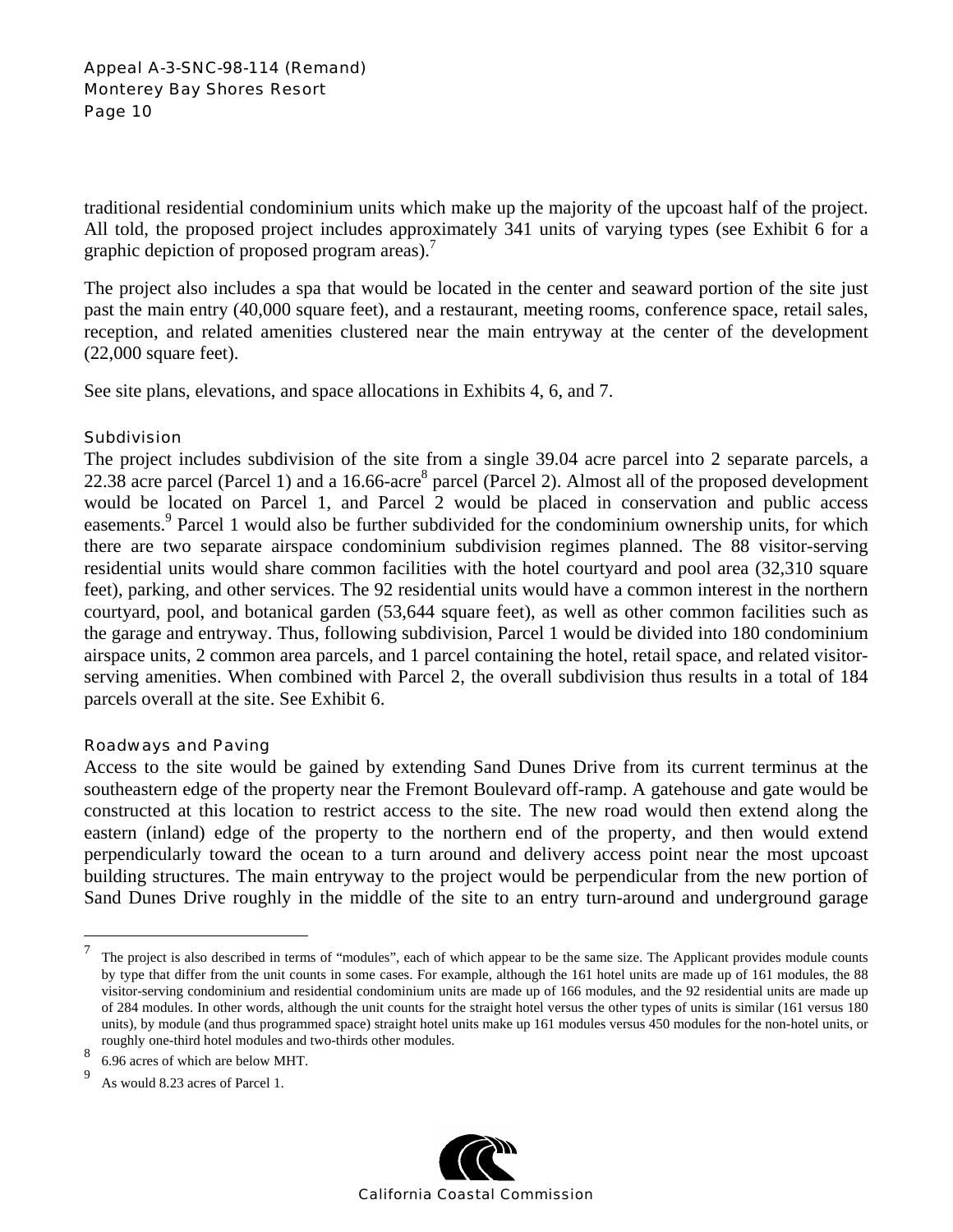entry. The project also includes a roadway extension off of Sand Dunes Drive to the Applicant's adjacent property located outside of the City.<sup>10</sup> That portion of the Sand Dunes Drive extension nearest the Highway and the proposed off-site extension would include surface parking on either side of the street totaling 70 spaces. The Sand Dunes Drive extension would be striped with a bike lane (i.e., Class 2), except for the area extending through the 70 parking spaces where only signs would be provided (i.e., Class 3). A bike rack would also be installed at the entrance to the public parking area. In total, the project includes approximately 38,800 square feet of new roadway (Sand Dunes Drive) and related parking, with another 17,600 square feet in resort driveways, resort entrance, and roadway stub to the adjacent property. All told, about one half the site above MHT would be occupied by buildings, roads, and parking areas.<sup>11</sup>

### Grading

Site preparation activities associated with the project include grading, excavation, and recontouring of approximately 88% of the dune area above MHT, totaling about 28 acres. Essentially all of the area above the 20-foot dune contour, including the large dune at the site's southeast corner, would be graded. Primary grading activities would include approximately 693,000 cubic yards of grading that would be necessary to create the area where the proposed primary structures would be constructed. The largest dune feature at the southern edge of the site would be completely recontoured to reduce its height by about 15 feet and flatten its northern exposure to conform to the buildings to be constructed, and the large dune feature midway on the site would be removed entirely to make way for the entry road to the main reception area of the facility. A new tall dune feature (approximately 105 NGVD at its crest) would be formed between the primary structures and that portion of Sand Dunes Drive with the 70 surface parking spaces (i.e., between the main buildings and Highway One). The fore dune area seaward of the buildings would be graded from a rolling 35-foot to 60-foot NGVD contour to a uniform 30-foot NGVD elevation, and several hillock depressions would be formed in this area. See grading plan in Exhibit 8.

#### Utility Development

 $\overline{a}$ 

The project includes utility extensions from inland utilities to and across the site to provide basic services to the project (i.e., water, sewer, gas, electricity, etc.). See Exhibit 4 for utility infrastructure plans. Water is proposed to be provided by Cal-Am, and wastewater would be directed to the regional wastewater treatment plant in Marina. The project would also collect and filter runoff through a series of bioswales and a retention pond/created wetland area. The project also includes a series of "green" technologies to limit the need for such services. For example, gray water recycling is proposed for

 $11$  14.15 acres, or about 44% of the site above MHT.



 $10$  The proposed project shows the roadway extension to the adjacent parcel (see Exhibit 4), but does not include any proposed development on the adjacent parcel. The proposed project plans, however do show roadway development and stub utilities extending over the City limit line onto the adjacent property and into Monterey County (see project plans in Exhibit 4). This development is not part of the Applicant's proposed project, and any development proposed outside of the City is not properly before the Commission and will not be reviewed as part of this CDP application.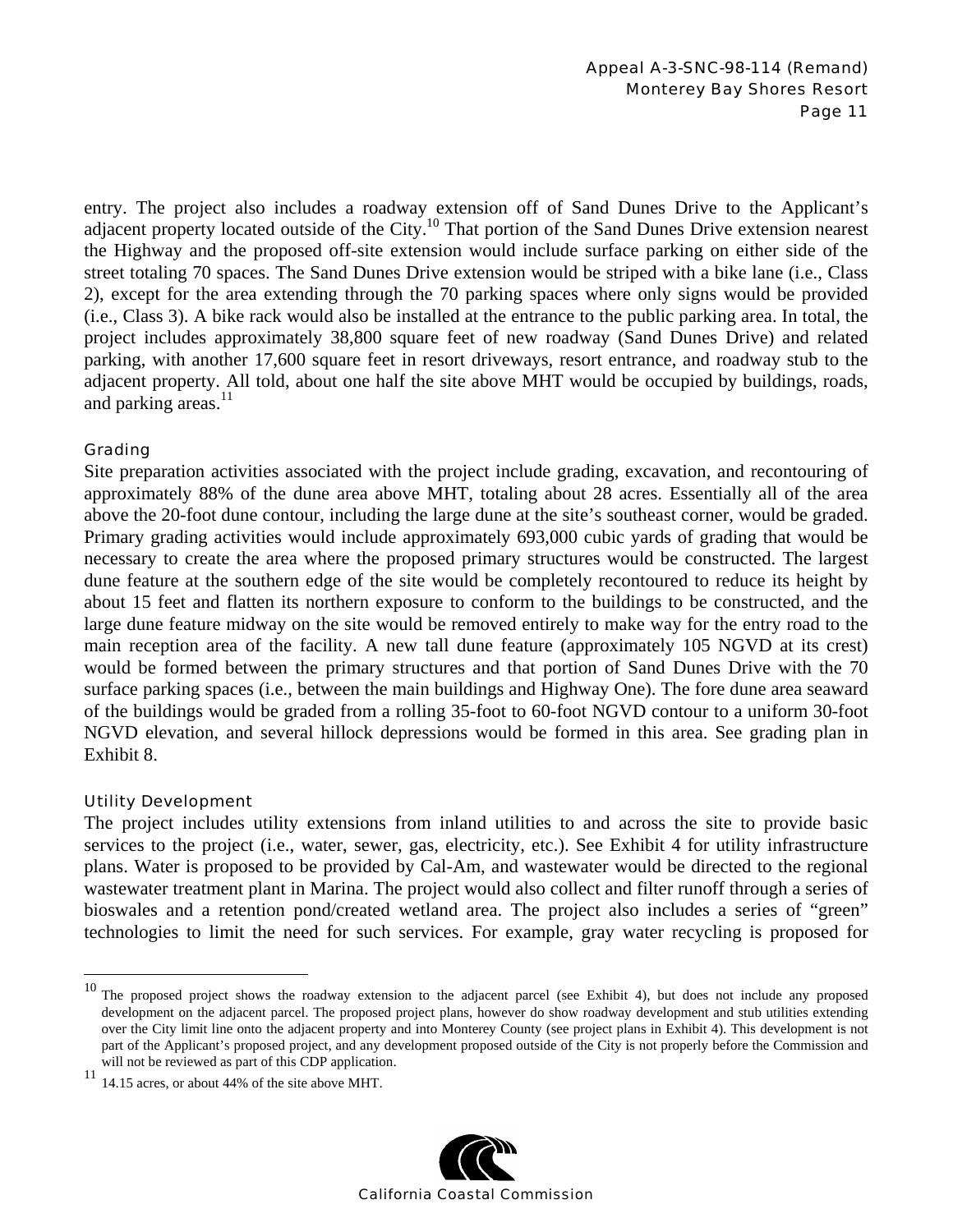subsurface irrigation of dune restoration areas, green landscaping (i.e., planted roofs, resort grounds, and gardens), and groundwater recharge via bioswales. Additional renewable energy technologies (i.e., wind, solar, and geothermal) are also proposed to augment conventional sources of power. See Exhibit 10 for additional information relating to the green technologies proposed.

#### Public Access Improvements

Public access to the site would be provided along the Sand Dunes Drive extension, and along a 5-foot sidewalk along the road. Just beyond proposed driveway spur at the northeast corner of the site, the sidewalk would transition to a boardwalk that would extend perpendicular to Highway One and extend to the shoreline via a public vista point on the bluff edge, then down to the Monterey Bay. Public access would be limited to daylight hours, and would be restricted at the gatehouse and gate location. The public access route and the portion of the site seaward of roughly the 20-foot NGVD contour would be placed in a public access easement for lateral access along the beach (see Exhibit 11).<sup>12</sup>

#### Dune Restoration/Revegetation

The project also includes a dune restoration program designed to restore and protect dune habitats on 13.85 acres of the site that would be placed in a conservation easement (see Exhibit 11). Additional dune species revegetation will take place on an additional approximately 9 acres or so (on tops of building roofs, and for landscaped grounds and gardens). The Applicant also has committed to establishing an environmental trust fund that would contribute an estimated \$200,000 per year endowment to manage the restoration and revegetation areas.

See Exhibits 4 - 8 for project site plans, elevations, renderings, and additional proposed project details.

## C. Project Procedural History

 $\overline{a}$ 

The Applicant originally proposed a different mixed-use (hotel, residential, retail, etc.) development at this same site in the late 1990s. That previous project proposed a slightly higher level of intensity and scale than the currently proposed project. Specifically, the Applicant previously proposed a 495 unit mixed use development consisting of a 217-room hotel, 100-unit timeshare resort, 45 visitor-serving condominium units, and 133 traditional residential units. See Exhibit 12 for site plans and elevations for the previously proposed project.

On December 14, 2000, and on appeal from a City of Sand City decision approving the then proposed project, the Commission denied the project due to inconsistencies with LCP provisions related to ESHA, water supply, geologic hazards, visual resources, traffic, and public access, and due to inconsistencies with the Coastal Act's access and recreation policies. The Commission found at that time, that given the

 $12$  The materials submitted by the Applicant show a gap in the public access easement between the entrance to the site (at the gate/gatehouse) and the portion of Sand Dunes Drive with the surface parking spaces. The Applicant indicates that this is a mistake, and that the easement proposed would extend all the way from the public portion of Sand Dunes Drive to and along the ocean, thus including this gap area.

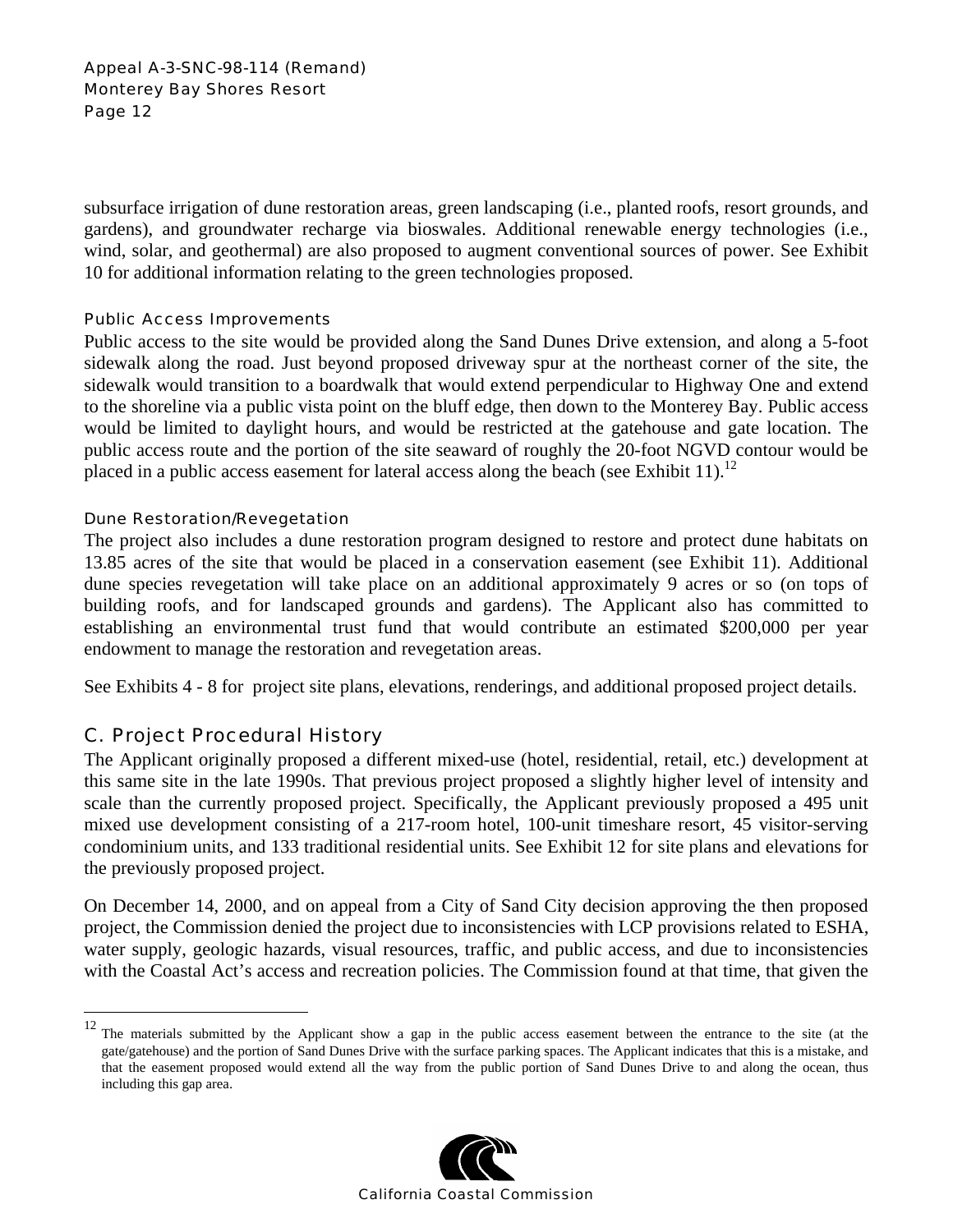significant adverse impacts to coastal resources posed by the project, and the absence of an approved method to supply the project with water, it was impossible to conclude that the project was consistent with the Sand City LCP and the public access and recreation policies of the Coastal Act. It further noted that in light of the lack of fundamental information needed to resolve these issues (e.g., more detailed habitat evaluation, Water Distribution Permit, additional geotechnical analyses), and the major revisions required to bring the project into conformance with LCP visual protection standards (e.g., considerable reductions in the amount of landform alteration and the height and size of the proposed structures), denial rather than conditional approval was the appropriate option.

The Applicant subsequently sued the Commission over the Commission's denial, and a series of lengthy court proceedings followed. Ultimately, on December 2, 2005, the Commission's denial was upheld by the San Francisco County Superior Court. The Applicant appealed the Superior Court's decision to the First District Court of Appeals. On January 25, 2008, the Court of Appeals reversed and held that the Commission had erred in its application of the LCP's ESHA policies. More specifically, the Court held that the site could not be considered ESHA under the LCP, and on May 27, 2008 the courts remanded the matter back to the Commission to re-hear the project with that understanding. Significantly, the Court of Appeals' decision did not consider any of the Commission's other bases for denying the proposed project.

Subsequently, the Applicant significantly revised the project to its current form (as described in the preceding Project Description finding), and submitted materials in support of the revised project in late 2008 and early 2009. The Superior Court also then directed the Commission to hold a hearing on the revised project by March 31, 2009 unless the parties mutually agreed to another hearing date. Following the MPWMD's denial of a water permit for the project on February 26, 2009, the Applicant requested a three-month extension of the judicial deadline for a hearing, and Commission staff agreed. The new judicial deadline for hearing the application is June 30, 2009, and this staff report is the culmination of the review process.

Thus, the revised project described above is the proposed project before the Commission, and not the project that was denied in 2000. Other than requiring that the site not be considered ESHA, the Court's remand does not limit the Commission in any way in its review of the modified proposed project. The Commission retains its full discretion to approve, approve with conditions, or deny the proposed modified project based upon the facts of the case. If the Commission were to approve a project, the City would then review the project. $^{13}$ 

## 2. Standard of Review

 $\overline{a}$ 

The standard of review for the proposed project is the certified City of Sand City LCP and, because the proposed development is located seaward of the first public road, the public access and recreation

 $13$  The Applicant submitted a "Revised Master Set of Conditions of Approval" from the City that should be considered in any Commission approval, although the City has not approved them yet.

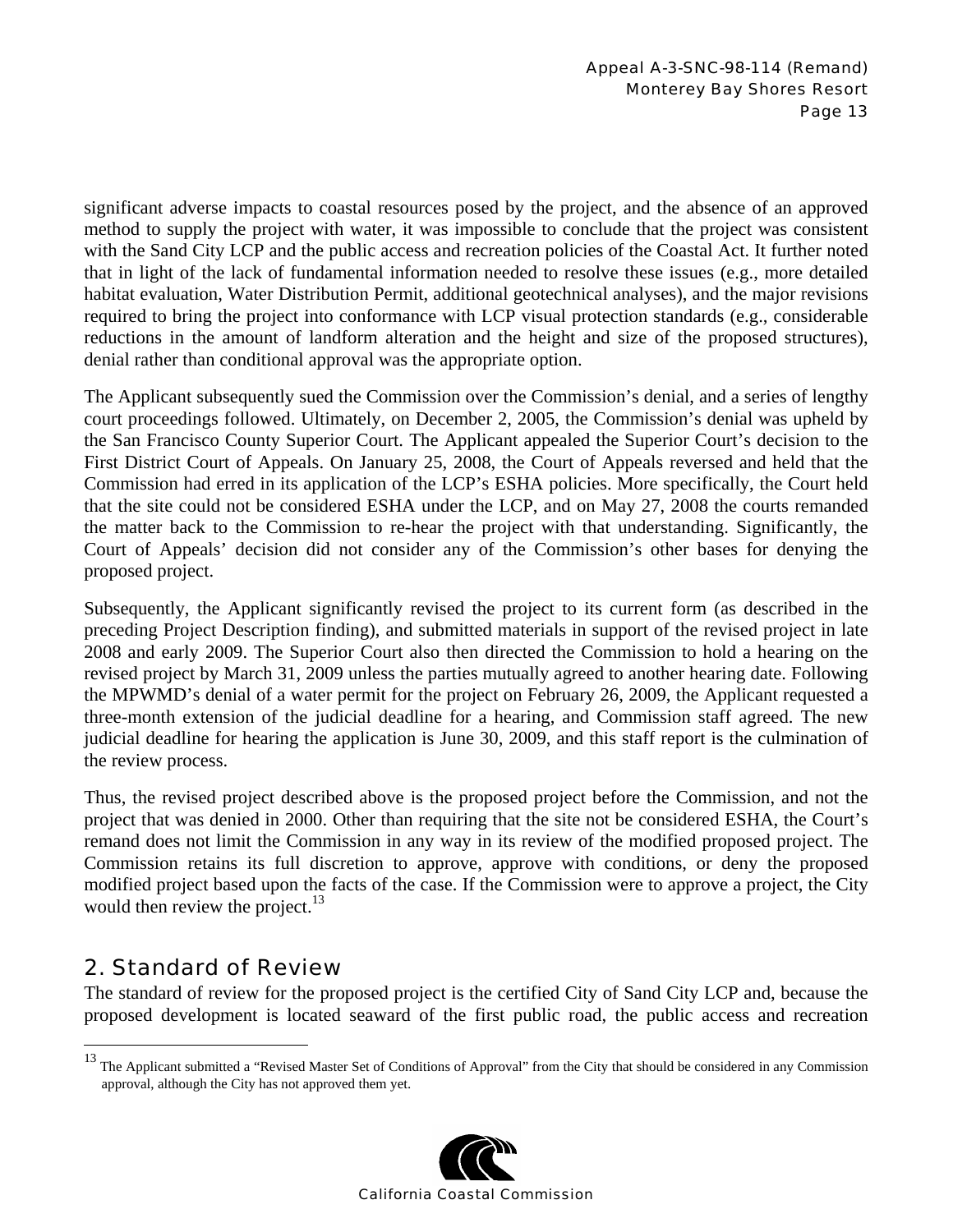policies of the Coastal Act.

# 3. Coastal Development Permit Determination

## A. Public Services

### 1. Applicable Policies

The LCP identifies public services as a constraint to new development due to limited availability of water and wastewater treatment capacity. Applicable LCP LUP and IP policies include:

*LUP Policy 4.3.27. Require future developments which utilize private wells for water supply to complete adequate water analyses in order to prevent impacts on Cal-Am wells in the Seaside Aquifer. These analyses will be subject to the review and approval of the Monterey Peninsula Water Management District. In support of MPWMD's review and permit authority, the City should incorporate these requirements into City development review.*

*LUP Policy 6.4.10. New development shall be approved only where water and sewer services are available and adequate….* 

*LUP Policy 6.4.11. Prior to the approval of any new development within the coastal zone of the City of Sand City, adequate sewage treatment facility capacity shall be demonstrated consistent with the provisions and requirements of the California Regional Water Quality Control Board.…* 

*LUP Policy 6.4.12. Within the Coastal Zone, permit only new development whose demand for water use is consistent with available water supply and the water allocation presented in Appendix F [MPWMD assignment to Sand City of a relative share of total Cal-Am water usage – see below].* 

*LUP Policy 6.4.13. Require all new developments to utilize water conservation fixtures (such as flow restrictions, low-flow toilets, et cetera).* 

*LUP Policy 6.4.14. Require water reclamation or recycling within large industrial uses and encourage water reuse for landscaping wherever possible and economically feasible.* 

*LUP Policy 6.4.16. Require that landscaping in new developments and public open space areas maximize use of low water requirement/drought resistant species.* 

*LUP Policy 6.4.17. If dune management programs are implemented on State owned properties or other Areas within the City, investigate the feasibility of using reclaimed water for irrigation.* 

*IP Coastal Zone Overlay District, Permit Conditions, Sections (c)(8) and (c)(10). In* 

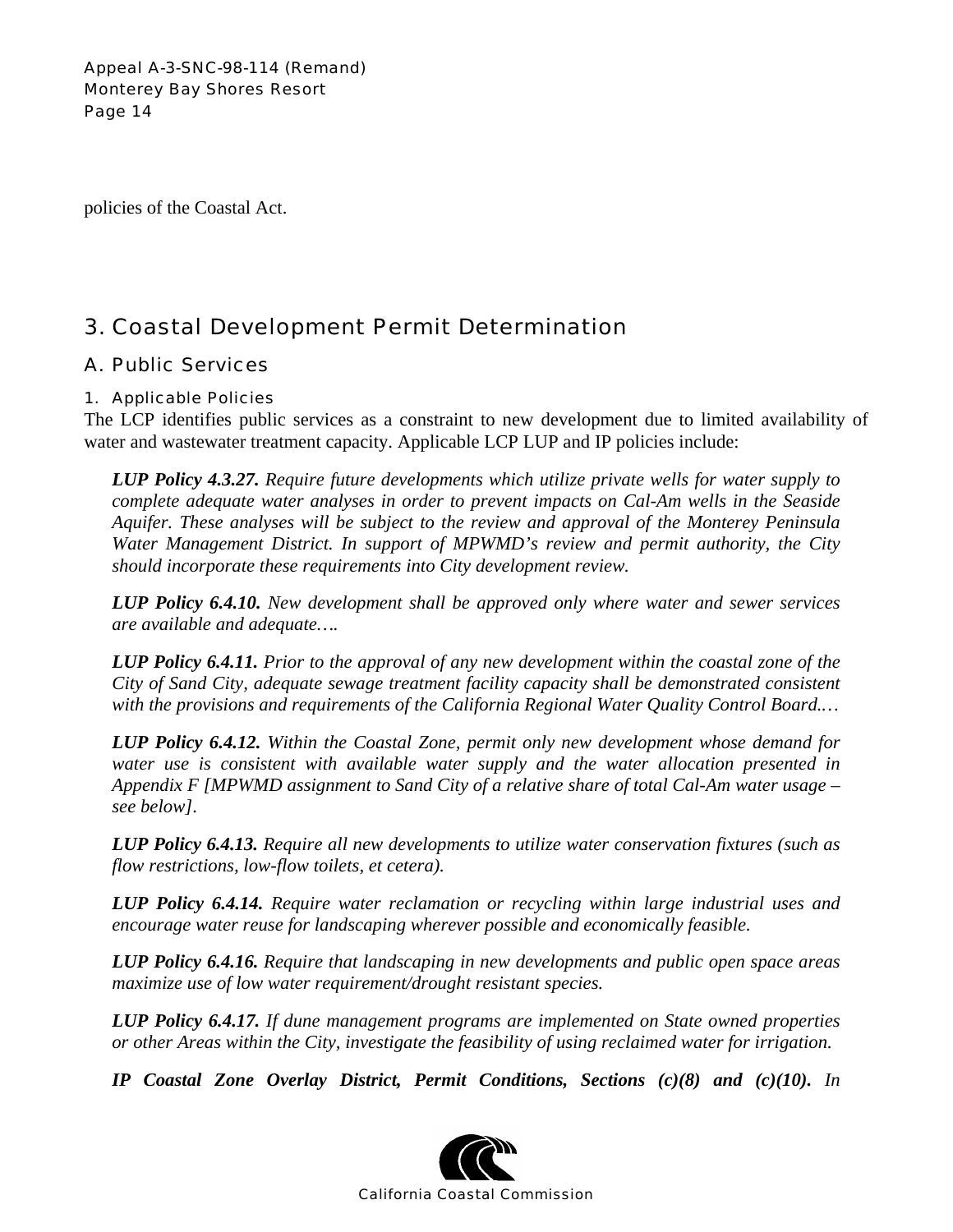*considering a coastal development permit application, the City Council shall give due regard to the Local Coastal Program in order to approve a development, and the Council shall make findings that approval of the permit is consistent with the Local Coastal Program, including but not limited to: …(8) Demonstrated availability and adequacy of water and sewer services. …(10) Compliance with City water allocation.* 

*IP Section 3.2, Coastal Zone Overlay District, Permit Conditions, (c). In considering a coastal development permit application, the City Council shall give due regard to the Local Coastal Program in order to approve a development, and the Council shall make findings that approval of the permit is consistent with the Local Coastal Program, including but not limited to: …(8) Demonstrated availability and adequacy of water and sewer services. …(10) Compliance with City water allocation;…* 

*IP Section 4.2 (Sand City Water Allocation Resolution). … In order to protect water resources, and ensure the availability of water for coastal land uses, the maximum water usage allowable in the coastal zone for new developments shall be limited to the water allocations established in the Local Coastal Land Use Plan. …The water allocations established in the Local Coastal Program may be revised according to any changes in water allotments granted to Sand City by the District. A change in the water allocations established in the Local Coastal Land Use Plan will require a Local Coastal Program amendment.* 

The LCP clearly recognizes that water is a finite commodity in great demand in Sand City and the surrounding area. The LCP thus only allows approval of new development where it has been clearly demonstrated that adequate water supply is available to serve the development, and that such water is consistent with the MPWMD allocation to Sand City, or has been reviewed and approved by MPWMD in certain circumstances, including those that apply here. Likewise, the same availability and adequacy criteria apply to the need for wastewater services as well. The LCP includes these limitations to ensure that new development does not exacerbate water and wastewater problems, both in Sand City and, because water and wastewater are regional resources and constraints, in the surrounding area.

### 2. Wastewater Services

 $\overline{a}$ 

Wastewater from the site would be directed to the Monterey Regional Water Pollution Control Agency (MRWPCA) wastewater treatment plant in Marina via delivery lines maintained by the Seaside County Sanitation District (SCSD). MRWPCA's Marina plant currently process slightly under 20 million gallons per day (MGD) and has a permitted capacity of  $25 \text{ MGD}$ .<sup>14</sup>

The project would generate up to 50.5 acre feet per year (ac-ft/yr) of wastewater. Both MRWPCA and SCSD have provided confirmation that there is adequate and available capacity to serve the proposed

 $14$  The plant has a maximum operating capacity of 30 MGD, but the Regional Water Quality Control Board (RWQCB) permit limits this facility to a maximum of 25 MGD.

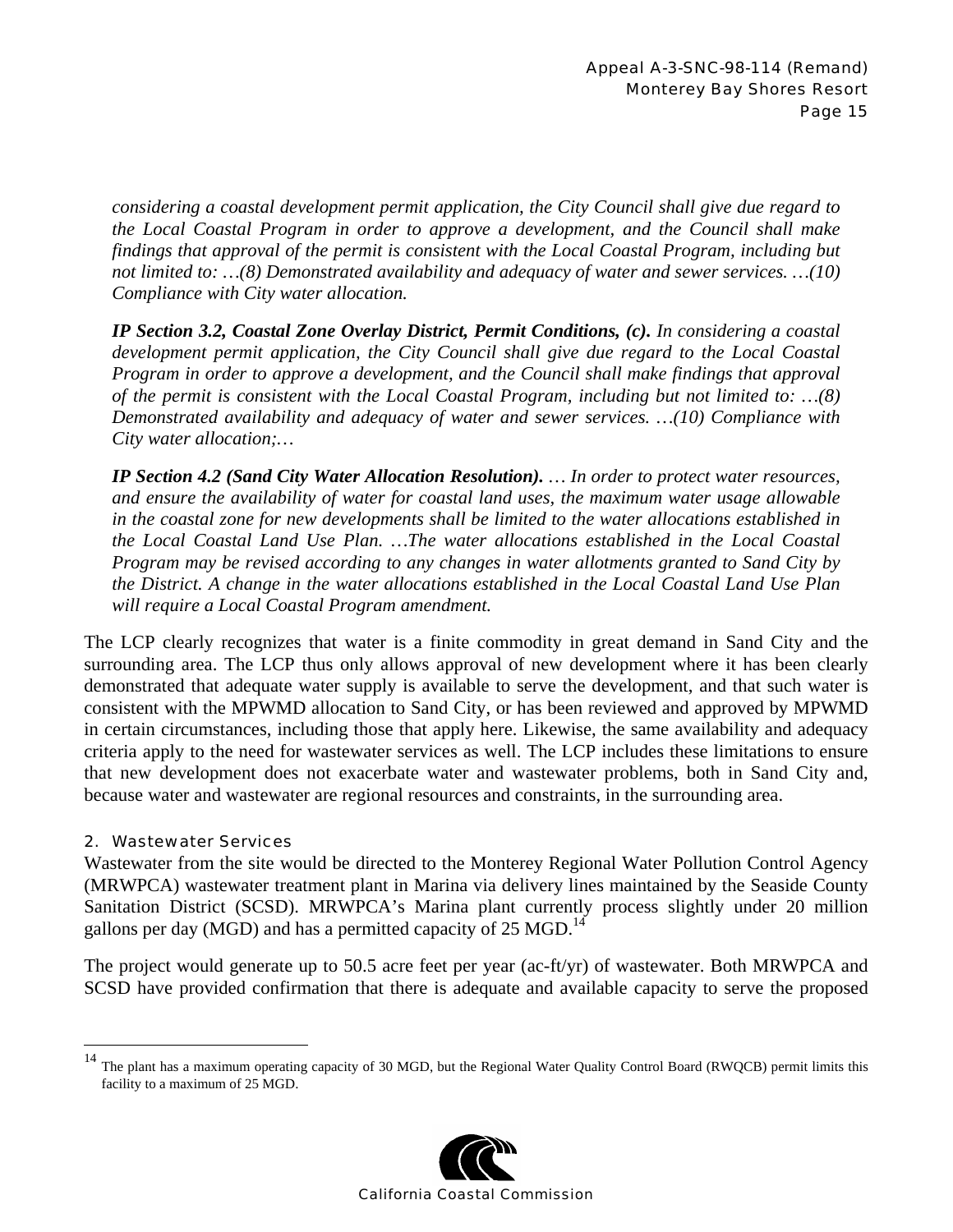project.<sup>15</sup> The proposed project is consistent with the LCP with respect to wastewater services.<sup>16</sup>

## 3. Water Supply Context

The adequacy and availability of water to serve the development is the key public services question with respect to the proposed development. Water supply in this area is extremely limited, and existing and new water extractions to serve development raise a series of significant and complicated issues. This section provides background on the water supply context within which this proposed project finds itself, and in light of which LCP provisions must be understood.

## A. Existing Public Water Supply for the Project Area

The primary water supply for communities on the greater Monterey peninsula is managed by the MPWMD and provided by a privately-owned water purveyor, Cal-Am. Cal-Am extracts the water it sells from both the Carmel River and the Seaside groundwater basin aquifer, which underlies much of the Monterey Peninsula area, including Sand City. MPWMD allocates Cal-Am's water supplies among various cities and Monterey County, who in turn decide how to distribute their respective allocations to users within their jurisdictions. The project site is located outside the area currently served by Cal-Am, and the nearest Cal-Am water lines are located inland of Highway One approximately 670 feet from the site. $17$ 

There are currently significant regulatory constraints on Cal-Am's production from both the Carmel River and the Seaside aquifer and there is the potential for significant reductions in the current production from both sources.

### Carmel River Extractions

It has been long established that current Cal-Am water withdrawals are having significant adverse impacts on the Carmel River. The river, which lies within the approximate 250 square mile Carmel River watershed, flows 35 miles northwest from the Ventana wilderness in Big Sur to the Ocean. Surface diversions and withdrawals from the river's alluvial aquifer have had significant impacts on riparian habitat and associated species, particularly in the lower reaches.18 This includes adverse impacts to two federally threatened species, the California red-legged frog (*Rana aurora draytonii*), listed in 1996, and steelhead (*Oncorhynchus mykiss*), listed in 1997. In particular, water diversions and

1

<sup>18</sup> See, for example, *Instream Flow Needs for Steelhead in the Carmel River: Bypass flow recommendations for water supply projects using Carmel River Waters*, National Marine Fisheries Service, June 3, 2002.



<sup>&</sup>lt;sup>15</sup> See SCSD letter dated April 17, 2008 in Exhibit 18. Delivery line and pump station upgrades are not expected to be required to serve the proposed project, but SCSD indicates that, if they are, the cost of such upgrades attributable to the project would be borne by the Applicant. To the extent such upgrades were necessary and raised coastal resource concerns, a coastal permit approval may be required. However, SCSD indicates that the existing system appears adequate to serve the project, and that any upgrades would only occur within

existing developed roadway alignments and thus are not expected to result in adverse coastal resource impacts.<br><sup>16</sup> This finding is based on the understanding that the project would not require wastewater infrastructure im adverse coastal resource impacts, as has been represented in the application. Because the proposed project is consistent with the LCP with respect to wastewater services, this issue is not discussed further in these findings.

 $17$  EIR Addendum, p. 107.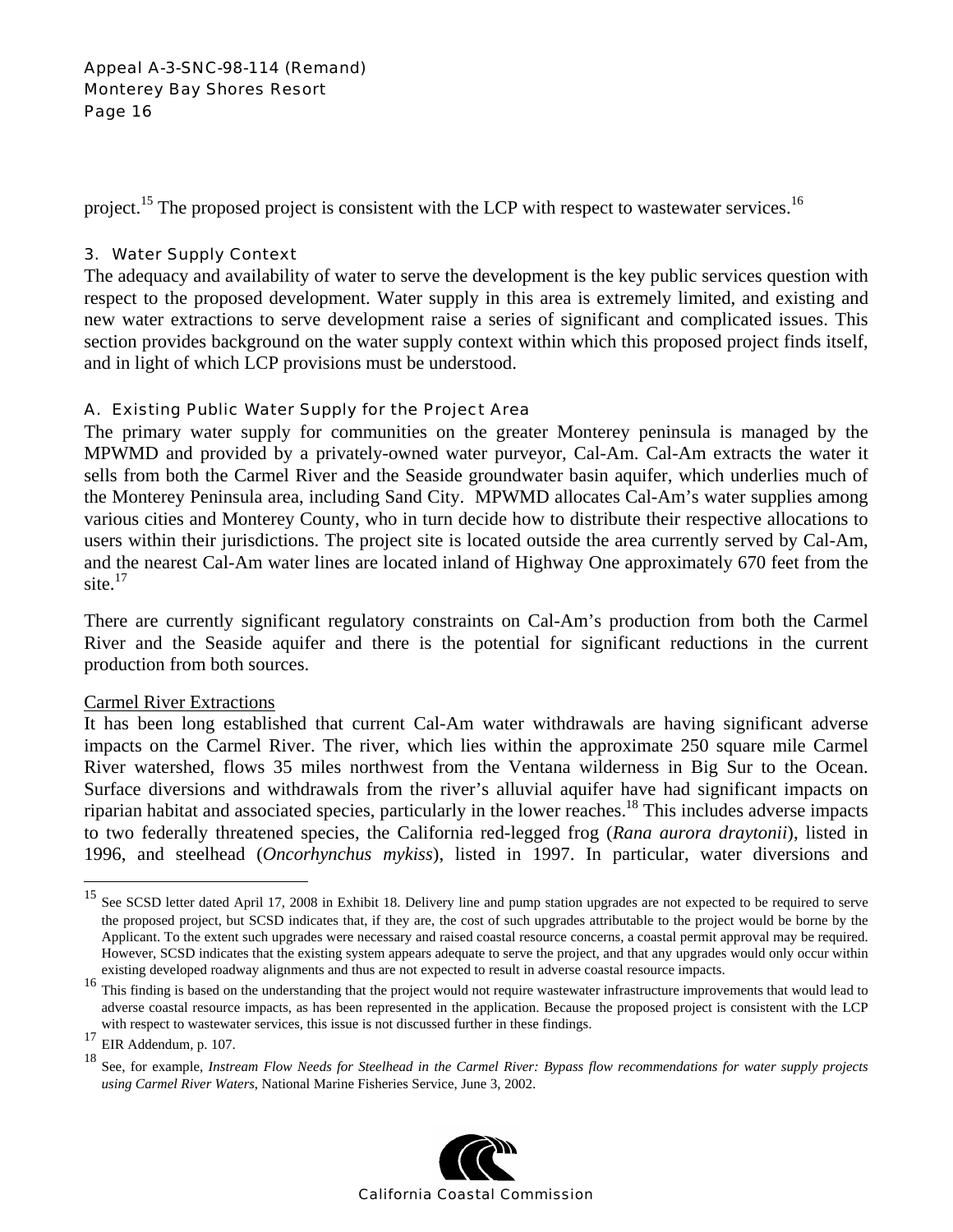withdrawals reduce the stream flows that support steelhead habitat and the production of juvenile fish, especially during dry seasons.

In 1995, the SWRCB issued Water Rights Order 95-10 ("Order 95-10") in response to complaints alleging that Cal-Am did not have a legal right to divert water from the Carmel River and that the diversions were having an adverse affect on the public trust resources of the river. The SWRCB found that Cal-Am was diverting 14,106 ac-ft/yr, yet only had a legal right to withdraw about 3,376 ac-ft/yr from the river, and that the Cal-Am diversions were having an adverse effect on the lower riparian corridor of the river, the wildlife that depends on this habitat, and the steelhead and other fish inhabiting the river. The SWRCB thus ordered Cal-Am to implement measures to terminate its unlawful diversions.

SWRCB Order 95-10 also reduced the amount of water Cal-Am could take from the Carmel River and its alluvial aquifer by 20 percent in the near-term and up to 75 percent in the long-term. The SWRCB further required that any new water that is developed/obtained by Cal-Am must first completely offset Cal-Am's unlawful diversions from the Carmel River before it can be used for new construction or expansions in use. Since that time, the jurisdictions along the Monterey peninsula have been implementing conservation measures, and have focused their efforts on improving water conservation programs, while also working on other potential water supply augmentation proposals. For example, along with other regional stakeholders, and largely to address Order 95-10 issues, Cal-Am has been pursuing development of a large-scale desalination facility (known as the "Coastal Water Project") in north Monterey County (in Marina or Moss Landing) capable of producing 10 MGD (11,210 ac-ft/yr) of potable water. The project, however, is in the preliminary environmental assessment stage, and it is unknown when or if such a facility may come online.<sup>19</sup>

In the time since Order 95-10 was issued in 1995, however, Cal-Am has made no significant reductions in its diversions above its legal right from the Carmel River. As a result, the SWRCB issued a draft cease and desist order in 2008 that would compel Cal-Am to reduce its pumping of the Carmel River by 15% by October 2009, increasing to a 50% reduction by 2016 (see Exhibit 14).<sup>20</sup> The draft order states that Cal-Am's unauthorized diversions are continuing to have adverse effects on the public trust resources of the Carmel River and should be reduced. Further, notwithstanding Order 95-10, Cal-Am water withdrawals have not been reduced beyond the initial 20% reduction in 1995, even while the Monterey peninsula urban population has increased from approximately 100,000 in 1995 to 112,000 today. Thus, the draft order observes:

*Order 95-10 condition 2 intended that Cal-Am would make one-for-one reductions in the unlawful diversions from the Carmel River for water obtained from other sources, such as* 

 $\overline{a}$ 

<sup>20</sup> State of California, State Water Resources Control Board, Division of Water Rights, Draft Cease and Desist Order WR 2008-00XX-DWR (January 15, 2008); see Exhibit 14.



<sup>&</sup>lt;sup>19</sup> The California Public Utilities Commission recently distributed a draft EIR for the Coastal Water Project in February 2009, and is currently soliciting comments on it.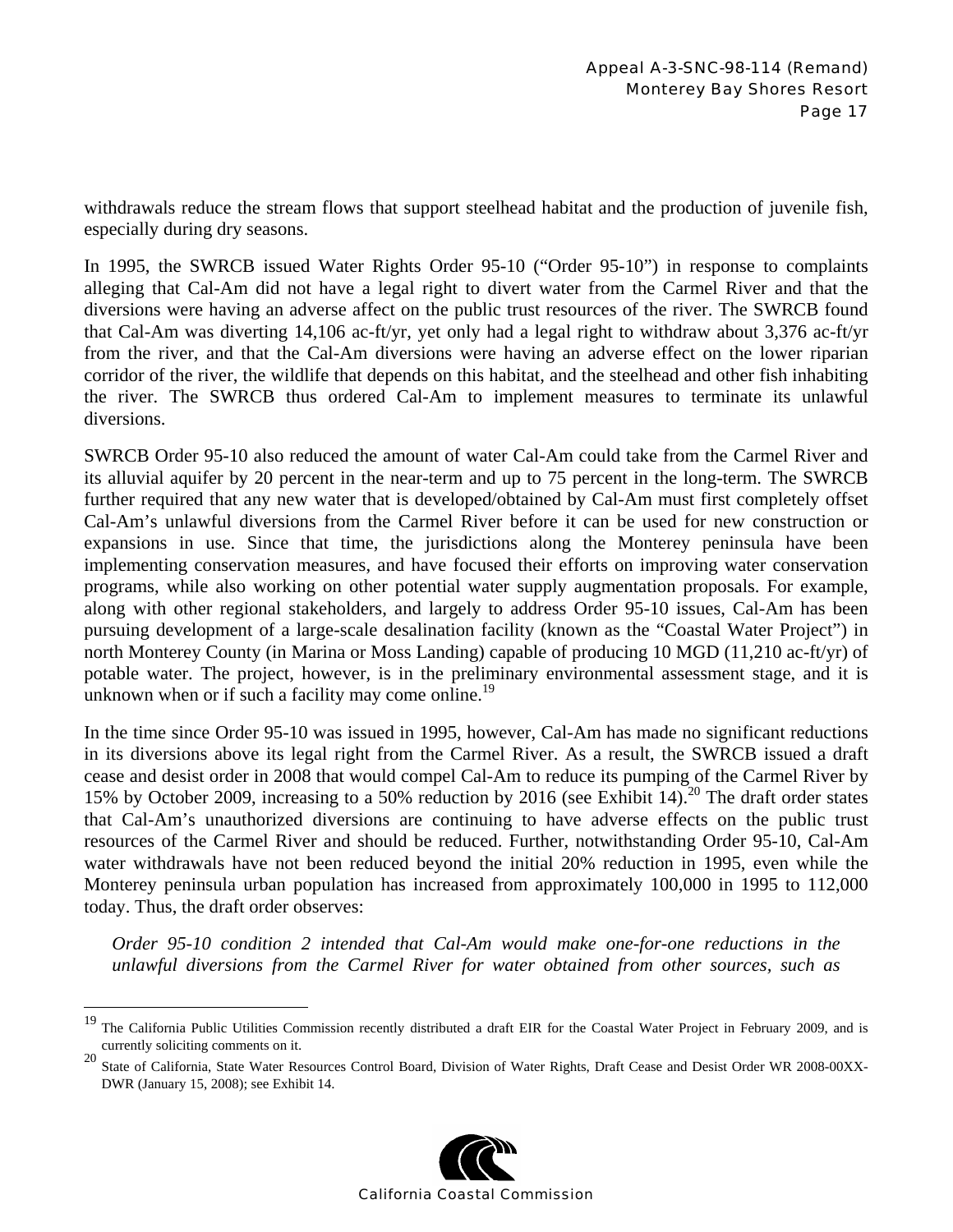*conservation. The current water management strategy used by Cal-Am/MPWMD, however, has not resulted in any significant reduction of unlawful diversions from the Carmel River since 1998. Instead, it appears that water savings resulting from conservation efforts have been redirected to support marginal increases in development.* 

The cease and desist order hearings have been completed and a decision is pending from the SWRCB. It is clear that the cease and desist order could potentially drastically limit Cal-Am extractions, and thus its ability to supply water to the greater Monterey peninsula going forward.

In sum, it is clear that the public water supply currently drawn from the Carmel River is having a significant adverse impact on the coastal resources of the Carmel River system. In addition, it is clear that it will be many years before any new regional public water supply is available for new development on the greater Monterey peninsula.

### Seaside Aquifer Extractions

The only other currently-available water supply for the greater Monterey peninsula is the Seaside coastal groundwater basin aquifer  $(Basin)^{21}$ . Like the Carmel River, that water source is dangerously over-used. A recent technical report completed for MPWMD shows consistently declining water levels and deficit water budgets over an 8-year period, indicating that the Basin is in a state of overdraft since groundwater extractions exceed the sustainable yield.<sup>22</sup> According to the MPWMD-sponsored report, in the event of a prolonged drought, storage in the Seaside basin could not be relied upon to sustain current levels of production for very many years in a row.<sup>23</sup>

More recently, existing and potential withdrawals from the Basin have been adjudicated in Monterey County Superior Court (referred to as the "Adjudication").<sup>24</sup> The Court concluded that the "natural safe" yield" of the Seaside basin is between 2,581 to 2,913 ac-ft/yr, but that total groundwater production withdrawals over the preceding five years ranged between approximately 5,100 and 6,100 ac-ft/yr, or roughly twice the safe yield of the Basin. All parties to this Adjudication were in agreement that continued production from the Basin beyond the safe yield will ultimately result in seawater intrusion and additional deleterious effects to the Basin in the foreseeable future. Under a schedule set out by the

 $\overline{a}$ 

<sup>24</sup> *California American Water v. City of Seaside*, Monterey County Superior Court Case M66343.



 $21$  Sand City recently obtained approval in 2005 to build a desalination facility (including an operational agreement between the City and Cal-Am for production and delivery of water) in the City downcoast of the subject site (Coastal Commission CDP A-3-SNC-05-010). That facility is currently under construction, and is expected to produce 300 ac-ft/yr of potable water that would be available to be allocated within Cal-Am's service areas within the City (i.e., not including the subject site). Water not allocated to City uses is required to be applied by Cal-Am to offset extractions from the Carmel River and the Seaside Basin aquifer. Once the facility comes on line, and based on the current potable water use within the City, the reduction in pumping would be 300 ac-ft/yr (because current City demand would be unchanged, while 300 ac-ft/yr of new water would available to apply to reduced pumping), and at full expected buildout of

the City, the reduction in pumping from Cal-Am's Carmel River or Seaside basin water sources would be approximately 94 ac-ft/yr.<br><sup>22</sup> Eugene Yates, Martin Feeney and Lewis Rosenberg, Seaside Groundwater Basin: Update on Wa for MPWMD (available athttp://www.mpwmd.dst.ca.us/seasidebasin/index.html). Estimated sustainable yield is about 2,880 ac-ft/yr while average extractions are about 5,600 ac-ft/yr.<br>
<sup>23</sup> Id; p. 28.<br>
<sup>24</sup> California American Water y City of Searide Ma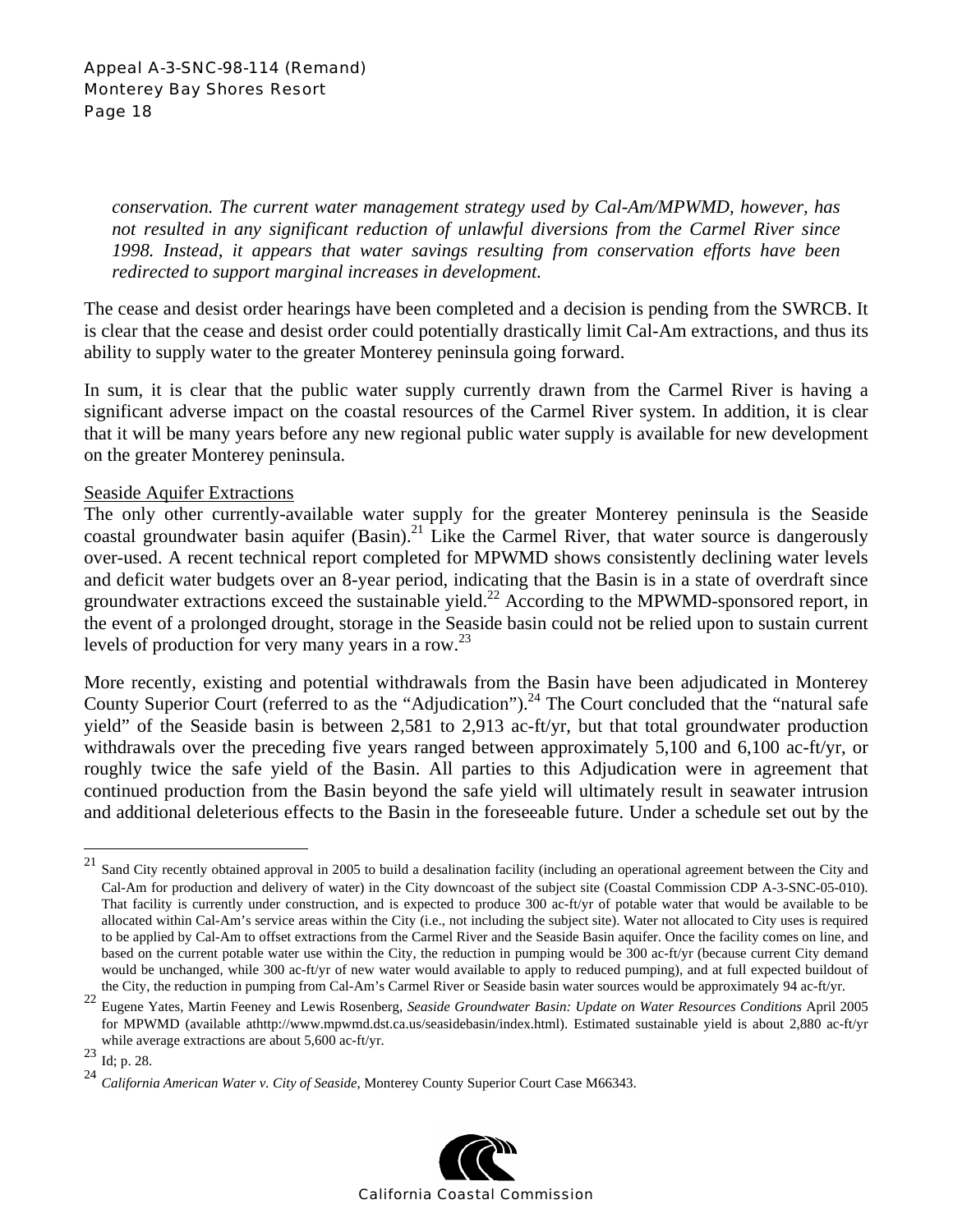Court, most current withdrawals from the Basin would have to be reduced 10% every three years beginning in 2009, unless a supplemental water source is obtained for the greater Monterey peninsula. The Court also appointed a special Watermaster<sup>25</sup> to help implement a long-term management program to reduce production from the Basin over time to the natural safe yield. The Watermaster can impose additional cuts (beyond the phased 10% triennial reductions) if the groundwater conditions worsen.

#### B. Proposed Water Supply for Proposed Project

The proposed project would require 71 ac-ft/yr of water. In the Adjudication, the Applicant's groundwater production allowance was identified as 149 ac-ft/yr, based on its status as the owner of land overlying a portion of the basin and historical production from a well on the site.<sup>26</sup> The Applicant seeks, however, to utilize that production allowance by connecting to the Cal-Am water supply system so that the water for the proposed project would be physically extracted elsewhere and provided to the project by Cal-Am through pumping at its inland wells.<sup>27</sup> The premise of the Applicant's water permit application was that, because Cal-Am would be extracting the groundwater using the Applicant's separate and distinct well production water rights, Cal-Am could produce an additional 90 ac-ft/yr to serve the project without regard to the various regulatory and judicial restrictions on Cal-Am's current groundwater production.28 As indicated above, the project site is not located within Cal-Am's current water distribution system. In order to serve the project, MPWMD would need to approve a water distribution system permit ("water permit") for the Applicant and Cal-Am. In September 2008 the applicant and Cal-Am applied for a water distribution permit for 90 ac-ft/yr.

### C. Water Permit Denied

The Applicant's water permit application was first heard by the MPWMD Board on November 17, 2008. The District Board voted unanimously to continue the hearing until January 29, 2009. At the continued meeting on January 29, 2009, the District Board heard extensive public comment. The MPWMD Board then continued the item to the February 26, 2009 meeting, and made requests for

Under the Adjudication, the Applicant's groundwater allocations are separate from (and have priority over) water rights held by certain other producers, including Cal-Am (Seaside Basin Adjudication, 9, 20). As such, the Applicant's production rights are not included in the court-imposed, phased, 10 percent triennial cuts in groundwater pumping that begins in 2009 for most other users (including Cal-Am) unless certain criteria are met (i.e., certain water supply augmentations, etc.), and potentially exempt from any further reductions ordered by the Watermaster if the condition of the Basin worsens. These production rights, however, are still subject to the Adjudication overall, and if water is extracted to serve a priority user, like the Applicant, under the Adjudication, that water use still is required to be offset in the Basin. In other words, any water used by the Applicant must be offset by reductions in water use by other users in the Basin (i.e., the court has capped the amount of water that can be withdrawn from the aquifer each year, but the Applicant has a senior right to such water).



 $25\,$ The "Watermaster" is not a single individual; rather the Watermaster is a board made up of 9 voting members. MPWMD, MCWRA, Cal-Am, Seaside, Sand City, Monterey, and Del Rey Oaks each appoint one member, and underlying basin landowners with certain water rights appoint two members. The votes are weighted differently among the members. Specifically, the 9 positions are allotted 13 total votes, with Cal-Am having 3 votes; MPWMD, MCWRA, and Seaside with 2 votes each; Sand City, Monterey, and Del Rey Oaks each with one vote; and the landowners each with one-half vote. .

<sup>26</sup> *California American Water v. City of Seaside*, Monterey County Superior Court Case M66343.

<sup>&</sup>lt;sup>27</sup> MPWMD staff report for their February 26, 2009 meeting.<br><sup>28</sup> Method and the theory of the theory of the state of the state of the state of the state of the state of the state of the state of the state of the state of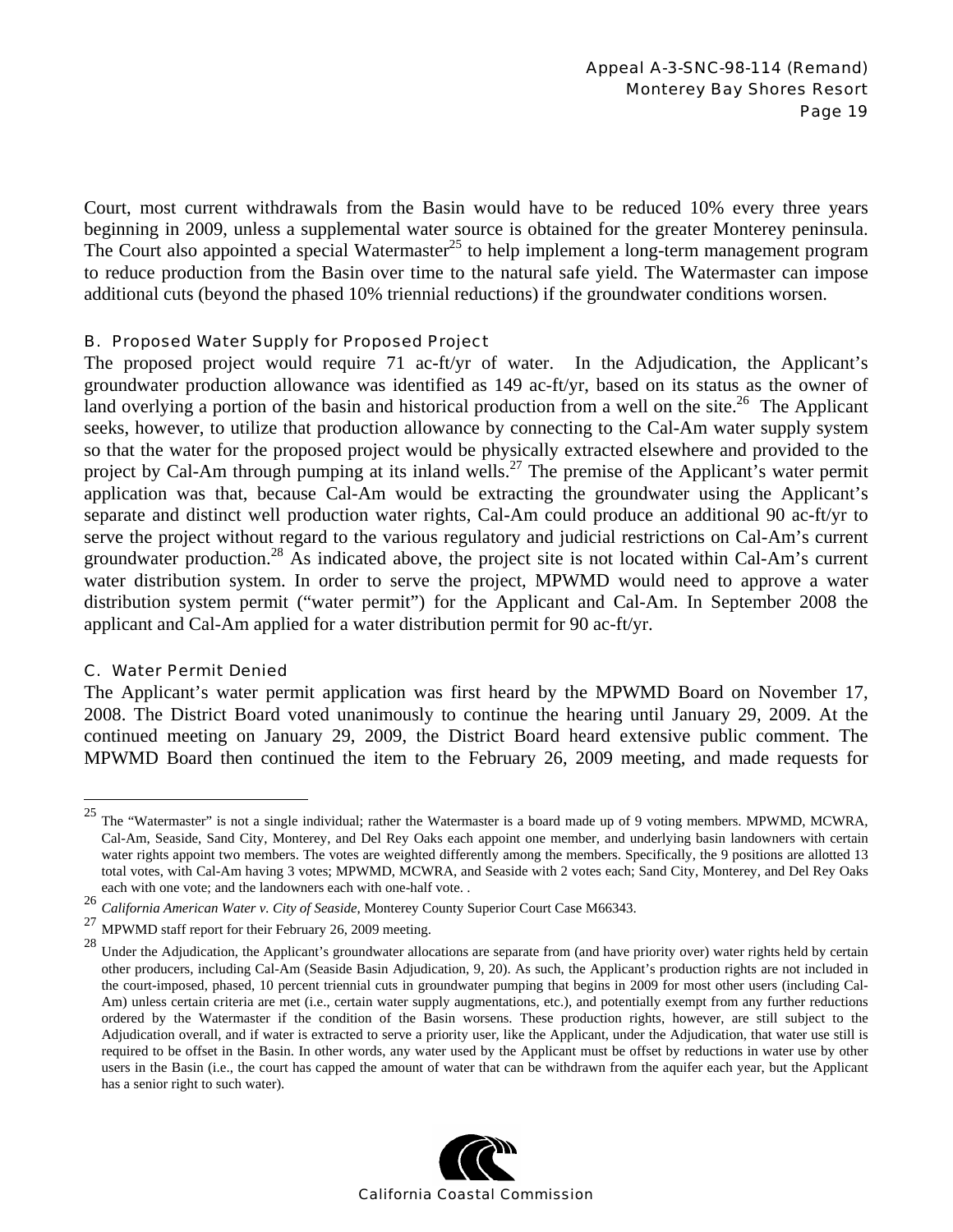additional information.29

On February 26, 2009, MPWMD denied Cal-Am and the Applicant's water permit application and directed staff to prepare findings. The MPWMD determined that Cal-Am could not supply the proposed project without utilizing water from the Carmel River, and that such use was inconsistent with SWRCB requirements, including those pertaining to Order 95-10. Earlier, the District had received an opinion from the Chief Enforcement Officer and Assistant Deputy Director of the SWRCB that the Applicant and Cal-Am's proposal would not trigger certain restrictions of Order 95-10, but only if no Carmel River water was used and Cal-Am could impose procedures that only Basin groundwater was used. At the February 26, 2009 MPWMD hearing, Cal-Am indicated that they could not comply with the SWRCB conditions related to avoiding Carmel River extractions to serve the proposed project and objected to proposed conditions on a water permit that implemented those restrictions.

As a result of Cal-Am's inability to guarantee that no Carmel River water might be used to serve the Applicant's development, the MPWMD found that the SWRCB could impose a reduction in overall extractions from the Seaside Basin to offset the 90 ac-ft/yr to be pumped for the Applicant's project. In other words, if the Applicant were to be served from water from the Basin, then other Basin users could be forced to reduce their use by that much. This reduction in supply for others in the Basin would have significant social ramifications, and could have significant environmental impacts, particularly in light of the other pending regulatory and judicial orders to reduce pumping, and those impacts were not considered in Sand City's original EIR or the draft EIR Addendum. As a result, MPWMD indicated that if Cal-Am and the Applicant were going to continue to pursue a water permit to serve the proposed project, then Cal-Am and the Applicant would need to prepare a Subsequent EIR that covered all potential such individual and cumulative impacts, for use in MPWMD's deliberations on any such reapplication. $30$ 

### D. On-Site Wells

 $\overline{a}$ 

Some of the Applicant's communications with the Commission have indicated that its on-site well could also be used as an alternate water supply for the proposed project in the event that a water permit could not be obtained for interconnection with the Cal-Am system.<sup>31</sup> However, the Applicant has not applied to the Commission for a private well system. 32 Currently, the use of on-site wells and construction of a

<sup>&</sup>lt;sup>32</sup> Although Commission staff repeatedly requested clarification on this point (see letters dated September 12, 2008 and January 16, 2008), the Applicant has not to date clearly articulated that a private well system is proposed, only that it could be considered as an alternative water source. In addition, the Applicant's current application before the Commission does not permit consideration of a water supply



<sup>&</sup>lt;sup>29</sup> At the January meeting, three Board members voted to deny the application without prejudice, two members voted to grant the permit with several significant new conditions, and two members were absent. All motions failed, as four votes are required for a District Board action.

<sup>&</sup>lt;sup>30</sup> It is not clear at the current time whether the Applicant intends to re-apply for a new water permit, but it is clear that if they did, it would require a significant amount of time to engage that process, including with respect to completion of a subsequent EIR (requiring preparations, distribution for comment, response to comment, and certification), and to emerge with a decision.

<sup>31&</sup>lt;br>1 Letter from Applicant to Commission staff dated October 17, 2008, p.2.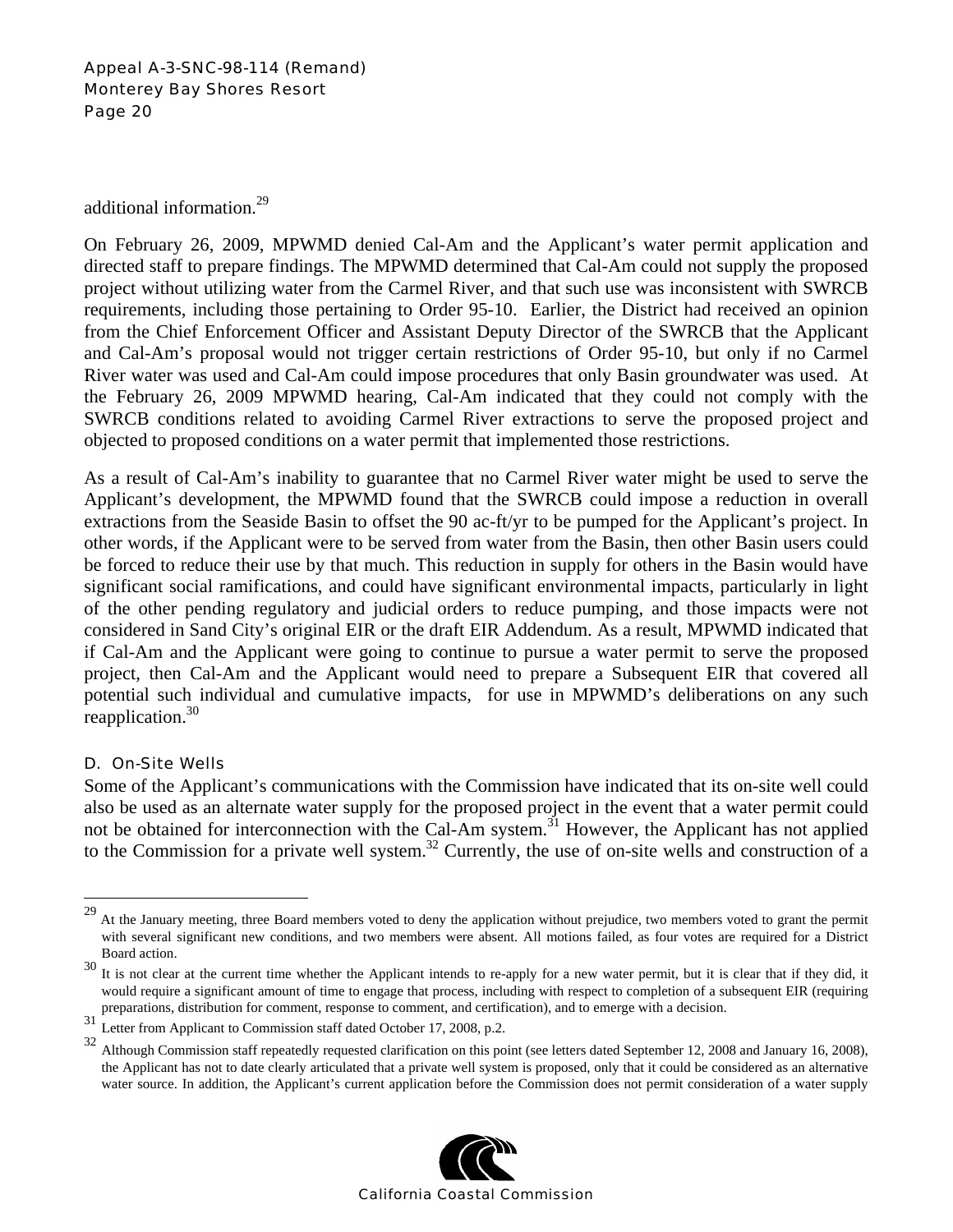private water system would be inconsistent with LUP Policy 4.3.27, which requires water analyses of the effect of such pumps on the Seaside Aquifer to be submitted for the review and approval of the MPWMD before any development relying on such wells can be approved. The Applicant has not conducted such analyses and the Applicant's water permit application did not seek to physically use wells on the subject site to obtain water for the proposed project.<sup>33</sup> Rather, the Applicant proposed to shift to physical extraction from Cal-Am wells and the public water system for a number of reasons.

The Commission's December 2000 findings denying the Applicant's previous project at this site -- a project that proposed using 109 ac-ft/yr from on-site wells -- illustrates the importance of those LCP requirements.<sup>34</sup> The Commission found that the Applicant had not demonstrated an adequate water supply under LUP Policy 6.4.10 nor complied with LUP Policy 4.3.27 because of the danger that pumping from the on-site wells would create further overdraft of the Seaside aquifer and permit saltwater intrusion, and because MPWMD had denied a permit for that proposal.<sup>35</sup> Thereafter, the Applicant sought judicial review of the MPWMD denial, and ultimately both the trial court and the Court of Appeal ruled that substantial evidence supported MPWMD's determination that pumping from the on-site wells would: (a) create or contribute to an overdrafted groundwater aquifer; (b) result in an unacceptable risk of groundwater quality degradation; and (c) adversely impact existing water users. The Court of Appeal also held that the Applicant's assertion of superior overlying groundwater rights did not entitle the Applicant to a water distribution system permit.<sup>36</sup>

In addition to these concerns, the Applicant has recognized that use of its private wells and construction of a private water system would require significant additional development as part of its project (including a 200,000 gallon tank that would need to be located on-site, etc.), and would require various state, county, and MPWMD approvals regarding public health, water quality, and water monitoring that SNG has not addressed in its present water supply proposal.<sup>37</sup> Indeed, the reason the Applicant proposes the Cal-Am interconnection is to obviate the need to construct and operate a private water system, including ensuring consistency with the concomitant regulatory requirements, as well as to minimize the potential environmental impacts from pumping from its coastal wells, rather than Cal-Am's inland wells.

Finally, recent developments raise additional issues regarding the viability of a private water supply system for SNG's project using on-site wells. The Seaside Basin Adjudication required that the Watermaster develop a plan to address the potential for seawater intrusion into the groundwater aquifer,

<sup>37</sup> Letter from SNG to Commission staff dated October 17, 2008, p. 9.



from a private well because the LCP-required design, review, analyses, and other agency approvals, including MPWMD approval, have not been submitted. The on-site well discussion in this finding is provided to better understand the relevant on-site well context.

 $\frac{33}{34}$  MPWMD adopted findings of denial dated March 26 2009, finding number 3.<br> $\frac{34}{34}$  Coastal Commission adopted depial findings for the December 14, 2000 begain

<sup>34</sup> Coastal Commission adopted denial findings for the December 14, 2000 hearing, pages 27-31.

<sup>&</sup>lt;sup>35</sup> MPWMD permit application denied by MPWMD on October 26, 2000. [Note that the San Francisco Superior Court specifically upheld the Commission's water supply findings in a Statement of Decision filed on December 2, 2005. The Applicant did not appeal that issue and the Court of Appeal's reversal and remand only addressed the ESHA findings in the Commission's December 2000 denial.]

<sup>&</sup>lt;sup>36</sup> *SNG v. MPWMD*, Court of Appeal, Sixth Appellate District, No. H024969, December 31, 2003.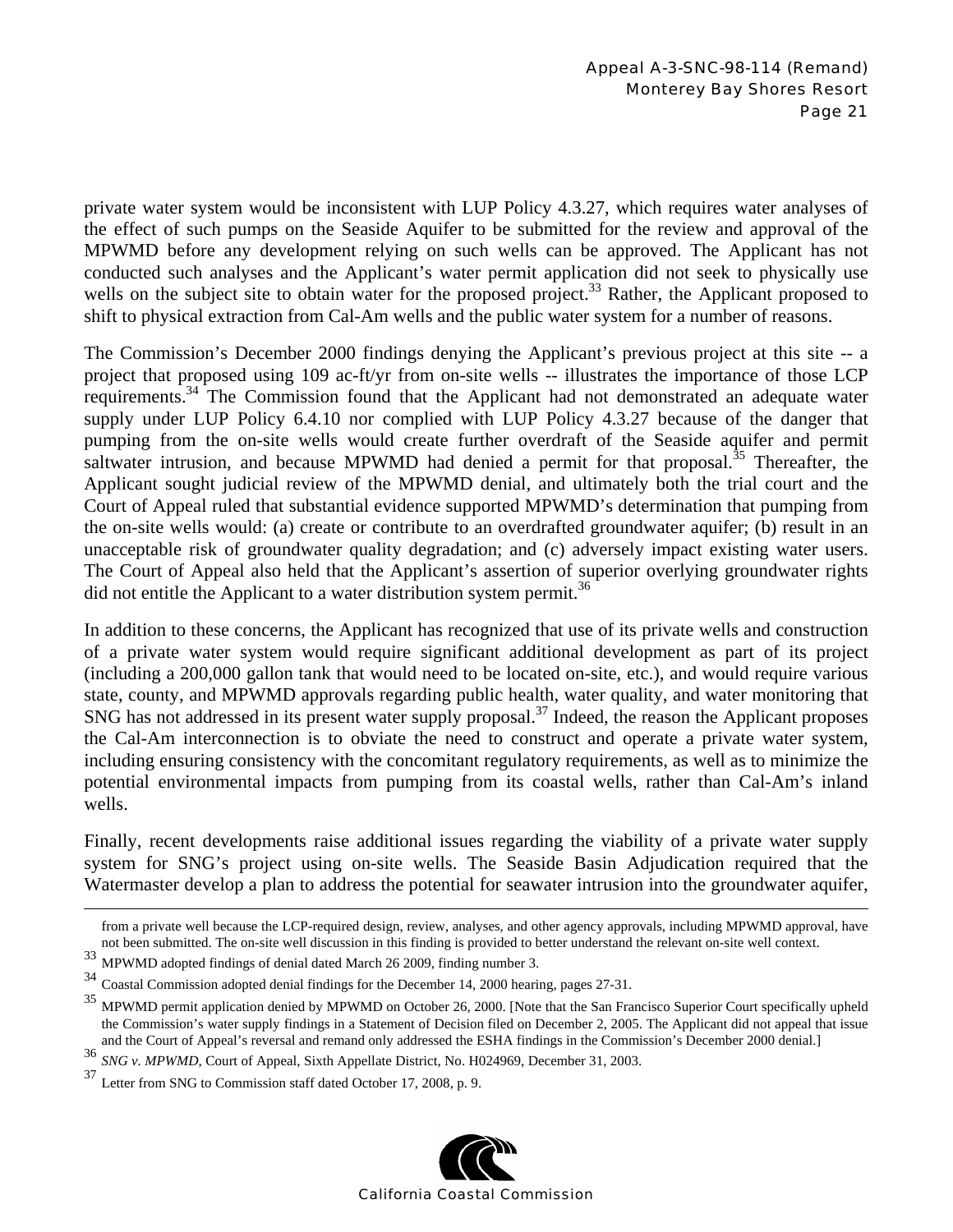and such plan has been developed.<sup>38</sup> Although no seawater intrusion has been detected due to groundwater pumping yet, it is apparent, based on the water level and pumping data, that such potential exists.<sup>39</sup> It will not be possible to halt or reverse any such intrusion until supplemental water supplies are available.<sup>40</sup> Therefore, if seawater intrudes into a production well in the Basin, the response plan requires that particular well to immediately cease or substantially reduce production.<sup>41</sup> It is not clear how a private, separate water system on the subject site could provide for this contingency. In addition, given its location immediately adjacent to the ocean, a well or wells at the subject site would be at increased danger of creating or contributing to seawater intrusion in the Basin than would more inland wells that are more buffered from potential seawater plumes.

### 4. Proposed Project is Inconsistent with the LCP

As described above, the LCP only allows approval of new development where it has been clearly demonstrated that adequate water supply is available to serve the development, and that such water is consistent with the MPWMD allocation to Sand City, and has been reviewed and approved by MPWMD in certain circumstances, including those that apply here.

### A. Water Permit Required

The intent of the LCP water supply policies, including LUP Policies 4.3.27 and 6.4.10, is to ensure that prior to approving new development the Applicant can demonstrate and the City, or Commission on appeal, can find that adequate water is available to serve the development. In addition, LUP Policy 4.3.27 establishes the requirement that MPWMD review and approve applications that utilize private wells and that applicants proposing this type of water supply demonstrate a lack of impact on Cal-Am wells in the Seaside aquifer and, by direct correlation, Cal-Am's tens of thousands of customers.<sup>42</sup> The Applicant is "utilizing [its] private wells" under Policy 4.3.27 because it proposes to use its superior and distinct well water rights (obtained by virtue of its landowner status and the previous and continuing use of its private wells) to have Cal-Am extract an additional 90 ac-ft/yr from the groundwater basin. Because the Applicant's water rights are separate and distinct from Cal-Am's production rights, Cal Am and the Applicant contend that this additional extraction of "SNG's" water is exempt from the regulatory and judicial caps on Cal-Am's production of "Cal-Am's" water. Under this theory, the Applicant's proposed water supply will have the same legal and physical effect as pumping directly from the Applicant's well, except that the water will be extracted from the Basin at a Cal-Am well (or, as recently discovered, from the Carmel River). Thus, Policy 4.3.27 is directly applicable, even though the water would actually be delivered by Cal-Am.

1

<sup>&</sup>lt;sup>42</sup> The fact that Cal-Am endorses this additional production does not establish a lack of impact on its production for the public water supply. Cal-Am is not a public regulatory agency charged with protecting water resources or the general public interest.



<sup>38</sup> Seawater Intrusion Response Plan, November 2008.

<sup>39</sup> Id., p. 2.

<sup>40</sup> Id., p. 15.

<sup>41</sup> Id., p. 16.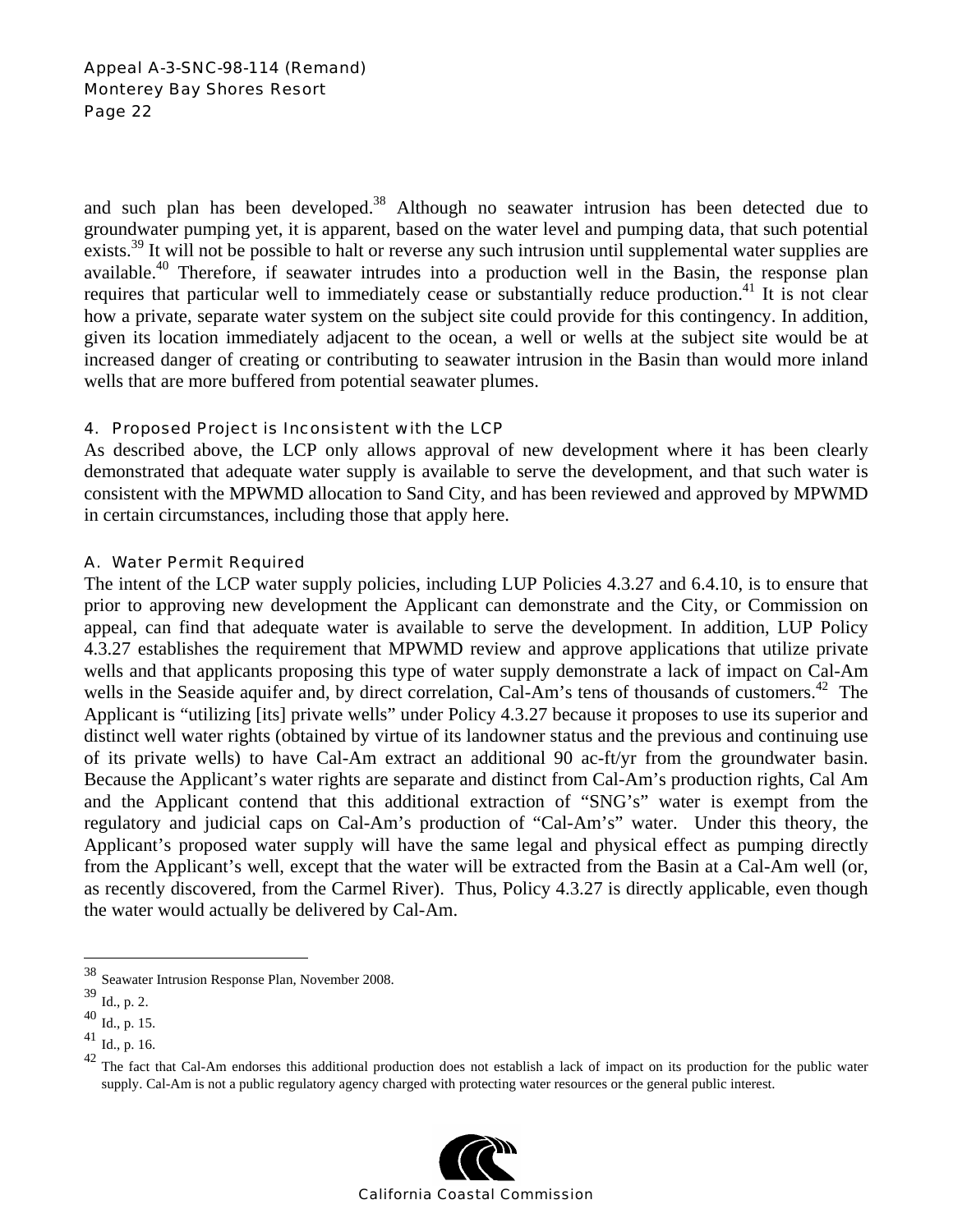Towards this end, the LCP specifically calls for comprehensive water analyses to be reviewed and approved by MPWMD, the regulatory body in charge of managing water use throughout the greater Monterey peninsula, and explicitly indicates that MPWMD's review and approval is to be incorporated into the development review process in the City. Such development review process includes the CDP application review process, and specifically applies to the application now before the Commission. As noted above, the MPWMD water permit has been denied because of the significant issues raised by SNG's current water supply proposal. Without a MPWMD water permit, the proposed project cannot be found consistent with LUP Policy 4.3.27.

To correct this LCP inconsistency, and rather than obtain the requisite water permit prior to the Commission's review of the proposed development, the Applicant has requested that the Commission condition the issuance of its permit as follows:

*Prior to the recordation of the final tract map, and issuance of the Coastal Development Permit, a water distribution permit, consistent with Monterey County Superior Court's Final Decision and Judgment adjudicating the Seaside Groundwater Basin, shall be required from the Monterey peninsula Water Management District.*<sup>43</sup>

The Applicant's proposed condition to attempt to conform the CDP to LCP requirements, or other similar conditions as may be proposed, conflicts with the specific requirements of LCP Policy 4.3.27 in that the necessary water analyses have not been conducted, much less reviewed and approved by MPWMD. In fact, as indicated above, MPWMD denied the Applicant's water permit. It is possible that the Applicant may re-apply to MPWMD, but, as indicated previously, such application will require significant additional studies and information, raises significant and complicated issues and concerns, and is unlikely to be completed in the near term. In fact, the conclusion of any such re-application could be years away.

Moreover, a condition of this sort is also inconsistent with LCP Policy 6.4.10 (and IP Coastal Zone Overlay District, Permit Conditions, Sections (c)(8) and (c)(10)), which requires demonstration of adequate water prior to the approval of new development. Obtaining prior authorization from the MPWMD is not only a procedural issue per the LCP, but it also goes to the substantive issues of protection of water resources. Moreover, the fact that the Applicant's water permit has now been denied twice by MPWMD (once in relation to the previously proposed project and now more recently in relation to the project now before the Commission) is indication that obtaining approval for such a water permit is a difficult undertaking. Indeed, as detailed in the preceding findings, water supply to the subject site raises a host of complicated planning, regulatory, judicial, and use issues. The degree to which water is or is not eventually found to be adequate and available for the project is a fundamental issue the conclusion of which will directly affect what is and is not approvable with respect to water supply, and at what scale. As such, reliance on a condition that presumes a certain amount of water, including presuming the amount identified by the Applicant for the proposed project, is inappropriate.

1



<sup>&</sup>lt;sup>43</sup> See Exhibit 17: proposed Revised Master Set of Conditions of Approval at page 7.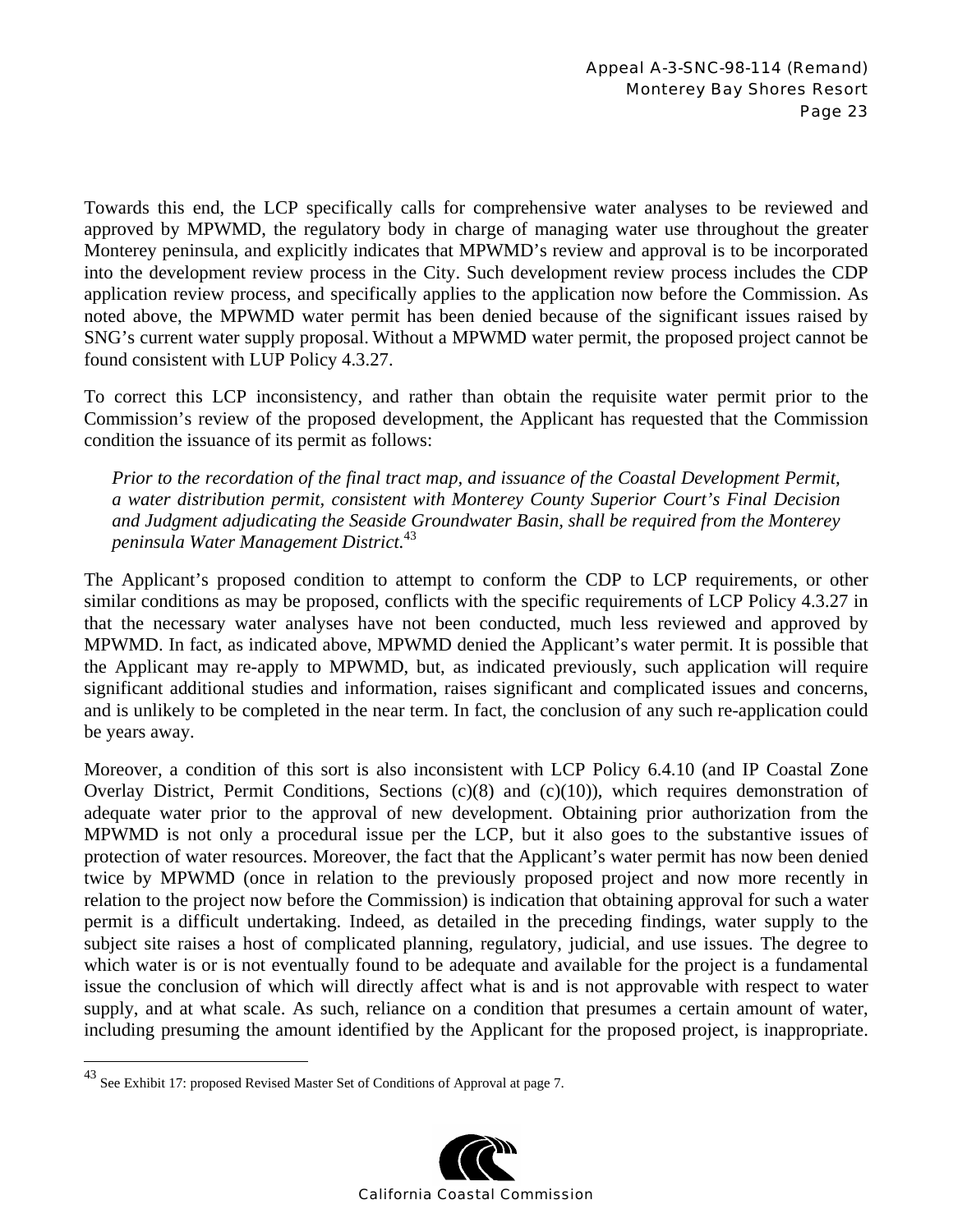The water constraint needs to be clearly resolved before the Commission can consider a project at this location, so that it can understand the manner in which that constraint affects potential development, consistent with the LCP at this location.

#### B. Other Water Supply Impacts

In denying the water permit, MPWMD found the environmental analysis contained in Sand City's draft Addendum to the 1998 Final EIR to be insufficient. That draft Addendum explained that the groundwater impacts of the proposed project are expected to be reduced compared to the previouslydenied project because the Seaside Basin is now managed via a "physical solution" based on the Adjudication which balances the rights, needs, and impacts of water production by other users within the Basin by determining water rights and creating a Watermaster to oversee pumping. The Adjudication also mandates the preparation and implementation of a Seaside Basin Monitoring and Management Plan to monitor the existing and future conditions of the Basin as a perpetual source of water for beneficial uses.

Though it may be true that the Adjudication's physical solution divided up the rights to water production from the Seaside Basin, it cannot be said that the environmental impacts of the proposed water supply have been addressed as required by the LCP. Existing data on the Seaside aquifer does not support an assumption that the project's proposed water use will not have an adverse affect on existing wells in the Basin. As far back as 1995 it was known that water from the Seaside Basin was being extracted at unsustainable rates. On page 155 the 1998 Final EIR states, in relevant part:

*Groundwater pumping now exceeds the safe yield [of the Seaside aquifer], which … has been in overdraft since Cal-Am started pumping the Peralta Well in 1995. The pumping levels are below sea level as demonstrated by the negative elevations reported in the Fugro Phase III Report. In 1995 groundwater pumping of 4,701 acre-feet exceeded the safe yield [of the Seaside Basin] by 383 acre-feet. The same occurred in 1997 with 4,496 acre-feet pumped which exceeded the safe yield by 121 acre-feet.* 

Similarly, Page 157 of the Final EIR states:

*Use of the on-site PCA well will further exacerbate overdraft of the Seaside aquifer by an additional 125 acre-feet and bring the combined pumping of the Seaside aquifer to over 5,000 acre-feet as compared with the estimated safe yield of 4,375 acre-feet for an overdraft in excess of 625 acre feet.* 

The Final EIR continues, on page 158:

*… the Seaside aquifer could be in overdraft by an excess of 500 acre-feet depending upon the amount pumped from the project's well(s) and the pumping by Cal-Am and the other users of the groundwater basin. Most, if not all, wells in the groundwater basin are pumping from below sea level thus reversing the direction of groundwater flow from offshore toward the onshore wells.* 

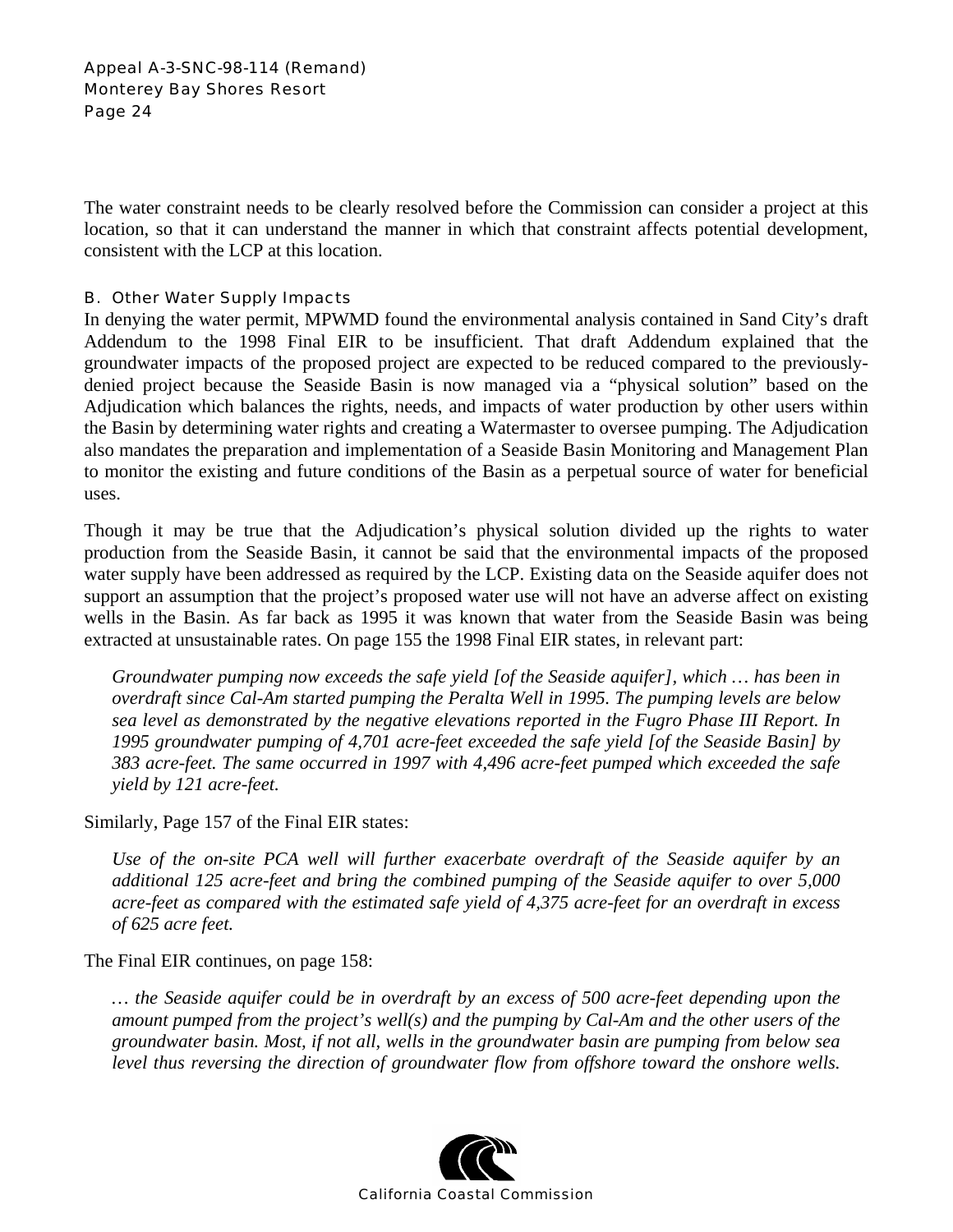## *This results in a significant impact on the Seaside Aquifer and the groundwater resources.*

In 2005, a report prepared on the condition of the Seaside Basin for the MPWMD<sup>44</sup> concluded that at the current rate of extraction, which at the time was approaching 5,600 ac-ft/yr, seawater intrusion was a certainty. The report estimated the sustainable yield of the Seaside Basin at 2,880 ac-ft/yr. The report noted that chronic declining water levels and deficit water budgets over an 8-year period characterized by slightly below average to wet climatic conditions, suggested that the Basin was in overdraft and that groundwater extraction was exceeding sustainable yield.

In 2006, the operating yield for the Seaside Basin established by the court adjudication was set at 5,600 ac-ft/yr, while natural safe yield was estimated to range between 2,581 and 2,913 ac-ft/yr. The operating yield established by the adjudication exceeds the 1997 estimated safe yield (4,375 ac-ft/yr) by 1,225 acft/yr or 28 percent, and exceeds the current estimates of natural safe yield by a factor of two.<sup>45</sup> Thus, most, if not all, of the hydro-geologic evidence pointed towards overdraft conditions of the Basin and the need for immediate reductions in extractions. In addition, it is not entirely evident that the adjudication has addressed basin-wide impacts in the manner suggested by the draft Addendum to the Final EIR.

Even assuming that the Applicant can utilize its priority production allowance as it proposes, the increased demand will apparently trigger a commensurate reduction in water extractions within the Basin (pursuant to the legal framework created by the Court and pursuant to SWRCB Order 95-10), particularly in light of both anticipated and potential regulatory and judicially-imposed cut-backs in overall supply. Such reductions could have significant impacts on existing water users within the Basin, and also on coastal resources within the Carmel River watershed, which have yet to be identified in the current application. Thus, it cannot be said that the Applicant presently has an adequate and available water supply under LUP Policy 6.4.10.

Finally, it should be noted that despite the inclusion of water conservation efforts in the project, those measures are somewhat tempered by the additional amount of water proposed to be extracted over and above the estimated water demand needed to serve the development. For example, the Applicant applied to MPWMD for a water distribution permit to deliver 90 ac-ft/yr to the project site. Yet, based on water use factors provided by MPWMD for the proposed uses on site (i.e., hotel, visitor-serving condominiums, residences, restaurant, spa, etc.) and assuming 100% occupancy for each of those uses, the calculated amount of water needed to serve the development is 62.99 ac-ft/yr. The 62.99 ac-ft/yr figure includes 1.2 ac-ft/yr of potable water to augment non-potable recycled/gray water for irrigation purposes, and no reuse of water from laundry facilities. Total water use climbs to 71.08 ac-ft/yr if the gray water/recycle systems are assumed to be non-functional. Assuming that the recycle systems are not functional, there is a difference in the amount of water requested by the Applicant and the amount of

1



<sup>44</sup> Eugene Yates, Martin Feeney and Lewis Rosenberg, *Seaside Groundwater Basin: Update on Water Resources Conditions* April 2005 for MPWMD.

<sup>45</sup> Natural safe yield is the quantity of water existing in the Seaside Basin that occurs solely as a result of natural replenishment.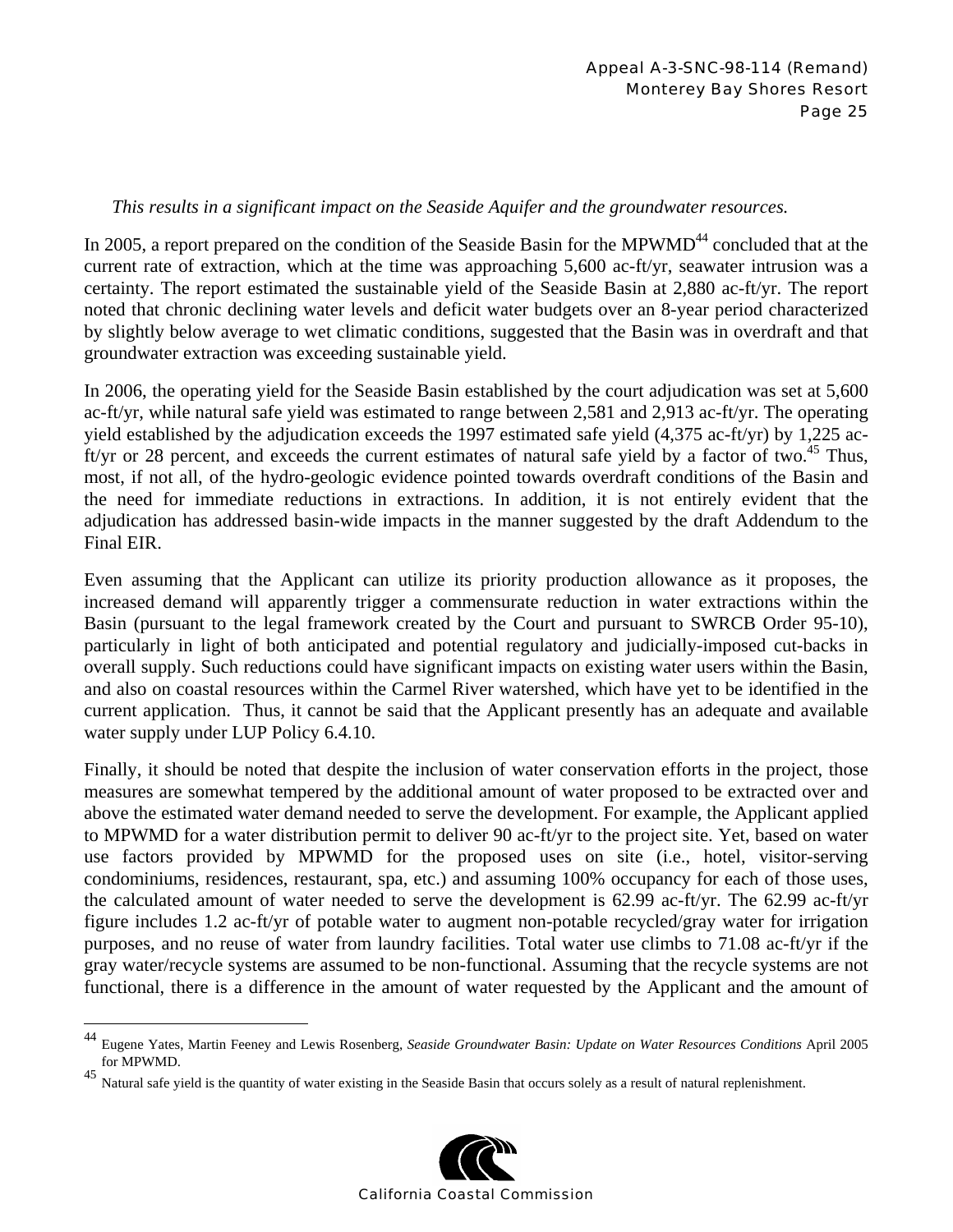water needed to serve the development of 18.92 ac-ft/yr, and if those systems do operate as planned, the difference is 27.01 ac-ft/yr.

The additional water identified represents 27% to 43% more water above the base amount necessary to serve the proposed uses on site (depending on the assumptions made). The Applicant contends that the extra water is needed to serve as a buffer to account for water loss or attenuation within Cal-Am's distribution system, unusual circumstances, or additional irrigation of proposed green landscaping in the first year. However, the extra amount requested is unusually large. For comparison sake, and per MPWMD water use factors, 19 acre-feet of water is enough to serve a second 160-unit hotel and 120 seat restaurant and bar, and 27 acre-feet of water could serve a 160-unit hotel and 61 two-bedroom condominium units. In any case, the additional extraction of water over the calculated 71.08 acre-feet per year of water needed to serve the proposed development is not consistent with the LCP public services policies pertaining to water, which require new development to maximize conservation efforts and minimize water use in order to minimize impacts on water sources such as the Seaside Basin, and to ensure that new development will not have a deleterious effect on additional production wells in the Basin. As discussed above, extractions from the Seaside Basin greatly exceed the natural safe yield (i.e., natural replenishment) of the groundwater source, even with the recent Basin adjudication, and additional extractions will only exacerbate this problem.

### 5. Conclusion

It is clear that there is a significant water shortage problem in the greater Monterey peninsula area that has long been recognized and that is resulting in ongoing coastal resource degradation. It is likewise clear that a complicated series of interwoven solutions are being applied to this problem at planning, regulatory, judicial, and use levels throughout the peninsula. The Applicant contends that its production allocation from the Seaside Basin adjudication somehow absolves the applicant from addressing the impacts associated with the proposed project water use. However, while the Adjudication determined the maximum amount of water the Applicant has a right to use, it must still comply with all applicable laws and regulations when exercising those rights. The fact is that SNG has not shown adequate additional water available to serve the proposed project, or analyzed how any water allocated from existing available water sources would potentially lead to further water supply problems and impacts on coastal resources or how those impacts could be addressed. This is not to say that SNG could never obtain a water supply for its project consistent with the Sand City LCP. The MPWMD's denial of the Applicant's water permit anticipated that the Applicant could reapply, once these impacts are identified in a Subsequent Environmental Impact Report. Alternately, SNG could propose an alternate water supply that addresses these impacts. To that end, these findings identify the issues that any such proposal must address. Currently, however, the LCP only allows approval of new development where it has been clearly demonstrated that adequate water supply is available to serve the development, and that such water is consistent with the MPWMD allocation to Sand City, or has been reviewed and approved by MPWMD in certain circumstances, including those that apply here; none of these criteria are met here. The proposed project is inconsistent with the LCP's public services policies pertaining to water as cited in this finding above, and cannot be found consistent with the LCP in this respect. Water is a

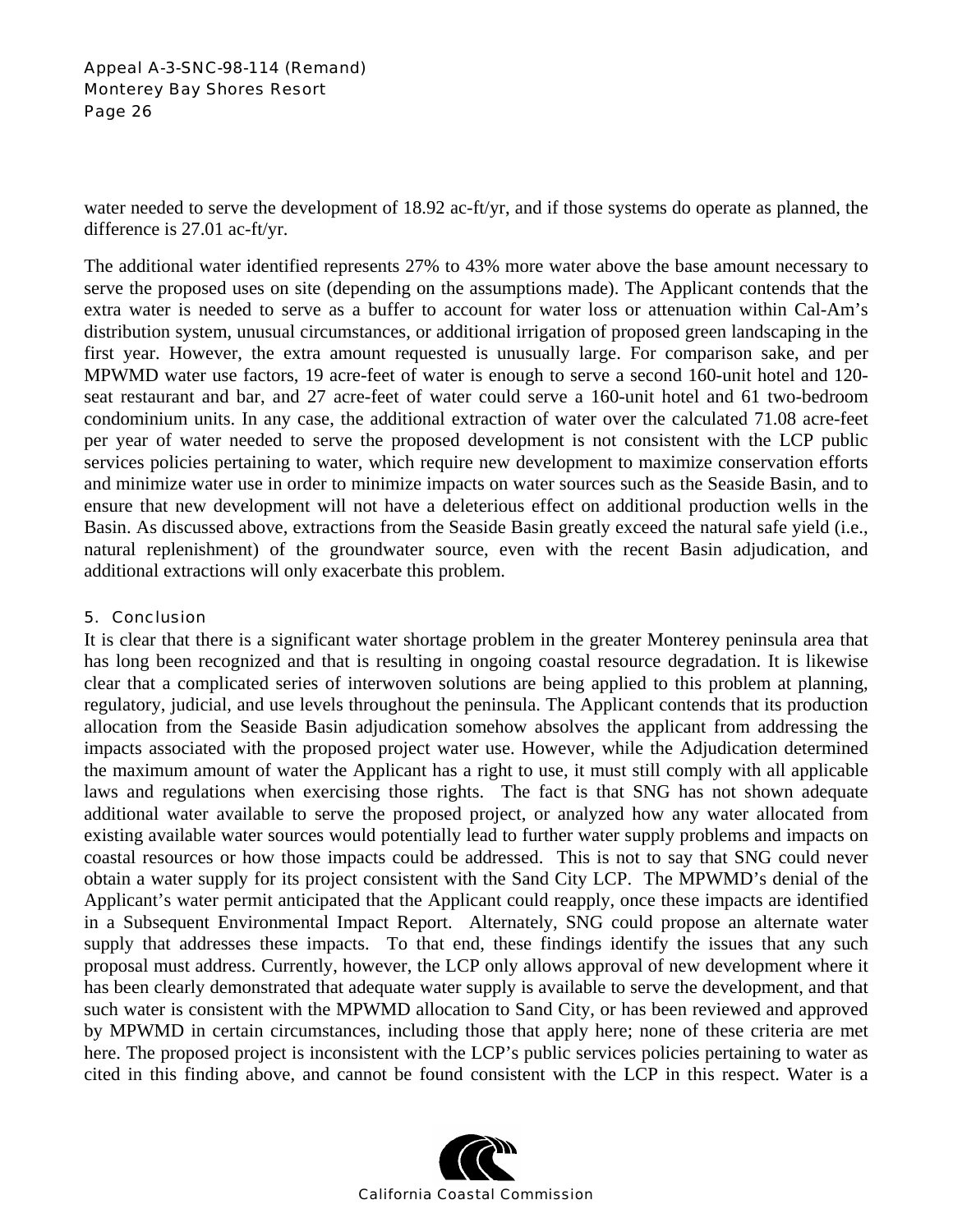fundamental coastal resource constraint that significantly directs what may or may not be approvable at the subject site, and conditions are not available, or appropriate, to adequately resolve the LCP inconsistency in this respect.

The Commission finds the proposed project inconsistent with the LCP's public services policies pertaining to water and denies the CDP.

## B. Hazards

### 1. Applicable Policies

The LCP identifies hazards as a constraint to new development, particularly in the dunes seaward of Highway One, and requires that new development be sited and designed to avoid such hazards and ensure stability and structural integrity. Applicable LCP LUP and IP policies include:

*LUP Policy 4.3.4. All developments shall be sited and designed to minimize risk from geologic, flood or fire hazards.* 

*LUP Policy 4.3.5. Require preparation of geologic and soils reports for all new developments located in the coastal zone. The report should address existing and potential impacts, including ground shaking from earthquakes, direct fault offset, liquefaction, landslides, slope stability, coastal bluff and beach erosion, and storm wave and tsunami inundation. The report shall identify appropriate hazard setbacks or identify the need for shoreline protective devices to secure long-term protection of Sand City's shoreline, and shall recommend mitigation measures to minimize identified impacts. The reports shall be prepared by qualified individuals in accordance with guidelines of the California Division of Mines and Geology, the California Coastal Commission, and the City of Sand City. Geologic reports shall include the following:* 

- *a) setback measurements that are determined from the most inland extent of wave erosion, i.e., blufftop or dune or beach scarp; if no such feature is identifiable, determine setback from the point of maximum expected design storm wave runup;*
- *b) setbacks based on at least a 50-year economic life for the project;*
- *c) the California Division of Mines and Geology criteria for reports, as well as the following: 1) description of site topography; 2) test soil borings and evaluation of suitability of the land for the proposed use; 3) evaluation of historic, current and foreseeable cliff and beach erosion, utilizing available data; 4) discussion of impacts of construction activity on stability of site and adjacent area; 5) analysis of ground and surface water conditions, including any hydrologic changes caused by the development; 6) indication of potential erodibility of site and recommended mitigation measures; 7) potential effects of seismic impacts resulting from a maximum credible earthquake and recommended building design factors and mitigation measures; 8) evaluation of off-site impacts; and 9) alternatives (including non-structural) to the project.*

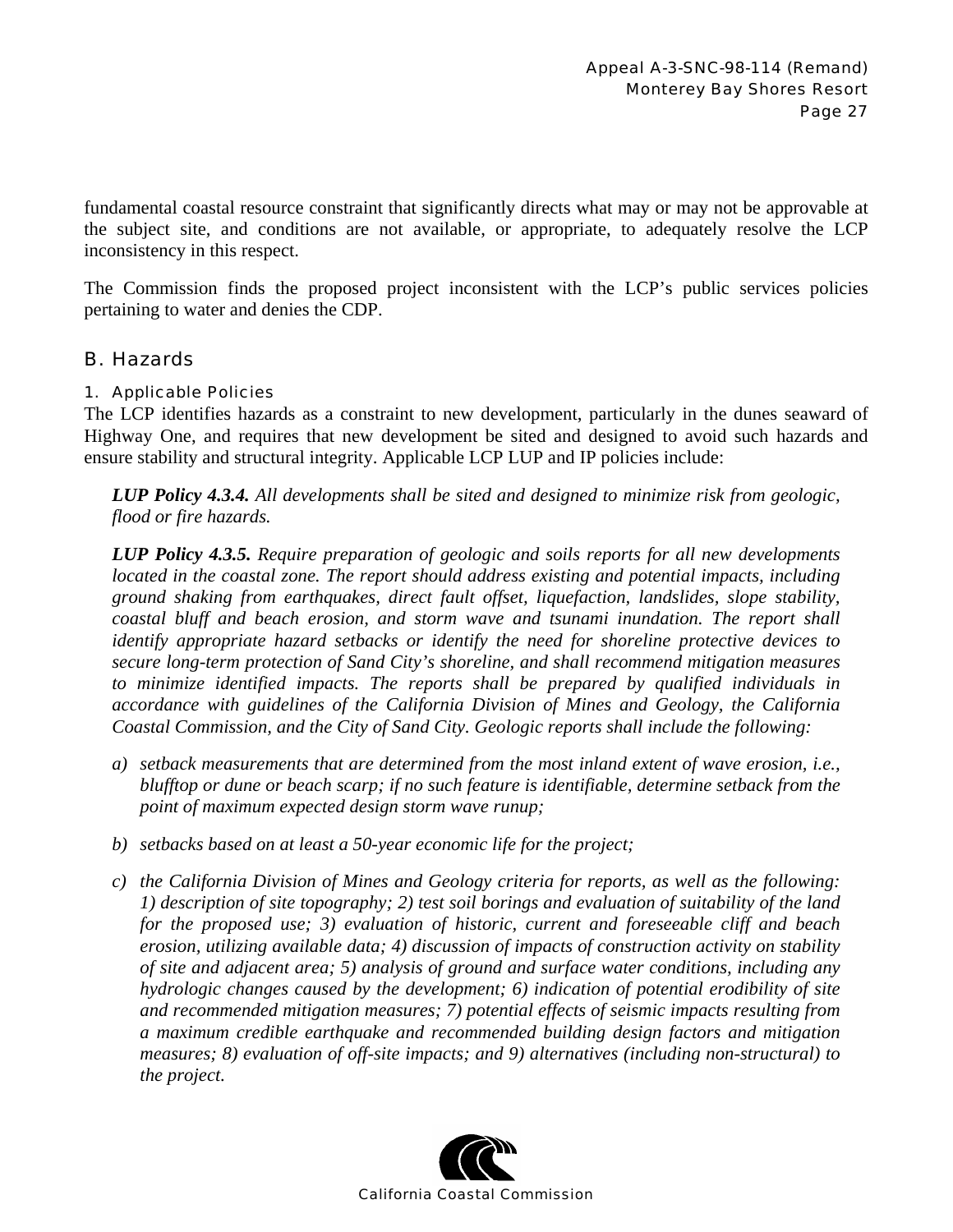*LUP Policy 4.3.6. Encourage the clustering of developments away from potentially hazardous areas and condition project permits based upon recommendations presented in the geologic report.* 

*LUP Policy 4.3.7. No development will be allowed in the tsunami run-up zone, unless adequately mitigated. The tsunami run-up zone and appropriate mitigations, if necessary, will be determined by the required site-specific geological investigation.* 

*LUP Policy 4.3.8. Deny a proposed development if it is found that natural hazards cannot be mitigated as recommended in the geologic report, and approve proposed developments only if the project's density reflects consideration of the degree of the on-site hazard, as determined by available geotechnical data.* 

*LUP Policy 4.3.9. Implement building setbacks from active or potentially active fault traces of at least 50 feet for all structures. greater setbacks may be required where it is warranted by sitespecific geologic conditions and as determined by the geologic report.* 

*LUP Policy 4.3.10. Require all new developments to be designed to withstand expected ground shaking during a major earthquake.* 

*LUP Policy 4.3.11. Require the developer of a parcel in an area of known geologic hazards to record a deed restriction with the County Recorder indicating the hazards on the parcel and the level of geotechnical investigations that have been conducted.* 

*LUP Policy 4.3.12. Require drainage plans for developments proposed on coastal bluffs that would result in significant runoff which could adversely affect unstable coastal bluffs or slopes.* 

*LUP Policy 6.4.1. [LCP development densities] represent a maximum. As required by applicable policies of the LCP, permitted development intensities shall be limited to those which adequately address constraints including, but not limited to: public access and recreation needs (including adequate public access and recreation facilities inland of the 50-year erosion setback line); natural hazards….* 

*IP Section 2.2, Natural Hazards. …all development will be sited to minimize risks from geologic, flood, or fire hazards …. A preliminary geologic report also shall be prepared by a registered geologist and should address existing and potential impacts for ground shaking from earthquakes, direct fault offset, liquefaction, landslides, slope stability, coastal bluff and beach erosion, and storm wave and tsunami inundation. …The report shall also determine a site specific tsunami run-up zone. …The report shall also provide recommended mitigation measures for identified hazards, including at the minimum, the following: …c) Recommended building setbacks for identified hazards based on at least a fifty year economic life for the project. Setback measurements shall be determined from the most inland extent of erosion; that is, bluff top or dune or beach scarp. If no such feature is identifiable, the setback shall be determined* 

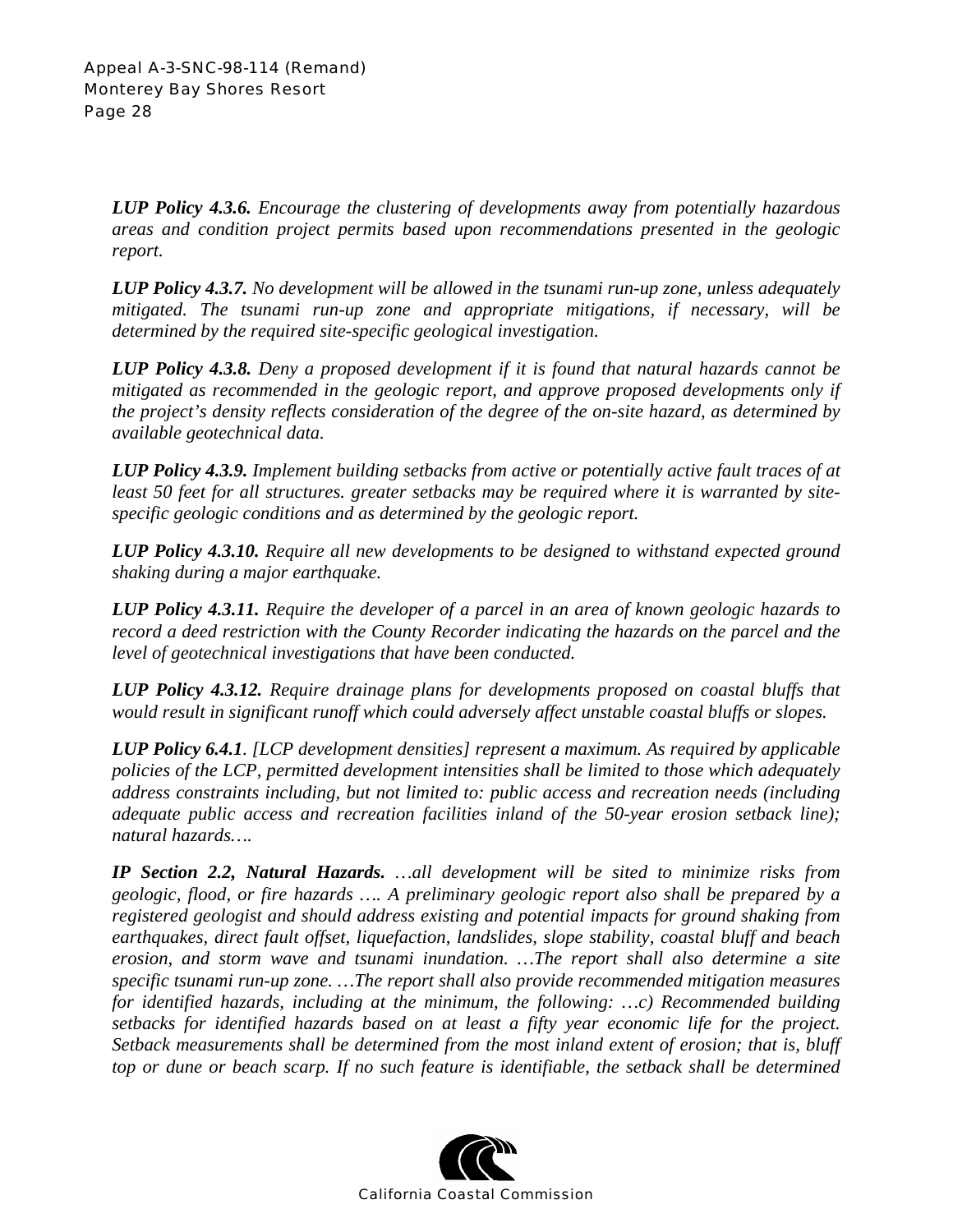*from the point of maximum expected design storm wave run-up. …f) Recommend mitigations, if any, for development within an identified tsunami or design storm wave run-up zone. …* 

*IP Section 2.2, Protective Shoreline Structures. …Setbacks shall be great enough to protect the economic life of the proposed development (at least 50 years). …* 

Thus, the LCP places a premium on hazard avoidance and mitigation. In particular with respect to the dune site in question here, the LCP requires that a project be evaluated in terms of its economic lifetime and that it be setback sufficiently from the most inland extent of erosion to minimize risk and protect the development for its economic lifetime (i.e., setback from the bluff top or dune/beach scarp, or where those features aren't identifiable, from the maximum expected storm wave run-up location). All such setbacks must account for at least 50 years of such safety and stability. The development also must be stable and structural secure over its lifetime without the need for armoring or other significant engineering protections to abate hazards. The LCP requires that it be denied if the hazards cannot be so mitigated. In short, development must be sited and designed to be safe over its economic lifetime which, for LCP setback purposes, must be calculated for at least 50 years even if the identified economic lifetime for a specific project is less than 50 years. $46$ 

### 2. Site Description

The subject site lies entirely within the Monterey Bay Dune Field of Quaternary age. Although underlain at depth by sedimentary rocks and granite of the Salinian Block, borings to depths of up to 80 feet, reported in the 1987 soil feasibility study by M. Jacobs and Associates, encountered only dune sands. These dunes making up the uppermost portions of the dune field are young, active, and poorly consolidated. Older dunes containing paleosols and somewhat more consolidated sands underlie the younger deposits. The coastal bluff at the site is cut into these sand dunes, and reaches heights of as much as 80 feet. Up to 1986, much of the site was manipulated for sand mining operations. Such sand mining terminated in 1986, but vestiges of these operations are still evident in the dune landform today, including the large indentation in the center of the site where the primary sand mining occurred.

### 3. Project Economic Lifetime

 $\overline{a}$ 

The Applicant did not provide specific information on plans for the disposition of the project at the end of its economic lifetime. Given that LCP setback policies are specifically driven by identification of a project's economic lifetime (see, for example, LUP Policy 4.3.5 and IP Section 2.2), which in turn determines how many years must be considered in determining a safe setback distance in relation to ocean hazards, the Commission's review in this regard is hampered. For example, if the plans showed the economic lifetime as 200 years, then estimated setbacks would be based on 200 years of erosion and related effects. Such estimated setbacks would be expected to be different for a project designed for 200 years as opposed to 150 years or 100 years. In fact, the longer the project's identified economic lifetime, the further it is necessary to set it back from the ocean to avoid such hazards. This omission by the

 $^{46}$  To account for situations where a project proponent identifies a less than 50-year economic lifetime to achieve a lesser setback.

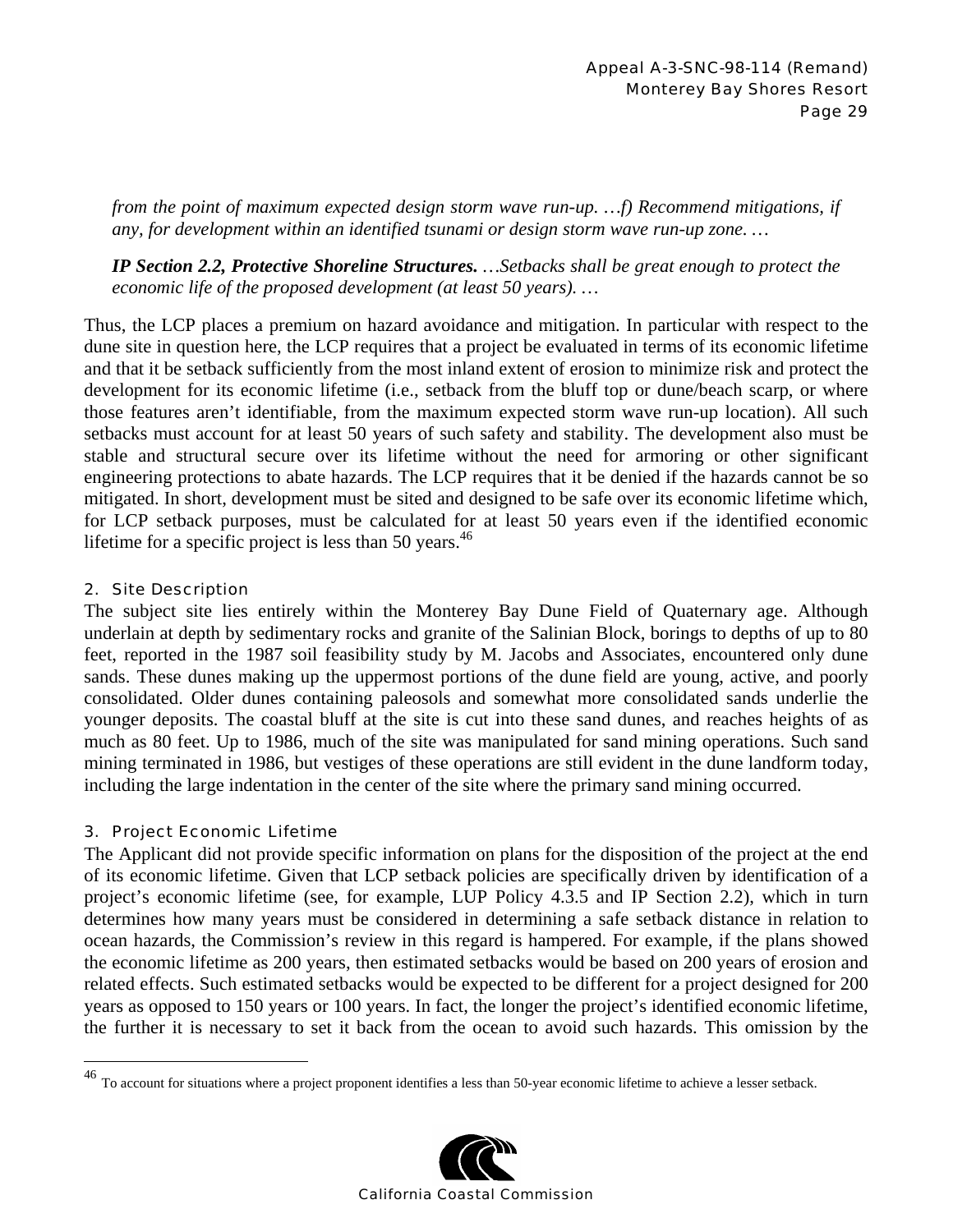Applicant raises three concerns.

First, without clarity on this point, the Commission is unable to precisely determine the degree of setback required by the LCP for the proposed project. Although relevant setbacks over time can be analyzed independently and provide a sense of to what degree the project might be found consistent over certain potential economic lifetimes (i.e., various setbacks can be identified and evaluated based on a certain number of years of erosion and related impacts), the project's precise setback in this regard cannot be determined.

Second, despite the uncertainty associated with the above, the LCP requires the Commission to evaluate at least 50 years of time with respect to erosion. Again, the 50-year minimum framework is designed to avoid situations where an applicant identifies a very low economic lifetime to achieve a very small setback, and then argues for shoreline armoring in place of removal when that time frame is reached. In other words, the LCP presumes that applicants are invested in at least a 50-year timeframe, and setbacks need to at least meet that minimum criterion.

Third, when pressed as to what would occur if and when the development were threatened by erosion, the Applicant indicated, although not in writing, that the threatened portions of the development would be removed.<sup>47</sup> This implies that the Applicant presumes an economic lifetime that varies over time in response to erosion. If the development is threatened in 25 years, then that would be the end of its economic lifetime and it would need to be removed. If it were not threatened until 100 years, then it would be removed at that point. Although this is not the requisite LCP framework for determining setbacks, it at least provides a mechanism for addressing issues associated with future erosion. What the Applicant's proposed response doesn't do, however, is allow the Commission to evaluate the project to know if it has been sited and designed to avoid hazards where possible. In other words, it is one thing to site a development for future safety, it is quite another to site a development with the understanding that it is being sited in harm's way and problems associated with that are addressed at a later date. In reality, the latter is the antitheses of the LCP and Coastal Act's hazard avoidance requirements, and only puts future decision makers in the unenviable role of evaluating a perhaps inevitable request to retain the development at that time of hazard, including reliance on shoreline armoring or similar measures to abate the threat.<sup>48</sup> Further, the LCP does not allow for consideration of a timeframe of less than 50 years.

In conclusion, although not a reason for denial by itself, this lack of clarity regarding the proposed project's economic lifetime pervades and exacerbates the project's inconsistencies with the LCP that are identified below related to appropriate setbacks from erosion and ocean forces otherwise.

 $\overline{a}$ 

Inadequate planning for shoreline hazards is well illustrated by the Best Western Beach Resort hotel and Ocean Harbor House condominiums downcoast from the project site, both of which were recently authorized for new seawalls, and both of which are now located out and onto the beach reducing beach recreational space, including lateral beach access. Both of these facilities pre-date Coastal Act permit requirements.



<sup>47</sup> Personal communication from Ed Ghandour to staff on January 30, 2009.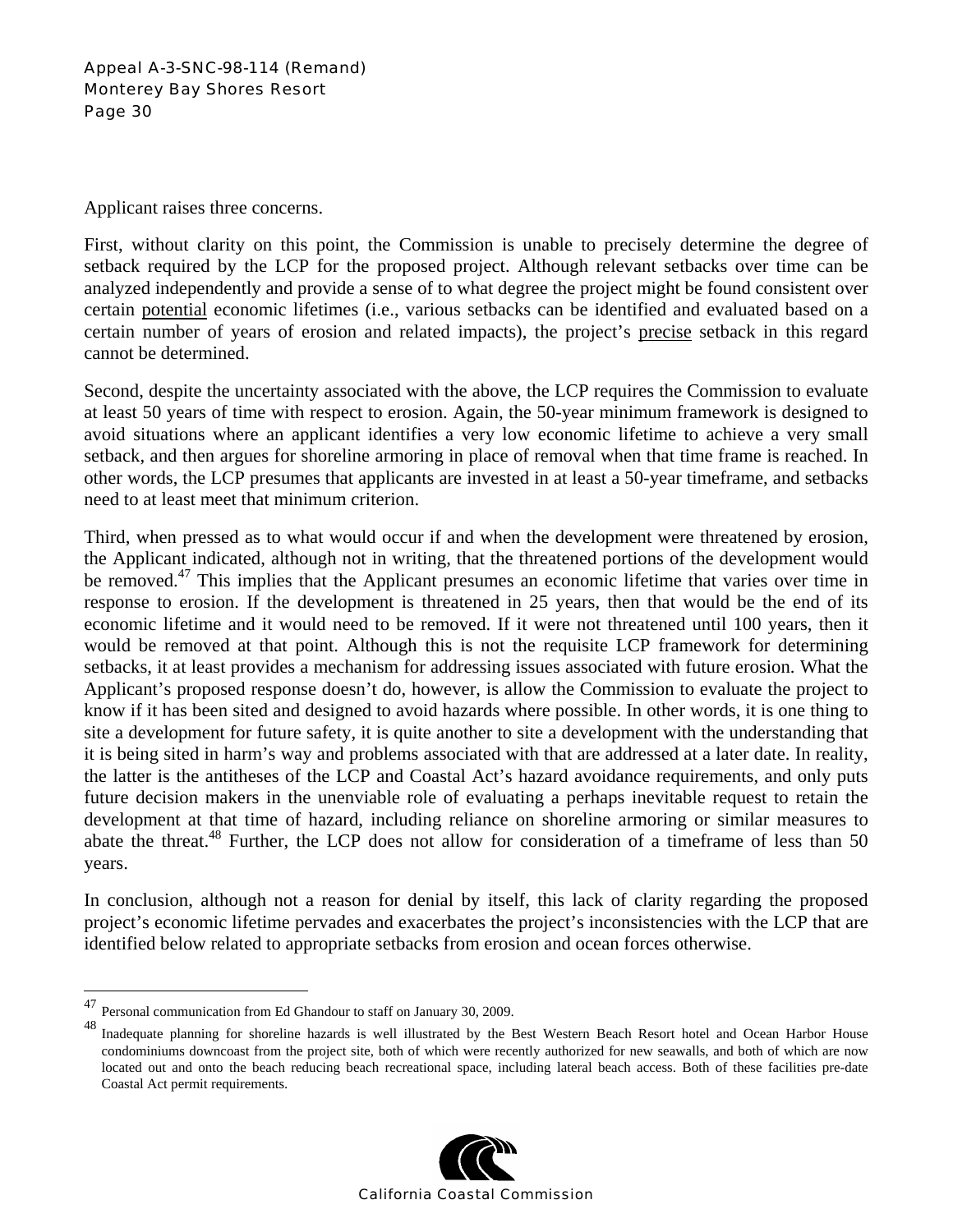#### 4. Hazards Affecting the Site

#### A. Sea Level Rise

1

Sea level, along with seismic uplift and subsidence, is one of the stronger drivers for long-term shoreline change along the California coast and it needs to be considered in both the analysis of inundation and bluff retreat. There is strong evidence that the historic trend of a gradual rise in sea level of 7 inches to 8 inches per century has changed and that future sea level will rise more quickly than it has in the past few centuries. Satellite observations of global sea level have shown sea level changes since 1993 to be almost twice as large as the changes observed by tide gauge records over the past century. Recent observations from the polar regions show rapid loss of some large ice sheets and increases in the discharge of glacial melt. However, the long-term trends for glacial change and sea level rise have not been determined, and the 2007 Intergovernmental Panel of Climate Change (IPCC) Fourth Assessment Report concluded that dramatic change in glacier melting was so uncertain that it could not be included in the likely changes in sea level that could be connected to the various greenhouse gas emission scenarios. Despite the uncertainty about rising sea level, coastal managers need to apply the best available information on future sea level to decisions that will affect the coast for most of the 21st century.

Extensive research has been focused recently on climate change modeling and the Commission has followed this research for information on predicted sea level change. A 2007 report prepared by Dr. Rahmstorf of the Potsdam Institute for Climate Impact Research (hereinafter "Rahmstorf Report)<sup>49</sup> has become the central reference point for much of recent sea level rise planning. As explained in more detail below, the Rahmstorf Report projects that by 2100, sea level could be between 20 to 55 inches higher than 1990 levels. In California, the Rahmstorf Report has been used by numerous public entities to project sea level rise for planning purposes. For example, a Blue Ribbon Task Force convened to provide direction for the San Francisco Bay Delta recognized that accelerated sea level rise had to be part of the Delta planning effort (DeltaVision) and used the Rahmstorf Report to recommend that 55 inches of sea level rise by 2100 be used for planning purposes. The Rahmstorf Report was used in the California Climate Action Team's Climate Change Scenarios for estimating the likely changes range for sea level rise by  $2100^{50}$ . Two recent draft reports were prepared for the Ocean Protection Council, California Energy Commission, and other agencies by Philip Williams and Associates<sup>51</sup> and the Pacific Institute<sup>52</sup> to identify impacts from rising sea level. These reports use the Rahmstorf Report as the basis to examine the flooding consequences of both a 40-inch and a 55-inch rise in sea level, and the erosion consequences of a 55-inch rise in sea level.

<sup>52</sup> Heberger, M., H. Cooley, P. Herrera, P. Gleick, and I. Moore (2009), Draft Paper: The Impacts of Sea-Level Rise on the California Coast, CEC-500-2009-024-D.



<sup>49</sup> Rahmstorf, S, 2007. "A Semi-Empirical Approach to Projecting Future Sea-Level Rise," *Science*, v315,368-370.

<sup>50</sup> Cayan et al. 2009. Draft Paper: Climate Change Scenarios and Sea Level Estimates for the California 2008 Climate Change Scenarios Assessment; CEC-500-2009-014-D, 62 pages.

<sup>51</sup> Philip Williams & Associates, LTD (2009), Final Draft Report: California Coastal Erosion Response to Sea Level Rise – Analysis and Mapping, prepared for the Pacific Institute.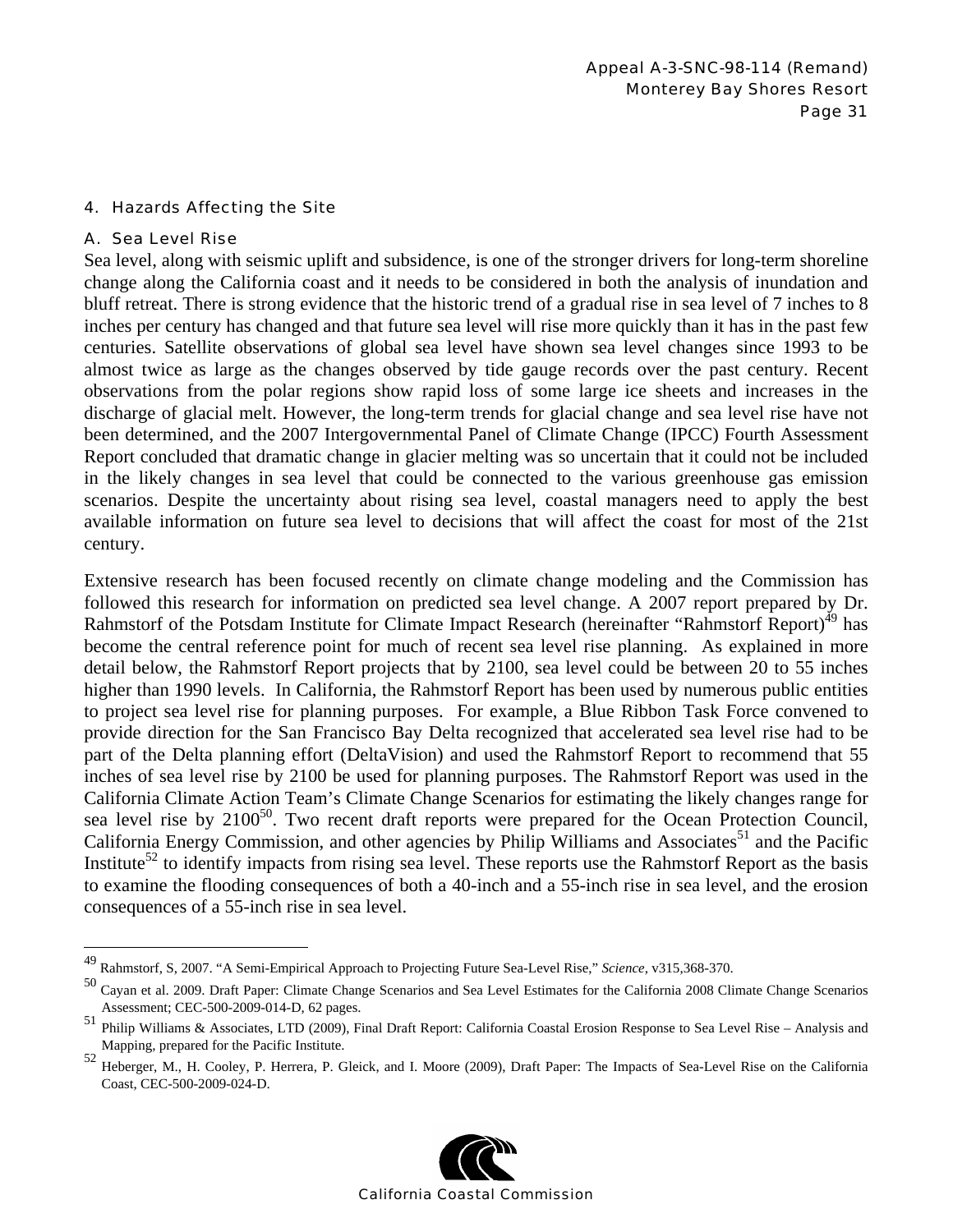The Rahmstorf Report developed a quasi-empirical relationship between historic temperature and sea level change. Using the temperature changes projected for the various IPCC scenarios, and assuming that the historic relationship between temperature and sea level would continue into the future, he projected that by 2100 sea level could between 20 inches and 55 inches (0.5 to 1.4 meters) higher than the 1990 levels (for a rate of 0.18 to 0.5 inches/year). These projections for future sea level rise anticipate that the increase in sea level from 1990 to 2050 will be from about 8 inches to 17 inches (for a rate of 0.13 to 0.28 inches/year); from 1990 to 2075, the increase in sea level would be from about 13 inches to 31 inches (for a rate of 0.15 to 0.36 inches/year) and that the most rapid change in sea level will occur toward the end of the 21st century. Most recent sea level rise projections show the same trend as the projections by Rahmstorf – that as the time period increases the rate of rise increases and that the second half of the 21st century can be expected to have a more rapid rise in sea level than the first half.

Absent projections by the IPCC that incorporate possible accelerated contributions from glaciers and ice in polar regions, projections from this Rahmstorf study have become the basis for much of the recent sea level rise planning discussion. It was expected that the 2007 IPCC Report would provide good guidance for planning purposes, but the report failed to reach consensus on how to include fully possible future contributions to sea level from glaciers and ice in polar regions, and therefore the 2007 IPCC Report is not used for this purpose. For the various scenarios of future energy use, the published sea level rise tables actually anticipate less rise in sea level by 2050 and 2100 than predicted by the 2001 IPCC Report.

None of these reports or studies that consider a 55-inch rise in sea level by 2100 asserts that this amount of sea level rise will occur exactly in the year 2100. The observed trend for global sea level has been a persistent rise, and the reports have considered the 55 inches of rise to be useful in encompassing the probable rise that could occur over the next 90 or 100 years. This amount of sea level rise does not represent the extreme rise that might occur if the rate of glacial melting accelerates quickly and continues over several decades. It also does not represent the extreme low rise in sea level that might occur if current trends for global temperature flatten or reverse.

Direction on sea level rise to coastal permit project applicants is in flux. The old process of extrapolation from historic trends is no longer sufficient, and an upper planning limit has not been established. Since erosion and flooding hazards tend to increase in severity with an increase in sea level, it is prudent planning to examine the consequences from the higher projections for future sea level rise. In the case of the proposed project, Commission staff requested that the Applicant analyze the effects of sea level rise over the economic lifetime of the development under three different scenarios that assumed future sea level rise rates of 5 mm/year, 10 mm/year, and 15 mm/year (0.2 inches/year, 0.4 inches/year, and 0.6 inches/year respectively). The purpose for this analysis was to determine whether any of these possible sea level trends would result in significant impacts to the proposed development over its economic lifetime, or if facilities at risk would change significantly with a change in the assumptions for rising sea level. The rates used in the analysis are generally consistent with the rates identified from historic trends, the 2007 IPCC report and the work by Dr. Rahmstorf. The analysis of sensitivity to sea level was undertaken both for analysis of erosion and of flood risk. Since there is great

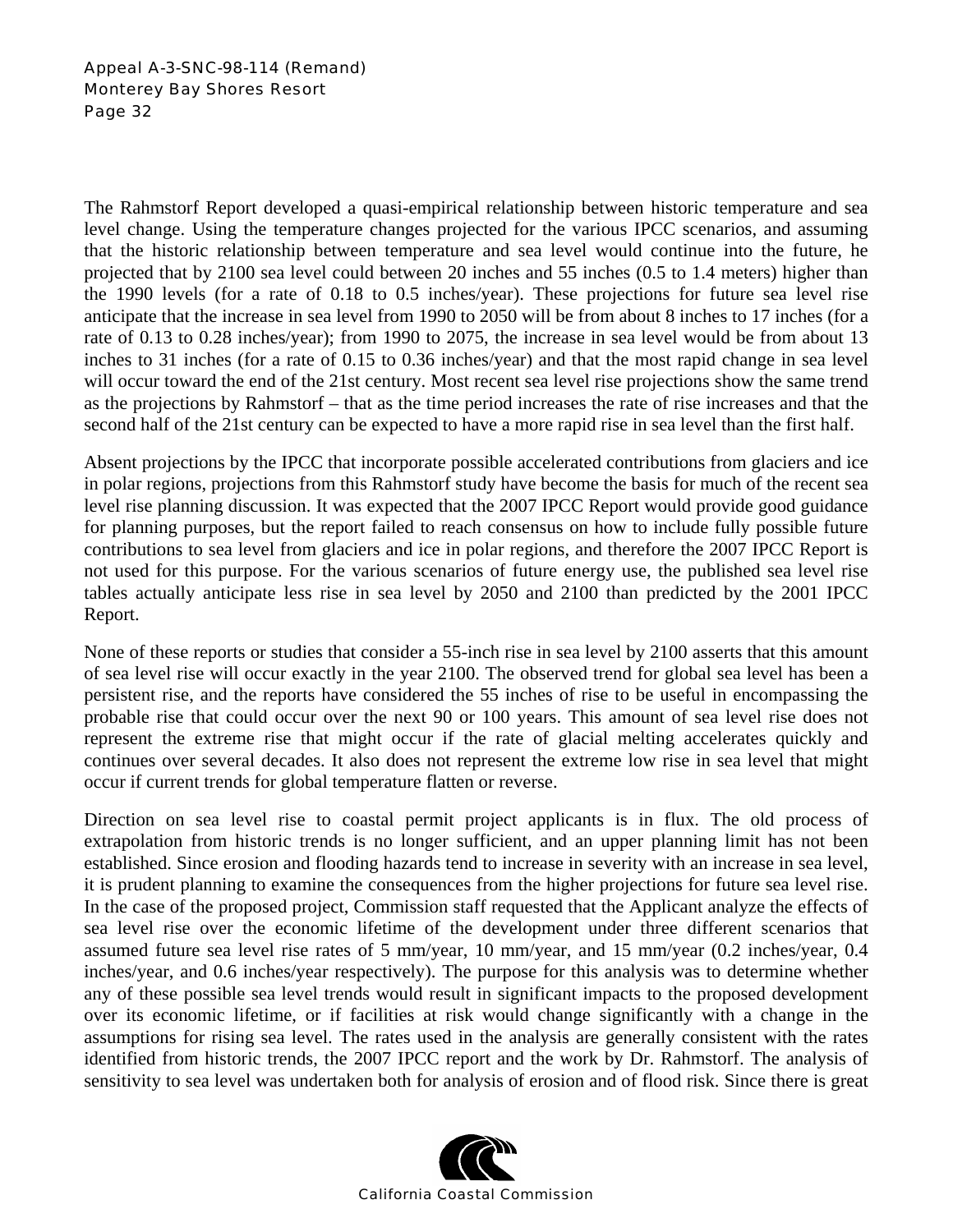uncertainty concerning future sea level and absent certainty that historic trends can project future conditions, these three possible trends were recommended as a way to understand the possible project impacts in the face of this uncertainty.

#### B. Seismicity

The site is located in a seismically active area and there is a high probability that the site will be subject to strong ground motion during the economic life of the development. There are no active faults on the site, but several, including the San Andreas, San Gregorio, Tularcitos, King City, and Chupines Faults pass within 25 miles of the site. In a letter report dated February 10, 1998, Haro, Kasunich and Associates (HKA) estimate an average maximum horizontal peak acceleration for the soils making up the site to range from 0.1 to 1.0 times the force of gravity. The Applicant has not submitted seismic design criteria, but it doe s not appear that there are any extraordinary design considerations that would significantly affect siting and design to meet fault setback criteria as required by LUP Policy 4.3.9, and to withstand expected ground shaking during a major earthquake as required by LUP Policies 4.3.5 and 4.3.10. If the proposed project were otherwise approvable, these seismicity issues could be addressed through conditions of approval.

#### C. Liquefaction

 $\overline{a}$ 

Most of the soils at the site consist of unconsolidated sands. Such soils are susceptible to liquefaction given a sufficiently high water table. During the winter season, it is reasonable to assume that the water table could reach potentially liquefiable soils and the soils could liquefy during major ground shaking associated with an earthquake. Cone Penetrometer Testing was performed in 1987 at the site as part of a preliminary geotechnical study for a previously proposed project.53 Using these data, together with soil borings, the depth to older dune deposits underlying the active modern dunes was determined and mapped on cross sections. These older dune deposits are generally found at elevations below about 35 feet National Geodetic Vertical Datum (NGVD)54, and they appear to be dense enough to resist liquefaction. The 1987 report recommends founding larger buildings in these deposits, which can be accomplished using deepened foundations, piles, or caissons, as are proposed. It does not appear that there are any extraordinary design considerations that would significantly affect siting and design to address LCP liquefaction provisions at this location, including if development were to proceed as recommended in the 1987 report to mitigate liquefaction hazards as required by the LUP Policy 4.3.8. If the proposed project were otherwise approvable, this liquefaction issue could be addressed through conditions of approval.

<sup>&</sup>lt;sup>54</sup> National Geodetic Vertical Datum of 1929 (NGVD29 or NGVD) is a vertical control datum. It was established throughout the United States in 1929 through a general adjustment and is used to establish vertical control for survey purposes. NGVD29 was generally equivalent in 1929 to mean sea level (MSL) but as sea level has changed MSL and NGVD29 have become different. In the Sand City area, NGVD29 is now 0.23 feet lower than MSL. Due to a more recent general adjustment, the North American Vertical Datum of 1988 (NAVD88) has replaced NGVD29 as a vertical control and it is gradually being incorporated into land surveys. In the Monterey area, NGVD29 is still used commonly by many communities.



<sup>53</sup> Preliminary geotechnical study, proposed Monterey Bay Dunes Beach Hotel and Condominiums, by GeoConsultants, August 1987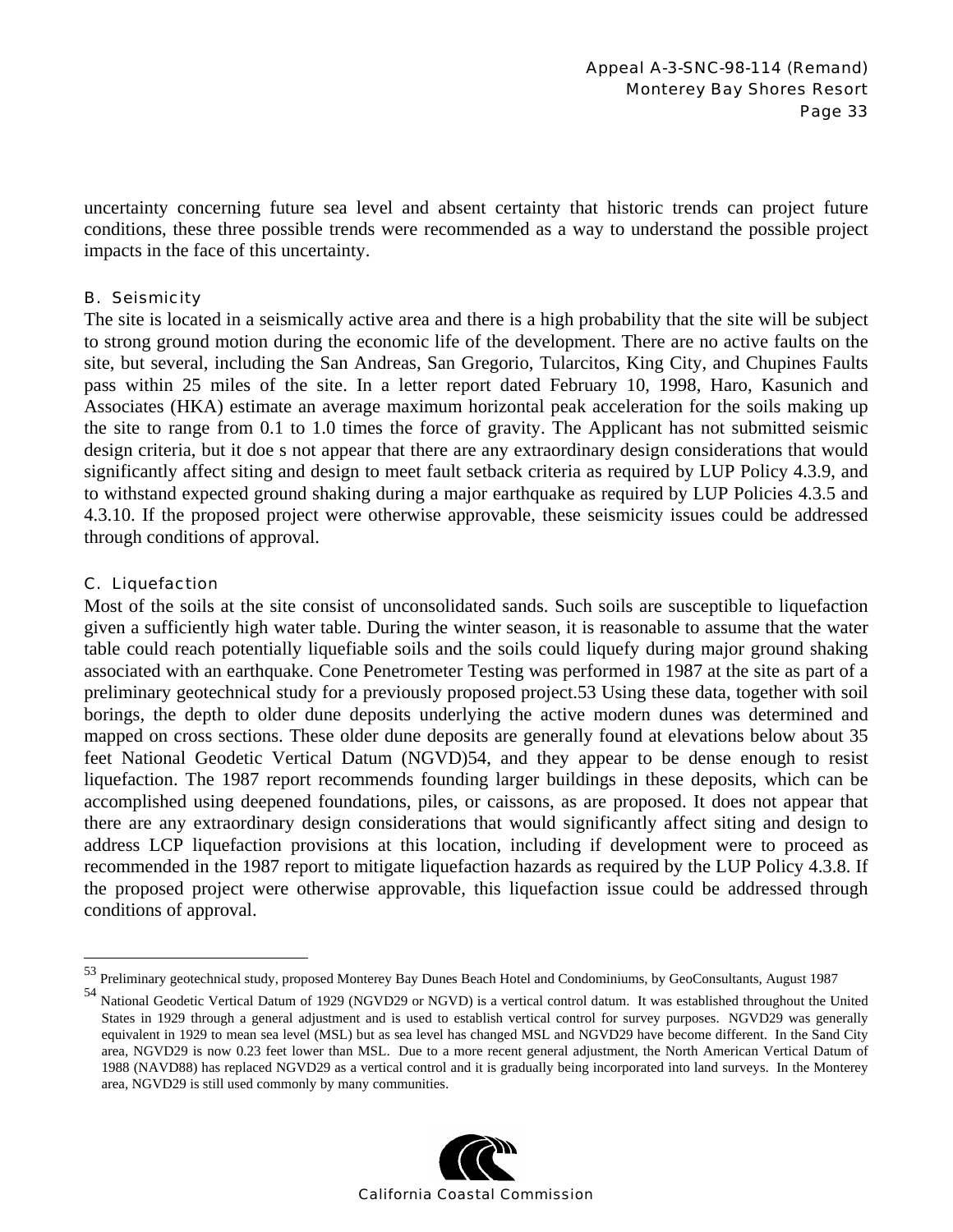### D. Tsunami

1

LCP Policy 4.3.7 prohibits development in a tsunami run-up zone unless it includes adequate mitigation of the tsunami threat. A February 3, 2009 HKA letter report applicable to the site notes on page 6 that a 1984 report by Dr. Warren Thompson has indicated that "the 100-year tsunami run-up elevation for the shoreline of Sand City is 6 feet NGVD and the predicted 500 year tsunami run-up elevation for the shoreline of Sand City is 11.7 feet NGVD." However, it does not appear that this 1984 assertion remains current and up to date, nor can be used as a baseline from which to measure consistency with LCP tsunami requirements. In fact, tsunami awareness and information on triggering mechanisms has increased greatly over the past 25 years, stimulated in part by the Indian Ocean tsunami and, for California coastal areas in particular, by the increased understanding of the Cascadia subduction zone and its potential for generating tsunami waves that could be comparable to those experienced in Sumatra in 2004. In addition, the potential for submarine landslides to generate tsunamis has gained or regained recognition following a large landslide-triggered tsunami in Papua New Guinea in 1998. The awareness of a large tsunamigenic source off the California Coast, the improved understanding of landslide generated tsunamis, and the experiences, eye-witness accounts, and post-disaster surveys from the Indian Ocean, have all contributed to an interest by the State of California to have a more up-to-date evaluation of tsunami risks along the coast.

At the present time, the California Emergency Management Agency (CEMA) is preparing new tsunami inundation zone maps for much of the state; Monterey is an area that has been analyzed and the map products should be released for review by the County sometime in 2009. Commission staff has had the opportunity to review draft maps for other parts of the state, and, based on inundations zones for other coastal areas, it is very likely that the new inundation zones for Sand City will be significantly higher than the run-up elevations of 6 feet to 11.7 feet NGVD provided 25 years ago by Dr. Thompson. Current estimates are that maximum tsunami run-up can, in some locations, be 10 to 13 meters  $(33 \text{ to } 40 \text{ feet})^{55}$ Such information has been available for several years and could have been considered by the Applicant in determining tsunami risk, rather than relying upon a 25-year old report without looking for newer material or contacting those agencies charged with developing current tsunami risk information.

The soon-to-be released maps for Monterey County will give some good indications of the likely tsunami risk for areas near the proposed development. Mapping will be based on the current site conditions with the existing dune height. Even if the maximum run-up elevation for this area is estimated to be 10 meters (33 feet), the inundation zones would, most likely, not show the proposed building location to be at risk since the sand dunes currently exceed this elevation and provide a natural barrier to tsunami inundation. The building elevation of 32 feet NGVD should be at the upper limit of tsunami inundation. However, the removal of the fore dune crests as is proposed with the project would worsen the potential risk. The best mitigation steps for tsunamis are setback distance and elevation. The proposed removal of the dune crest would reduce the primary tsunami protection for this property and could potentially result in expansion of the potential inundation zone into the back dune area – an area

<sup>55</sup> These estimates for maximum wave runup have been published in several recent reports. One reference is the Quake '06 Tsunami Fact Sheet: http://www.quake06.org/quake06/best\_practices/fact\_sheets/TsunamiR4.pdf.

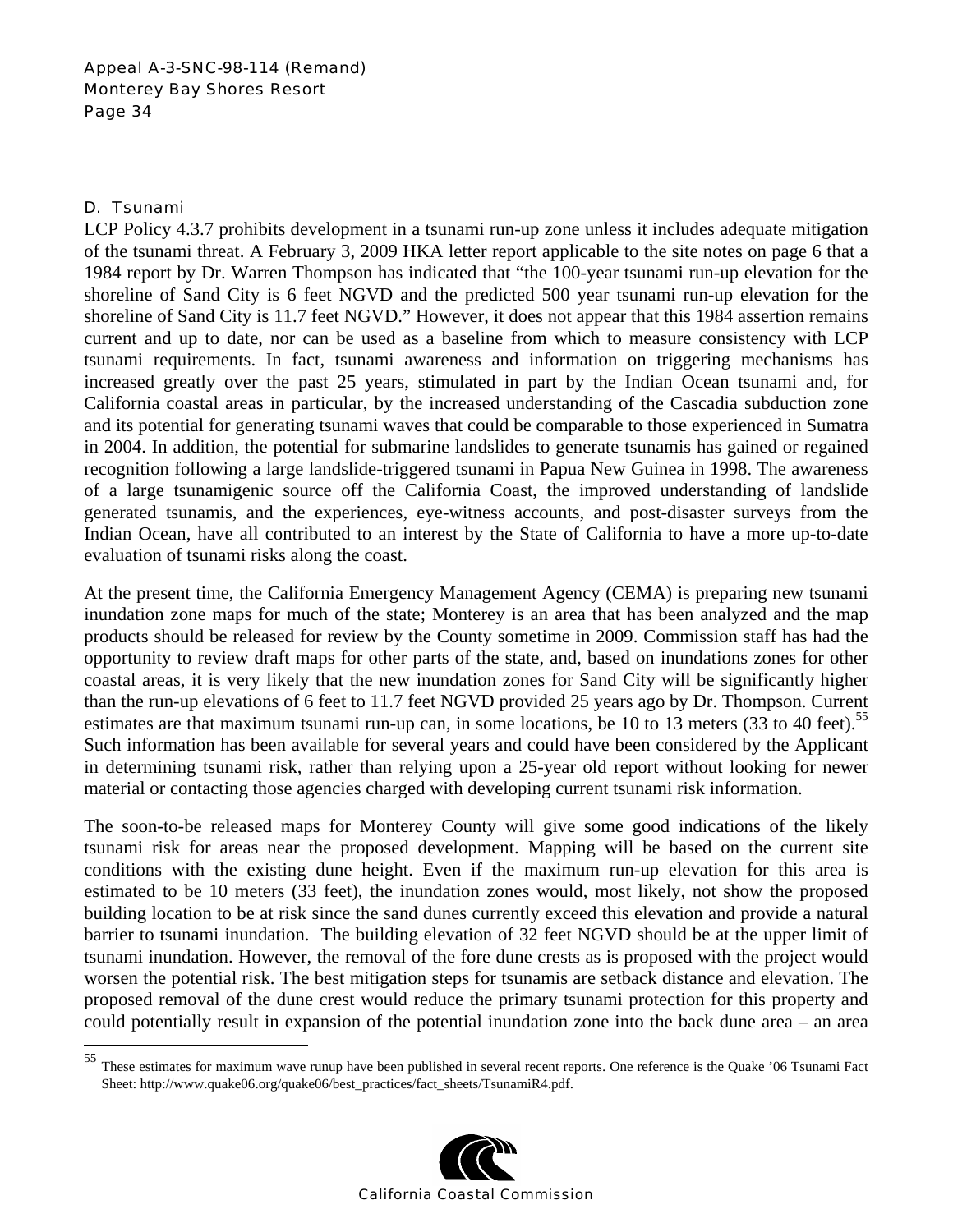that most likely would have been outside the inundation zone in the near term if the dune crests were to remain in place. Of course, sea level rise would also need to be factored in over the design life of the proposed project; the Applicant has not submitted either of these analyses.

The tsunami risk needs to be examined for the proposed site modifications, using the same modeling, assumptions and input variables as were used for the CEMA inundation mapping effort to determine the actual tsunami risk, based on more recent modeling approaches and understanding of tsunamigenic sources. Since the tsunami hazard needs to anticipate possible tsunami inundation risks for the next 50 or more years, the inundation analysis should also include sea level rise of either the range of rates used for erosion and waves, or the maximum 15 mm/year (0.6 inches/year) rate, over time.

Based on the information provided to date, there is not adequate assurance either that the proposed development will avoid the tsunami run-up zone or that adequate mitigation has been developed. As such, the proposed project cannot be found consistent with LUP Policy 4.3.7 and IP Section 2.2. Furthermore, the proposed grading of the fore dunes would worsen any future tsunami inundation risk, would be counter to any mitigation efforts, and likewise cannot be found consistent LUP Policy 4.3.7 and IP Section 2.2. In addition, the proposed project cannot be found consistent with LUP Policies 4.3.6 and 4.3.8 because it cannot be assured that development has been clustered away from potentially hazardous areas or that all natural hazards have been mitigated with respect to tsunami. The Commission therefore finds the proposed project inconsistent with the LCP's tsunami policies.

### E. Wave Run-Up/Flooding

LUP Policy 4.3.4 and IP Section 2.2 require that all development be sited and designed to minimize risk from geologic, flood or fire hazard. These LCP provisions do not limit the source or sources of the flood rise described. Oftentimes for projects adjacent to the coast it is the flooding from waves and wave runup that is the most critical flood concern. Flooding from surface runoff and sheet flow can be significant, but in most situations it can be addressed with proper site design and drainage. Flooding by wave runup, however is a different phenomenon, and is less easily addressed through site design. Such flooding is explicitly identified as a core hazard avoidance criterion by the LCP, including requiring setbacks to be based on the maximum expected storm wave run-up (LUP Policy 4.3.5 and IP Section 2.2).

In general, the evaluation of wave run-up combines both changes to the beach or dunes with the changes in water conditions to determine the wave run-up. Since concern for wave run-up and flooding can occur any time during the project life, the analysis of wave run-up is based on long-term erosion of the beach and dune and seasonal recession of the beach. The wave conditions are assumed to be from a storm comparable to the 100-year event (or the storm which has a 1% annual chance of occurrence, a large but not improbable event) during a high water level condition. Since storms can last for several hours, it is highly likely that part of a storm event will coincide with high tide. And, as with erosion, the storm event could occur anytime or several times during the project life, so sea level is normally increased by the sea level that could occur over the project life. Thus, the beach conditions for determining flooding from a 100-year storm event include both long-term erosion and seasonal erosion

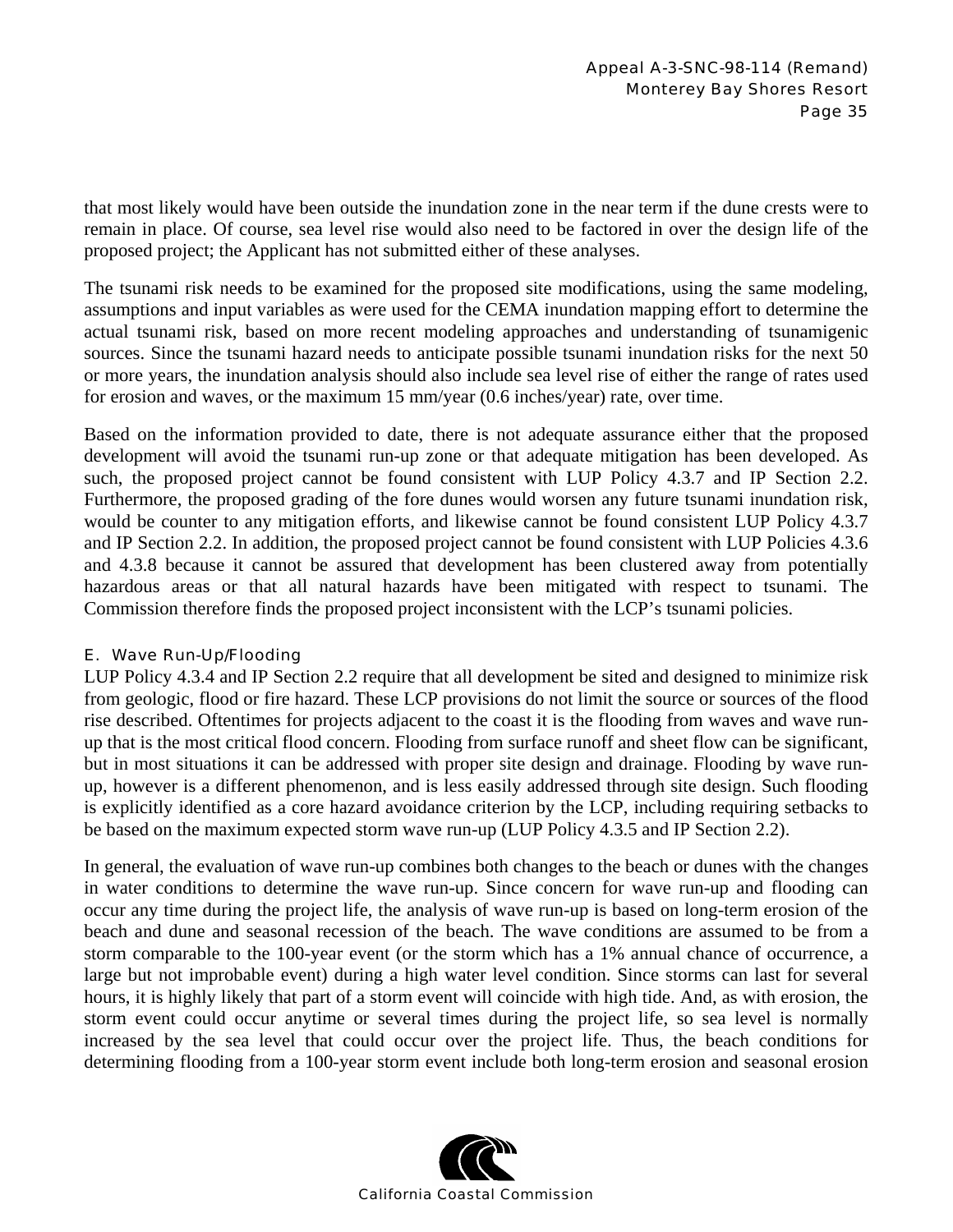1

and the water conditions include high tide and sea level rise.

There have been several different studies of wave run-up for this property; one study was prepared for the Sterling Environmental Center (APN 11-012-05; a project proposed previously for this site) and the Applicant's consultant (Haro, Kasunich and Associates or HKA) provided an analysis of this report.<sup>56</sup> In addition, the Applicant's consultant has analyzed wave run-up for a range of wave conditions.<sup>57</sup> These analyses are summarized below.

- Sterling Environmental Center wave run-up analysis by Dr. Thompson (reports not provided, only summarized in HKA 12 August 1997): predicts 27 ft NGVD average run-up, 30 to 31 ft NGVD for 20% inundation and 32 to 34 ft NGVD maximum run up. Wave analysis was prepared for the 50-year storm event, and based on 65 years of historic observations. Since this analysis was based on historic observations the analysis would include tide conditions, but would not include effects of sea level rise. The analysis was only for a 50-year storm event and while the observations indicate the elevation of the dunes that could be subject to flooding, but they do not indicate the inland locations that would be subject to flooding after the dunes have been altered by seasonal or long-term erosion. This analysis was not revised for the development currently proposed for the site, but it was presented by HKA to show that their analysis was in line with previous work for the same location.
- The 12 August 1997 HKA letter report predicts an extreme storm wave run up elevation of 35 to 48 feet NGVD, but recommends that wave run-up of 30 ft. NGVD for a 100-year storm is acceptable, based on the work done previously by Dr. Thompson and on their experience with computer generated wave run-up in the region. No quantitative analysis for this value was provided, nor are the assumptions for tide conditions or sea level rise. The recommendation covers only the elevation of the dunes that could be subject to flooding, and does not indicate the inland locations that would be subject to flooding after the dunes have been altered by seasonal or long-term erosion. The changes to the dunes are addressed in the analysis of bluff retreat.
- In October 2000, HKA prepared an Update Geotechnical Engineering Report for Monterey Bay Shores Mixed Use Resort<sup>58</sup> that examined wave run-up as part of the bluff retreat study. In this report, high tide and atmospheric forcing conditions were included in the water elevation, along with a projected long-term sea level rise of 1 foot to provide a recommended design wave run-up elevation of 30 ft NGVD, similar to the recommendation from their 1997 report. As with the

<sup>58</sup> Haro, Kasunich & Associates (October 2000) Update Geotechnical Engineering Report for Monterey Bay Shores Mixed Use Resort, Project No. M5613



<sup>56</sup> Haro, Kasunich and Associated, Inc. 12 August 1997 Letter Report to Mr. Ed Ghandour "Response to Additional Information Requested by David Powers Associates, San Jose, To Prepare and EIR for the Monterey Bay Shore Project", (Project No. M5613) Cover page shows date to be August 12, 1997; pages 2 and 3 of report show date to be 12 September 1997.

<sup>57&</sup>lt;br>Haro, Kasunich and Associates, Inc. 3 February 2009 Letter Report to Mr. Ed Ghandour, concerning Coastal and Geotechnical Hazards, Monterey Bay Shores Resort, Sand City, Monterey County, CA. and HKA 12 August 1997 Letter Report to Mr. Ed Ghandour concerning Monterey Bay Shores, Sand City, CA.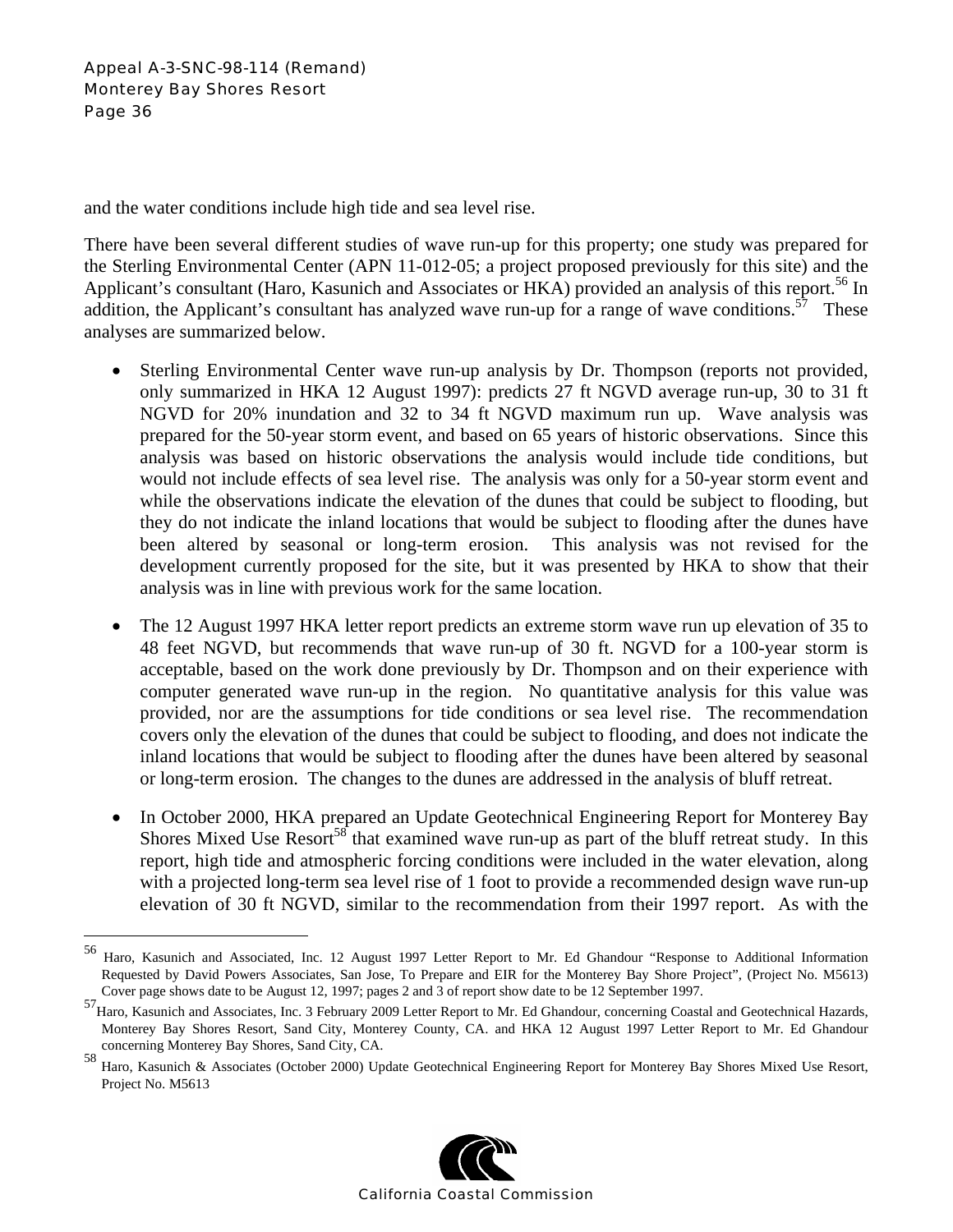other recommendations for wave run-up, the 30 ft. NGVD run-up estimate only addressed the elevation of the dunes that could be subject to flooding and it does not indicate the inland location that would be subject to flooding after the dunes have been altered by seasonal or longterm erosion. The changes to the dunes are addressed in the analysis of bluff retreat.

- The October 2000 HKA report also estimates the run-up that could be expected if a tsunami were to occur at the same time as a major ocean storm run-up event by adding 3.5 feet to the recommended 30 ft design wave run-up. This combined event is not regularly part of an analysis of wave run-up. However, the synergistic interactions between the two events that would require a more detailed modeling effort than the mere addition of two independent elevations. The combined tsunami and major storm run-up analysis may include consideration of high tide and a 1-foot increase in sea level, but the omission of any consideration for the synergistic interactions between the two events is a serious flaw in this analysis.
- The 3 February 2009 HKA report<sup>59</sup> was prepared in response to requests from the Coastal Commission staff to examine wave run-up for a range of possible future sea levels (from 1.6 to 5.5 feet in 100 years). The expanded analysis by HKA examined wave run up for sea level rise of 3.3 feet and 5 feet in 100 years, includes this rise by adding it to the current flood elevation, stating, "(if) future sea level rises at 10mm/yr for 100 years (3.3 feet total) or 15 mm/yr for 100 years (5 feet total) then the Base Flood Elevations at the time would be at least 3.3 to 5 feet respectively higher than they are now, and we expect the MBSR buildings will be flooded during a 100 year flood event" (HKA 2009, page 7).

Normally an analysis for wave run-up examines both the changes to beach and dune conditions and the changes to the water levels. For this project, the analyses of the changes to the beach conditions were included in the analysis of bluff retreat and have been separated from the run-up analysis. The wave runup analyses that were prepared for this project thus looked only at the expected run-up elevation on the existing dune slope. The analyses did not examine the configuration of the dunes or the Applicant's proposed dune grading. The analyses find that wave run-up can be up to 48 feet NGVD for extreme conditions, and approximately 30 feet NGVD for the 100-year storm event – the event typically used for design conditions. This elevation included high tide conditions, elevated water conditions due to atmospheric forcing and 1 foot rise in mean sea level. FEMA is now revising its flood maps for this area and the draft maps recommend 27 ft NGVD as the 100-year Base Flood Elevation. The FEMA flood elevations do not take sea level rise or atmospheric forcing into account and at not used in place of site-specific analysis for coastal designs, but the 100-year flood elevation from FEMA is in general agreement with the 100-year wave run-up elevation. The HKA analysis appropriately estimates the 100-year storm wave run-up to be 30 feet NGVD, given the assumptions that there will be only one-foot of sea level rise.

 $\overline{a}$ 



<sup>59</sup> Haro, Kasunich and Associates 3 February 2009 Letter Report to Mr. Ed Ghandour concerning "Coastal and Geotechnical Hazards, Monterey Bay Shores Resort, Sand City, Monterey County, CA (Project No. M.5613)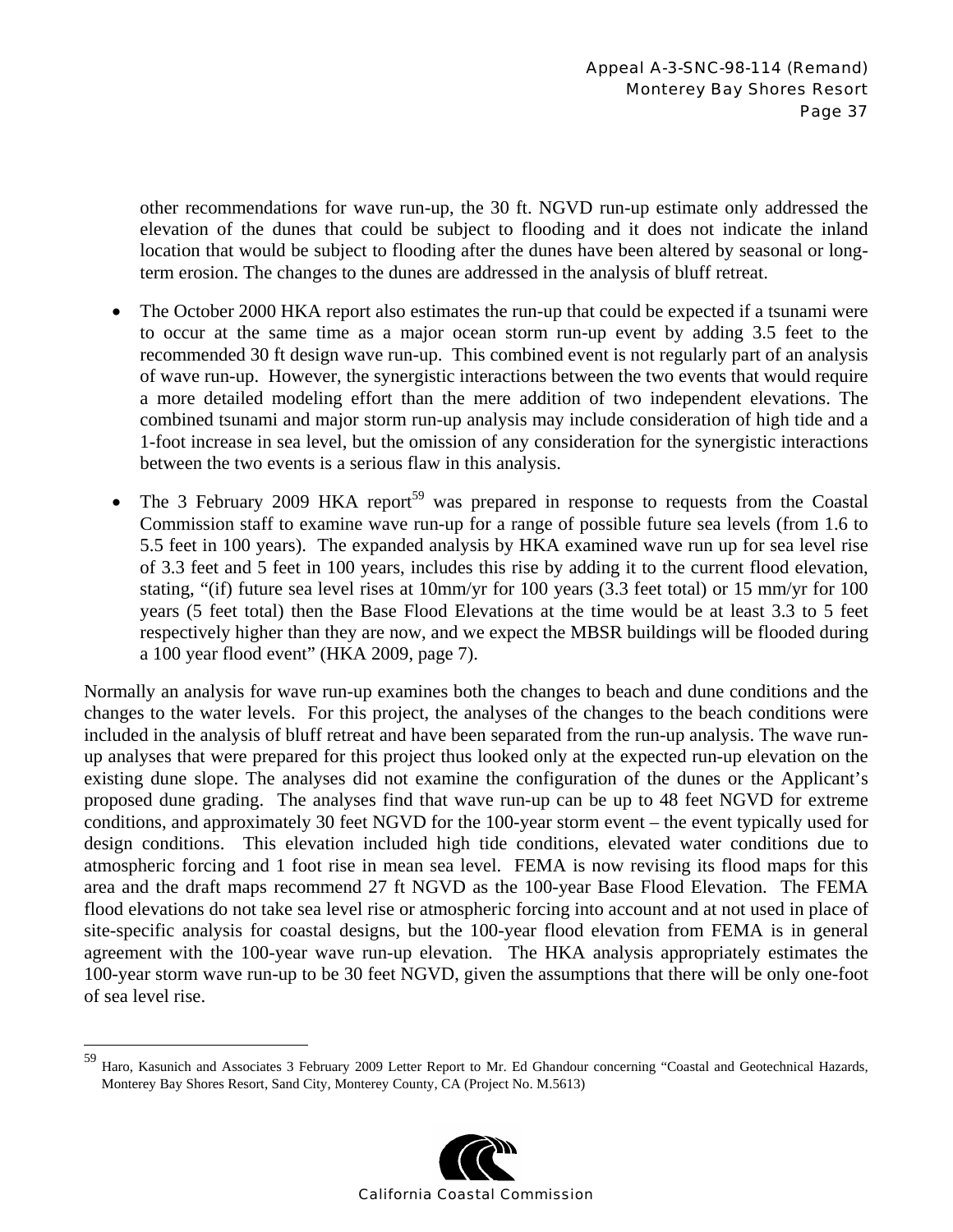### Appeal A-3-SNC-98-114 (Remand) Monterey Bay Shores Resort Page 38

However, when sea level increases more than the modeled one-foot of rise, the flooding risks increase, and the HKA report found "(if) future sea level rises at 10mm/yr for 100 years (3.3 feet total) or 15 mm/yr for 100 years (5 feet total) … we expect the MBSR buildings will be flooded during a 100 year flood event" (page 7).

The analysis by HKA of flooding sensitivity to sea level rise shows that it is only a matter of time until the proposed development is flooded. The proposed grading of the dune crest will hasten the period of time that the proposed development and some adjacent properties will be at risk from flooding. HKA's findings support a conclusion that the proposed development is likely to be safe from significant flooding for the coming 50 years. The analysis does not support a conclusion that the proposed buildings will be safe for any period of time beyond the 50-year time period, or even for the proposed 50-year time period if sea level rise exceeds the projected rise of only 1 foot in the coming 50 years. And, while the wave run-up analysis identified the expected inundation elevation at fifty years, it does not provide information on the safe inland building envelope location that derives from such an analysis, nor does it extend such analysis beyond fifty years. The current 32-foot contour will retreat significantly over time and the safe inundation condition needs to be considered in conjunction with unaltered dune crest, the safe bluff setback area that takes into account beach erosion and long-term bluff retreat, and the project economic lifetime.

Even without consideration of bluff retreat, the proposed development cannot be found safe from anticipated future flood conditions; the flooding risk will increase when bluff retreat is also considered (see discussion below). Based on analysis of current and future flood risks, the proposed project has not been designed or sited to minimize risk of flood hazard, and thus it cannot be found consistent with LUP Policy 4.3.4 and IP Section 2.2. Furthermore, the proposed grading of the foredunes would worsen any future flood risk, would be counter to any mitigation efforts, and likewise cannot be found consistent LUP Policy 4.3.4 and IP Section 2.2. In addition, the proposed project cannot be found consistent with LUP Policies 4.3.6 and 4.3.8 because it cannot be assured that development has been located out of potentially hazardous areas or that all natural hazards have been mitigated with respect to wave runup/flooding. Thus, the Commission finds the proposed project inconsistent with the LCP's wave run-up and flooding policies.

# F. Slope Stability

In establishing LCP-required development setbacks, it is necessary to ensure stability throughout the life of the development. Because coastal bluffs are generally unstable, development must be set back a sufficient distance to ensure stability throughout its economic lifetime. Generally, this is done through applying a quantitative slope stability analysis to the shoreline erosion/retreat analysis. Barring significant geologic differences between the landforms present today and those expected to be present at the end of the economic lifetime period, the amount of setback necessary to assure stability today can added to the expected amount of shoreline erosion/retreat to arrive at a total setback that will ensure stability at the end of the development's economic lifetime.

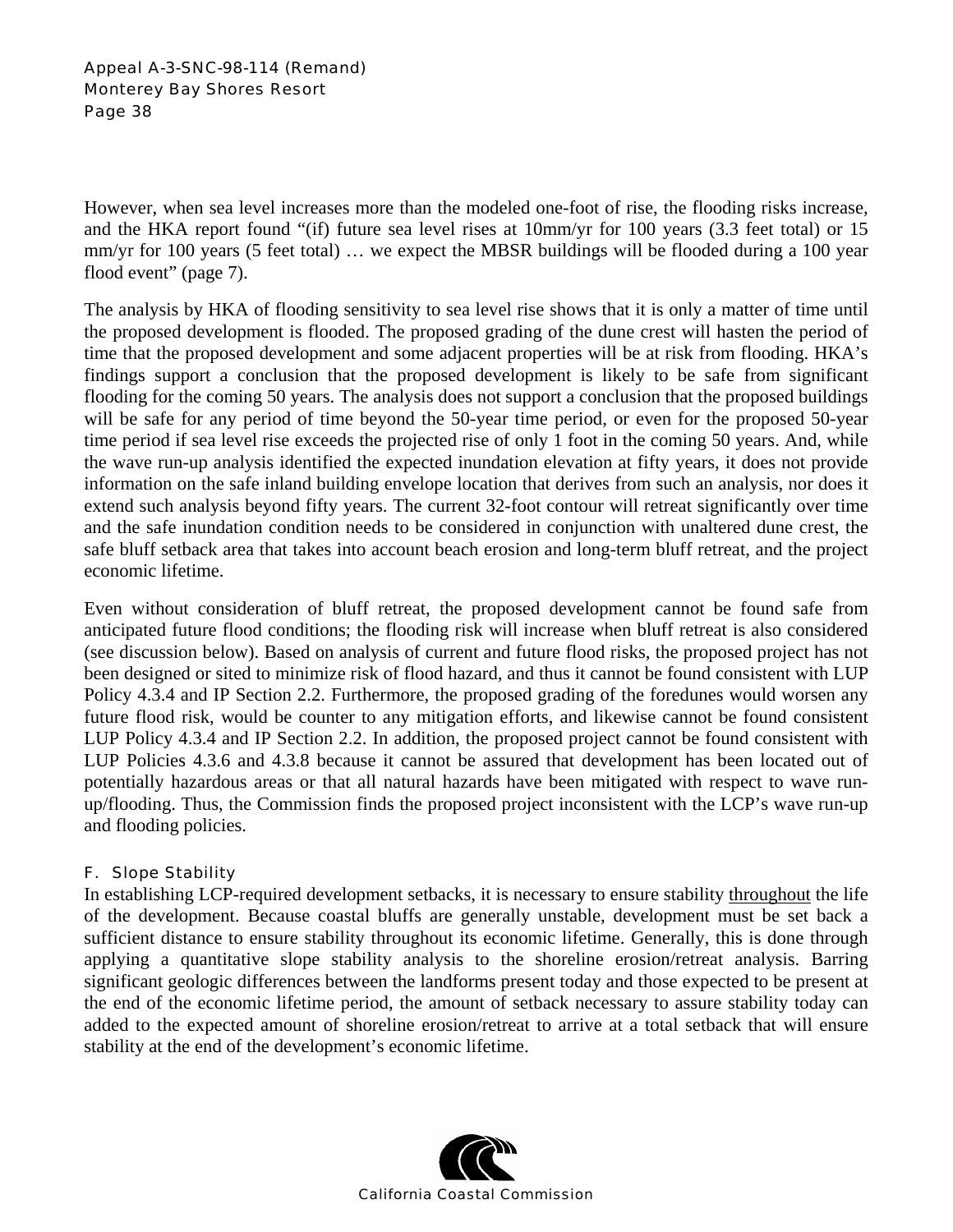Regarding a quantitative slope stability analyses for the project site. the Applicant's consulting engineers, HKA, pointed out that the methodology they used to arrive at setback line inherently assumes that the bluff will eventually reach and maintain a 2:1 slope, and sets development behind that line. As HKA states:

*The projected final 2:1 dune bluff slope as required by the updated methodology has an inherent factor of safety of at least 1.6 and is a very conservative representation of long term, stable sand dune bluff gradients.* 

The Commission concurs that setting back development behind a projected 2:1 slope measured from the expected bluff toe that is based on expected retreat over the project's economic lifetime likely offers a more conservative setback than is to be obtained by a slope stability analysis. However, although the methodology is sound, the assumptions underlying the derivation of the bluff toe, including in relation to economic lifetime, are not, as described in the preceding discussions. Accordingly, the Commission finds that the approach to assuring the safety of the development from slope instability as presented in the HKA report is adequate. However, as discussed below, because of incorrect assumptions regarding future shoreline erosion/retreat rates, and the lack of an identified, determinate economic lifetime against which to apply setbacks otherwise, the design setback proposed by the Applicant is not sufficient to assure stability, avoid hazards, and mitigate those that are unavoidable over the economic life of the development as required by LCP, including LUP Policies 4.3.5, 4.3.6 and 4.3.8, and IP Section 2.2. Again, as with the analyses above and for the same reasons, conditions are not available nor appropriate that can adequately resolve the LCP inconsistency in this respect. Thus, the Commission finds the proposed project inconsistent with the LCP's slope stability policies and denies the CDP.

# G. Shoreline Erosion/Retreat

Shoreline erosion and retreat are significant hazards in the Sand City area that must be addressed under the LCP, including through the application of appropriate setbacks as dictated by LUP Policy 4.3.5 and IP Section 2.2. Because of the unconsolidated nature of the sandy dunes here, and the exposure of southern Monterey Bay to high wave energy, this region has among the highest long-term bluff retreat rates in the state. The LCP states that average annual erosion rates range between 1.4 and 5 feet per year.<sup>60</sup> The United States Geological Survey (USGS) has recently reported long term (70 to 100 years) and short term (30 to 40 years) trends for bluff retreat for the open ocean coast, and the Sand City area is highlighted for its high erosion rates. In addition, there has been substantial erosion of beaches in the area, particularly when bluff retreat has been halted by the construction of seawalls and other shoreline protective devices. As USGS indicates in its 2007 report in relation to the Monterey Bay region:

*The highest [retreat] rates were measured in Southern Monterey Bay, where bluffs are formed in nitrified Quaternary sand dunes. The erosion rate increases to the south…and was highest (-1.8 m/yr) where there has been a long history of sand-mining of the dunes (Thornton et al. 2006) ….* 

 $\overline{a}$ 



 $60$  LUP Section 4.2.1.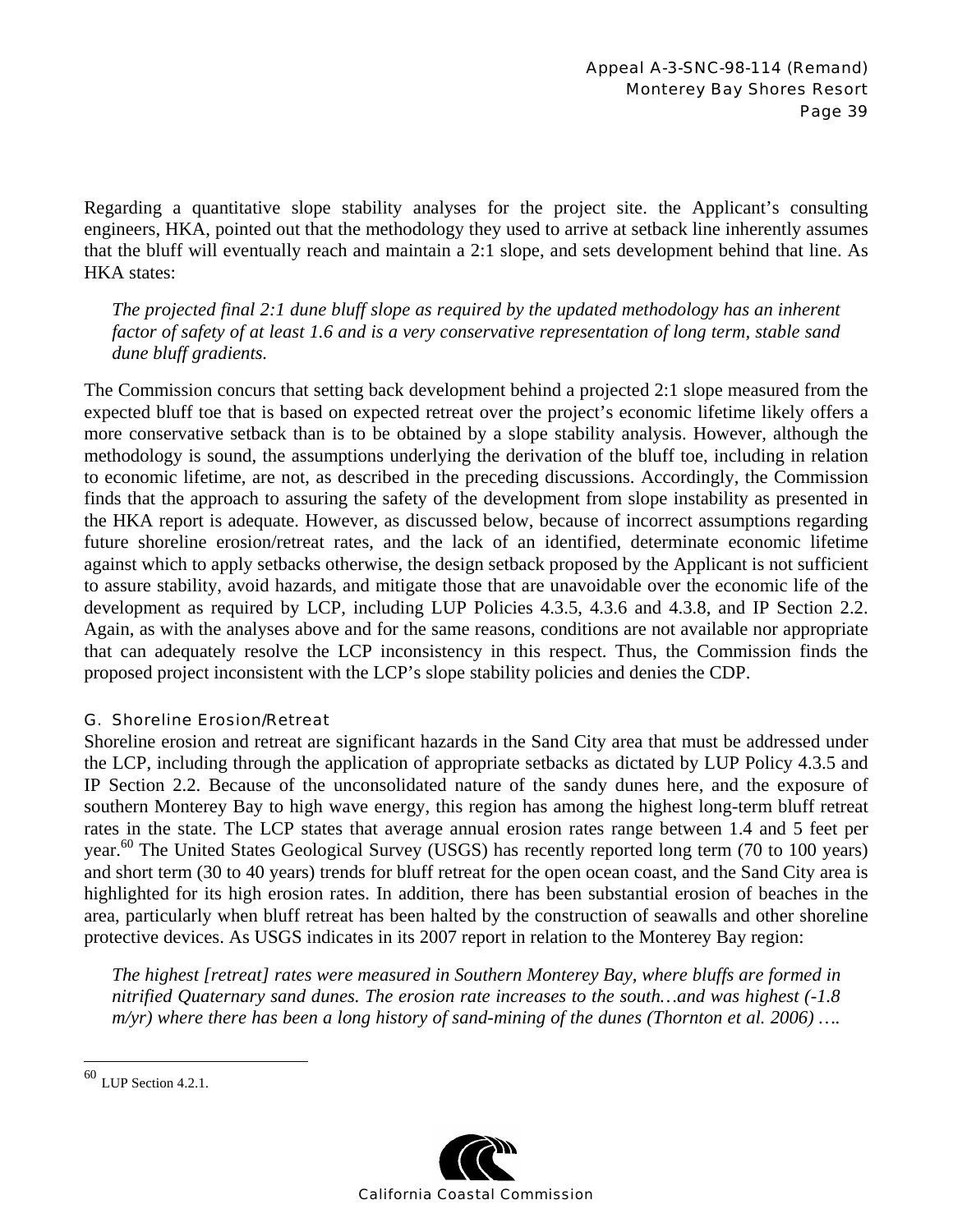Appeal A-3-SNC-98-114 (Remand) Monterey Bay Shores Resort Page 40

1

*The amount of retreat [at Stillwell Hall, Fort Ord] measured over the 70-year time period was*   $\sim$ 116 m.<sup>61</sup>

USGS's 2007 analysis and identification of retreat, including 116 meters (382 feet) of retreat at the former Fort Ord military base (now Fort Ord Dunes State Park), was based on a comparison of historic and current cliff edge positions. The historic cliff edge was estimated from 1932/33 aerial photographs, and the current cliff edge was estimated from a 1998 LIDAR survey.<sup>62</sup> The USGS analysis shows an average annual long-term retreat rate of about 1.8 meters per year (or 5.9 feet per year) for the Sand City area, which is a greater erosion rate than is identified in the LCP.

Erosion in the Sand City area cannot be analyzed without consideration of historic and ongoing sand mining. The time period of cliff retreat for the USGS analysis includes the time period when drag lines and dredge pond mining were occurring in the Marina (upcoast) and Sand City areas. The Draft Coastal Regional Sediment Management Plan (CRSMP) for Southern Monterey Bay, prepared by Philip Williams and Associates, provided information on sand mining in the area.<sup>63</sup> In general, there was about 111,000 cubic yards per year of sand mining at Sand City up until 1990, and 33,000 cubic yards per year from Marina. Most of these operations ceased in the late 1980s and early 1990s, leaving the sand dredge pond in Marina as the only currently active mining effort in the southern Monterey Bay. If sand mining were to decrease or stop, and that sand allowed to stay in the system as opposed to exacerbate erosion, the identified historic retreat rates of 5.9 feet per year would be expected to represent an upper limit for such retreat. However, the CRSMP found that the volumes mined from the Marina dredge pond have increased over time to current rates of 200,000 cubic yards per year, reducing or muting the shoreline retreat benefits from closing out the drag line operations. The CRSMP documents significant increased erosion rates in erosion since 1984, and attributes this likely to the increased mining volumes in Marina.<sup>64</sup> The effects from the increased volume of sand extracted at Marina may take several years to propagate downcoast to Sand City and the recent trends in shoreline change for the 1984 to 2004 period for Sand City that show a relatively low rate of bluff erosion may represent an abnormal lull in erosion once the effects from the increased mining in Marina reach this location.

In 1990, the City of Sand City adopted a resolution (SC-21) accepting a 1989 shoreline erosion study performed by Moffatt and Nichols and directing City staff to consider the findings and projections of the report when reviewing applications for development west of Highway One. In earlier project proposals for development west of Highway One, this 1989 report was helpful in projecting the location of the mean high tide line under low-, medium-, and high-risk scenarios. It is bluff erosion, not the location of the mean high tide line per se that most directly threatens development in this area. Although the level of wave run-up and flooding must be considered, where high bluffs occur it is more likely that bluff

<sup>64</sup> *Id.* p. 87.



<sup>&</sup>lt;sup>61</sup> "National Assessment of Shoreline Change, Part 4: Historic Coastal Cliff Retreat along the California Coast" by Cheryl Hapke and David Reid (Open File Report 2007-1133).

<sup>&</sup>lt;sup>62</sup> LIDAR stands for Light Detection and Ranging, and is a process of using pulses from airborne lasers to determine topography.<br><sup>63</sup> Draft Coastal Regional Sediment Management Plan for Southern Monterey Bay, Philip Willi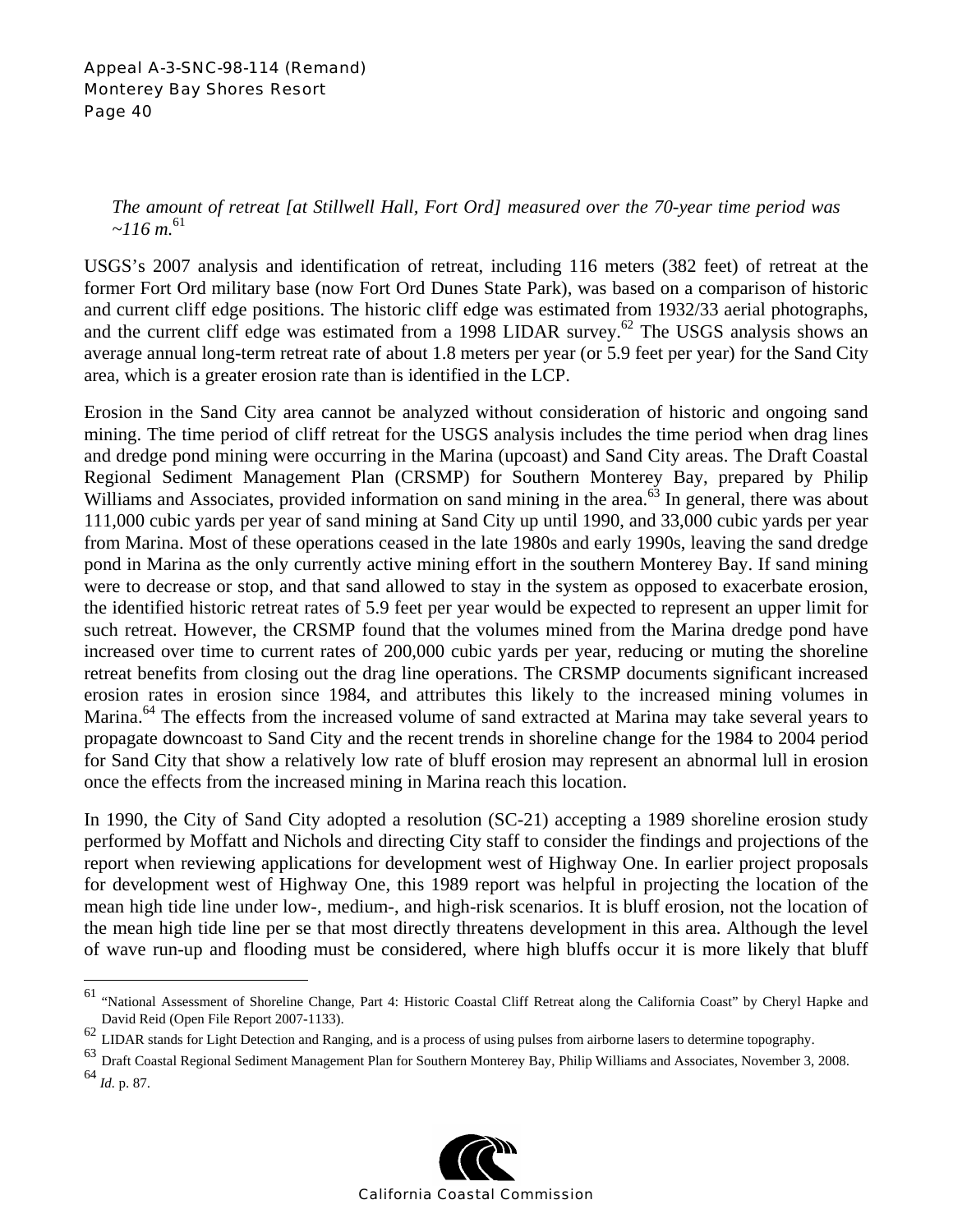retreat and slope stability will determine when development is threatened.

Accordingly, in 2003 the City hired HKA to prepare a "Coastal Recession Evaluation" which, by estimating typical equilibrium beach and dune profiles, developed an estimate of future bluff edge positions. This was not based solely on analysis of historical bluff retreat, but also accounted for sea level rise and slope flattening through time. HKA's methodology was essentially as follows:

- Multiply the historic long-term bluff retreat rate calculated from examination of aerial photographs (2.4 feet per year) by 50 years to establish the amount of shoreline retreat expected in 50 years (120  $feet$ ).  $65$
- Add to this an amount of shoreline retreat expected due to sea level rise. Using the Bruun Rule (see below) and an estimated 0.6 feet of sea level rise over the next 50 years, together with assumptions about the closure depth of the shore profile, they calculated an additional 7 feet of shoreline retreat due to sea level rise.
- Assume an equilibrium condition in which beach width remains constant as the shoreline moves landward. The equilibrium beach, based on measurements taken in 2003, was assumed to have a slope of 7:1 and a depth of 105 feet. The landward end of the beach, measured from the estimated 2053 mean high tide position, is taken to be the 2053 toe-of-bluff.
- Assume bluff slope stability could be established by a 2:1 slope of the bluff face, an assumed worstcase for slope flattening through time. Where this 2:1 slope intersects current topography is assumed to be the position of the 2053 top of slope and is a taken to be a development setback line.

Using this methodology, HKA established a 2053 bluff crest recession line for all of Sand City, including most of the project site. The Applicant's engineers, Bestor Engineers, used the same methodology to identify an estimated 2058 bluff recession line across the project area. They used similar methods to also identify an estimated 2083 bluff recession line. These lines were reviewed and reanalyzed by HKA, who concluded in their memo dated June 19, 2008 that:

*Based on our reanalysis, we determined that the setback line labeled by Bestor as an approximate 2083 bluff crest recession line (a 75-year estimated setback line) is probably at least a 70 year or greater setback line. Our reanalysis included an added factor of safety, an increase in estimated setback due to Bruun Rule recalculations and a higher estimate of sea level rise during the 75 years compared to 50 years.* 

Commission staff objected to some of the input information used to develop these setback lines and to the methodology. The erosion rate of 2.4 feet/year is less than half the 5.9 feet/year erosion rate calculated by Hapke and Reid from historic trends, the analysis of sea level rise impacts used a low rate

1



<sup>65</sup> Again, fifty years is an LCP minimum requirement, but each project must be set back to achieve safety and stability over its own economic lifetime, which may be 50 years, but also may be more than 50 years.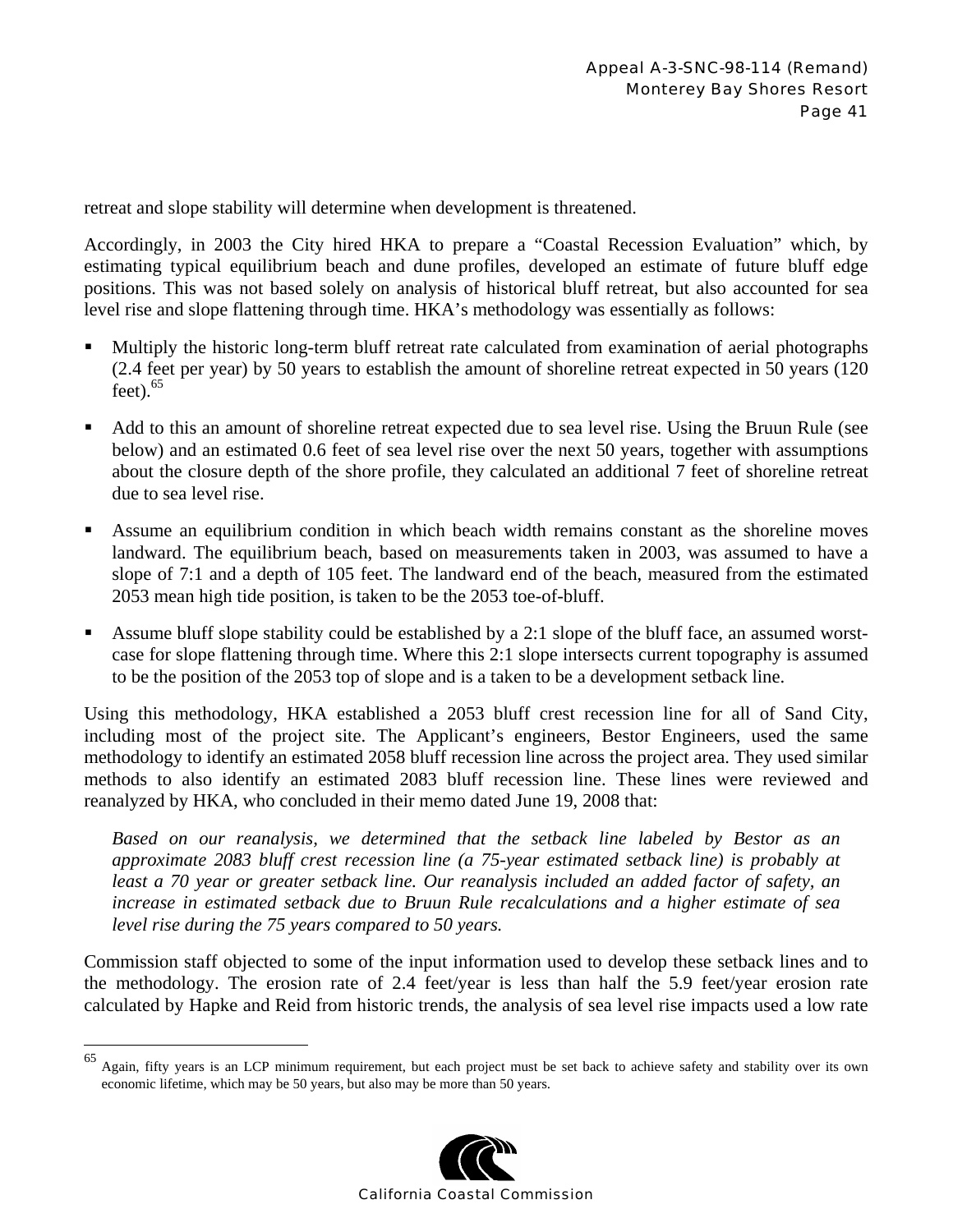of sea level rise, and the slope stability analysis was not quantitative in nature. Despite additional material submitted by the Applicant in support of the proposed project, the resulting setback line cannot be found adequate to assure protection of the facilities over 50 years, let alone an economic lifetime of more than 50 years.

At the request of Commission staff, HKA analyzed the effects of various scenarios for future sea level rise on bluff recession. HKA made use of the Bruun Rule in estimating the amount of bluff retreat that would occur due to sea level rise. According to the U.S. Army Corp's Coastal Engineering Manual:

*The basic assumption behind Bruun's model is that with a rise in sea level, the equilibrium profile of the beach and the shallow offshore moves upward and landward. Bruun made several assumptions in his two-dimensional analysis:* 

- *The upper beach erodes because of a landward translation of the profile*
- *Sediment eroded from the upper beach is deposited immediately offshore; the eroded and deposited volumes are equal (i.e., longshore transport is not a factor)*
- *The rise in the seafloor offshore is equal to the rise in sea level.*

These limitations, particularly the assumption of the maintenance of an equilibrium profile and the requirement that there is no net longshore transport, place severe limitations on the application of the Bruun Rule. At best, values of bluff retreat arrived at through application of the Bruun Rule can be thought of as long-term values to which the beach and bluff system will trend, over some unspecified amount of time. Further, these values are only rough approximations due to uncertainty in longshore transport and the horizontal and vertical limits of the equilibrium beach/shore profile.

The analysis of sea level rise by HKA provides a table that shows some of the more scrutinized sea level projects and includes the projections in the Rahmstorf Report for consideration. The report analyzed changes in bluff retreat for the various trends in sea level using the same modified Bruun rule methodology described above and found, as would be expected, that bluff retreat would increase with a rise in sea level. The analysis attempted to isolate the influence of sea level rise from other erosive forces, using a rather simple, geometric shoreline change model. With this compartmentalized analysis, the HKA report found that the baseline trend of 0.6 feet per year (3 mm/year) of sea level rise in 50 years was expected to result in an additional 7 feet of retreat in 50 years; 5mm/year sea level rise would result in an additional 23 feet of retreat in 50 years; 10 mm/year sea level rise would result in an additional 39 feet of retreat in 50 years; and 15 mm/year sea level rise would result in an additional 58 feet of retreat in 50 years. These additional bluff retreat estimates were added to the total shoreline recession from the 2003 Sand City Report to show total retreats ranging from the baseline of 152 feet in 50 years, to 203 feet in 50 years. The variation in bluff retreat of almost 60 feet in 50 years depending on base assumptions indicates that these bluffs will be very sensitive to sea level rise, and if estimated bluff retreat (and associated proposed bluff setbacks) underestimate future sea level rise, they likely also greatly underestimate the necessary safe bluff setback.

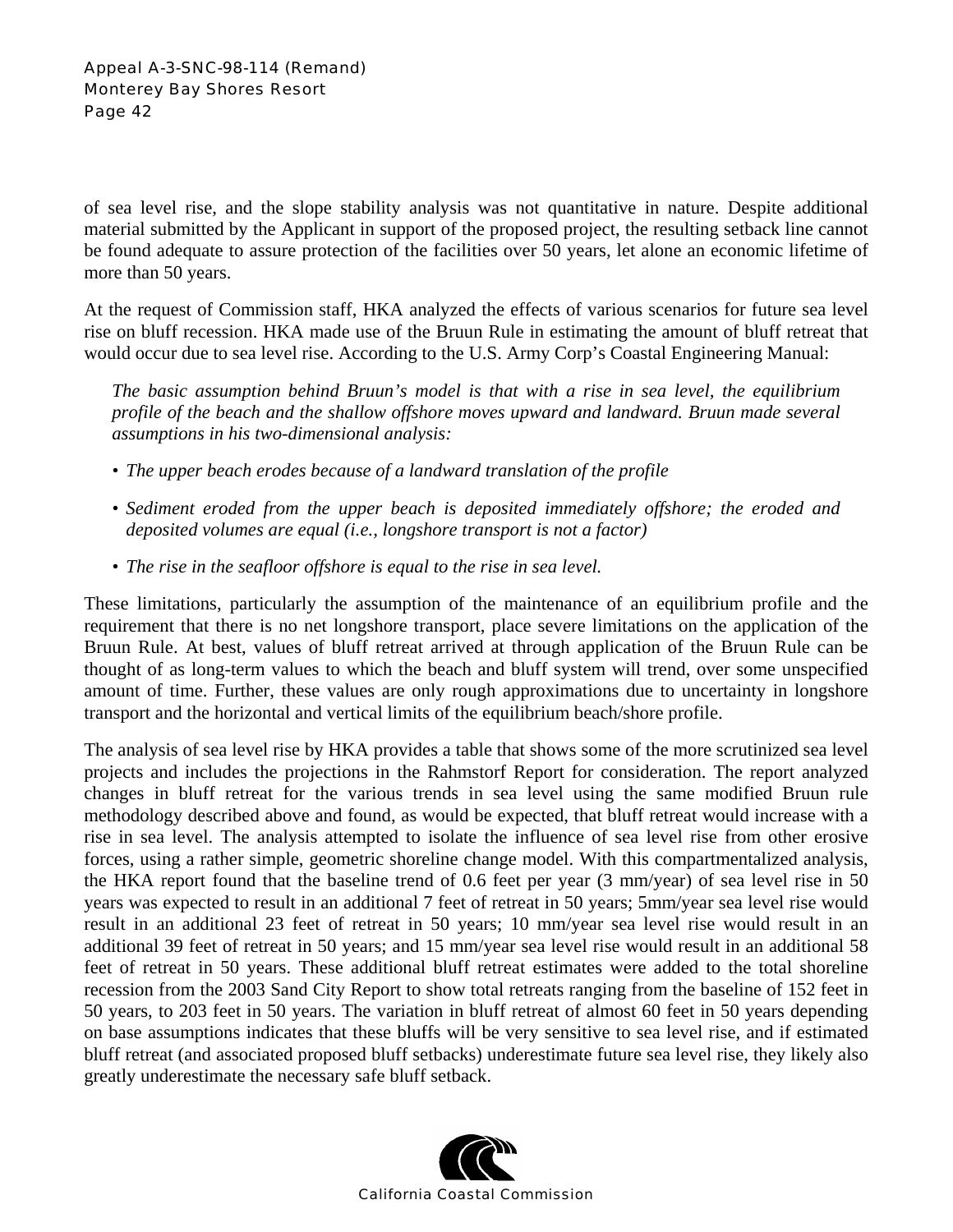In March 2009 the Pacific Institute released a report evaluating the impacts of future sea level rise on the California coast. Using sea-level rise forecasts developed for the California Climate Action Team by researchers at Scripps Institution of Oceanography of 1.0 and 1.4meters by 2100 (for low- and moderate-greenhouse-gas-emissions scenarios, respectively), it evaluated the effects of sea level rise on the area inundated by a 100-year storm event and on increased dune and bluff erosion rates. A key product was a set of hazard maps showing the area inundated by the 100-year storm event today and in the year 2100, and the zone at high risk from coastal erosion by the year 2100.

The analysis shows that a large part of the site would be subject to erosion, with the 2100 critical erosion zone ranging from 250 to 500' from the current bluff face (see Figure 1). Inundation hazards are identified along the dune face and in the depression (borrow pit) in the southern portion of the site. The analysis in the Pacific Institute study did not examine the inundation risks for either the proposed lowering of the frontal dunes or for the combined impact of erosion and flooding. In general, however, the Pacific Institute analysis identifies hazard conditions similar to those analyzed by Commission staff and confirms that the added impact of sea level rise to the erosion and inundation hazards could significantly increase site hazards in the future.<sup>66</sup>



**Figure 1. Pacific Institute Sea Level Rise Hazards** 

 $\overline{a}$ 



This analysis is based on the interaction of multiple variables, including relatively site specific erosion rates, deep water wave estimates from San Francisco and regional projection of those waves to the Monterey coast, and nearshore waves and water depth from the Sand City area.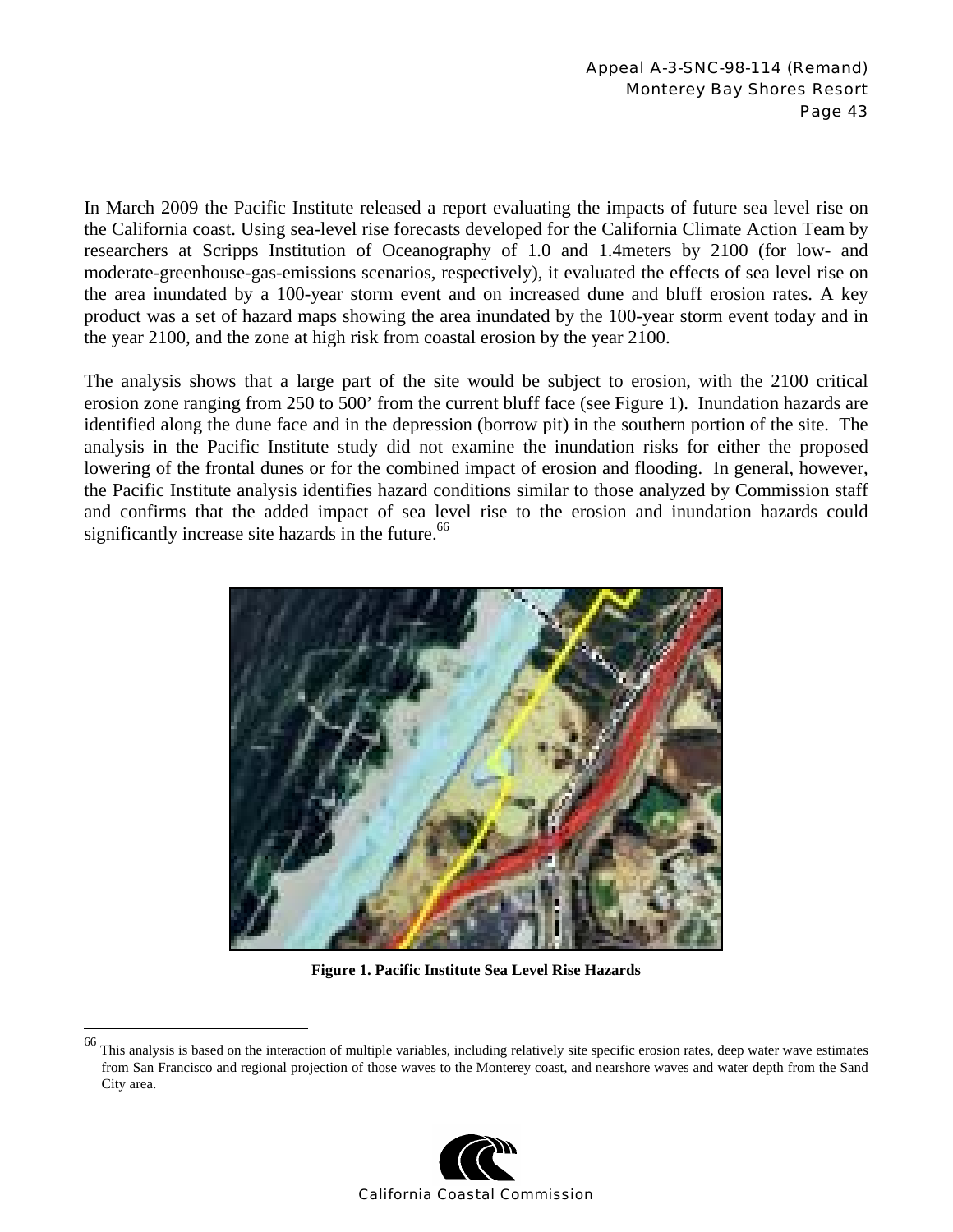Appeal A-3-SNC-98-114 (Remand) Monterey Bay Shores Resort Page 44

In addition to more recent data on sea level rise, additional data have become available from studies by the U.S. Geological Survey and the Naval Postgraduate School that indicate that the bluff recession rates used by HKA and Bestor may be far lower than those to be expected over the economic life of the development. As stated above, the erosion rate of 2.4 feet/year used by HKA is less than half the 5.9 feet/year erosion rate calculated by the U.S. Geological Survey (Hapke and Reid, 2007) from historic trends. Dr. Ed Thornton of the Naval Postgraduate School measured erosion rates over the time period 1940-1984 of 6.4 ft/yr. Although the rate apparently dropped to 2.6 ft/yr between 1984 and 2004, this lower rate is not expected to continue as sea level rises and as the effects of increased sand mining in recent decades at the Marina CEMEX sand mine become felt in the study area. Accordingly, the Commission finds that the setback lines established by HKA are not adequate to ensure stability for the life of the development as required by LCP Policies 4.3.8 and 4.3.9. Accordingly, the project cannot be found consistent with LCP Policies 4.3.8 and 4.3.9.

# **6. Staff Recommendation for Design Setback**

Probably the best site-specific data available are those reported in Thornton et al. (2006) and Hapke and Reid (2007). These reports are in close agreement and report that the coastal bluffs at Sand City have experienced the largest long-term bluff retreat rates in the Monterey Bay area, and are among the highest in the state. Thornton (2006) determined the amount of recession of the "dune top edge" from aerial photographs and LIDAR data extending from 1940 to 2004 at nine locations along the southern Monterey Bay shoreline. These locations were identified by their distance from Wharf #2 in Monterey. These authors assign a location of 5.6 km north of Wharf #2 for the subject site. This location is bracketed by locations at which the bluff edge retreat rates were measured, at 5.6 and 6 km north of Wharf 2. For the period 1940 to 1984, both locations give nearly identical long-term bluff retreat rates of 1.93 and 1.94 m (6.3 and 6.4 ft) per year. The bluff retreat rate for the interval 1984-2004 was only available from the northernmost site, and it had decreased to 0.8 m (2.6 ft) per year. The average of the entire interval, 1940 to 2004 was 1.54 m (5.1 ft) per year. These values are in close agreement with 1.8 m (5.9 ft) per year reported by Hapke and Reid for 1932 through 1998.

Thornton et al. attribute the reduction in the bluff retreat rate in the latter time period (1984-2004) to the cessation of sand mining in the Sand City area. It might be argued that this lower rate is the appropriate value to use for extrapolation into the future, given that there is little likelihood that sand mining in the region will resume. However, as discussed above, extraction volumes from the dredge pond at Marina have been reported to have significantly increased over time and the influence of this increased extraction would not have been captured by the shoreline trend analysis from 1984 to 2004; this time period could represent an aberrant lull in the effects of sand mining on the Sand City shoreline – between the end of the drag line effects and the before the effects of increased dredge pond mining.

In addition to the uncertainty for shoreline change with the reported increased sand extraction at Marina, there also needs to be consideration for the erosion effects of sea level rise. With continued sea level rise, the base of the bluff will be exposed to high tide and storm waves for greater periods of time during any given year, and bluff retreat rates will necessarily increase. As discussed previously, sea level is

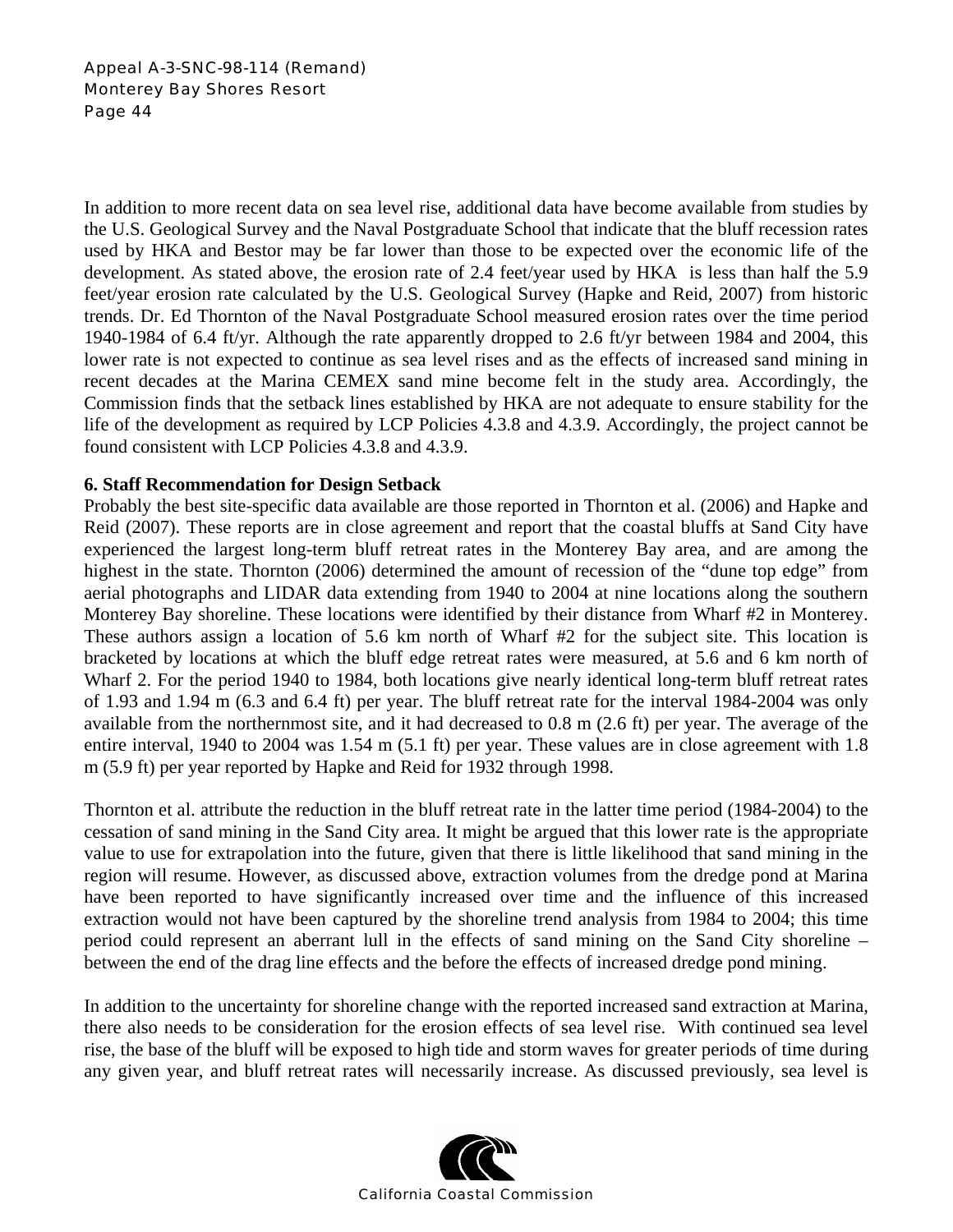clearly rising, and appears to be rising at an accelerated pace. In order to account for the expected increase in the bluff retreat rate resulting from accelerating sea level rise, the Commission has typically used the *greatest* measured historic rate, rather than the mean or lower value, in calculations of future bluff retreat. While it is true that the Bruun Rule approach, described above and used by HKA (2003) to address sea level rise, may be used to estimate the effects on ultimate bluff retreat due to sea level rise, the limitations in the approach described above—especially the assumption of the maintenance of an equilibrium profile—lead the Commission to find this approach to be inadequate to quantitatively address future bluff retreat rates, although the equilibrium values thus derived may certainly be used for general guidance.

The LCP stipulates that setbacks be based on at least a 50-year economic life of the project. A fifty year economic life is much less than typically analyzed by the Commission. More typical values are 75 and 100 years, even for single family residences, much less larger and more expensive projects like the one proposed here. Given the nature of the development, and the fact that several resort developments have remained continuously active on the California coast for well over a century (e.g., Hotel del Coronado in Coronado, The Cliff House in San Francisco), the Commission finds that an appropriate economic life for the development should be 75 to 100 years, not 50 years, which is still only the bare minimum required by the LCP.

Therefore, staff has used the ranges of bluff retreat rates measured by Thornton et al. over the time periods 1940-1984 (6.4 ft/yr), 1940-2004 (5.1 ft/yr) and 1984-2004 (2.6 ft/yr) and 50, 75, and 100 year design lives to arrive at the following estimates of the amount of bluff retreat that will occur over the life of the project.

| <b>Retreat rates</b> | Amount of Bluff Retreat (ft) |        |           |
|----------------------|------------------------------|--------|-----------|
|                      | $50$ yrs                     | 75 yrs | $100$ yrs |
|                      |                              |        |           |
| $6.4$ ft/yr          | 318                          | 477    | 636       |
| $5.1$ ft/yr          | 295                          | 379    | 505       |
| $2.6$ ft/yr          | 131                          | 197    | 262       |

As described above, in order to establish a design setback from a coastal bluff, the distance from the slope that is necessary to assure stability needs to be added to the expected position of the bluff throughout its design life. The setback necessary to assure stability *today* is then added to the expected amount of bluff retreat to arrive at a total setback that will ensure stability at the end of the development's economic life. Setting back development behind a projected 2:1 line from the base of the bluff, as suggested by the applicant's geologist, offers a more conservative setback than is likely to be obtained by a formal slope stability analysis. Accordingly, staff calculated the horizontal distance represented by a 2:1 slope from the present toe of bluff. Staff made use of the four surveyed cross sections on the Bestor Engineering plans labeled W-W, X-X, Y-Y, and Z-Z. The horizontal setback represented by these slopes differ because the height of the bluff differs across the subject site.

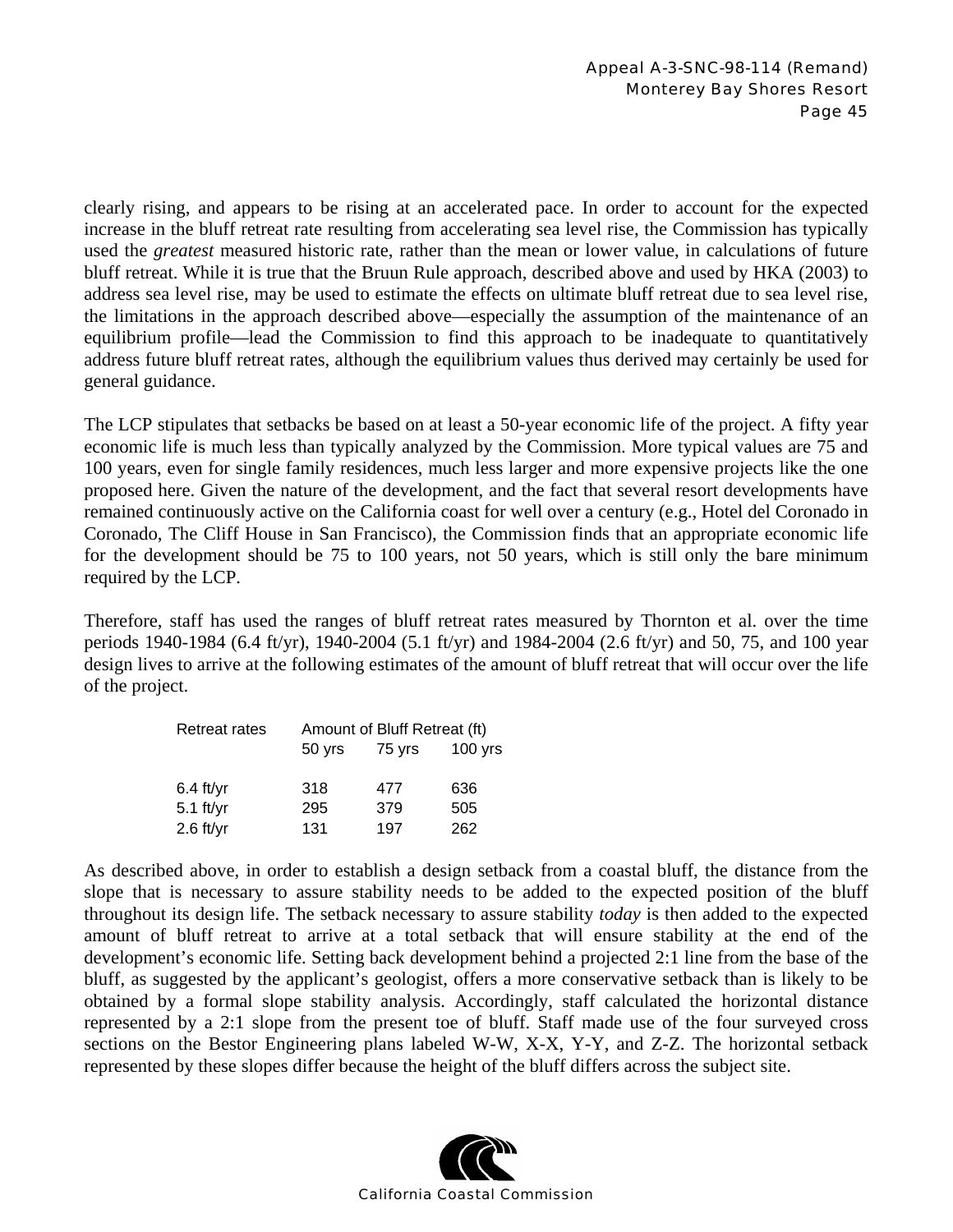|             |        |       | Section W Section X Section Y Section Z |       |
|-------------|--------|-------|-----------------------------------------|-------|
| 2:1 Setback | 120 ft | 48 ft | -60 ft                                  | 76 ft |

Adding these 2:1 setback distances to the bluff retreat matrices calculated above yields the following estimates of a safe setback for each of the four cross sections:

#### Section W-W

| Assumed      | Assumed economic life |        |           |
|--------------|-----------------------|--------|-----------|
| retreat rate | 50 yrs                | 75 yrs | $100$ yrs |
|              |                       |        |           |
| $6.4$ ft/yr  | 438                   | 597    | 756       |
| $5.1$ ft/yr  | 373                   | 499    | 625       |
| $2.6$ ft/yr  | 251                   | 317    | 382       |

# Section X-X

| Assumed      |        | Assumed economic life |           |
|--------------|--------|-----------------------|-----------|
| retreat rate | 50 yrs | 75 yrs                | $100$ yrs |
| $6.4$ ft/yr  | 366    | 525                   | 684       |
| $5.1$ ft/yr  | 301    | 427                   | 553       |
| $2.6$ ft/yr  | 179    | 245                   | 310       |

# Section Y-Y

| Assumed      |        | Assumed economic life |           |
|--------------|--------|-----------------------|-----------|
| retreat rate | 50 yrs | 75 yrs                | $100$ yrs |
|              |        |                       |           |
| $6.4$ ft/yr  | 378    | 537                   | 696       |
| $5.1$ ft/yr  | 313    | 439                   | 565       |
| $2.6$ ft/yr  | 191    | 257                   | 322       |

# Section Z-Z

| Assumed      | Assumed economic life |        |           |
|--------------|-----------------------|--------|-----------|
| retreat rate | 50 yrs                | 75 yrs | $100$ yrs |
|              |                       |        |           |
| $6.4$ ft/yr  | 394                   | 553    | 712       |
| $5.1$ ft/yr  | 329                   | 455    | 581       |
| $2.6$ ft/yr  | 207                   | 273    | 338       |

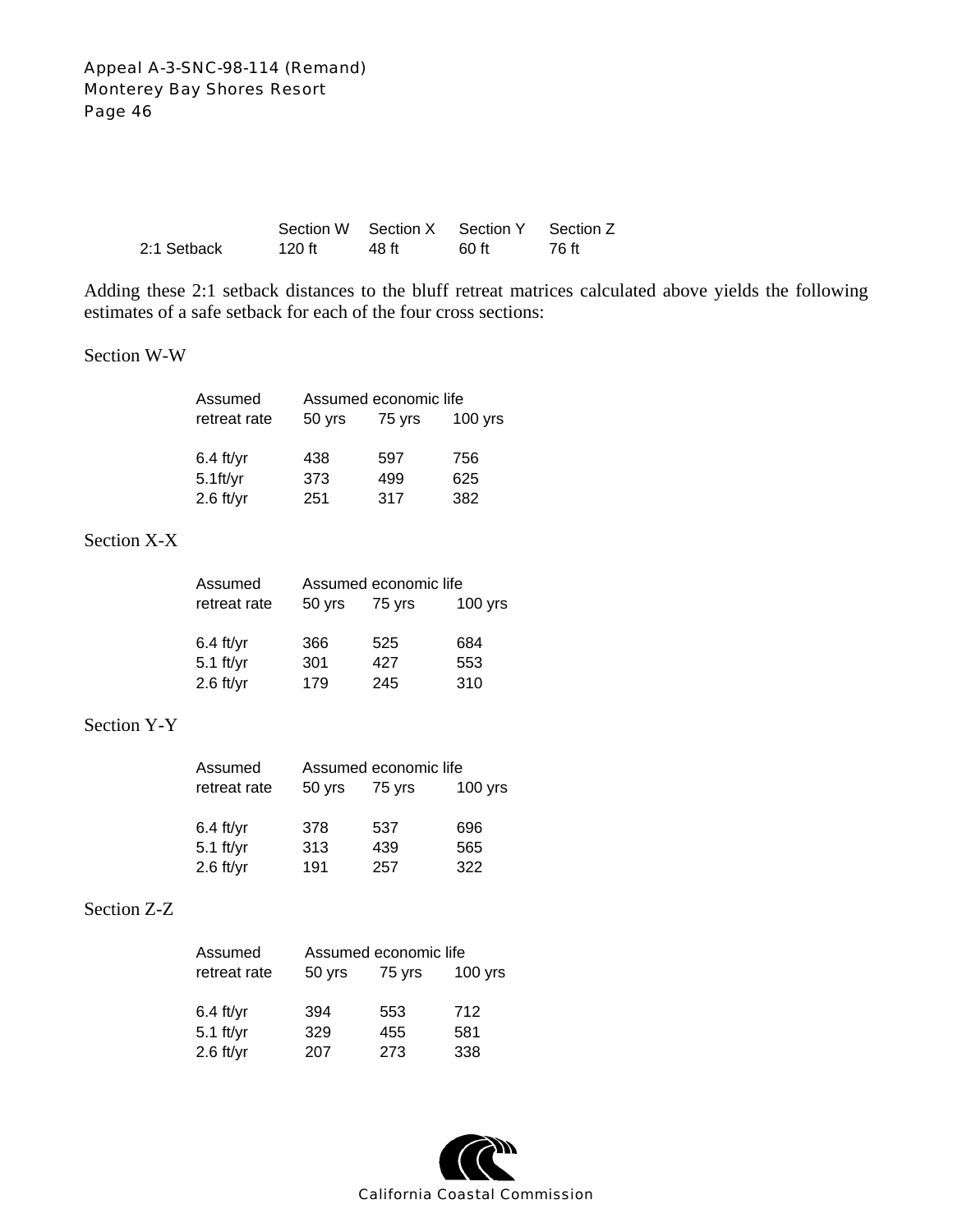The setbacks corresponding to each scenario of future bluff retreat rate (based on the historic rates measured over the time intervals shown in the tables) for 50-year, 75-year, and 100-year economic lives of the development are shown in Exhibit 20a-c.

None of these setback scenarios *explicitly* account for increases in bluff retreat rate that are expected to occur as sea level rises in the future. There is no single, widely-accepted methodology for explicitly including sea level rise into projections of future bluff retreat. Rather, the Commission's practice in the past, has been to base the recommended setback on the highest historic bluff retreat rate for in order to minimize the risk of coastal erosion hazards, and not to assume a specific amount of retreat to the effects from sea level rise. This approach is particularly compelling given the uncertainty in sea level rise projections, including that associated with the potential melting of ice sheets and glaciers.

To explicitly factor in increases in bluff retreat rate due to sea level rise a different approach is necessary. The "erosion high hazard zone" indicated on the Pacific Institute maps was derived by increasing the historic bluff retreat rate by an amount proportional to the increase in time that the bluff toe is exposed to wave forces as a result of sea level rise. Another approach, despite the limitations described above, is to apply the Bruun Rule relating equilibrium beach profiles to elevated sea level rise. This approach, performed by Haro Kasunich and Associates at the request of Commission staff, yields increases in bluff retreat of 7 to 58 feet in 50 years (14 to 116 feet in 100 years), depending on assumptions about the rate of future sea level rise. These values would have to be added to the setbacks calculated here by Commission staff to more explicitly factor in the effects of sea level rise. When this sea level rise component is included in the range of bluff retreats already developed by staff, all of staffdeveloped setback lines are farther landward than the year 2058 setback identified by the applicant.

As discussed previously, the Commission believes that a 50-year economic life is inappropriate for a development of this type. Nevertheless, at the most recent time period bluff retreat rates of 2.6 ft/yr, the project would be stable for the time cited, *if no significant sea level rise is assumed*. This is evident on Exhibit 20a in that the line labeled "2.6 ft/yr (1984-2004)", which roughly coincides with the 2058 line supplied by the applicant, lies seaward of the structures. The Commission notes that the retention basin, required to handle stormwater events and prevent stormwater from flowing off site, will be threatened before 50 years under this scenario. But if one assumes that some sea level rise will occur, this setback line would move inland. For example, using the simplified Bruun assumptions, it would move from between 7 and 58 feet inland, which would place the development at increased risk.

Although the reduction in the amount of sand mining in the Southern Monterey Bay littoral cell has apparently decreased the rate of bluff retreat over the past 25 years, this may be an aberrant lull in erosion that will change once the effects from the reported increase in sand extraction at Marina reach Sand City. Also, rising sea level can be expected to raise the rate once more. As described above, the bluff erosion rate is very sensitive to sea level rise. Accordingly, the Commission does not believe that application of the 2.6 ft/yr bluff retreat rate to bluff retreat over the life of the development is appropriate. Due to the limitations in the Bruun rule described above, and due to the lack of an accepted

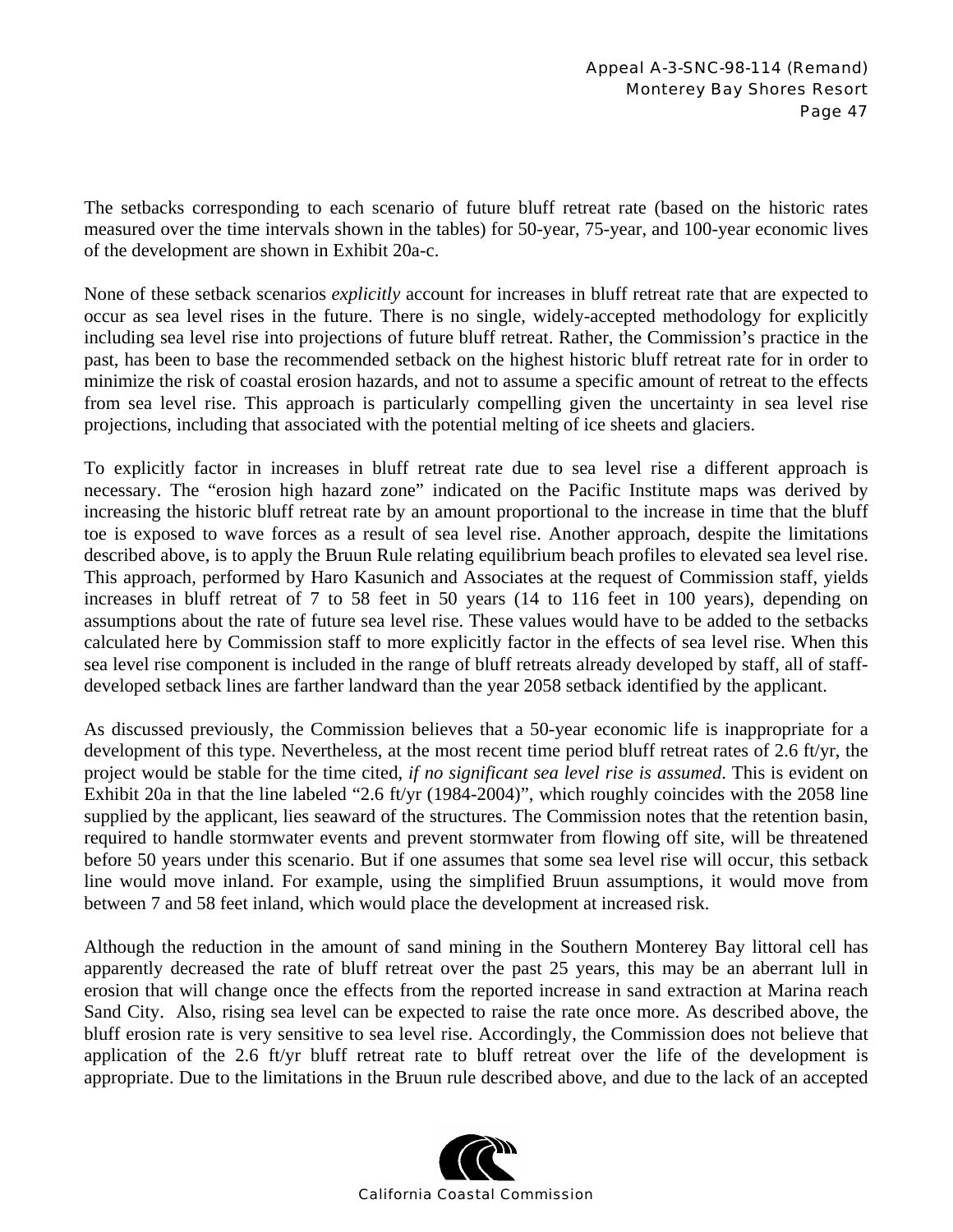quantitative means of relating future bluff retreat to future sea level rise, Commission staff generally recommends that the *highest* rather than the average (and certainly not the *lowest*) documented longterm historic erosion rate be applied to estimate future bluff retreat. In this case, that rate is from the period 1940-1984, and is 6.4 feet per year. The setback line based on this rate, plus the allowance for flattening of the slope, is also depicted on Exhibit 20a. Elements of the proposed building lie seaward of this line. Adoption of this line as the required setback implicitly assumes that the reduction in recent bluff retreat rates due to cessation of sand mining will be offset by increases in future bluff retreat rate due to sea level rise. Use of all of the historic data, 1940 to 2004 to estimate future bluff retreat rates results in an intermediary setback line.

Exhibits 20b and 20c show setback lines making the same set of assumptions about future bluff retreat rate, but with more realistic 75- and 100-year economic lives. Structural elements will just begin to be threatened under the low future bluff retreat rate after 75 years, and will be unstable after 75 years if the future bluff retreat rate is higher than the lowest historic value. For an assumed 100 year economic life, structural elements would be threatened even under the low future bluff retreat scenario.

The building setback line proposed by the applicant lies between the lines corresponding to an erosion rate of 2.6 ft/yr and 5.1 ft/yr. The Commission believes that neither the low erosion rate implied by the this proposed setback, nor the 50-year economic life upon which it is based, are reasonable predictions of future conditions at the site. The building setback proposed by the applicant lies between the staffrecommended setback lines corresponding to the lowest historic long-term bluff retreat rate (2.67 ft/yr) and the mean historic value for the length of the time records are available (1940-2004, 5.1 ft/yr). The Commission finds that neither the low future bluff retreat rate nor the 50-year economic life accurately predict the future conditions at the site. Therefore, the Commission finds the project as proposed is not consistent with LCP Policy 4.3.8.

# 5. Conclusion

The site is subject to significant coastal hazards including but not limited to tsunami, wave runup/flooding, and shoreline erosion/retreat, all of which are exacerbated by sea level rise. The Applicant contends that those hazards have been sufficiently addressed, and that the proposed project has been sited and designed to avoid them under the minimum requirements of the LCP. However, analysis of the data shows that the hazards at the site have been underestimated by the Applicant, including the base presumptions regarding potential erosion and sea level rise over time. In addition, the Applicant has not provided determinate information on plans for disposition of the project after its economic lifetime, and thus evaluation relative to that lifetime as required by the LCP is lacking, including with respect to identifying a potentially "safe" development envelope. That said, even at a 50-year economic lifetime portions of the project as proposed would be threatened based on high estimates of bluff retreat. Given the significant uncertainty with sea level rise and future long term erosion trends, the Commission finds that using this higher estimate is required to minimize shoreline erosion risks. The proposed project, therefore, has not adequately mitigated or addressed hazards risks as required by the LCP. In fact, one needs only to look at the immediate downcoast shoreline development at Ocean Harbor House

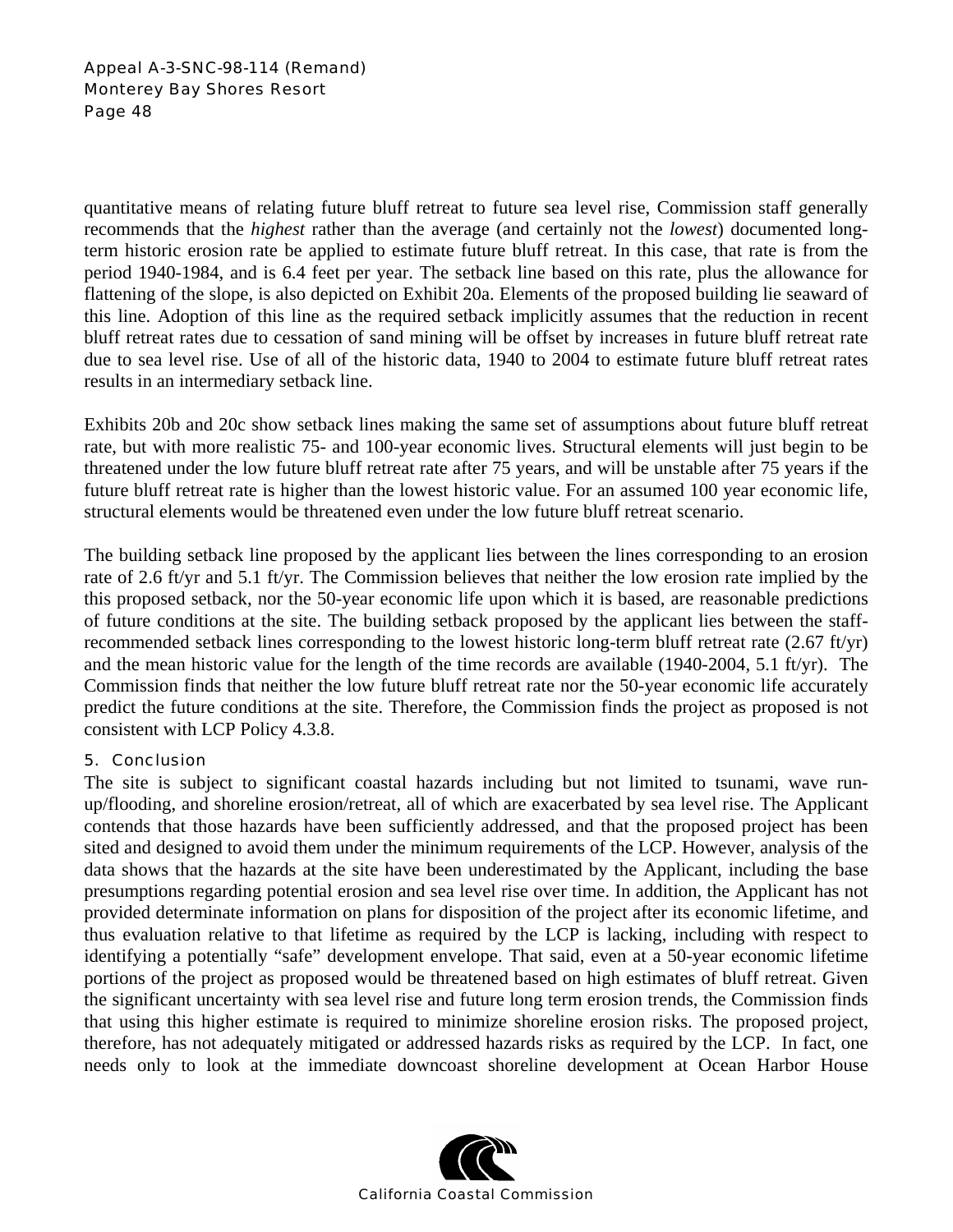condominiums and the Best Western Beach Resort Hotel to see the coastal resource impacts associated with underestimating the risks of developing close to the ocean. The siting for those projects is now only maintained by virtue of significant shoreline armoring resulting in built peninsulas out onto the beach and toward the Bay (causing loss of beach, including loss of space for lateral access).

In short, the proposed project has underestimated the potential risks at this location, and it cannot be assured that the project has been adequately sited and designed to address the hazards discussed in this section, and thus it cannot be found consistent with the LCP hazard policies. The project Applicant has not proposed adequate mitigation or re-design to alleviate the LCP inconsistencies and thus the hazards identified with the project.

The Commission finds the proposed project inconsistent with the LCP hazards policies and finds that the CDP may be denied on that basis.

# C. Visual Resources

# 1. Applicable Policies

# A. LCP Policies

The LCP protects visual resources and coastal views of Sand City, including those to and along the shoreline and from significant public viewing locations (e.g., from along Highway One.). The LCP also requires that new development be sited and designed to enhance and protect views, including certain specific views; that the loss of visual resources be minimized; and encourages new development to be compatible with its natural surroundings. Applicable LCP LUP and IP policies include:

*LUP Policy 3.3.1. Visitor-serving and public recreational uses are given priority west of State Highway One, as designated on the Land Use Plan Map in Section 6.0. Development of these uses shall be consistent with the protection of natural and visual resources.*

*LUP Policy 5.3.1. Views of Sand City's coastal zone shall be enhanced and protected through regulation of siting, design, and landscaping of all new development in the coastal zone, adjacent to Highway One (on both the east and west) in order to minimize the loss of visual resources.* 

*LUP Section 5.2.2 Coastal Visual Resources, Future Design Considerations. View enhancement is an important aspect of Sand City's LCP. … [LCP design standards have] been guided by the following concerns: 1. the protection and enhancement of visual access, views and scenic areas; 2. the assurance of visual and functional compatibility of new development with site characteristics and the existing City; 3. the assurance of visual and functional compatibility among new developments within the shoreline area; 4. the protection and/or utilization of significant landforms; and 5. improvement and upgrading of the image of the City as a whole.* 

*LUP Policy 5.3.2 Views of Sand City's coastal zone, Monterey Bay and Monterey peninsula* 

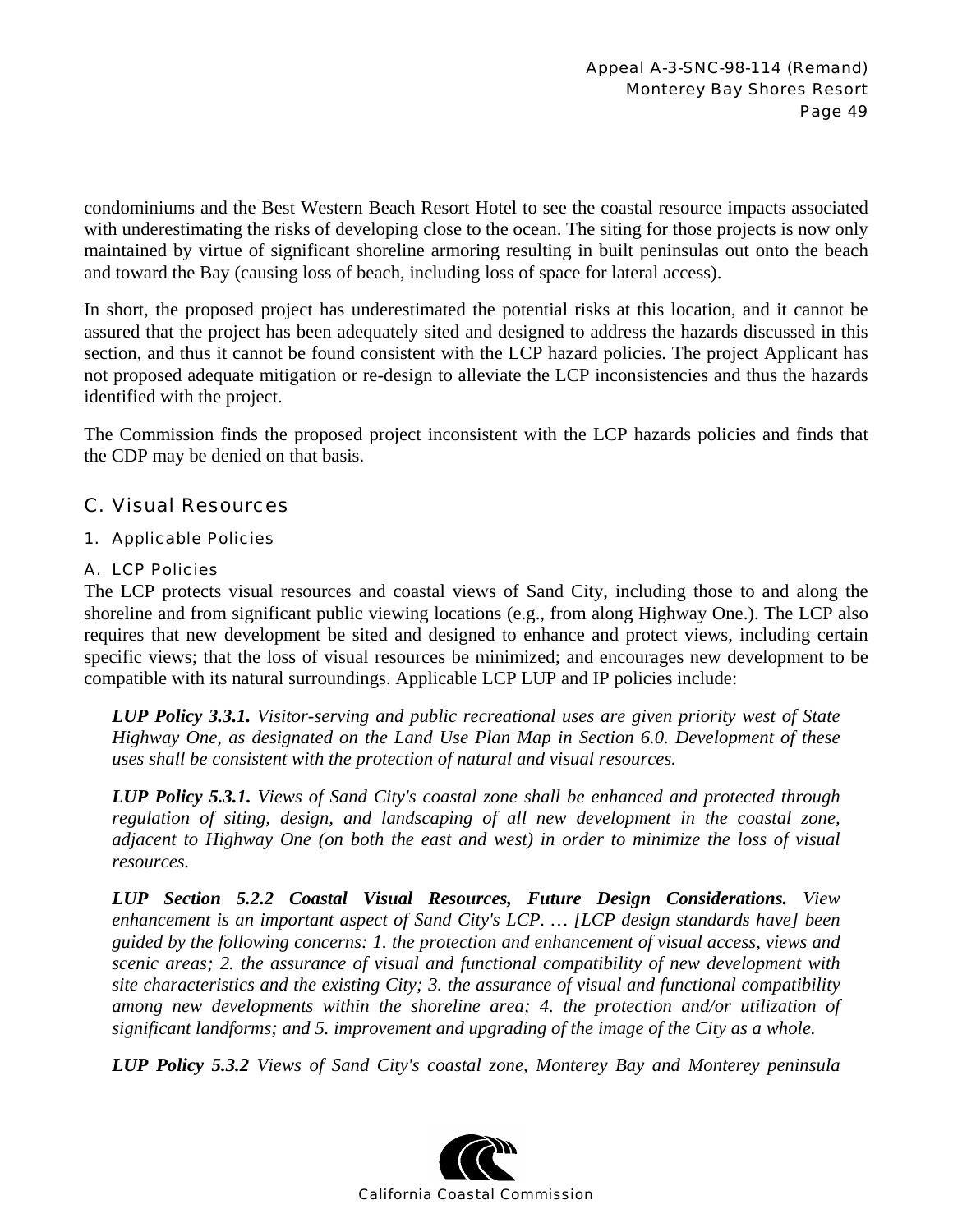*shall be protected through provision of view corridors, vista points, development height limits, and dune restoration areas, as shown on Figure 9. Major designated view corridors are: a) southbound view across the northern city boundary consistent with the public recreation designation; …f) southbound views beyond and above the existing dune line (which may be "rounded off") shall be preserved. The permitted building height shall be limited to 58 feet in elevation above sea level to accomplish this objective; …* 

*LUP Policy 2.3.6. Protect visual access at the general points shown on Figure 4 by requiring provision of public vista points as part of future developments in these areas. Site specific locations will be developed as part of future development proposals and according to the guidelines set forth in Policy 2.3.4.* 

*LUP Policy 5.3.3. View corridors are defined as follows:* 

- *a) "views across" shall be protected by retaining the view corridor free of new structures. These corridors will continue to provide broad unobstructed views of the sand dunes, shoreline, Monterey Bay, and the Monterey peninsula (southbound) or Santa Cruz Mountains (northbound); …*
- *b) "views over development" shall be provided by limiting the maximum height of development to protect views of the sweep of beach and dunes, Monterey Bay, and the Monterey peninsula. … In measuring southbound views, viewpoints shall be assumed to be from the center point of the corridor at an elevation four feet above freeway grade in the southbound traffic lane, to a point at the Coast Guard Station in Monterey. North of Tioga Avenue, approved development shall [not] intrude upon, or block, an unobstructed view of more than one-third of the lineal distance across the Bay, measured as a straight line between the freeway viewpoint and the landward edge of the Coast Guard Breakwater…*

*LUP Policy 5.3.4.a. Encourage project design that is compatible to its natural surroundings and that enhances the overall City image. All buildings should be designed and scaled to the community character as established by new development.* 

*LUP Policy 5.3.4.b. Encourage mass and height variations within coastal zoning limits in order to provide view corridors and to generate "lighter," "airier" buildings. Encourage building designs that avoid overly bulky buildings that could significantly block view corridors* 

*LUP Policy 5.3.4.f. Encourage the use of existing natural and manmade dunes as earth berms*  for visual and noise barriers, as well as buffers between land uses. Landforms are more efficient *for visual and noise reduction than planting screens.* 

*LUP Policy 5.3.6. Encourage restoration or enhancement, where feasible, of visually degraded areas. …* 

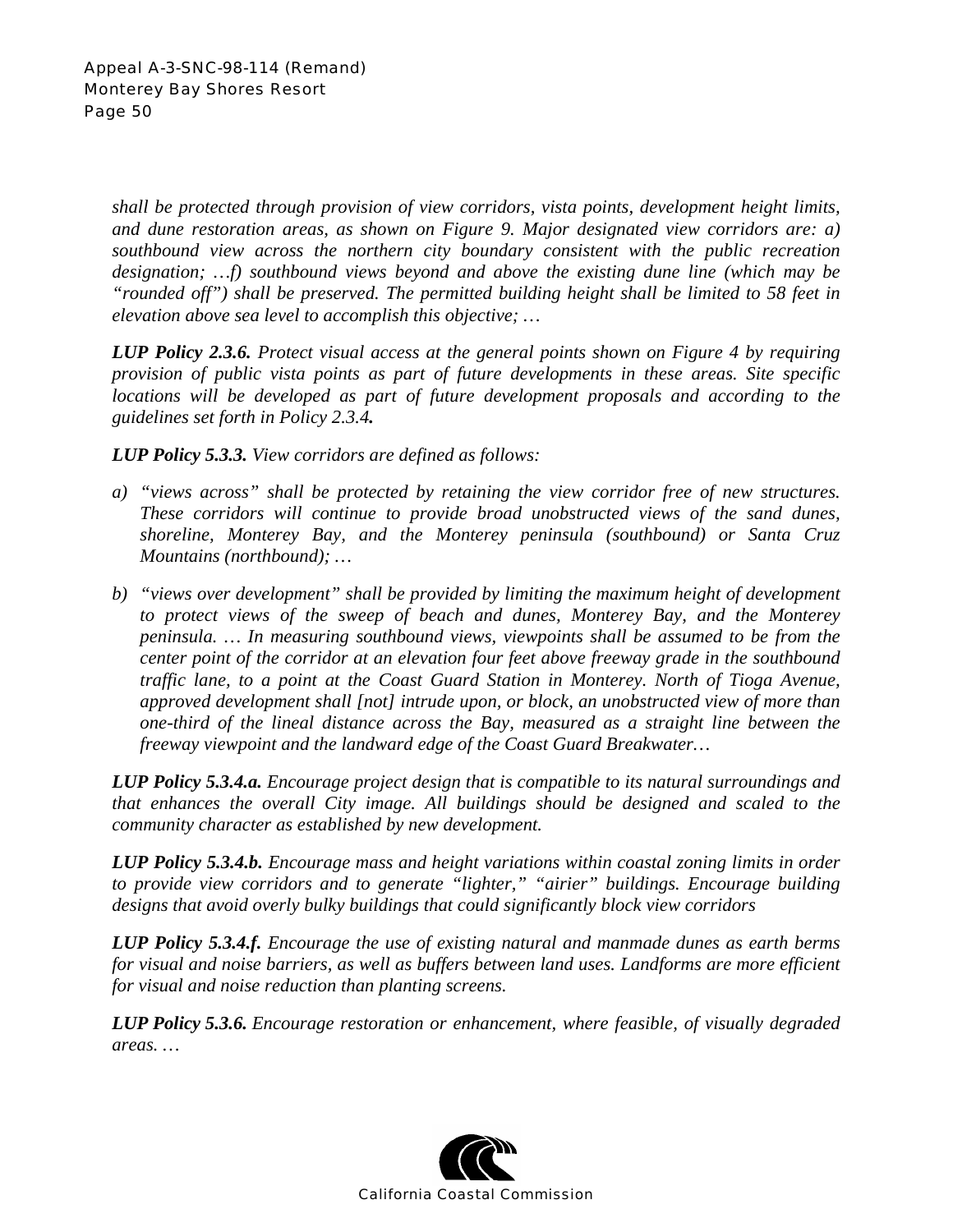*LUP Policy 5.3.8. In addition to view corridors designated on Figure 9, encourage new developments to incorporate view corridors from Highway One to the ocean, within project design, consistent with City standards for view corridors. Such standards for view corridors should include varied roof or building profile lines, and visual corridors through, between and/or over buildings to the bay.* 

*LUP Policy 5.3.9. New development should to the extent feasible, soften the visual appearance of major buildings and parking areas from view of Highway One* 

*LUP Policy 5.3.10 Utilize existing or manmade dunes within project design to enhance visual resources.* 

*LUP Policy 5.3.11. In new developments require dune stabilization measures where feasible and where they would stabilize an unconsolidated dune, and/or reduce views of the development from Highway One.* 

*LUP Policy 6.4.1. … For the portion of Assessor's Parcel Number (APN) 011-501-014 [subject site] other than the 7.44 acre Public Recreation Area designated on the Land Use Map, allow permitted land use designations as shown on the Land Use Plan Map, to be intermixed, subject to an overall development plan for the entire parcel, in unit densities that do not exceed the maximum visitor serving and residential density limits established by the amount of acreage indicated below:* 

*Visitor-Serving Commercial. 17 acres; 375 unit hotel/vacation club/timeshare (maximum); other visitor serving commercial uses shall be limited to the maximum*  densities identified by Appendix F, and are allowed subject to Planned Unit *Development (PUD) approval.* 

*Visitor-Serving Residential 4 acres, 100 units (maximum) at a maximum density of 25 units per acre.* 

*Medium Density Residential. 7 acres, 175 units (maximum) at a maximum density of 25 units per acre. A minimum of three visitor serving units (i.e., hotel or visitor serving residential) must be provided for every residential unit to be developed, and must be in operation prior to the development of the residential units or available for transient occupancy use concurrent with the occupancy of the residences.* 

*Public Recreation. 7.44 acres. In addition to this area, public recreation uses may also be located within the other land use designations for the site.* 

*The described densities, both above and below, represent a maximum. As required by applicable policies of the LCP, permitted development intensities shall be limited to those which adequately address constraints including, but not limited to: … dune habitats and their appropriate buffers; and natural landforms and views to the Bay.* 

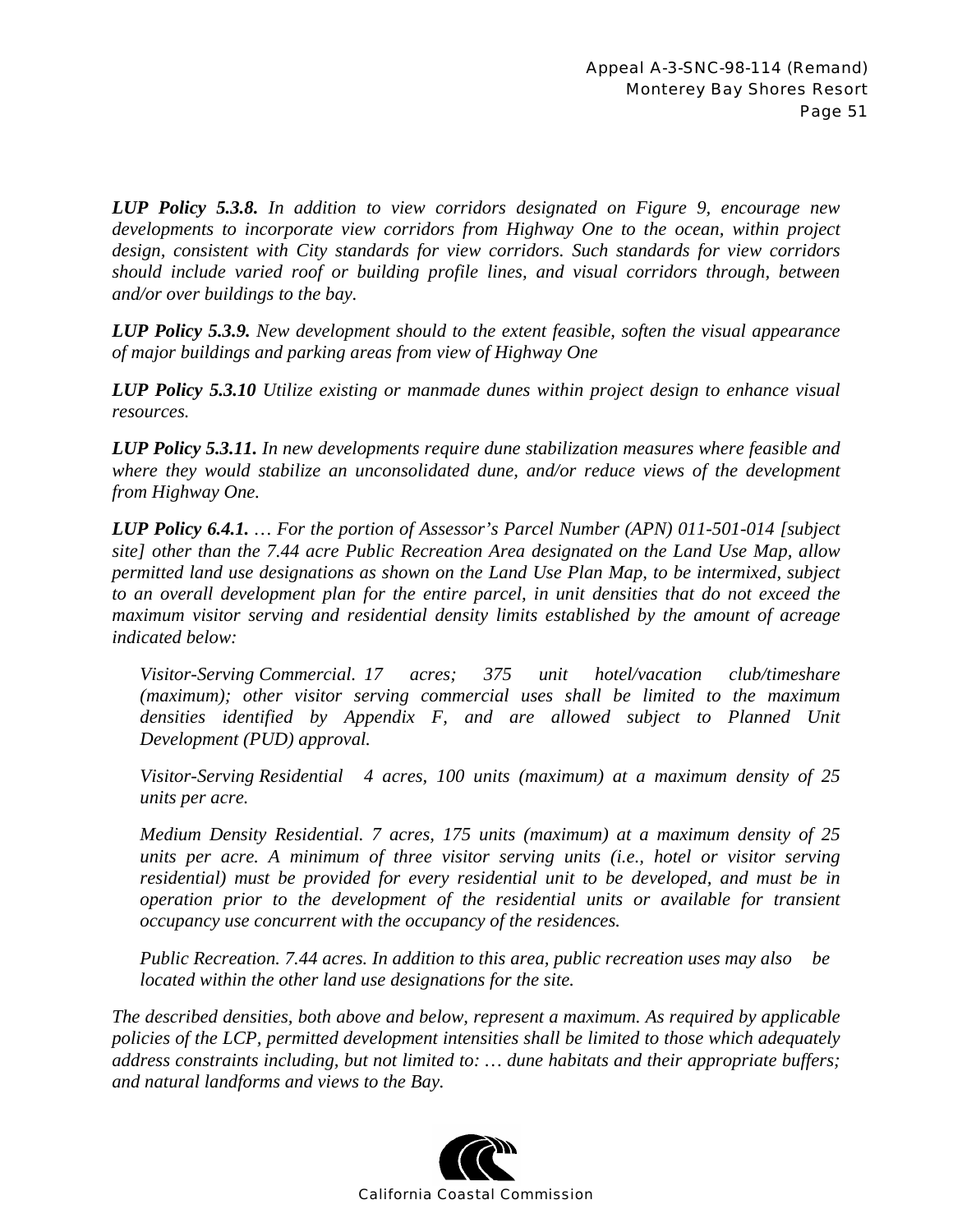*LUP Policy 6.4.5. In the Sand City Coastal Zone, permit a height limit of 36 feet as measured from existing grade with the following exceptions:…* 

- *b) hotel uses shall not exceed 45 feet. Hotel uses shall not exceed 45 feet. … All other on or above-ground private and public recreational structures, public-serving commercial uses and public amenity improvements shall not exceed 15 feet or one story in height from finished grade; …*
- *d) views over development (see Figure 9) shall he preserved by limiting heights as necessary to assure compliance with Policy 5.3.3.…*

*IP Section 2.2, Visual Resources. Protection of visual resources will be accomplished through provision of view corridors, vista points, development height limits, and dune restoration areas as identified in the Local Coastal Land Use Plan. …[Decision makers shall approve a CDP] only if it is found that the development is sited, designed, and landscaped in a manner that provides view corridors from Highway One to the ocean and considers protection and/or enhancement of coastal visual resources. …* 

*IP Section 3.2, CZ-R2 Coastal Zone Residential, Medium Density, Permitted Uses, Subsection (a). Clustered multiple family attached structures at medium density, subject to Planned Unit Development (P.U.D.) application and approval, and public recreation areas. For APN 011- 501-014 [subject site], allow all permitted uses in the medium density designation to be intermixed with other types of units or uses allowed on the parcel under the Visitor Serving Commercial and Visitor Serving Residential zoning designations, subject to an overall site development plan for the entire parcel, such that the proportion of residential uses relative to the specified acreage in the LCP Land Use Plan is not increased, but encourage clustered multifamily attached structures at medium density. For Assessor's Parcel Number (APN) 011- 501-014[subject site], Medium Density residential development shall not exceed 175 units at a maximum of 25 units per acre on 7 acres.*

*IP Section 3.2, CZ-R2 Coastal Zone Residential, Medium Density, Height Regulations: No building shall exceed thirty-six (36) feet as measured from the existing grade. … Views over development, as specified in the Local Coastal Land Use Plan, shall be preserved by limiting heights as necessary to assure compliance with policies contained in the Local Coastal Land Use Plan.* 

*IP Section 3.2, CZ-VSC Coastal Zone Visitor Serving Commercial, Permitted Uses, Subsection (a). … For APN 011-501-014 [subject site], where other uses are allowed, those uses under the Visitor Serving Residential and Residential Medium Density zoning designations may be intermixed, subject to an overall site development plan for the entire parcel, such that the proportion of visitor-serving uses relative to the specified acreage in the LCP Land Use Plan is not decreased. …For Assessor's Parcel Number (APN) 011-50-014 [subject site] Visitor-Serving Commercial development shall not exceed a maximum of 375 hotel/vacation* 

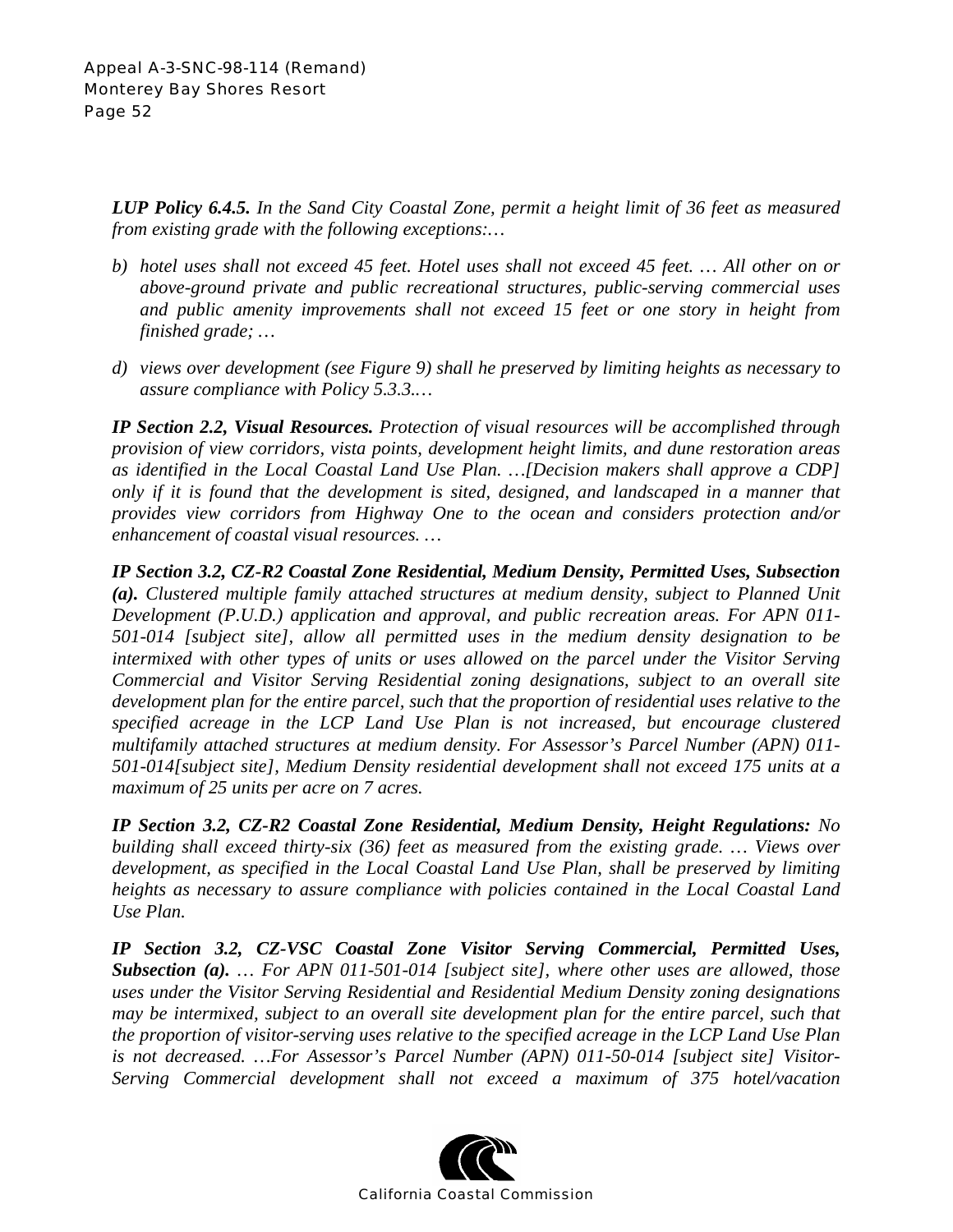*club/timeshare units on 17 acres. All other visitor-serving commercial uses shall be limited according to the water allocation presented in Appendix F of the LUP* 

*IP Section 3.2, CZ-VSC Coastal Zone Visitor Serving Commercial, Height Regulations: No building shall exceed thirty-six (36) feet as measured from the existing grade except hotel uses shall be permitted variation in height to forty-five (45) feet. … Views over development, as specified in the Local Coastal Land Use Plan, shall be preserved by limiting heights as necessary to assure compliance with policies contained in the Local Coastal Land Use Plan.* 

# *IP Section 3.2, CZ-VSC Coastal Zone Visitor Serving Commercial, Minimum Requirements:*

- *(a) Density: For visitor-serving hotels, allow up to 75 rooms per acre. …[maximum rooms allowed in Area CZ-VSC-D is 375 rooms] …*
- *(b) The following minimum requirements shall be observed. (1) Require P.U.D. application for visitor serving commercial developments. [PUD requirements include the following: "Before a planned unit development permit shall be granted, the city council shall find:… D. Appropriate environmental review has been performed with proper mitigation and the project meets the requirements of the California Environmental Quality Act, as amended…]*

*IP Section 3.2, CZ VS R-2 Coastal Zone Visitor Serving Residential, Medium Density, Permitted Uses, Subsection (a). Clustered multiple family structures, with a rental pool, at medium density, subject to Planned Unit Development (P.U.D.) application and approval and public recreation areas. For APN 011-501-014 [subject site], allow all permitted uses in the Visitor-Serving Residential Medium Density designation to be intermixed with other types of units or uses permitted on the parcel under the Visitor Serving Commercial and Residential Medium Density zoning designations, subject to an overall site development plan for the entire parcel, such that the proportion of residential uses relative to the specified acreage in the LCP Land Use Plan is not increased. …For Assessor's Parcel Number (APN) 011-501-014 [subject site] Visitor-Serving Residential, Medium Density development shall not exceed 100 units (maximum) at a maximum density of 25 units per acre on 4 acres.* 

*IP Section 3.2, CZ VS R-2 Coastal Zone Visitor Serving Residential, Medium Density, Height Regulations: No building shall exceed thirty-six (36) feet as measured from the existing grade. …Views over development, as specified in the Local Coastal Land Use Plan, shall be preserved by limiting heights as necessary to assure compliance with policies contained in the Local Coastal Land Use Plan.* 

*IP Section 3.2, Coastal Zone Overlay District, Permit Conditions, (c). In considering a coastal development permit application, the City Council shall give due regard to the Local Coastal Program in order to approve a development, and the Council shall make findings that approval of the permit is consistent with the Local Coastal Program, including but not limited to: … (6) Provision of view corridors and vista points pursuant to the Local Coastal Land Use Plan…. (7)*

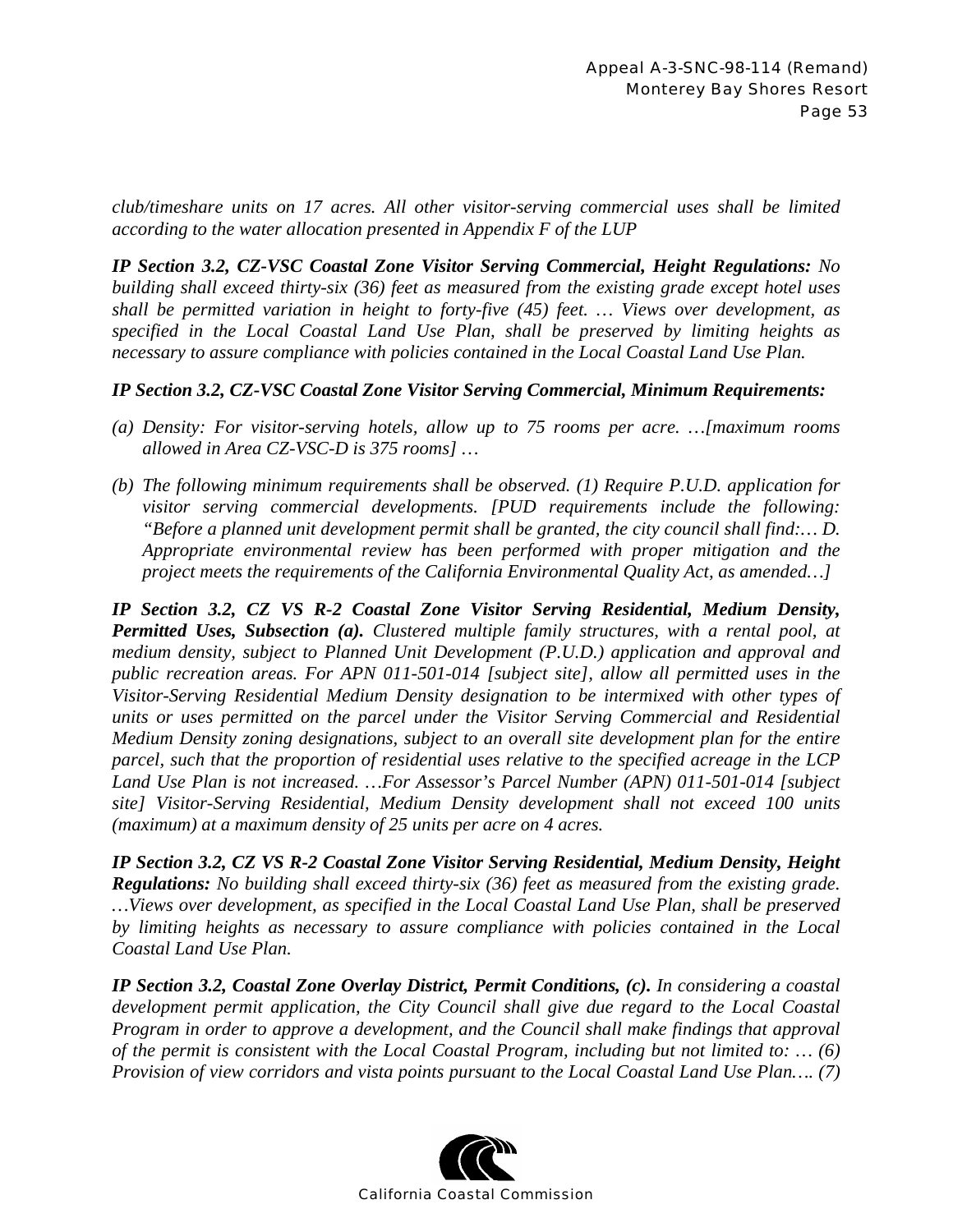*Approval by City Design Committee of project design, siting, landscaping and provision of view corridors from Highway One to the ocean ….* 

### B. Policy Summary

The LCP's visual resource policies state a clear intent to maximize, protect, and enhance the significant public visual resources of Sand City, including those specifically related to the project site. Perhaps most important in this respect are the views of motorists from Highway One of and across the site to the Monterey Bay and peninsula. Other important public views include those from a closer perspective from the Monterey Bay recreational trail that runs between Highway One and the site, and from Fort Ord Dunes State Park upcoast.<sup>67</sup> In addition, the site is prominent in public views from the wet sandy beach area below MHT. Finally, the site is part of the more distant, but still important, public view back towards the site across the Bay from points along the Monterey peninsula, including predominantly in and around Cannery Row. The vista here is of and across an undeveloped continuous dune panorama of which the project site is a part.

The LCP policies protect the visual resources of Sand City in general terms and also provide specific, more detailed, protections for identified "major designated view corridors." The background section of the LUP visual resources section states: $68$ 

*Sand City's coastal zone is separated by Highway One, which forms a distinguishing boundary between the City's visual resources. The area west of Highway One is characterized by shifting sands, non-native ice plant, beaches, coastal bluffs and views of Monterey Bay. The area east of Highway One is characterized as primarily industrial due to the existing land uses outside of the coastal zone.* 

*Sand City's viewshed consists of coastal views and views of the Monterey Peninsula from Highway One, Sand Dunes Drive, Tioga and Bay Avenues, and existing developed portions of Sand City and Seaside (the area east of Highway One). In addition, views of Monterey Bay and portions of Sand City can be seen from areas on the Monterey Peninsula. Generally, Sand City's coastal zone is highly visible from Highway One.* 

*Views of Monterey Bay and Monterey Peninsula can been seen while traveling along Highway One. These views are broken and obstructed by dunes and, to a lesser extent, by existing uses. However, at several Points in Sand City along Highway One, view corridors do exist.* 

*These corridors were evaluated according to significance of views and relationship to existing dunes. As a result, view corridors and vista points requiring protection have been designated in general locations as shown on Figure 9. In some cases, where the elevation of Highway One is much greater than properties to the west of it, view corridors are established over development,* 

 $\overline{a}$ 



Views from the MPRPD park just downcoast of the site are mostly blocked by the large dune feature on the site.

<sup>68</sup> LUP Section 5.2.1 ("Coastal Visual Resources, Existing Visual Resources").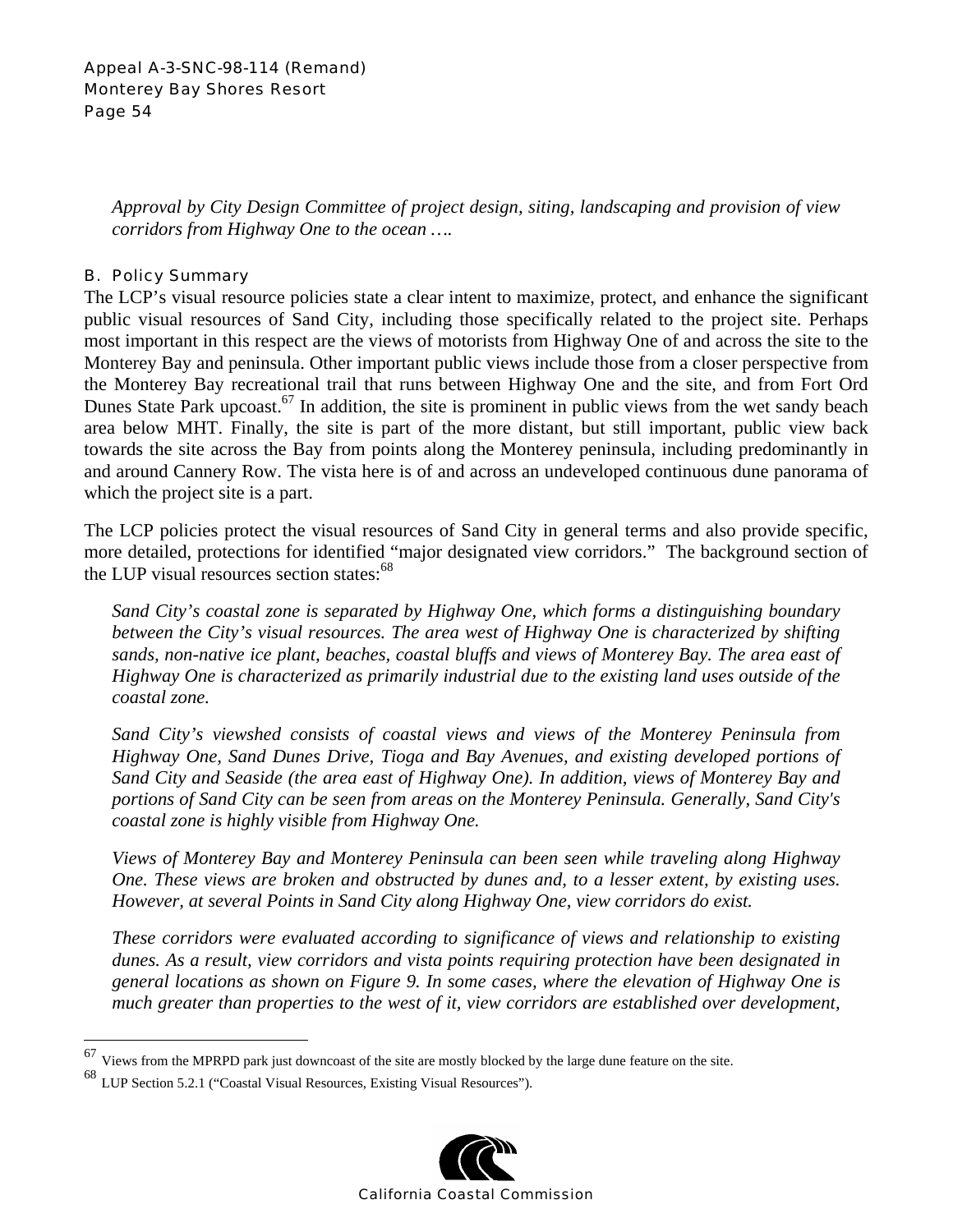*so the line of sight from Highway One is not obstructed. Other corridors are generally established to be free of structures except for parking, public facilities or public recreation.* 

*The evaluation of view corridors concluded that visual corridors could be established in various locations throughout the City, based on open views to the ocean and the Peninsula. However, many areas could not be established as view corridors due to location of existing industrial development and potential future developments. The visual analysis also concluded that stationary views, such as at vista points, are a valuable alternative to view corridors for the protection of visual resources.* 

This introductory text identifies the important views described above, including views of the Bay and peninsula, and views back from the peninsula. It also introduces the concept of specifically identified view corridors from Highway One. Certain view corridors are identified as major designated view corridors in LUP Policy 5.3.2 and Figure 9 of the LUP. These views are intended to be protected through the provision of view corridors, vista points, development height limits and dune restoration areas. There are two primary areas on the project site that are identified as requiring this heightened level of view protection. The first is an "open view corridor" area generally represented as a large triangular portion of the northwest corner of the property (see Exhibit 3). The second is a "dune preservation, stabilization and restoration area" located in an "L" shape in the southeastern portion of the property and extending approximately half way along the western edge of the property line.

In addition to the specific view corridors identified in LUP Figure 9, the LCP provides more general protection for other visual resources in the City's coastal zone. For example, Policy 5.3.1 requires enhancement and protection of views in the City's coastal zone, in order to minimize the loss of visual resources. Policy 3.3.1 requires development west of Highway One to be consistent with the protection of visual resources, and additional view corridors from Highway One to the ocean are to be encouraged as part of new development (see Policy  $5.3.8$ ).<sup>69</sup>

Overall the LCP provides a broad vision for visual resource protection. The LUP visual resource text indicates that "view enhancement is an important aspect of Sand City's LCP"<sup>70</sup>, and the LUP identifies the following five guiding principals for the LCP's visual resource policies: $<sup>71</sup>$ </sup>

- *1. the protection and enhancement of visual access, views and scenic areas;*
- *2. the assurance of visual and functional compatibility of new development with site*



<sup>69</sup> The applicant has argued that the only views protected in the LCP are those identified in LUP Figure 9. However, Policy 5.3.8 specifically applies to view corridors "in addition to view corridors designated on Figure 9," and there is nothing in the other policies listed above that would suggest that they are intended to apply solely to the major designated view corridors identified in Policy 5.3.2. Moreover, while Policy 5.3.2 focus on specific views, LUP policies such as 3.3.1 and 5.3.1 describe protection of Sand City's visual resources as a whole, rather than focusing solely on view corridors.

<sup>&</sup>lt;sup>70</sup> LUP Section 5.2.2 ("Coastal Visual Resources, Future Design Considerations").

 $71$  Id (Section 5.2.2).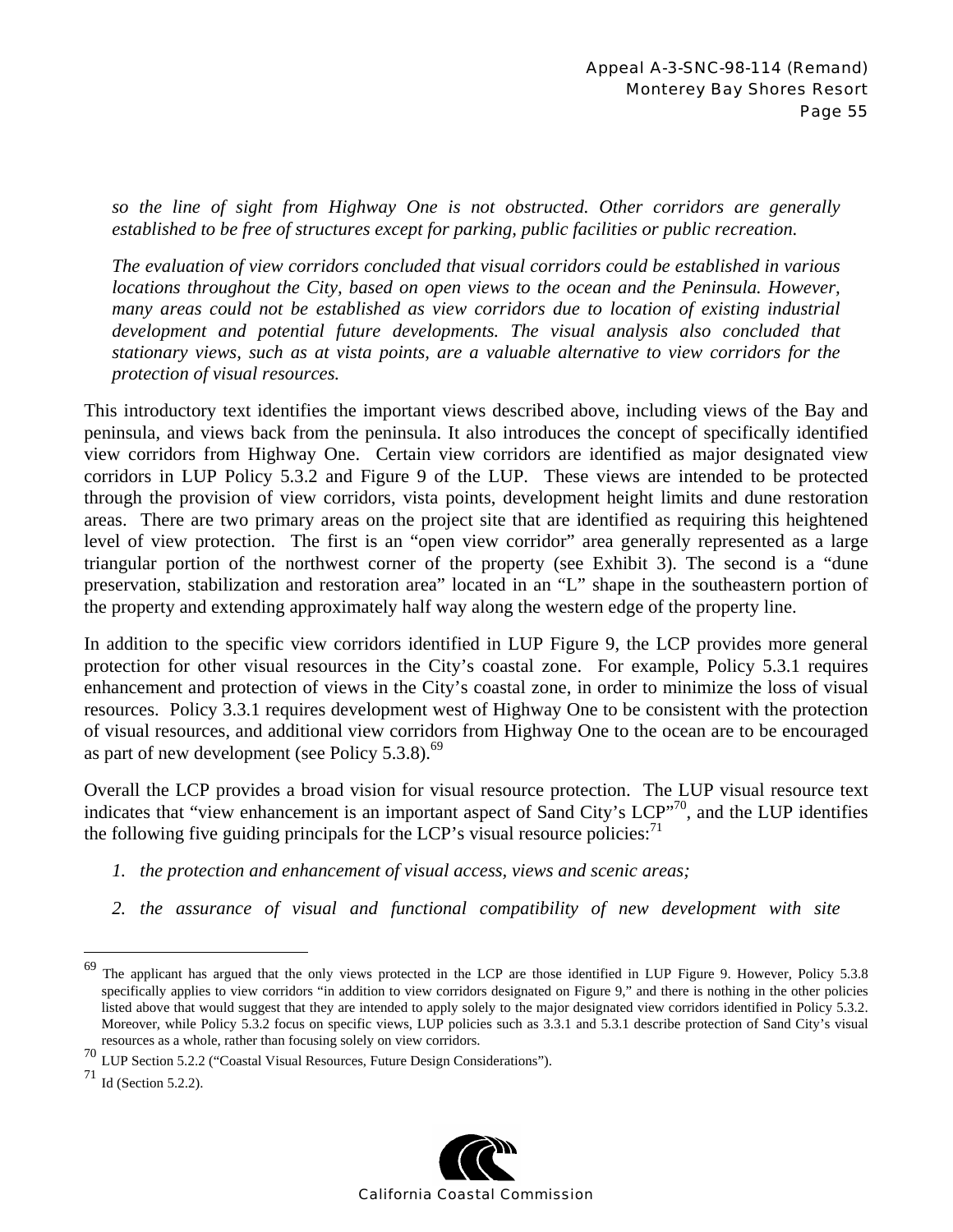*characteristics and the existing City;* 

- *3. the assurance of visual and functional compatibility among new developments within the shoreline area;*
- *4. the protection and/or utilization of significant landforms; and*
- *5. improvement and upgrading of the image of the City as a whole.*

*The concept of "view enhancement" and "protection and enhancement of visual access, views and scenic areas" describes a broad and fundamentally protective visual resource policy context.* 

As described in these background principles, and in Policies 5.3.2, 5.3.4 and 5.3.10, the LCP also encourages the use of dunes to enhance the visual resources of the City. Existing dunes must be protected (see Policies 3.3.1, 5.3.2, 5.3.4.f and 5.3.10) and used to screen new development, while manmade dunes may also be used for a similar purpose, as long as the development of new dunes is otherwise compatible with LCP policies. The intent of the LCP is to protect existing dunes, and to seamlessly integrate approvable development within them. As the Commission found when certifying the LUP:

*… this revised policy [5.3.2] designates dune restoration/preservation areas recognizing that these areas also will be visual amenities as they will reflect the dune landforms through which the Highway was constructed and will also reduce the visual impact of new structures between the Highway and the sea.72* 

Policy 5.3.10 must thus be interpreted to require the use of dunes, in their existing state, as a means of enhancing the City's visual resources<sup>73</sup>.

As discussed below, the project proposes to grade and develop within the protected dune landform designated on LUP Figure 9. In proposing such development, the applicant has argued that the dune features in question are "not natural" and thus not natural landforms requiring protection, but the Commission does not agree. In this respect, the LCP includes a discussion in LUP Section 4.2.2

 $\overline{a}$ 

The applicant contends that the use of the term "utilize" in the LUP suggests that existing dunes may be graded, and otherwise manipulated, as long as they enhance the City's visual resources. This interpretation would require reading Policy 5.3.10 and 5.2.2 in isolation from the other visual resource protection policies as well as the LCP as a whole, which protects natural and visual resources such as dune habitat (See, i.e., Policies 3.3.1, 5.3.2 and 6.4.1). In particular, as discussed in the natural resource finding, grading of the protected large dune form on the project site is only allowed as part of a dune restoration. In addition, section 5.1 of the LUP cites Coastal Act Section 30251, which is the basis for the subsequent policies laid out in LUP Section 5.3. One must interpret the more specific LUP policies to be consistent with Section 5.1, which requires the minimization of the alteration of natural landforms. Even if the LUP did not include Section 30251, any ambiguities in LCPs should be interpreted consistent with the provisions of the Coastal Act. *McAllister v. California Coastal Commission* (2008) 169 Cal.App.4th 912. Thus, the term "utilize," as applied to dunes, must be interpreted consistently with the mandate to minimize the alteration of natural landforms.



<sup>72</sup> CCC, LUP Findings, September 7, 1982.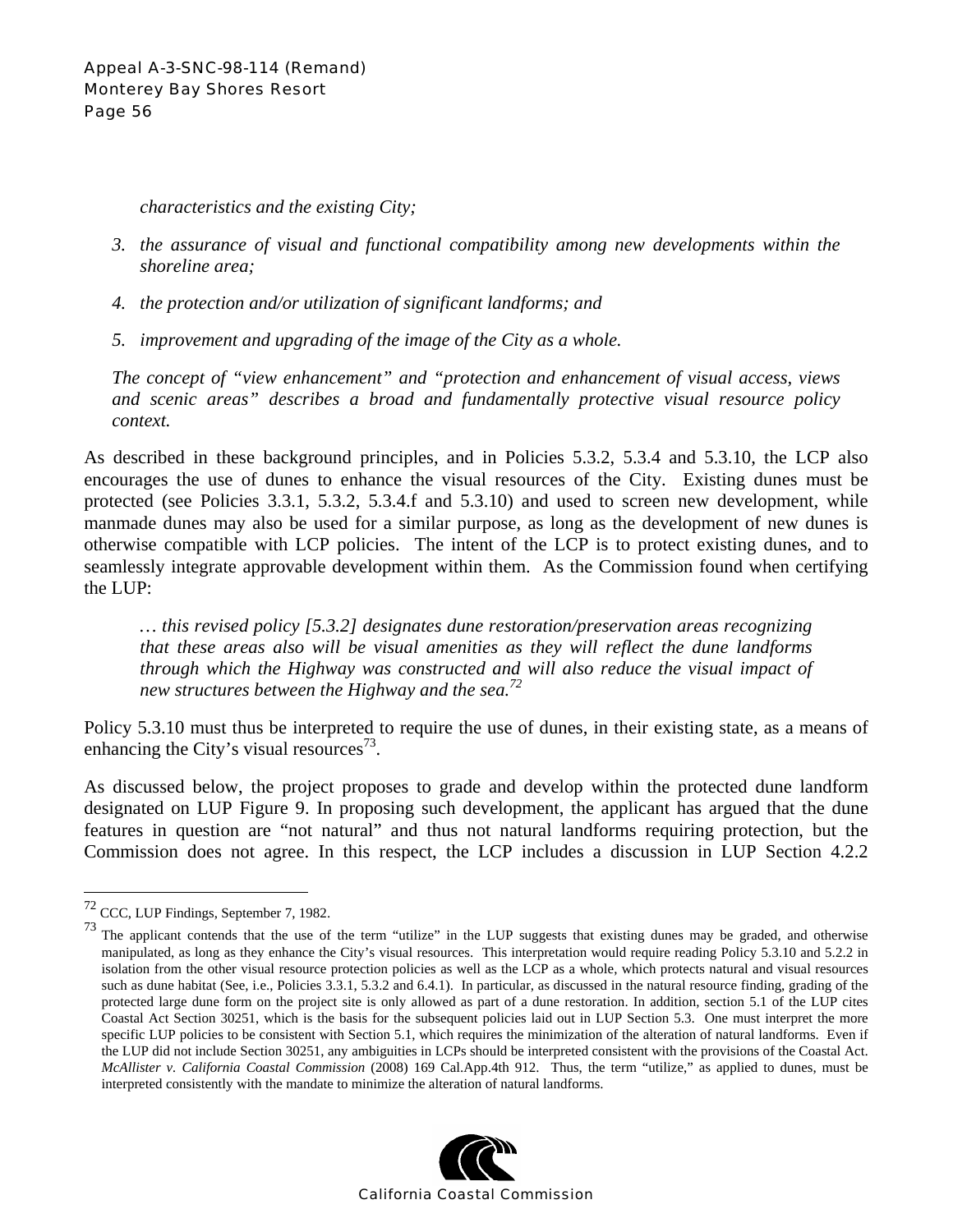("Protective Shoreline Structures") that indicates as follows:

*The portions of Sand City's coastline which are not currently protected by seawalls are not in a natural condition. Most of the unprotected area consists of active shifting sands that have been severely impacted over time and are not in a natural condition. The dune area in the northern part of the City has been mined and also is not in a natural condition.* 

However, the intent of that discussion is clearly to indicate that portions of the City's dunes have been manipulated over time by various activities, such as sand mining, and are thus degraded. In fact, as indicated in LUP Section 4.2.4 ("Sand Dunes and Environmentally Sensitive Habitats"):

*The dunes west of State Highway One are in a severely disturbed state. Due to human uses over time, the original dune landform in this area is generally absent. The majority of the dunes are active, characterized by shifting sand. Little plant life has established itself on these dunes, and where there is vegetation, it is dominated by non-native invasive vegetation. The area provides no natural habitats, although some native species are found. The dunes have other valuable qualities, however, including visual qualities and the potential for wind and, erosion protection when stabilized with vegetation.* 

In this respect, the LCP describes the City's dune features as degraded, but there is no indication that they are no longer "natural" landforms. Rather, the LCP point being made is that these areas have been manipulated over time and are not in a pristine state. In fact, Figure 9 refers to dune "preservation, stabilization and restoration areas." If these dunes were no longer "natural," there would have been no need to preserve them, and the LCP would have referred to dune "creation" rather than "restoration," which suggests a return to a healthier ecosystem. While the LCP language is not as precise as it might be if it were written today, in terms of the way it refers to degraded areas as lacking "natural" conditions, this is really a reflection of the LCP's age, as opposed to an explicit attempt to determine that the dunes in Sand City are somehow artificial. Indeed, much has been learned regarding dunes since these LCP policies were certified, including their scarcity and ability to regenerate, and the LCP language reflects some of the general parlance of the time. It should not be read to say that the City's dunes are not natural landforms, because of course they are. These dunes have been manipulated, but they are not in some way artificial dunes. The rest of the plain language of the LCP, including the visual resource policies as a whole, clearly recognize the dunes as natural landform features to be protected. Furthermore, this is the only way the LCP can be understood in relation to the Coastal Act policies from which such language derives its authority.

Finally, the LCP includes a number of very specific requirements for development in the zone districts that apply to the site. For the portion of the site designated public recreation (i.e., that area along the upcoast property line and along the beach; see Exhibit 3), the LCP does not allow development other than for public recreational uses. Also, the mapped "open view corridor" on Figure 9, which corresponds to the public recreation designation, does not allow any structures in this area, pursuant to LUP policy 5.3.3. For the remainder of the site, the LCP limits hotel densities to a maximum of 375

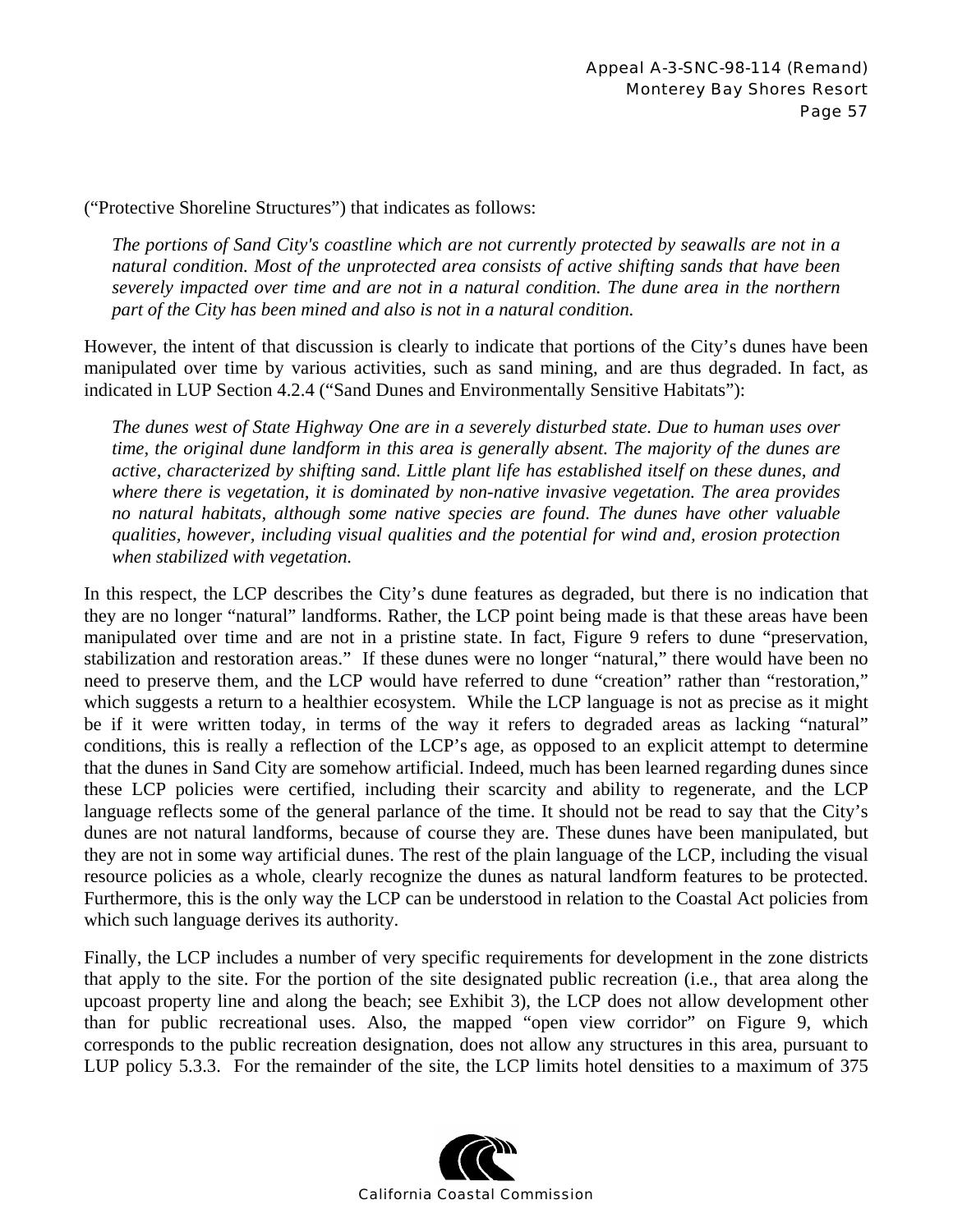#### Appeal A-3-SNC-98-114 (Remand) Monterey Bay Shores Resort Page 58

hotel/vacation club/timeshare units on 17 acres for this site, and limits residential density to a maximum of 275 units at a maximum of 25 units per acre on 11 acres.<sup>74</sup>

Although the non-public recreation portion of the site is broken up into three different zone districts, the LCP specifically allows these unit counts and types to be intermixed for these areas, so long as the visitor-serving to residential proportions are maintained. Development heights for the site are limited to a maximum of 45 feet above existing grade for hotel uses, and are limited to a maximum of 36 feet above existing grade for all other uses and development. As indicated in LUP Section 6.4.1, such maximums are not entitlements, but rather upper thresholds that can be considered but that must be understood in relation to site constraints that affect development (including explicitly in terms of protecting natural landforms and views to the Bay) and that limit allowable densities and scale otherwise. Development of the uses identified requires a planned unit development (PUD) approval, and that approval requires the project to be consistent with CEQA, including explicitly in terms of appropriate environmental review.

In conclusion, the LCP visual resource policies as they apply to this site require that approvable development be sited and designed to ensure that dune features are protected, as are views, including views from Highway One. These policies include specific maximum densities and intensities of use, and they direct that views remain undisturbed by ensuring that development is hidden by existing landforms in order to enhance visual resources. New development that blocks views of the Bay and the Monterey peninsula beyond or that significantly adversely affects other views cannot be found consistent with these policies.

# 2. Visual Resource Setting

 $\overline{a}$ 

The project is located along a particularly scenic section of shoreline connected to and visually indistinguishable from up and downcoast dune landforms. The site also includes the previously described very tall dune feature that is a landmark for this stretch of coast.<sup>75</sup> The primary public view in relation to the site is the view from Highway One. This is the way that most people view the site and the Monterey Bay/Monterey peninsula beyond the site. The view from the Highway changes depending on one's location, and ranges from a clear view of the Bay and the Monterey peninsula to a more broken view due to both intervening vegetation in places and the dune topography itself (see Highway One view photos and figures in Exhibit 22). The northern portion of the site, being lower in elevation, provides greater through views in this respect, both when seen from northbound and from southbound Highway One. In general, however, the site is extremely visible from Highway One, and views of it and across it are significant.

The Monterey Bay recreational trail and bikepath that runs between Highway One and the site provides

<sup>75</sup> Including having been used historically as a blank canvas for the creation of large-scale messages along the side of the dune for viewing from Highway One given its prominence in this viewshed.



<sup>74</sup> For the CZ-R2 (Residential, Medium Density) portion, 175 units maximum and 25 units per acre on 7 acres, and for the CZ VS R-2 (Visitor Serving Residential, Medium Density) portion, 100 units maximum and 25 units per acre on 4 acres.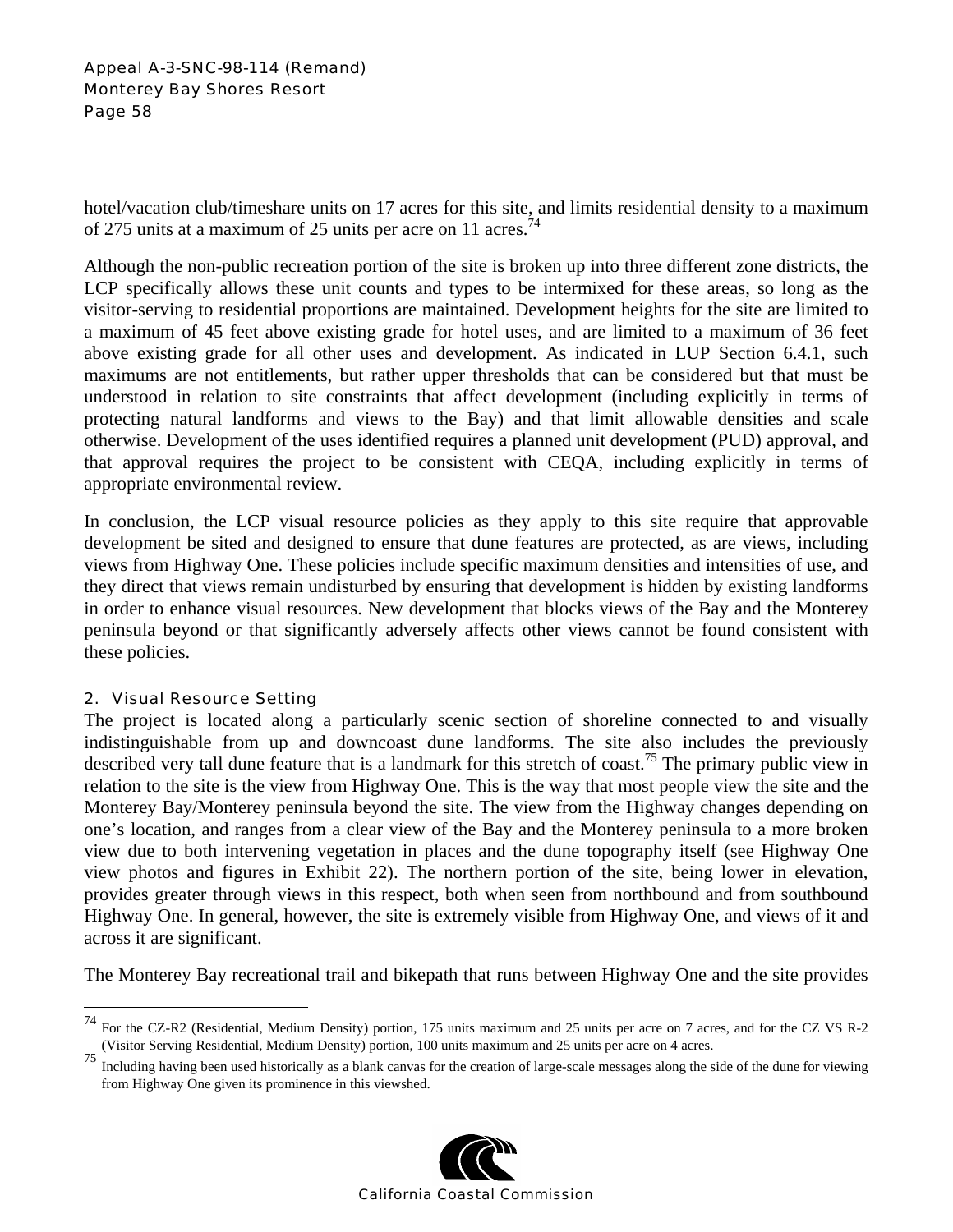similar vistas as that from Highway One for pedestrians and cyclists. Because the recreational trail is at a slightly lower elevation than the Highway, the view from this location is less expansive. In addition, far fewer people view the site from the recreational trail as compared with the Highway, but this is still a significant public recreational feature that is highly used, and views from this location are likewise significant.

A different vista of and across the site is provided upcoast, from Fort Ord Dunes State Park. This State Park only recently opened for public use (on April 15, 2009), and thus use patterns and amenities have not been completely developed. However, the project site shares a common boundary with the State Park, and the site is prominent in views from the Park. This is perhaps most obviously the case in terms of the trail to the beach that extends toward the site from near the recreational trail and then towards the Bay. In this view, the site is extremely prominent in the immediate foreground (see Exhibit 21).

In terms of the MPRPD park site immediately downcoast of the site, the tall dune feature essentially blocks any views of or across the site from this vantage point. In addition, this park area is limited to sand dunes without access amenities, and thus it is not heavily used for direct recreational access, it instead provides visual dune continuity and open space for users of the adjacent recreational trail segment, the beach, and from vantages across the water on the Monterey peninsula.

The unbroken stretch of sand between Monterey and the Salinas River, a stretch of approximately 10 miles, includes the site. The site is thus on the inland dune slope for walkers making use of the sandy beach, and is prominent in this pedestrian view. The site is currently indistinguishable in this respect from the surrounding park uses, as the dunes are similar up and downcoast.

Finally, the site figures in the view back toward this side of the Bay from locations in and around Monterey, including vistas from the public recreational trail as it winds through Monterey and Pacific Grove, from Cannery Row, and from the Monterey Bay Aquarium. There are a series of existing developments that are prominently visible and that detract from this vantage (e.g., Embassy Suites Hotel, Best Western Beach Resort hotel, Ocean Harbor House condominiums). These developments are located further south of the site. The site is thus part of the existing unbroken strand of coastal dune bluffs seen in this view that extend roughly from Tioga Avenue downcoast of the site north through the Fort Ord dunes.

# 3. Landform Alteration Is Excessive

The project proposes to grade almost the entirety of the site, including grading, excavation, and recontouring of approximately 88% of the dune area above MHT, totaling approximately 28 acres. Essentially all of the area above the 20-foot dune contour would be graded. The large dune feature at the southern edge of the site that is identified in LUP Figure 9 as a "dune preservation, stabilization and restoration area" would be completely recontoured to reduce its height by about 15 feet and flatten its northern exposure to conform to the buildings proposed to be constructed. The large dune feature midway on the site along the Highway frontage would be removed entirely to make way for the entry road to the main reception area of the facility. A new tall dune feature (approximately 105 NGVD at its

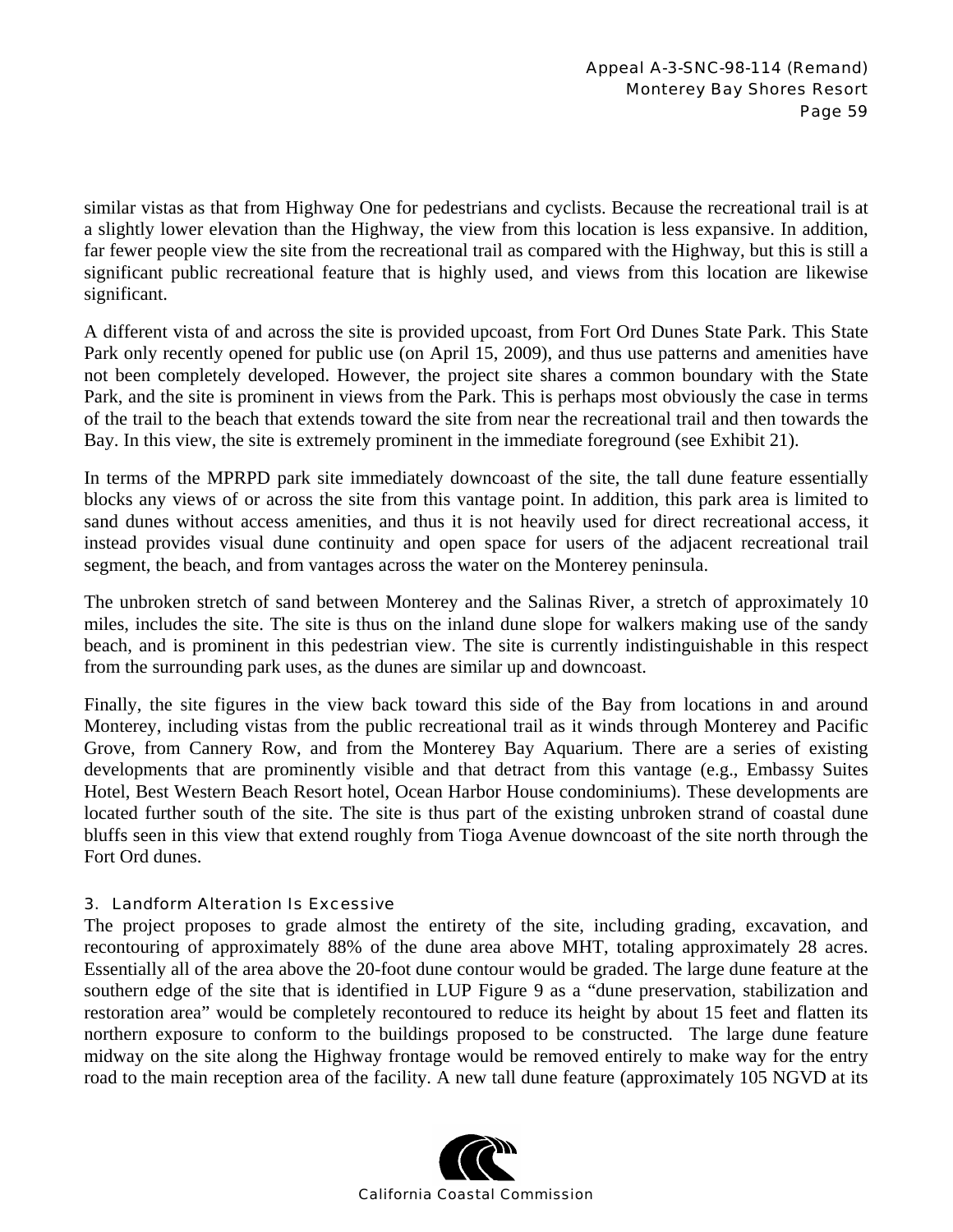<u>.</u>

crest) would be formed along the upcoast portion of the site nearest Highway One. The fore dune area seaward of the proposed buildings would be graded from a rolling 35-foot to 60-foot NGVD contour to a uniform 30-foot NGVD elevation, and several hillock depressions would be formed in this area. Overall, the applicant proposes to export approximately 417,318 cubic yards of excess sand from the site to private parties for commercial and private use, or have it taken to the dump.<sup>76</sup> See grading plan in Exhibit 9.

Substantial grading, recountouring and ultimately reduction in the height of the large dune in the southeast corner of the site is inconsistent with the visual protection policies of the LCP. As described above, this dune feature is specifically identified as a dune preservation, stabilization and restoration area in LUP Figure 9. As discussed below, it is also specifically identified as a dune restoration area in Figure 7. Grading of this feature is only allowed for purposes of dune habitat restoration. The entire feature must be kept in open space (see findings below). Rather than preserving or restoring this dune, however, the proposed grading is intended to completely redefine this feature, as well as the site as a whole. Not only is this inconsistent with LUP visual protection policies, such as 5.3.1 and 5.3.2, which require the protection and restoration of this area, but, as discussed below, this dune feature is also protected by the LCP natural resource protection policies.

The recontouring or "flattening" of the fore dunes along the western edge of the proposed development is also inconsistent with the LCP visual resource policies. This grading would likely enhance resort guests' views of the ocean, but it would degrade public views from the beach and across the bay, and is inconsistent with the LCP. LUP policies require the protection of natural and visual resources (LUP Policies 3.3.1, 5.3.1, IP Policy 2.2) as well as the use of existing dunes to enhance visual resources and to provide visual barriers from development (LUP Policies 5.3.4.f and 5.3.10). Rather than protecting these resources by minimizing their grading and alteration, the Applicant proposes to remove the top 5- 30 feet of each of these dunes. This fore dune grading is not necessary in order to develop the site, and it will only serve to emphasize the prominence of the proposed buildings as seen from the beach and from vantages across the water on the peninsula, rather than screening such development. Such landform alteration, and in particular the manner in which it detracts from the significant public viewshed, cannot be found consistent with the cited policies.

In addition, the grading proposed nearest the Highway is inconsistent with the LCP because it will block off much of the existing view across the center and upcoast portion of the property, blocking both blue water and Monterey peninsula views from the Highway and the recreational trail.<sup>77</sup> It is clear that such landform alteration has been proposed in an attempt to hide the proposed building as seen from Highway One, which is a goal of LUP Policy 5.3.10. The use of a "manmade" dune in this location,

along southern Monterey Bay.<br>
<sup>77</sup> The new dune crest in the upcoast area would be about 25 feet higher than the Highway One roadway elevation, and the portion of the view blocked by the existing tall dune would be extended upcoast to the new proposed resort entrance.



 $^{76}$  The Applicant has also indicated a willingness to allow the sand to be used for sand replenishment if a suitable partner could be found for such effort. Sand replenishment has been identified as a significant alternative to potentially address the serious shoreline erosion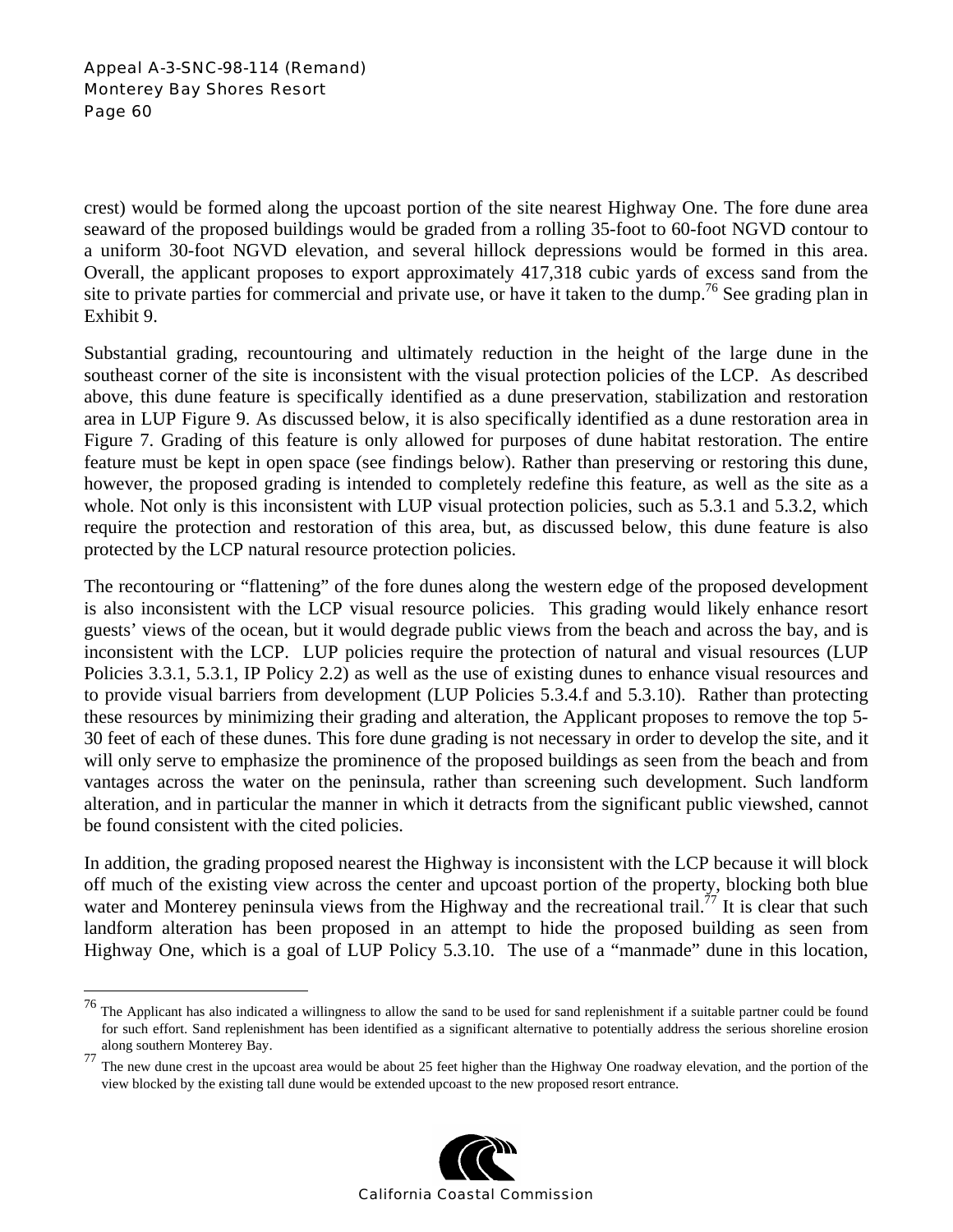however, does not enhance visual resources, in conformity with Policy 5.3.10, it instead detracts from the viewshed because its location would block existing views. While the goal of using dunes to enhance visual resource is laudable, the Applicant should ensure that any such proposal is accomplished in a way that screens new development without detracting from existing visual resources.

The issue of potentially blocking the signficant blue water views from Highway One was a specific concern in the Commission's previous review of a project for this site. Moreover, in 1997 the City of Sand City, at the request of the project applicant, specifically considered an LCP amendment of LUP Figure 9 in order to provide both for the new dune landform creation currently proposed, and the breaks in the existing mapped landform to provide for the project proposed in 1997. However, the City noted that Coastal Commission staff and the Sierra Club had raised concerns about the blocking of existing ocean views from Highway One by such a proposal, and that a visual analysis would be completed by the applicant. It appears that such analysis was not presented to the City, however, and subsequently the City, at the applicant's request, removed the proposed amendment of Figure 7 that would provide for the new created dune form and the grading of the currently protected dune from its LCP amendment.<sup>78</sup> Notwithstanding this history, the applicant has represented in its application materials, that Figure 7 was amended by the Commission in LCP Amendment 2-97. However, no such change was ever approved by the Commission.

Ultimately, the Commission finds that the City of Sand City LCP policies are designed to *protect* views, not to allow dune manipulation or the creation of large land forms that themselves would *block* significant views, as distinguished from the use of either existing landforms or other dune berming to screen development without significantly impacting public visual resources.

With respect to the proposed grading of existing dune features, the proposed project has not been designed or sited to protect visual resources, including existing view corridors, it would result in the loss of existing views, and would not protect existing visual resources and thus it cannot be found consistent with LUP Policies 3.3.1, 5.3.1, 5.3.2, 5.3.3, and 5.3.10, LUP Section 5.2.2, and IP Section 2.2. Thus, the Commission finds the proposed project inconsistent with the applicable LCP and visual resource provisions related to visual protection and denies the CDP.

# 4. Buildings and Other Development Not Approvable

 $\overline{a}$ 

With respect to the buildings and related development, as described above, a good portion of the proposed development would be blocked from view as seen from Highway One by the above-described landform alteration. Nonetheless, at least some of the proposed buildings and development would be plainly visible in multiple public views.

From Highway One, new road extension and parking areas would be located in the foreground of the view between the Highway and the realigned dune landform, and thus would not be shielded from view by the dune landforms. This road and related development slopes gradually from downcoast to upcoast

<sup>&</sup>lt;sup>78</sup> See March 26 and April 10, 1997 memorandums from Sand City Community Development Director to City Council.

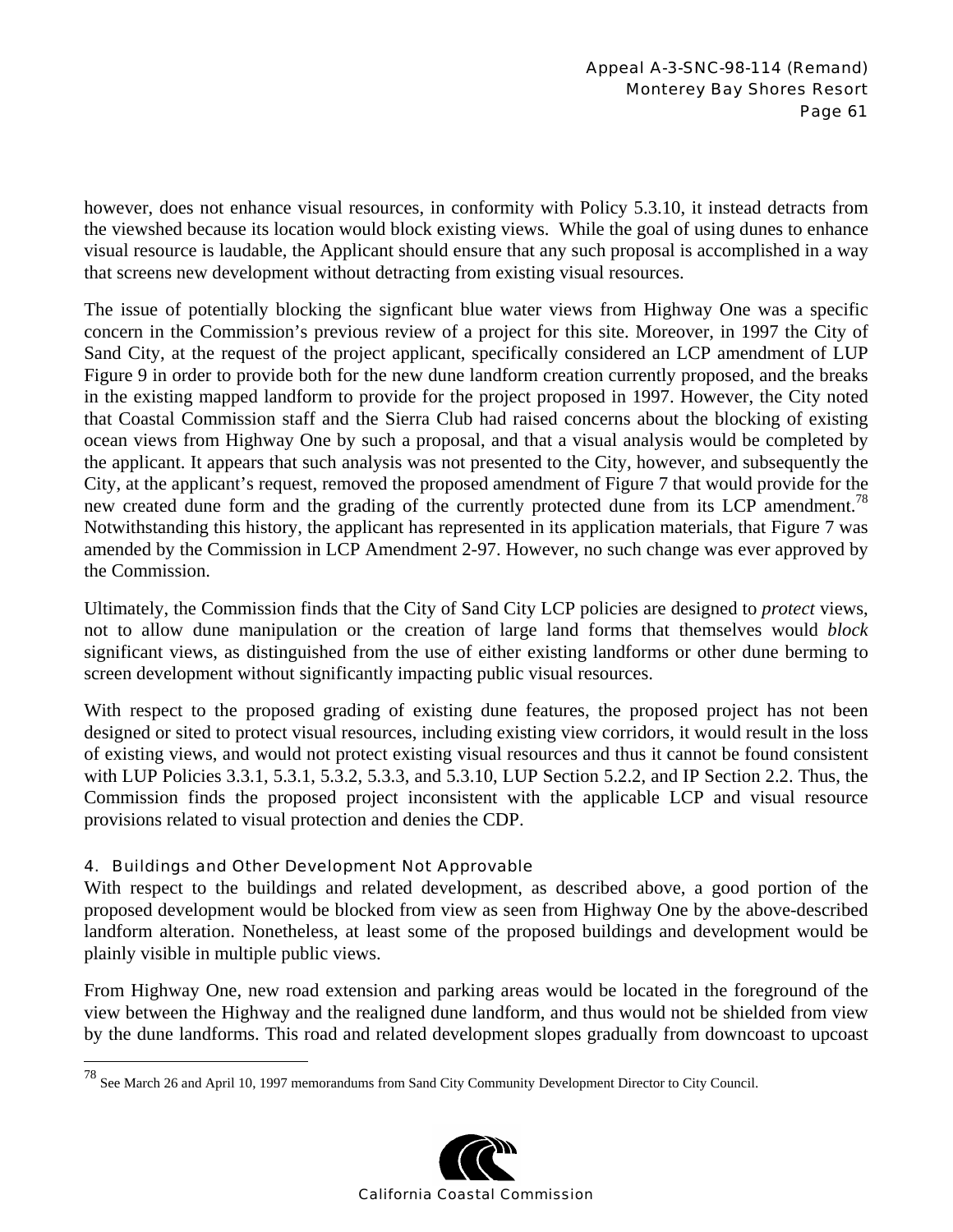### Appeal A-3-SNC-98-114 (Remand) Monterey Bay Shores Resort Page 62

1

from an elevation of about 90 nearest the existing road (and the location of the proposed gatehouse and gate), gradually sloping down to an elevation of about 60 near the inland and upcoast corner of the site, and then down to an elevation of about 50 as the road extends vertically toward the ocean and enters a garage building (see site plan in Exhibit 4). This road will be prominent in both northbound and southbound views, and will significantly alter the existing character of the view from one of a dune viewshed to one of a frontage road extending about a quarter mile along and out into the dunes. In the upcoast portion of this road extension, 70 parking spaces would also be provided and vehicles parked in this area will further detract from the dune viewshed.

In addition, other components of the project will also be visible from Highway One, despite the proposed dune landform alteration proposed to screen them. For southbound Highway One, the proposed buildings will extend above this new road extension in the more distant views approaching the site, both blocking existing views across the site of the large dune landform, and introducing the sides of the proposed buildings themselves into this view (see site plans and elevations in Exhibits 4 and 7). For both northbound and southbound Highway One (and including the southbound exit), and in particular starting at the apex of the northbound Fremont Street overpass when drivers first see the view across the site, the buildings and related development will be visible over the top of much of the manipulated dune features. This is due to the fact that the overpass is at a higher elevation (roughly 110 feet), as are road elevations otherwise to a certain degree (ranging from about 80 feet fronting the site to the 110 feet at the overpass), than the majority of the manipulated dune features along the Highway frontage, and because this vantage provides a view directly through the opening in these manipulated dune features proposed for the main access to the resort facility. This same view impact will accrue to southbound Highway One views, albeit to a lesser extent, as these views are looking back at the site as the vehicle is moving downcoast.

The Applicant has attempted to reduce these impacts through building design. For example, these view impacts will be reduced by the proposed landscaped roofs, although the degree to which such mitigation can reduce this view impact will depend on how successful such landscaping can perform over the long term. While the Commission recognizes that development that incorporates design features such as landscaped roofs and more natural, curvilinear designs, is more in keeping with LCP requirements than a large boxy structure, and should be encouraged, the proposed project is on such a large scale that even with these design features, the development would still be highly visible in existing view corridors. In addition, the Applicant's proposal isn't clear on this point, but it references potential solar panels and wind turbines on the roofs, and these would both limit the effectiveness of any landscape screen and would have view impacts themselves.<sup>79</sup> In addition, even with 100% roof landscaping, certain building

<sup>&</sup>lt;sup>79</sup> Despite requests for information on the what types of solar and wind facilities are proposed and where, the Applicant's submittal is unclear in this respect as to what type of solar arrays and wind turbines would be placed where on the site. Although referenced in some application documents as being on the roofs of buildings, the roofs of buildings are identified elsewhere as being landscaped to mitigate dune and visual impacts. They cannot be both at the same time. And the configuration of such solar arrays and wind turbines has not been detailed. Depending on their configuration and ultimate location on the site, they may have their own adverse impacts on public views.

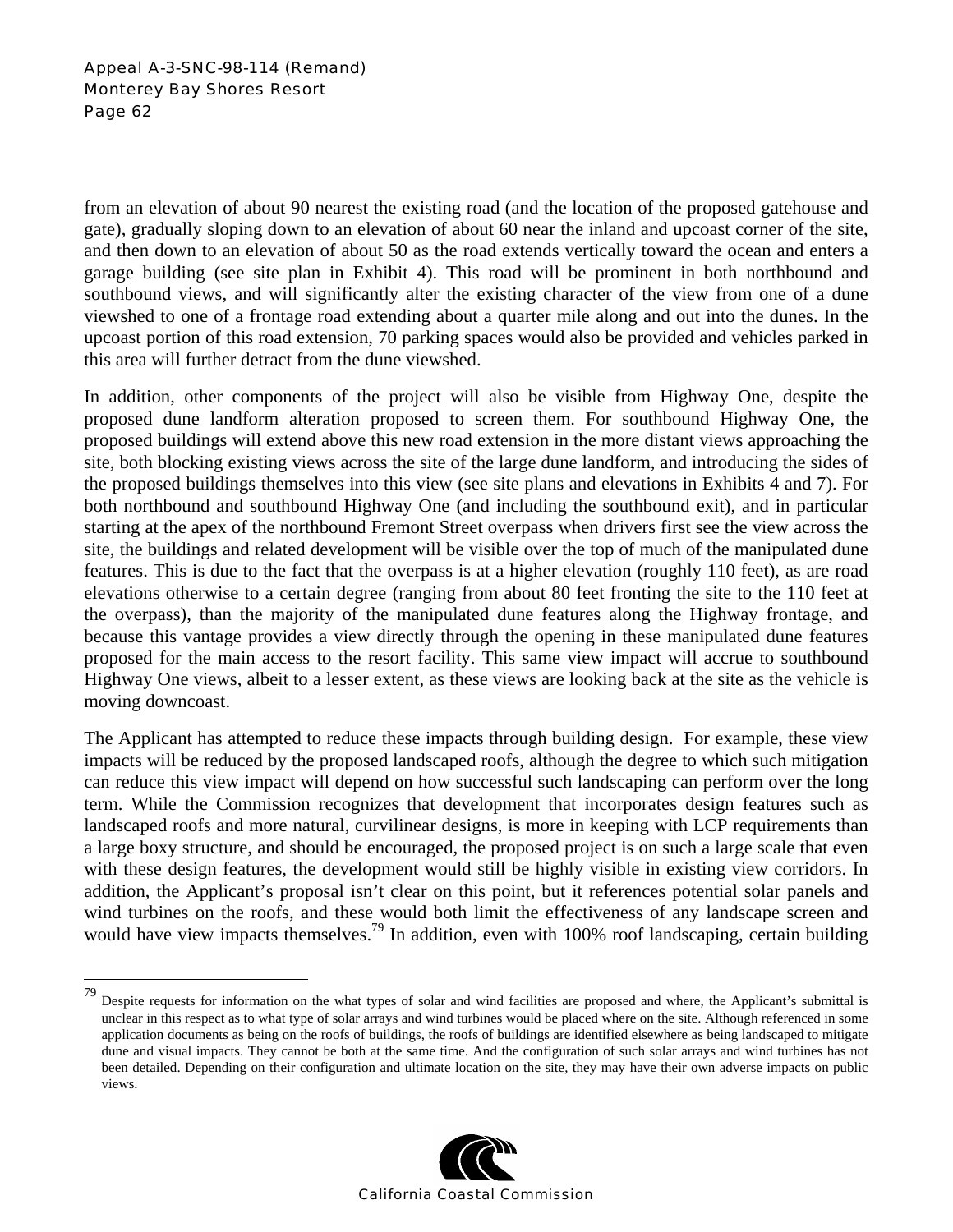elements that are not "landscaped" and thus camouflaged (including the circulation, daylight, and ventilation towers; the main entrance facade; the inland portion of the walls/windows of the seawardmost wing; etc.) will be visible. Again, such development will both interfere with views and introduce significant urban development into views not otherwise blocked such that the dune character is adversely impacted.

In terms of impacts on views from the recreational trail, such impacts will be similar to those from Highway One, but to a lesser degree, given that the elevation is lower and, when traversing directly along the frontage for the site, the manipulated dunes would mostly block buildings from view. These views would, however, be similarly redefined from an undeveloped dune landscape to a substantially more urban landscape, including in respect to the road and parking areas that would be located closer to the recreational trail than the Highway.

With respect to views from adjacent Fort Ord Dunes State Park, the new road and buildings would be located prominently in the foreground of the view of and across the site from the existing beach access trail (see photos of this view in Exhibit 21). The dune manipulation proposed is not going to hide these features from this view. Rather, the project will unfold as an extremely large set of buildings backed by dunes and fronted by a road in this view. Should additional trails and amenities be developed in this area, these too would be impacted in the same manner. This protected park area, and its value as a recreational area encompassing the dunes, would thus be significantly adversely affected. The development would be in stark contrast to the existing open space dune aesthetic, and cannot be found consistent with it, despite the proposed landscaping and roof camouflaging. The reality is that there would be a series of multi-storied buildings directly in the middle of this view, detracting from the park recreational experience and reducing its public recreational utility otherwise.

In addition, the view from the lateral beach access area would be significantly impacted. In place of a rolling dune landform, the fore dune would be graded down to expose a series of large buildings extending up to elevations of approximately 100 feet in places.<sup>80</sup> Currently, this view is of tall dunes extending away from the ocean. The new view would be in stark contrast, and would be of a much lower dune feature with a large scale resort behind it (see elevations in Exhibit 7). In short, this view would be forever changed from a dune backbeach to a resort complex.

The view from across the Bay on the peninsula would be impacted in a manner similar to the lateral beach access viewshed, albeit at greater distance and varying degrees, depending on the view angle. The new buildings would be highly visible from some of these vantage points. The existing impacts of shoreline development located in this viewshed and downcoast of the site provide a good reference point and barometer in this respect. One example often cited is the Embassy Suites hotel in Seaside (12+ stories). This hotel is a very large structure that appears prominent against the skyline in this view. It is, however, located inland of Highway One and has very little backdrop that would disguise it. Thus, its relevance in this respect for understanding the view impact of the proposed project is primarily one of

 $\overline{a}$ 



 $80$  Submitted plans show the finished floor height to be 92 feet in places.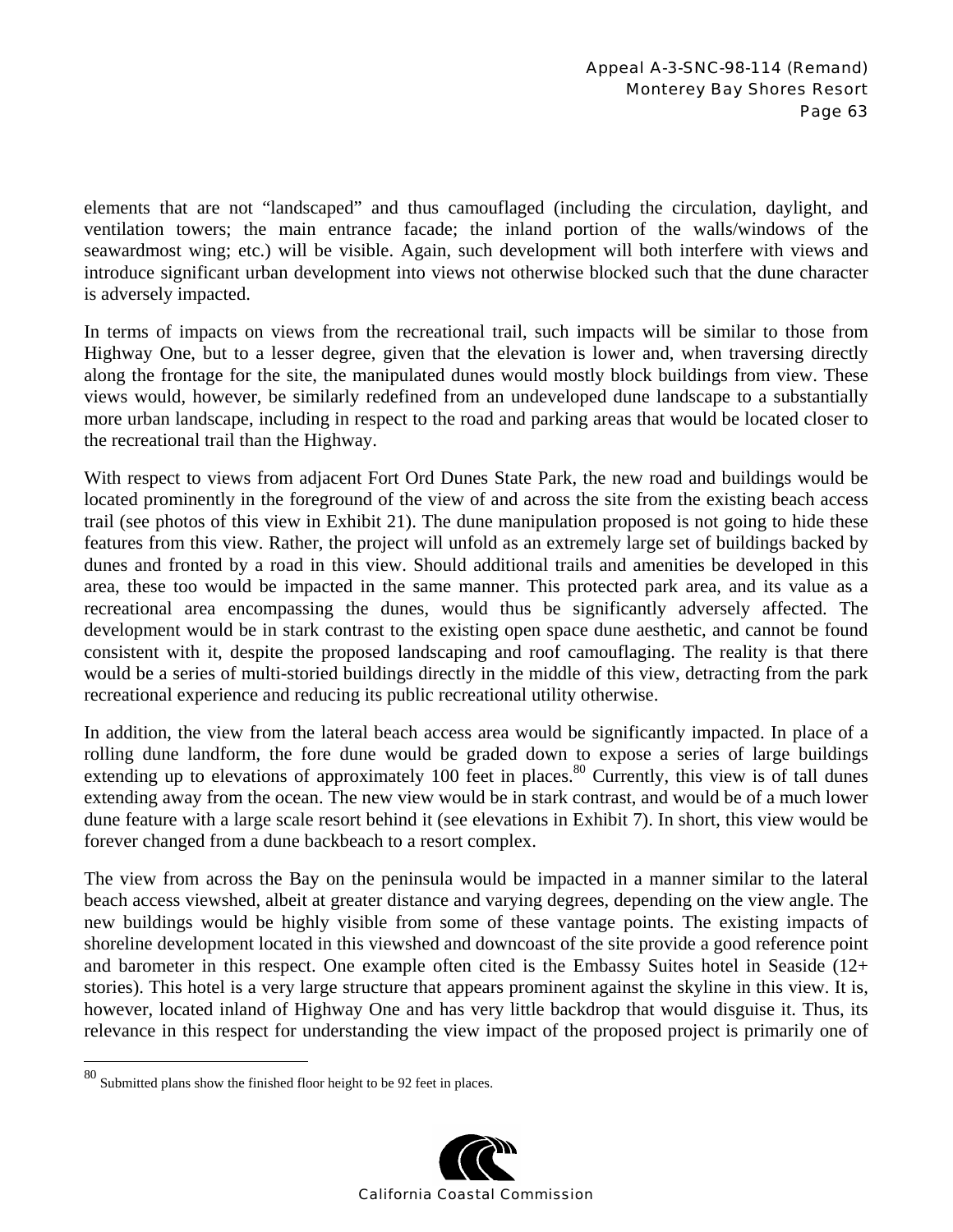### Appeal A-3-SNC-98-114 (Remand) Monterey Bay Shores Resort Page 64

scale.

1

More similar in terms of location in this view are the Best Western Beach Resort hotel and the Ocean Harbor House condominiums located downcoast of the site. These facilities are both located directly on the shoreline, and although somewhat integrated into the surrounding built environment from this vantage, they appear overly large and massive in relation to the immediate shoreline view. As indicated before, this site is located within the undeveloped dune shoreline extending upcoast through Fort Ord Dunes State Park and beyond, and thus the degree to which it can "integrate" with its environment is limited. In fact, although it would integrate to a certain degree into the viewshed with respect to development located outside of the coastal zone and above the site in this view, it would serve to connect that urban development visually to the shoreline, and it would remove the swath of dune in this view that currently helps soften the visual impact of this existing built environment. In its place, it would introduce the large buildings previously described. From this vantage point, there would be little that could be done to disguise the development, and the buildings would appear as a very large structure in the dunes. Such a large structure would significantly alter this view.

Thus, with respect to other views (as distinct from view impacts caused by the proposed grading, as previously discussed), the proposed project has not been designed or sited to protect visual resources, including existing view corridors, it would result in the loss of existing views, and thus it cannot be found consistent with LUP Policies 3.3.1, 5.3.1, 5.3.2, 5.3.3, 5.3.4a, 5.3.6, 5.3.9, 5.3.10, and 6.4.5, LUP Section 5.2.2, and IP Sections 2.2 and 3.2. In addition, the roads, buildings, and related development block public views and otherwise intrude upon the public viewshed to such a significant degree that conditions are not available nor appropriate that can adequately resolve the policy inconsistencies in this respect. Thus, the Commission finds the proposed project inconsistent with the applicable LCP and Coastal Act visual resource provisions and denies the CDP.

# 5. Structures in mapped view corridor not allowed

LUP policy 5.3.2 requires that views of Sand City's coastal zone, Monterey Bay, and Monterey peninsula be protected, in part by protecting the mapped view corridors shown on Figure 9. The project site has a mapped "major" view corridor on it (Exhibit 3). This view is defined as the "southbound view across the northern city boundary consistent with the public recreation designation." LUP policy 5.3.3(a) requires that this view be protected by "retaining the view corridor free of new structures."

It is clear from Figure 9, and the Commission's history of LCP certification, that this view corridor is a "generalized view" from Highway One.<sup>81</sup> Clearly the Commission was concerned with protecting important views across the site to the ocean and the peninsula:

*Much of Sand City's coastal zone is visible from Highway 1. Views to and along the* 

<sup>81</sup> Early Commission analysis of visual resources in Sand City, for example, focused on areas where existing views to the sea from Highway One may be obstructed by new development, and on the existing dune features that blocked views to the sea. Other than the area of the big dune on the project site, the remainder of the site was indicated as the former.

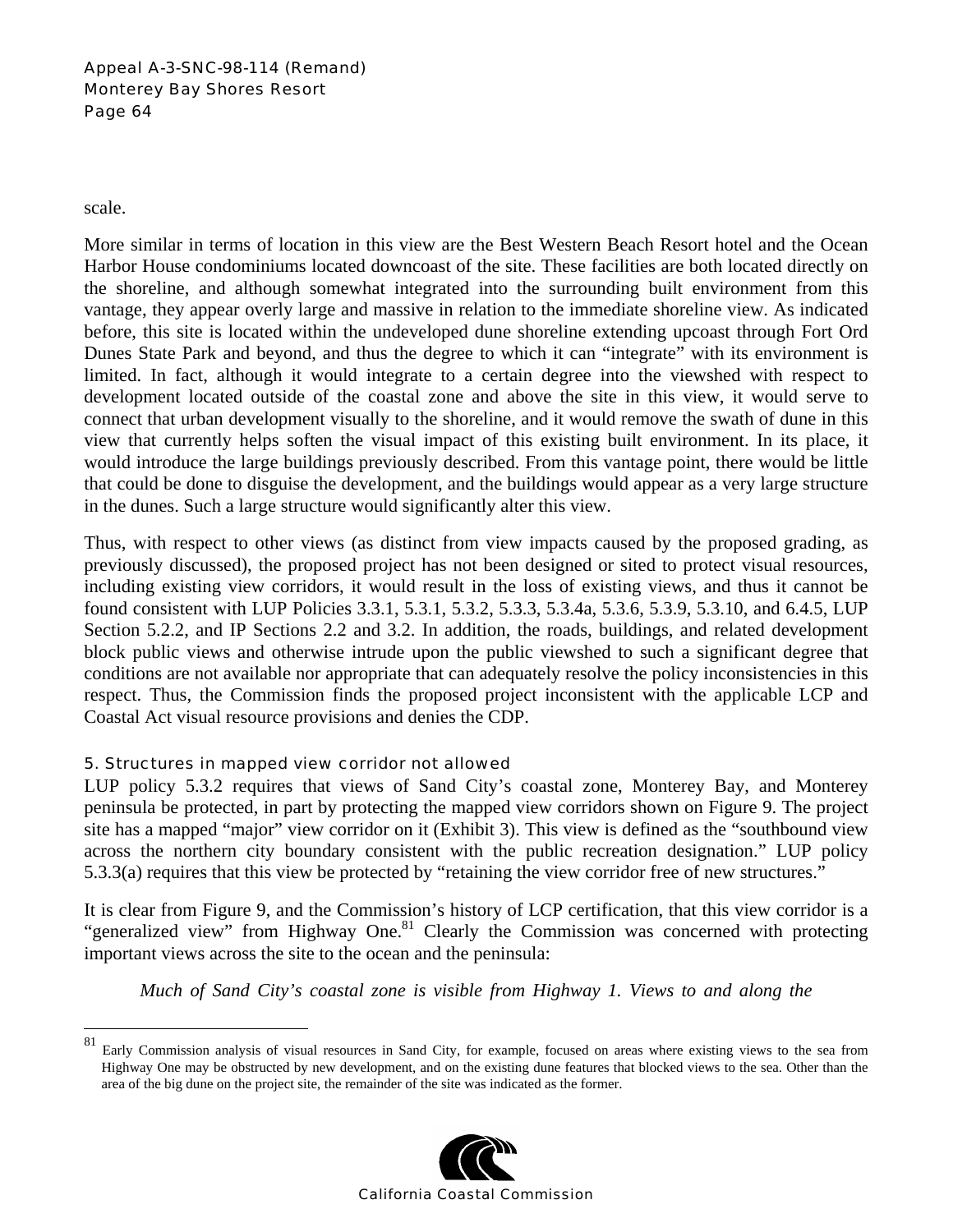*shoreline, to Monterey bay and the Monterey Peninsula are available to southbound travelers at most points along the route of Highway 1 thre Sand City. . . .* 

*Bay and Peninsula views from Highway 1 are particularly important as this route is the most heavily used "gateway" to the Monterey Peninsula, a popular visitor destination on national significance. Although high dunes periodically interrupt views to the sea from Highway 1, the road elevation on the dune ridge through Sand City generally permits viewing across the largely undeveloped topography….* 

*Given the identified visual resources of tgeh City's coastal zone – views to the sea and Monterey Peninsula, dominant dune landforms, and areas in need of restoration – the LUP needs to provide policies which address Coastal Act requirements for the protection of public views to and along the shoreline, limitations on alterations to landforms, and provisions for the restoration of visually degraded lands…<sup>82</sup>*

This concern was captured in part in the LUP policy 5.3.3(a) observation that the protected view corridors "will continue to provide broad unobstructed views of the sand dunes, shoreline, Monterey Bay, and the Monterey Peninsual (southbound) or Santa Cruz Mountains (northbound)."

As discussed above, the proposed project will significantly interfere with and entirely block some of the currently existing soutbound public views across the site, primarily through the creation of a very large artificial sand berm. Exhibit 23 represents the views that are currently available based on elevation analysis and that would be affected by this berm. To the extent that these views across the site were intended to be captured by the generally mapped view corridor on Figure 9, the project is clearly inconsistent with LUP policy 5.3.2. Indeed, there is no disputing that such southbound views across the site exist, and have always been identified by the Commission as significant public views. Moreover, even if the requirements of policy 5.3.2 are limited to the mapped triangular area that is zoned for public recreation, which the Commission does not believe to be the intent of the LCP, the project remains inconsistent with the LCP. This is because the proposed development includes structures within the view corridor that is supposed to remain free of structures. This includes proposed condominium development and potentially part of the hotel access road to the facility's garage.<sup>83</sup> Therefore the project is inconsistent with the required protection of the identified view corridor.<sup>8</sup>

 $\overline{a}$ 

<sup>&</sup>lt;sup>84</sup> The Commission is not finding that no development at all would be allowed within the existing public views across the site, but rather that the project clearly conflicts with the mapped view corridor and causes unnecessary and significant impacts to these important public views because of its scale and design, including the proposed dune feature that would entirely block important views. It may be that a scaled-down development with appropriate screening and design treatment, that did not encroach as much into these protected views, may be consistent with the LCP.



<sup>82</sup> CCC, City of Sand City LUP Determination of Substantial Issue, Findings, 5/21/82, pp. 8-9.

<sup>83</sup> The project also includes public access trails and an overlook within the PR designation/view corridor. The Commission notes, however, that such development is consistent with the allowed uses in the zone and, to the extent that it does not create significant visual impacts, such as by limiting such development to low trails, fencing, and limited signage, would be consistent with the general LCP visual policies and the specifically identified/required vista point within the view corridor (see Figure 9).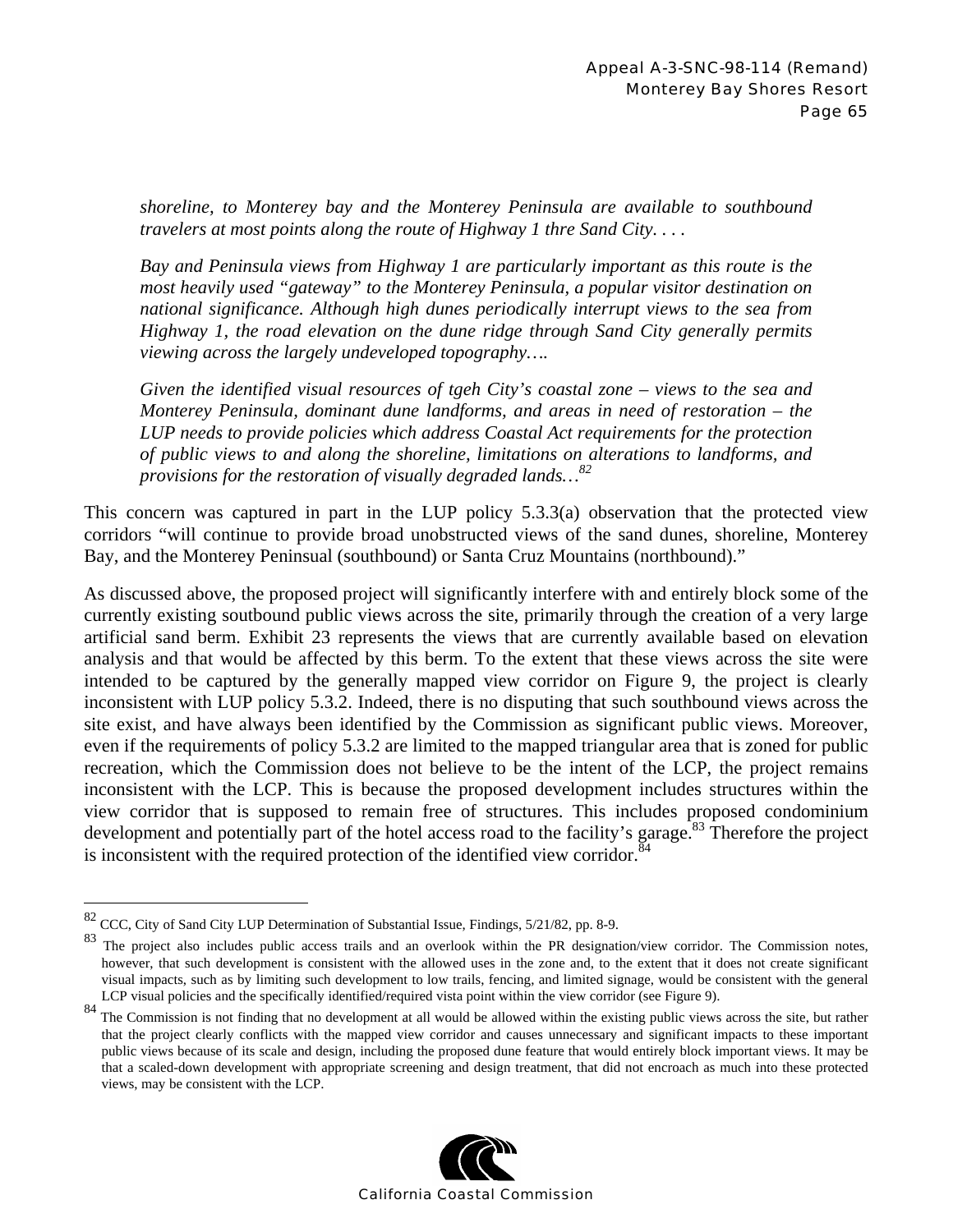#### 6. Conclusion

It is clear that the project site is part of a significant public viewshed dominated by a relatively undeveloped dune and beach environment. In place of respecting these dune features and integrating proposed site development into them, the Applicant proposes to completely alter the dune landform to accommodate the proposed mixed use development. In addition to proposing extensive grading of protected dune landforms, such dune manipulation also blocks significant public views. In addition, the proposed roads, structures, and related development themselves also block significant public views, and significantly impair these and other views otherwise, transforming the existing open space dune aesthetic and character into a substantially built environment. Although the project includes significant landscaping, including landscaping some roof areas, the project is proposed on such a scale that even the proposed screening cannot change the fact that the new view at this location will be of a series of large structures in the dunes.

In short, the proposed project would result in significant adverse public view impacts. The project has not minimized the loss of visual resources, assured visual compatibility with the site or surrounding area, protected existing view corridors, or, in general, sited and designed the proposed development in such a way as to protect the significant and important public viewsheds associated with the site. As a result, the proposed project cannot be found consistent with the LCP visual resource policies, as cited in this finding above, and thus cannot be found consistent with the LCP in this respect. The scale and scope of the visual impacts are so substantial that conditions are not available or appropriate to adequately resolve the LCP inconsistencies in this respect.

The Commission finds the proposed project inconsistent with the LCP's visual resource policies and denies the CDP.

# D. Natural Resources

# 1. Applicable Policies

The certified Sand City LCP states that there are no Environmentally Sensitive Habitat Areas (ESHA) west of Highway One – an area that includes the project site. This conclusion was affirmed as a matter of law by the Court of Appeals decision of *Security National Guaranty Inc. v. California Coastal Commission (2008) 159 Cal.App.4<sup>th</sup> 402.* Because of this, the LCP's ESHA policies do not apply to the proposed project, so the Commission must apply only those other LCP policies and ordinances that specifically address the protection of dune landforms and natural resource areas that do not constitute ESHA under the City of Sand City LCP. This includes requirements to implement dune stabilization, restoration, and a habitat protection plan for a specific dune landform mapped on the project site. The LCP also requires that any development be consistent with the protection of natural resources on the site.

# a. Protection of Natural Dune Resources & Land Forms

The LCP contains various development standards to ensure the permanent preservation and maintenance

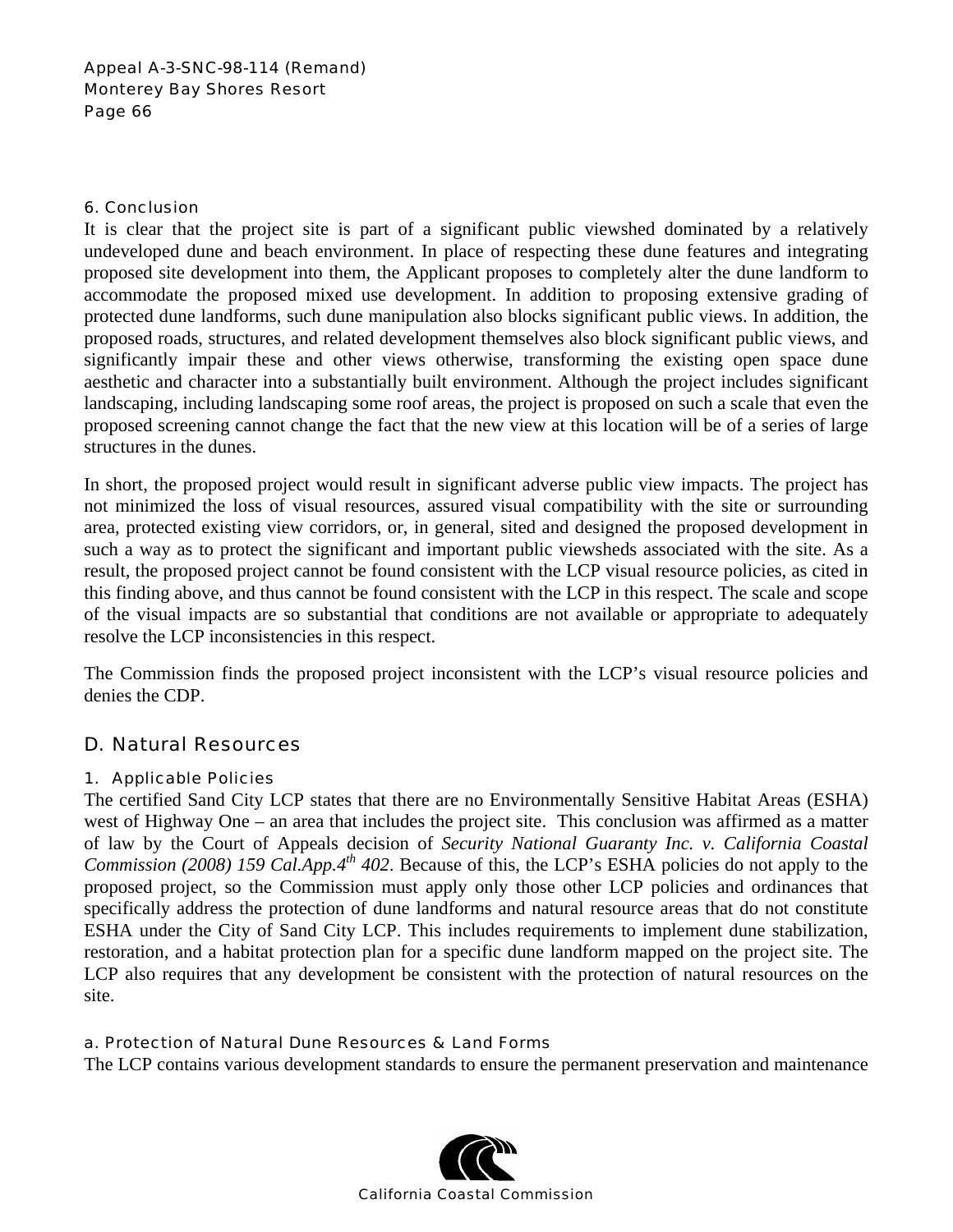of certain identified sand dune areas, including a major sand dune landform on the project site. LUP Policy 4.3.20 requires the designation of the large dune landform on the project site as an area suitable for dune habitat restoration, and requires this area to be kept in open space; grading is prohibited in this area except in conjunction with habitat restoration:

*LUP Policy 4.3.20 Designate areas especially suitable for dune habitat restoration on the Coastal Resources Map (Figure 7). These include:* 

*e) three areas west of the freeway north of Bay Avenue designated for stabilization/restoration as part of future development.* 

*…* 

*Require these areas to be maintained in open space, and prohibit grading except in conjunction with an approved habitat restoration activity, . . . . Permit these areas to be used for restoration or enhancement of native dune plant habitats, establishment of new habitat for rare or endangered species, and in conjunction with approved development for off-site habitat mitigation.* 

Exhibit 3 reproduces LCP Figure 7, referenced in LUP Policy 4.3.20, and shows the mapped dune landform on the project site. Figure 7 indicates that this area is designated for "dune" stabilization/restoration" within future developments. As discussed in the visual resource finding, this dune area is also identified on the Visual Resources Figure 9 as a "dune preservation, stabilization and restoration area" (see Exhibit 3).

LUP Policies 4.3.19, and 4.3.18a specify the policy standards that must be applied to the mapped dune feature on the project site:

*LUP Policy 4.3.19 Require implementation of dune stabilization and/or restoration Programs as a part of new developments west of Highway One, in areas shown on Figure 7. Requirements for these programs shall include:* 

- *a) a professional survey and habitat protection plan including relevant items set forth in Policy 4.3.18a;*
- *b) identification of any grading proposed for recontouring and/or dune stabilization;*
- *c) maximum use of native plant materials, including rare and endangered species;*
- *d) a maintenance program which includes: 1) initiation of restoration activities prior to occupancy of new developments; 2) completion of restoration activities within a five-year period, during which the owner, developer, homeowners association, an assessment*

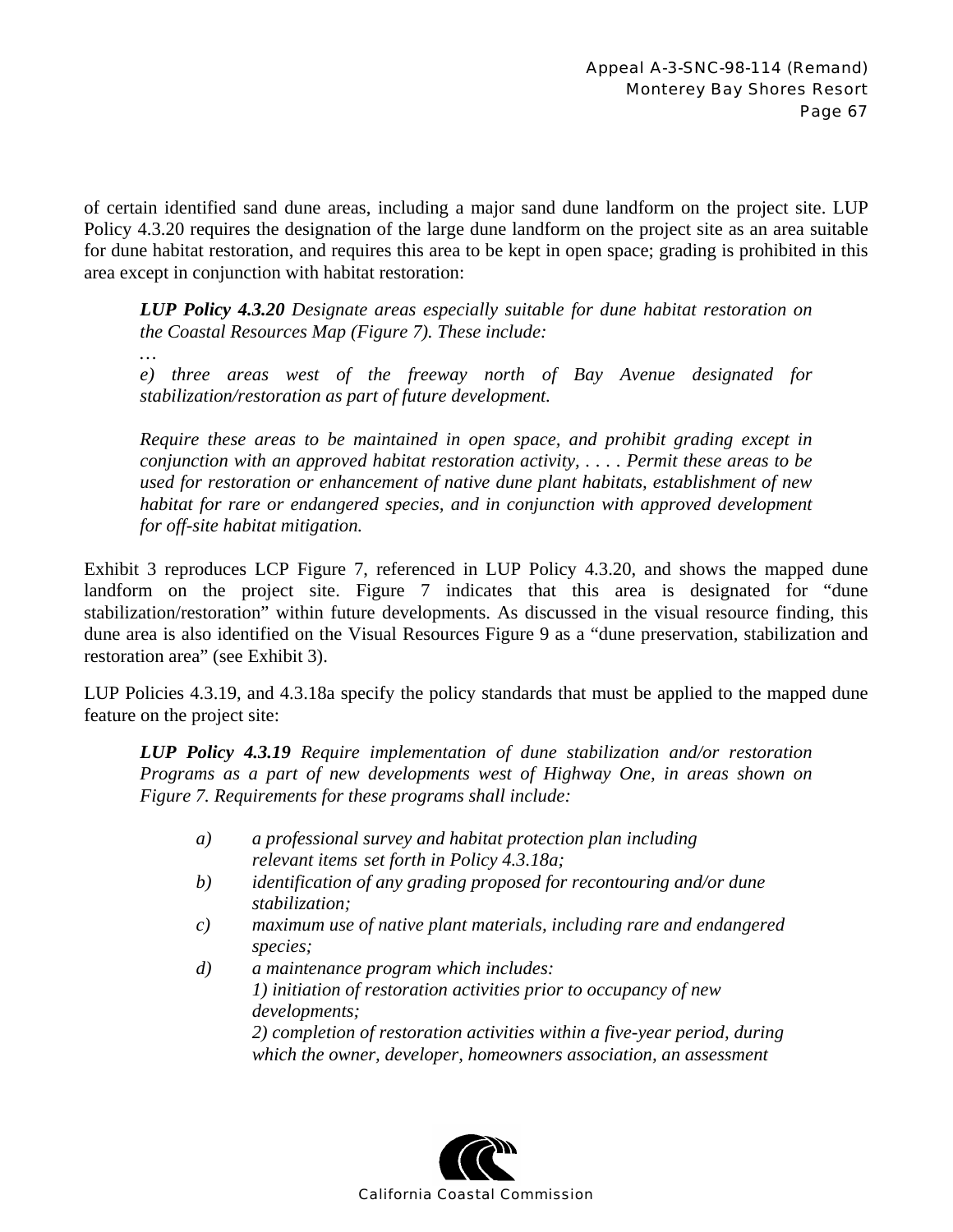*district or other appropriate management agency accepts responsibility for the restoration activity; 3) permanent preservation and maintenance of the restored habitat by* 

*integration with a development's general landscape program, dedication to a public agency, or other method; and 4) effective restrictions for prohibiting vehicular access and* 

*managing pedestrian access to and through such areas.* 

*. . . .* 

*h) Native landscape planting and dune stabilization techniques, as recommended in the certified Environmental Impact Report for the regional bike path link (State Clearinghouse Number 93053047). It is recognized that these added native landscape and dune stabilization areas related to the bike path project may be disturbed by future development. However, they shall be protected within the terms of the required easements for regional bike path construction. Any loss of such native plant landscaping on these dune areas shall be offset with the preservation or restoration (revegetation with native plants) of an equivalent dune area not presently restored or preserved, in accordance with the policies of this Local Coastal Program.* 

*LUP Policy 4.3.18.a Prior to any development or specific plan approval which affects habitat areas identified on Figure 7, a qualified professional botanist shall prepare a plant survey and plan for the affected area that includes:* 

*1) Description of type and location of existing native and other species;* 

*2) Protection goals consistent with Policy 4.3.20;* 

*3) In habitat preservation areas: methods for controlling public access and eliminating invasive non-native species (ice plant);*

*4) In habitat enhancement and consolidation areas: irrigation, fertilization and long-term maintenance requirements, and methods of establishing new native plants (e.g., seeding, transplanting) and eliminating ice plant;* 

*5) Mitigation measures for adverse impacts, such as loss of transplants to shock; and* 

*6) A schedule setting forth time requirements for plant establishment, dune stabilization, access controls, etc.;* 

These LUP requirements are implemented through various provisions of the certified LCP Implementation Plan. First, following the LUP, the IP calls for the "protection and preservation . . . of dune stabilization/restoration areas required as a part of new development" (IP, p. 19). The underlying implementation mechanism for this requirement is a "Habitat Restoration Overlay District" that corresponds to the mapped large dune landform on the project site (see IP Figure 4, Exhibit 3). The requirements in this overlay district are as follows:

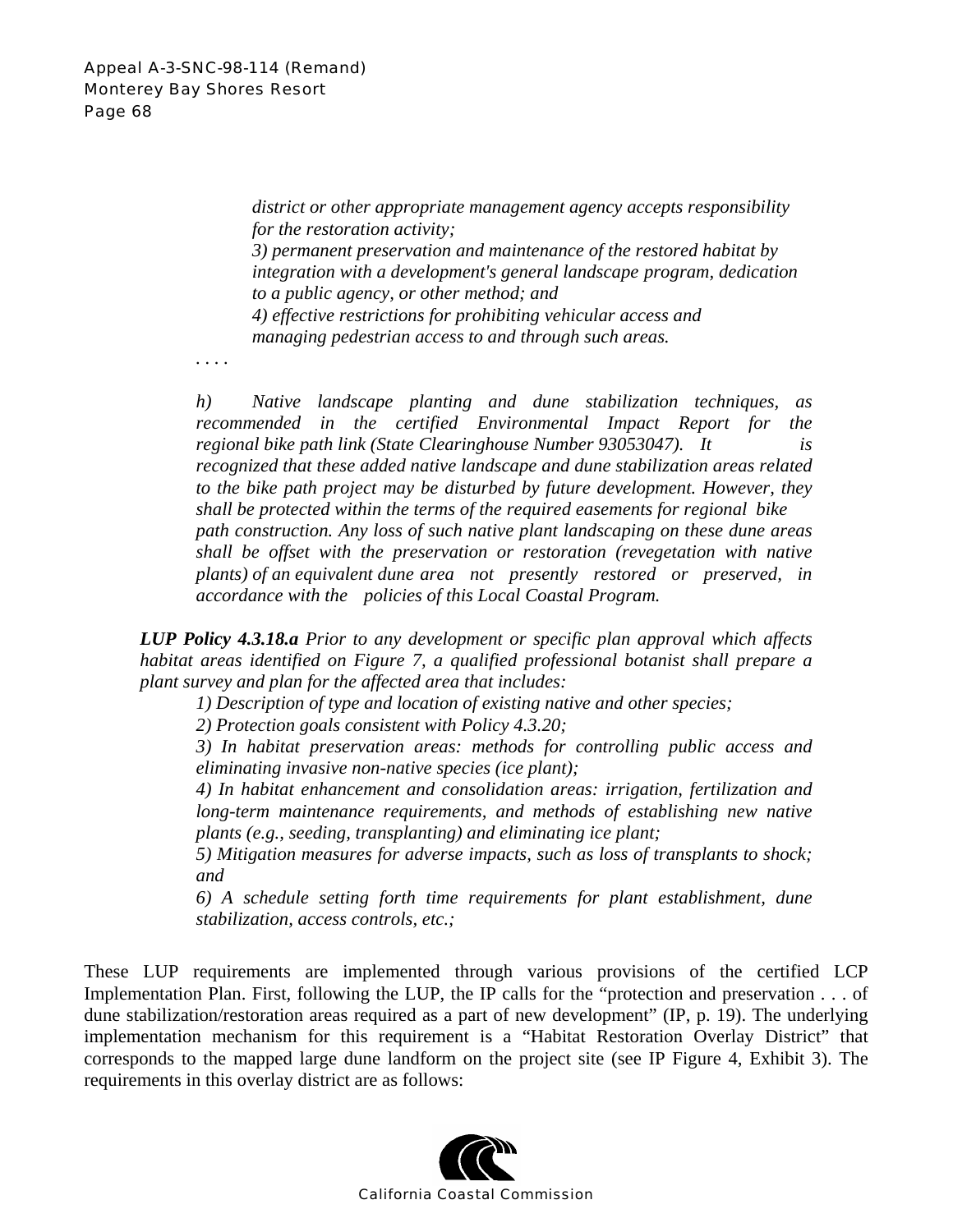*Purpose. To provide areas suitable for dune restoration, relocation, and/or stabilization as part of future developments as designated in the Local Coastal Land Use Plan.* 

*Permitted uses. (a) Restoration or enhancement of native dune plant habitats or establishment of new habitat for rare and endangered species;* 

*(b) Grading and other activities necessary to implement a habitat restoration activity;* 

*(c) Native plant relocation as established in the Local Coastal Land Use Plan.* 

*Only the above permitted uses are allowed; no other permitted uses of the underlying district are allowed within this overlay.* 

*Minimum requirements. (a) A biological field survey and habitat protection plan is required to be prepared according to standards established in the Local Coastal Land Use Plan. If the plan*  includes habitat relocation or off-site restoration activities, it shall he forwarded to the *Department of Fish and Game for review and approval. Plans involving rare or endangered species should also be forwarded to the U.S. Fish and Wildlife Service for consultation.* 

*(b) Permanent protection shall be ensured for areas designated as habitat preserves as determined by the required field survey and habitat management plan through easements or dedications to public agencies to be reviewed and approved by the City Attorney and/or the Executive Director of the Coastal Commission pursuant to CZ "Review of legal documents" provisions.* 

Significantly, the permitted uses in this overlay district are strictly limited to restoration or enhancement of dune habitat, establishment of new habitat for rare and endangered species, grading and other activities necessary to implement habitat restoration, and native plant relocation.

This overlay district also requires that a biological field survey and habitat protection plan be prepared for the area to implement LUP Policy 4.3.19. In addition, it requires the permanent protection of the area through easements or dedications, consistent with the LUP policy 4.3.20 open space requirement. And following LUP policies 4.3.19 and 4.3.18a, the IP includes various specific requirements for the area and the required survey and habitat protection plan:

*For dune stabilization and/or restoration programs as a part of new developments, the following requirements shall apply:* 

*a) A biological field survey and habitat protection plan including relevant items set forth above; b) Identification of any grading proposed for recontouring and/or dune stabilization;* 

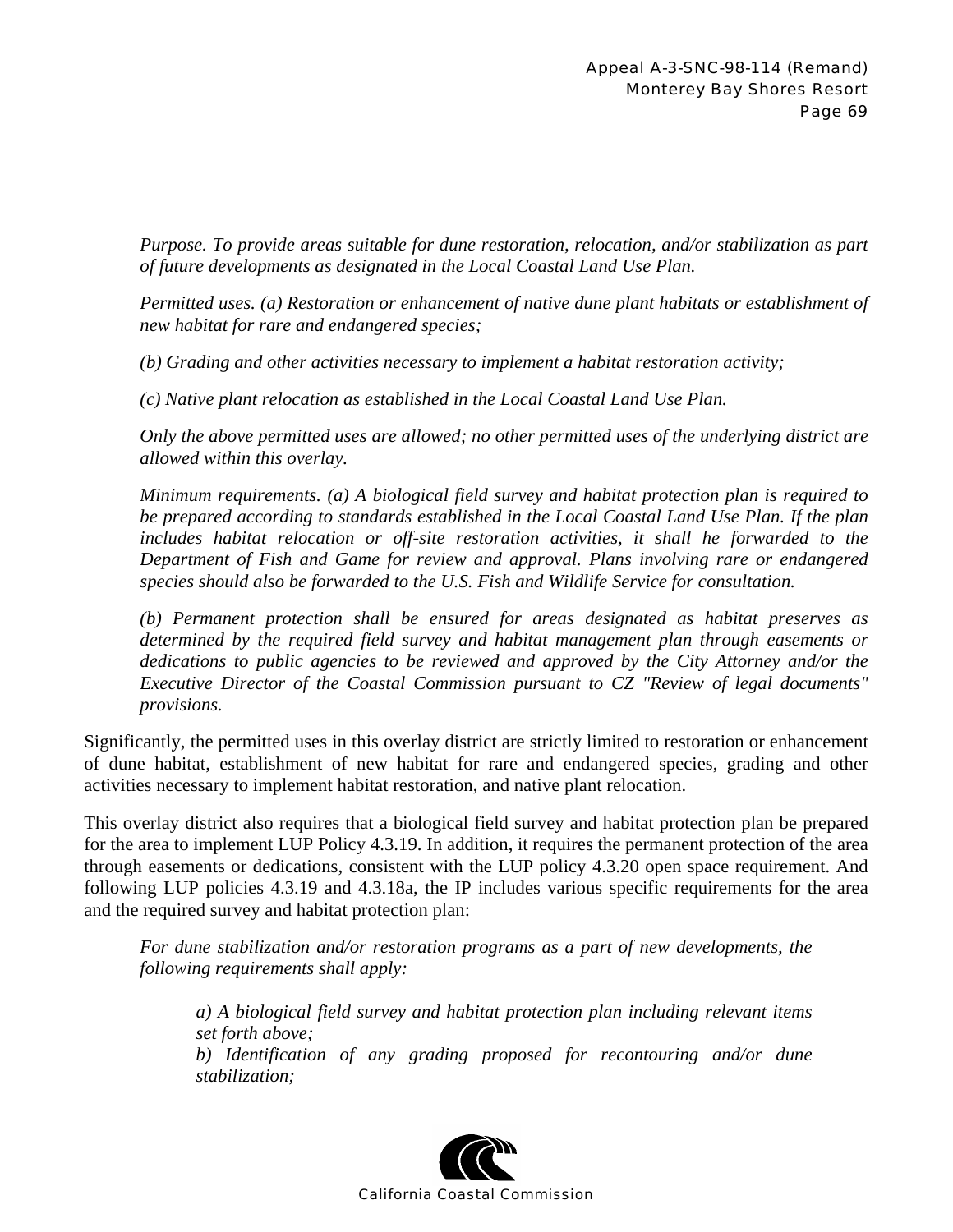*c) Maximum use of native plant materials, including rare and endangered species;* 

*d) A maintenance program which includes:* 

*1) initiation of restoration activities prior to occupancy of new developments;* 

*2) completion of restoration activities within a five year period, during, which the owner, developer, homeowners association, an assessment district or other appropriate management agency accepts responsibility for the restoration activity;* 

*3) permanent preservation and maintenance of the restored habitat by integration with a development's general landscape maintenance program, dedication to a public agency, or other method.* 

*4) effective restrictions for prohibiting vehicular access and managing pedestrian access to and through such areas.* 

*Appendix C lists some native plants appropriate for landscaping in general, which was prepared by the Monterey peninsula Water Management District, and should be used as general landscaping guidelines. (IP, p. 20)*

The IP biological survey and habitat protection plan items referenced in subsection (a) are:

*The plant survey and habitat protection plan shall consist of the following components:* 

*a) description of type and location of existing native and other species;* 

*b) protection goals consistent with Policy 4.3.21 of the Land Use Plan;* 

*c) in habitat preservation areas: methods of controlling public access and eliminating invasive non-native species (iceplant);*

*d) in habitat enhancement and consolidation areas: irrigation, fertilization, and*  long term maintenance requirements, and methods of establishing new native plants *(e.g., seeding, transplanting) and eliminating iceplant;* 

*e) mitigation measures for adverse impacts, such as loss of transplants to shock;* 

*f) schedule setting forth time requirements for plant establishment, dune stabilization, access controls, etc.;* 

*g) All habitat protection plans shall include the maximum feasible planting or protection of dune buckwheat (Eriogonum parvifolium and E. latifolium) as a food source for the endangered Smith's blue butterfly (Shijimiaeoides enoptes smithi);* 

*h) An implementation and management component which provides for:* 

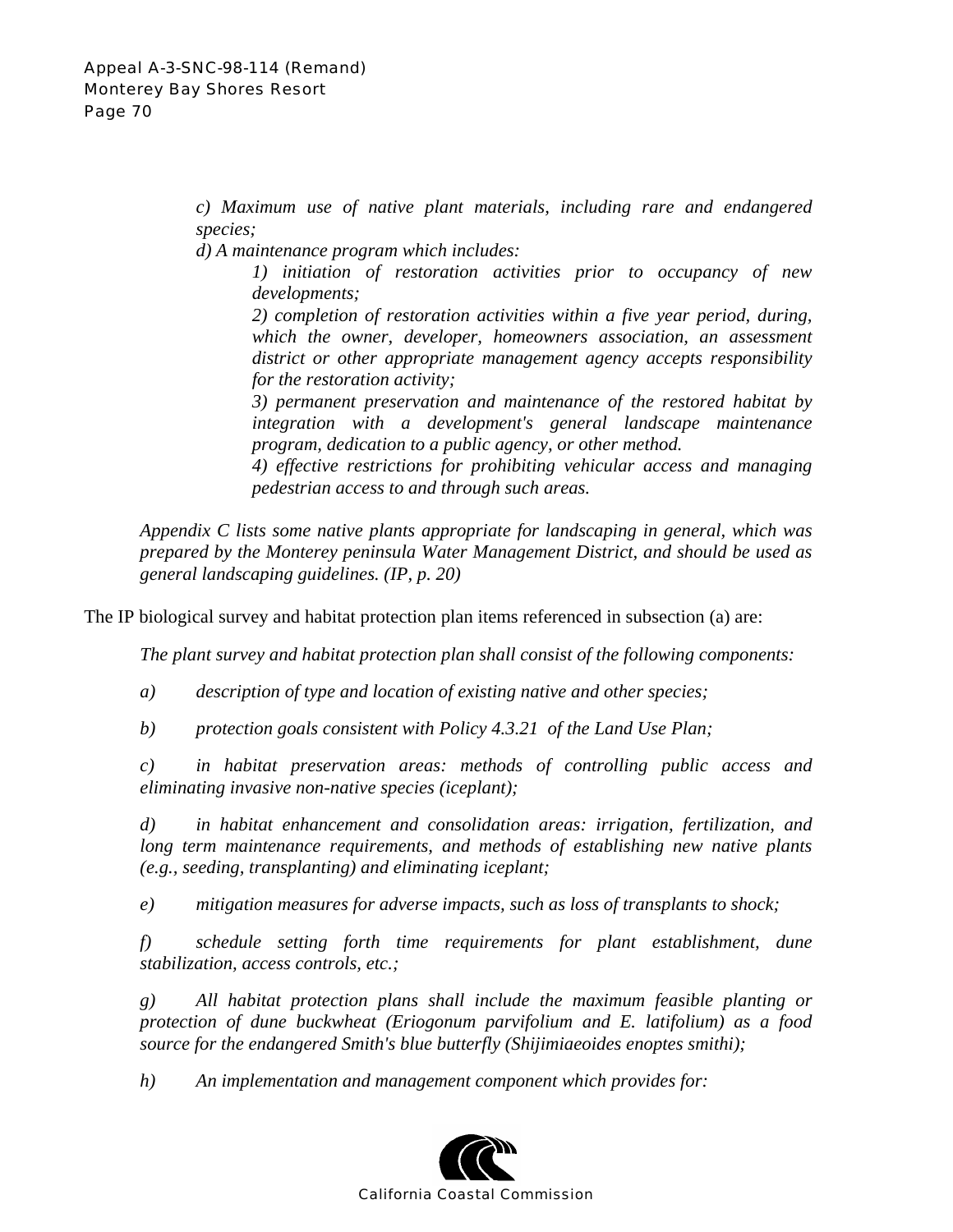*1) fencing, signing, or other appropriate access control measures to be installed as a condition of development (or as a condition of permits for restoration activities if no other development is proposed);*

*2) responsibility by the developer for habitat installation, maintenance and preservation for at least five years. Permanent maintenance shall also be provided for, with reliance on public and/ or private funding sources and ownership. Options include:* 

*a. contribution of funds by developments requiring habitat preservation/enhancement/relocation measures;* 

*b. dedication of restored habitats to a public agency or private conservation organization with habitat management capabilities.* 

Finally, the IP also specifies requirements for habitat protection plans that may involve habitat relocation or off-site restoration:

*For habitat relocation or off-site restoration, a field survey and habitat protection plan must be prepared. The protection plan must be reviewed by the California Department of Fish and Game, and must demonstrate:* 

*a) The long term suitability of the restored habitat for these species, including but not limited to wind protection, soil condition, and acre-for-acre replacement of habitat;* 

*b) the management methods needed for installation, nurturing, and permanent protection of the restored habitat including but not limited to the method of establishment (seed, hydro-mulch, transplant), and access restrictions;* 

*c) the requirements for successful establishment of each species in another location, after which removal of the original plants may be possible.* 

#### b. Protection of Other Natural Resources

In addition to the specific requirements for the large dune landform on the project site, the LCP also requires that new visitor-serving development be consistent with the protection of natural resources. LCP Policy 3.3.1 provides:

*Visitor-serving and public recreational uses are given priority west of State Highway One, as designated in the Land Use Plan Map in Section 6.0. Development of these uses shall be consistent with the protection of natural and visual resources.* 

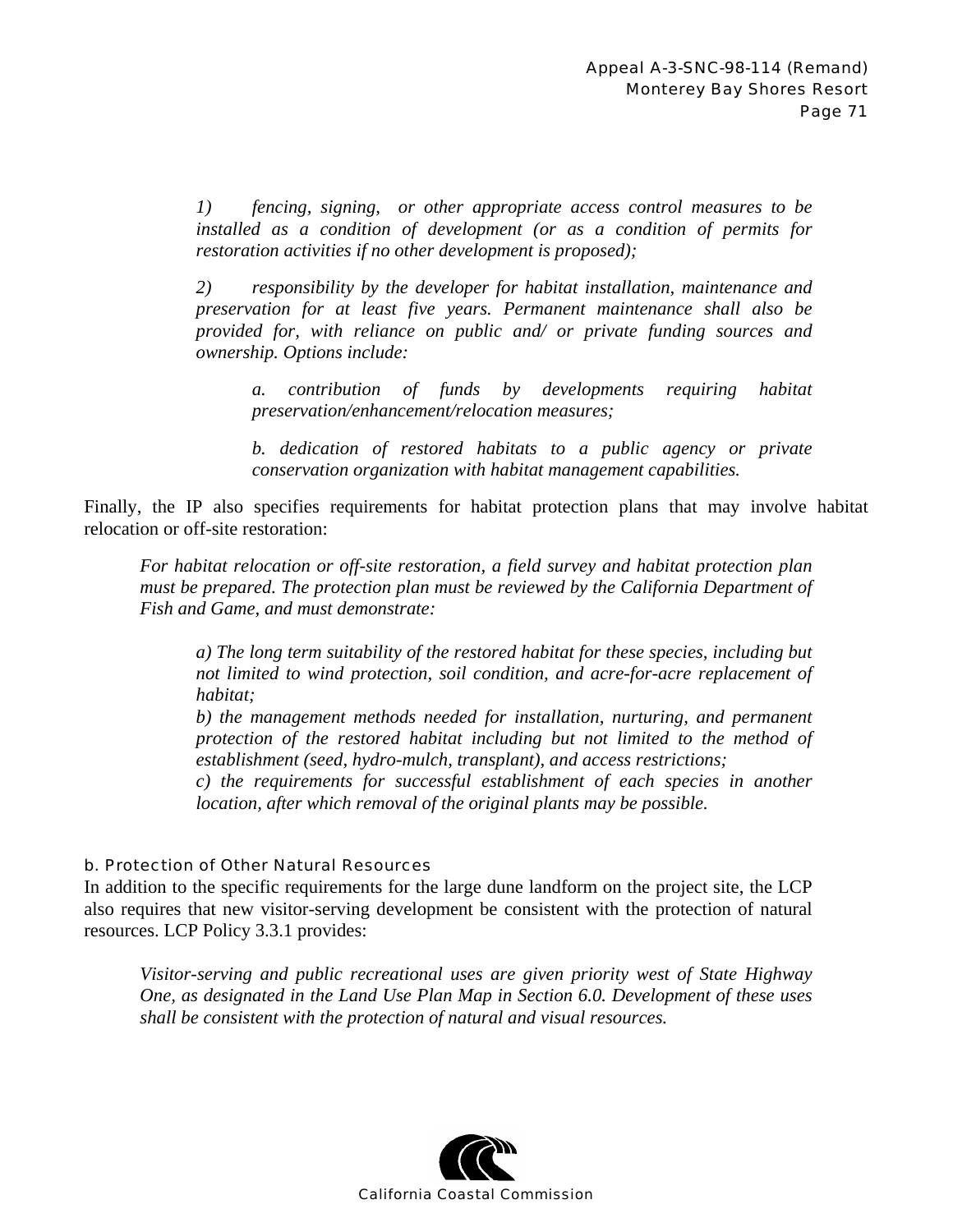*…* 

.

Similarly, in discussing appropriate development densities for the Monterey Bay Shores site, LCP Policy 6.4.1 states in part:

*The described [LCP development] densities, both above and below, represent a*  maximum. As required by applicable policies of the LCP, permitted development *intensities shall be limited to those which adequately address constraints including, but not limited to: public access and recreation needs (including adequate public access and recreation facilities inland of the 50-year erosion setback line); natural hazards; dune habitats and their appropriate buffers; and natural landforms and views to the Bay.* 

Thus, at a minimum the proposed development density must adequately address any natural resource constraints on the site, and the identified dune landform that must be restored, including any appropriate buffer to assure its protection as restored habitat.

Finally, the LUP also contains three specific policies to assure more general protection of the dune environments in Sand City:

*4.3.21 Enhance coastal plant communities by requiring new developments to utilize appropriate native coastal plants in landscaping plans that are compatible with existing native species. Prohibit the use of invasive plants in landscaping schemes.* 

*4.3.22 All off-road vehicles shall be prohibited on the dunes, except those necessary for emergency and to support coastal dependent uses and shall be limited to existing paths and stockpiles in order to protect dune vegetation.* 

*4.3.23 Where major access routes are available or desirable through sand dunes to the coast, boardwalks or other appropriate pathways constructed of permeable materials should be provided to protect the vegetation stabilizing the dunes.* 

# c. Protection of Adjacent Environmentally Sensitive Habitat

Although the Commission is bound by the conclusion that there is no ESHA designated on the project site, it must consider whether there is any adjacent ESHA, not in the City of Sand City, that potentially would be impacted by the proposed development. In particular, LCP Policy 4.3.16 requires, in relevant part, that:

*e) New uses proposed adjacent to locations of known environmentally sensitive habitats shall be sited and designed to prevent impacts which would significantly degrade such areas, and shall be compatible with the continuance of such areas.* 

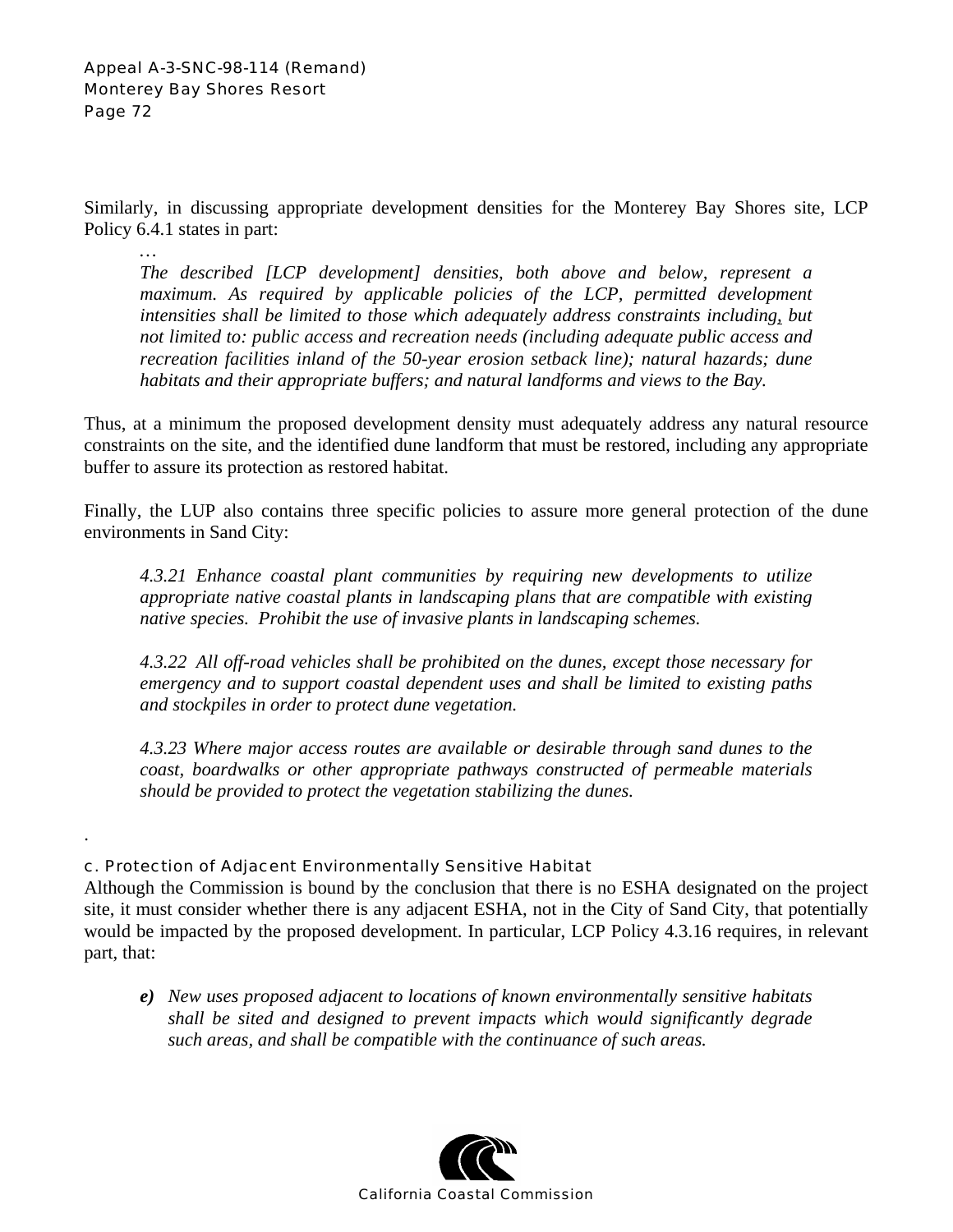This policy is directly relevant to the adjacent Fort Ord State Park, which lies outside of the city limits upcoast of the project site.

### 2. Natural Resources Description

## a. Background on the Monterey Bay Dunes System

The applicant's site is located in the Monterey Bay Dunes Complex (also known as the Seaside dune system). Geologists (Cooper et al) describe the dune system as having three main components, each layered upon one another with the oldest layers on the bottom: youngest are the Recent dunes, such as those found around Moss Landing and which are still in the process of building. The most ancient are the pre-Flandrian dunes, mostly located inland from Highway One outside the coastal zone.

The highest and most dramatic component of the system is the strand of Flandrian-era dunes, named for an Ice Age event known as the Flandrian Transgression. These high dunes run as a narrow but continuous formation along the shoreline of Monterey Bay, beginning at the Salinas River and extending approximately 13 miles to Monterey Harbor. The dune system traverses a variety of governmental jurisdictions: Monterey County, the City of Marina, California State Parks, City of Sand City, Monterey Peninsula Regional Park District, City of Seaside, the City of Monterey and the U.S. Naval Postgraduate School. The coastal zone boundary through this region primarily follows Highway One which, for the most part, and in the case of this project, is the first public road paralleling the sea. The remnant pre-Flandrian dunes inland of Highway One in the cities of Seaside and Sand City have suffered severe impacts and are mostly already developed. While the high Flandrian dunes are also impacted, at present several largely undeveloped, albeit degraded, sections remain along the shoreline (including the project site).

The project site is located within the Flandrian component of the Monterey dune complex. Coastal dunes are an extremely limited natural resource of statewide significance. Oceanfront dunes provide unique habitat values. Throughout its history, the Commission has placed high priority on the protection and preservation of dune systems. On the Central coast, this includes the Nipomo dunes, Asilomar Dunes, and the Del Monte Dunes (also within the Monterey Dunes complex). At 40 square miles, the Monterey Bay dune complex is one of the largest remaining coastal dune fields in California. However, less than half of the dune field has survived urbanization, conversion to military or agricultural uses, sand mining, and shoreline erosion. According to the Technical Review Draft for the Smith's Blue Butterfly Recovery Plan, U.S. Fish and Wildlife Service:

*More than 50 percent of the Seaside [Monterey Bay] dune system has been destroyed or altered significantly by sand mining, urbanization, military activities, construction, and the introduction of two aggressive exotic plants, European marram grass (Ammophila arenaria), and iceplant (Mesembryanthemum spp.). Even considering this, these dunes are the largest and best preserved of any of the central California dune systems except for the Oso Flaco Dunes near San Luis Obispo. The dune system at San Francisco has been almost totally destroyed* (Powell, 1981).

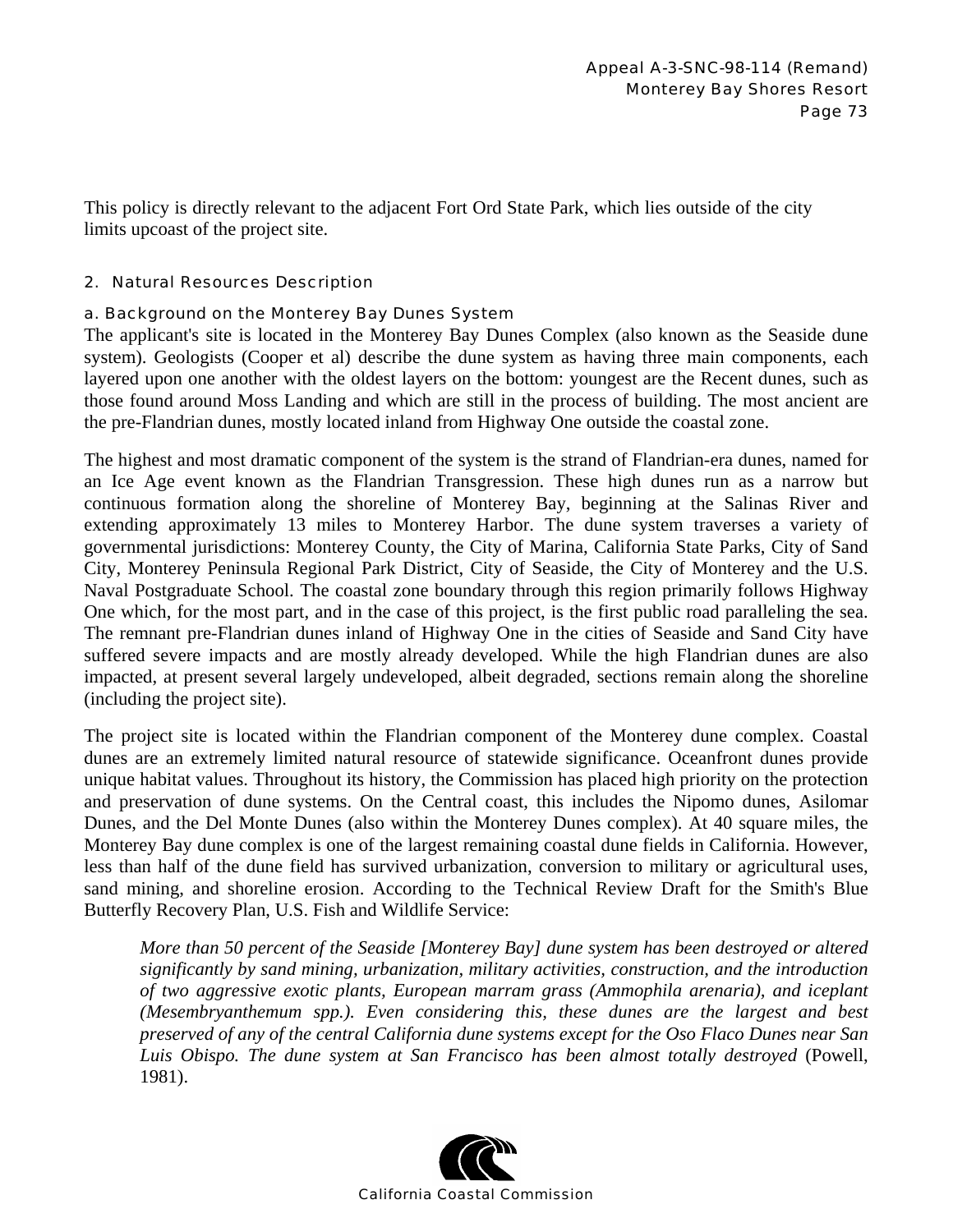### Appeal A-3-SNC-98-114 (Remand) Monterey Bay Shores Resort Page 74

The significance of the natural resource values of the Monterey Bay dunes – particularly the Flandrian component along the shoreline -- is well recognized, as is the potential to restore and enhance these values in degraded areas (see more detail below).This is summarized in the Sand City LCP:

*One of the most distinctive coastal landforms in the Monterey Bay region is that of the Monterey Sand Dune complex, which extends from the Salinas River south to Canyon del Rey. The State and previous Coastal Commission decisions have identified the Monterey Sand Dune complex as one of the largest dune complexes on the west coast, and therefore, as a whole, is characterized as a unique resource.* (LCP, 4.2.4)

More generally, the active coastal dune community (code G3 S2.2; Sawyer and Keeler-Wolf 1995) is considered threatened, having a moderately limited distribution throughout its range, with a limited distribution in California.

Several major dune restoration programs are underway in the vicinity of Sand City. A significant restoration effort has taken place immediately south of the proposed project, on a former dump site that was acquired and remediated by the Monterey Peninsula Regional Park District. To the north of the project site, State Parks intends to protect and restore 700 acres of dune habitat on dunes of the former Fort Ord seaward of Highway One. Other notable restoration areas within the dune system include State Park's restoration efforts at Monterey, Seaside, Marina, and Moss Landing State Beaches, and the Navy's restoration of 44 acres of beach area at the Naval Post Graduate School in the City of Monterey.

One of the more critical functions of the dune system is its role as habitat for a very unique flora and fauna. These are species that are specially adapted to the conditions and opportunities found in the dunes. Dune plants, in particular, play a special role by both stabilizing the dunes from the effects of wind erosion, and hosting rare fauna. However, as the natural dune system has been reduced and fragmented, the risk of extinction has increased for several species. Thus, each new impact within the dunes system has and will continue to contribute to the cumulative decline of these species.

Specifically, several native plants known to occur in the dunes are either already listed, or are on the candidate list for the federal register of endangered and threatened species. These include the Seaside bird's beak (*Cordulanthus rigidus littoralis*), sand gilia (*Gilia tenuiflora arenaria*), Sandmat manzanita (*Arctostaphylus pumila*), Eastwood's ericameria (*Ericameria fasciculata*), coast wallflower (*Erysimum ammophilum*), Menzies wallflower (*Erysimum menziesii*)and Monterey ceanothus (*Ceanothus rigidus*). The Seaside bird's beak is protected under the California Plant Protection Act of 1977. All seven species are recognized as rare by the California Native Plant Society. The sand gilia is both state-listed and federal-listed. Another sand-stabilizing plant species, the Monterey spineflower (*Chorizanthe pungens var.pungens*), is also found in the Monterey Bay dunes, and has been listed in the Federal Register as a threatened species (U.S. Fish & Wildlife Service notice of February 14, 1994).

The U.S. Fish & Wildlife Service has also listed the western snowy plover as a threatened species.

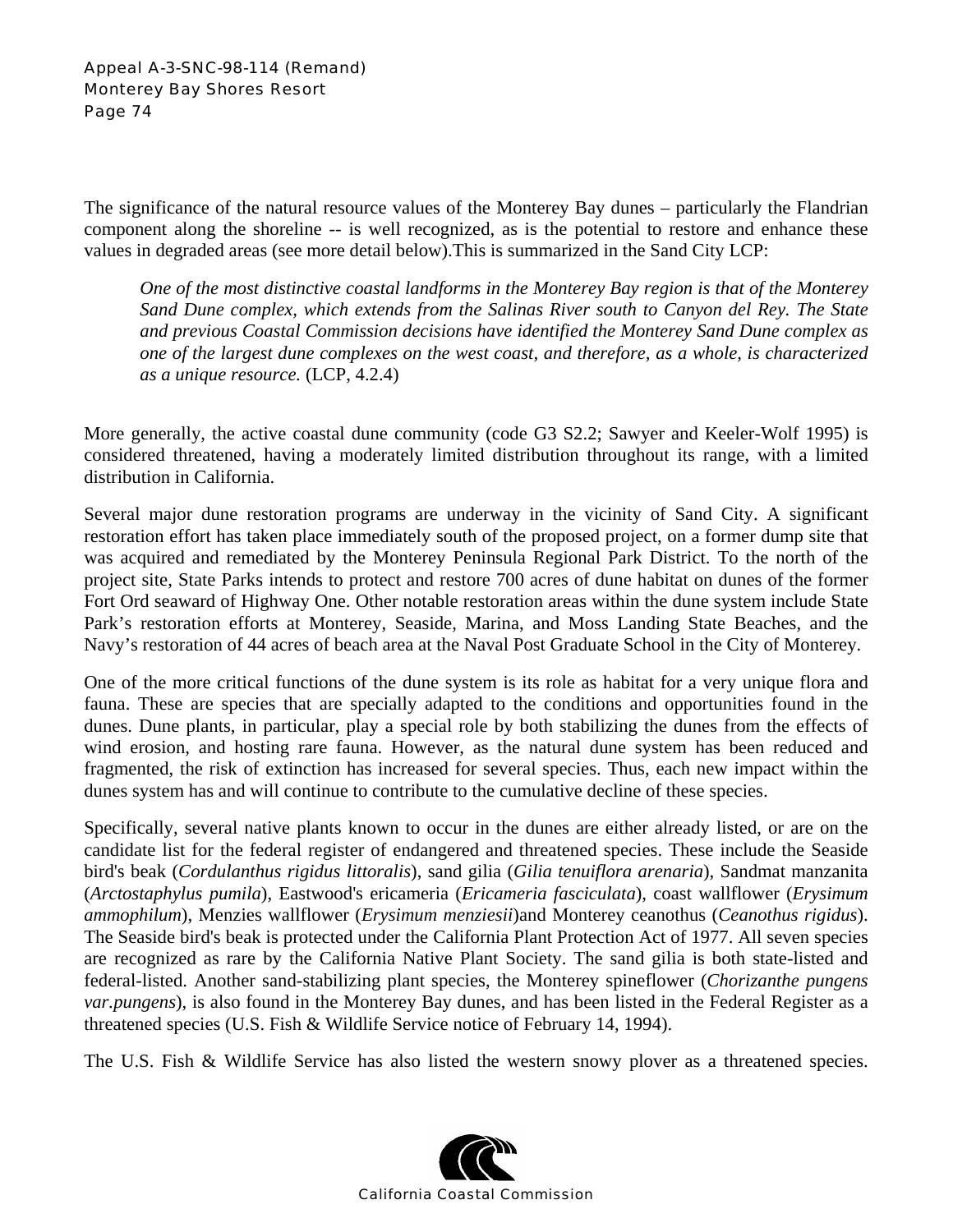These birds forage along the shoreline and nest in the foredunes of the Flandrian system. The plovers are known to nest in various areas of the dunes, and have been the focus of significant conservation efforts by the State Department of Parks and Recreation (see below for more detail). Another species of concern existing within the dune system is the Smith's blue butterfly (*Euphilotes enoptes smithi*), a federally protected animal species listed as endangered by the U.S. Fish and Wildlife Service. Coast buckwheat (*Eriogonum parvifolium* and *E. latifolium*), are host plants to the Smith's blue butterfly, and occur in clusters that support localized populations of the butterfly. The black legless lizard (*Anniella pulchra nigra*), another native species of the Monterey Bay dunes, has previously been a candidate for federal listing as endangered, and is considered a Species of Concern by the California Department of Fish & Game because of its limited distribution.

The distribution of these dune plants and animals can appear sparse, but over time the entire available dune surface is important to their survival. This is because the Flandrian component of the dunes complex is a dynamic system. The dunes present a rather harsh and difficult growing environment, where the wind keeps shifting the shape of the ground, rainfall rapidly percolates out of reach, and, lacking a distinct topsoil horizon, nutrients are quickly exhausted. Thus, a plant like Monterey spineflower may, over a year or two, use up the available moisture and nutrients at a particular site, and by means of wind-blown seed "move" to a neighboring area. In this simplified model, the original site remains a bare sand surface until life's necessities again accumulate at the original site—thereby allowing recolonization and repeating of the cycle. Therefore, the overall growing area ("habitat") needed over the long run is vastly larger than the area occupied by the plants at any one "snapshot" in time. Because of this the Commission has often found the entire dune surface of an area—not just the locations where the plants (and animals) are found in any one particular year— to be environmentally sensitive habitat  $(ESHA)$ .<sup>85</sup>

## b. Natural Dune Resources on and Adjacent to the MBS Project Site

 $\overline{a}$ 

As discussed above, the MBS site is located within a significant and sensitive ecological system –the Flandrian component of the Monterey Bay dunes complex. However, the LCP concludes that no sites seaward of Highway One can be considered ESHA, including this site. This conclusion derives in part from the fact that the project site was substantially degraded by historic sand mining at the time of LCP certification. As summarized in LCP section 4.2.4:

*Sand City's Coastal Zone has two distinct dune areas: the area west of State Highway One and the area east of State Highway One. An ecological survey performed in Sand City found that, generally, all dune areas have been highly degraded and are in a disturbed state, especially in the area west of State Highway One. As such, the City's dunes are probably the most degraded within the regional Monterey dune complex.* 

*The remaining dune areas also comprise a large portion of the City's vacant land. As* 

<sup>85</sup> For example, the Monterey County LCP categorically classifies native coastal dunes as ESHA (see MCO North County Area LUP, Chapter 2.3). .

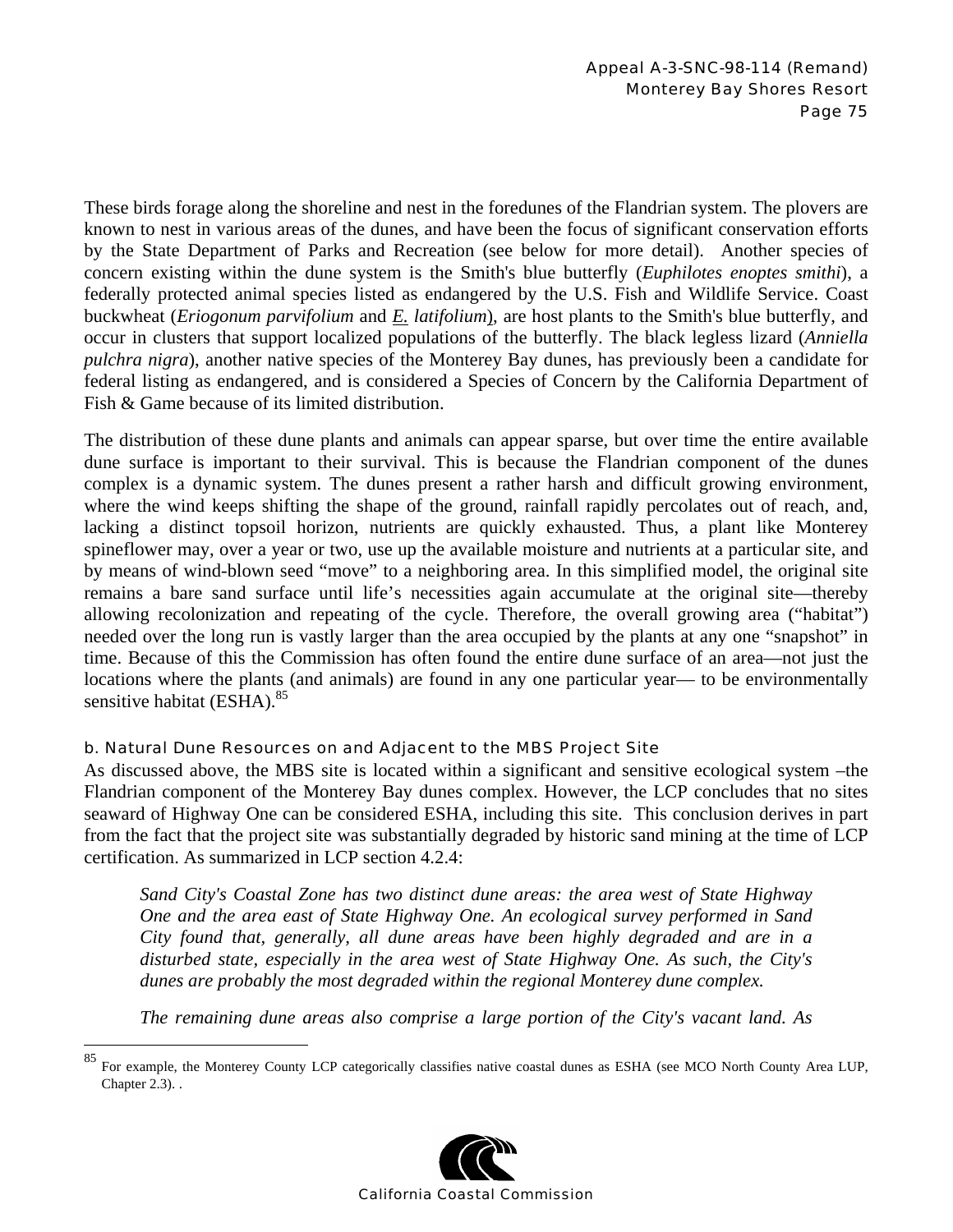*such, they are left to compete with other land uses and resource demands such as recreation, potential residential/urban development, habitat areas, potential storm protection, and visual resources.* 

*The dunes west of State Highway One are in a severely disturbed state. Due to human uses over time, the original dune landform in this area is generally absent. The majority of the dunes are active, characterized by shifting sand. Little plant life has established itself on these dunes, and where there is vegetation, it is dominated by non-native invasive vegetation. The area provides no natural habitats, although some native species are found. The dunes have other valuable qualities, however, including visual qualities and the potential for wind and, erosion protection when stabilized with vegetation.* 

*. . .…* 

*Future development west of Highway One (where no environmentally sensitive habitats exist) should consider dune management programs as part of the development. Future dune management programs can take the form of stabilization and/or restoration. Dune restoration means that the dunes are restored to their native plant condition. This is a*  long-range, laborious process which generally cannot be applied on a large scale, and *requires rigid control of human access in order to be effective. It appears that dune stabilization is a more practical process than dune restoration; however, it involves utilization of exotic species. While stabilization provides an immediate solution to the problems of active sand dunes, it often leads to long-range elimination of native plant communities. ….*

Notwithstanding that the Commission is bound by the statement quoted above that no ESHAs are recognized west of Highway One, there are important dune landform and natural habitat resources that must be protected under other LCP policies. First, the project site contains one of the more significant dune landforms of the Monterey Bay dunes system, which is specifically mapped by LCP Figure 7 (Exhibit 3). As detailed below, specific dune stabilization, restoration, and protection requirements apply to this mapped dune area. Second, biological evaluations have documented that the project site contains significant natural dune resources that were not identified at the time of LCP certification. In addition, since certification of the Sand City LCP in 1985, much has been learned about the important role of specific areas within the dunes, and how both vegetated and barren sand surfaces contribute to the overall functioning of the dunes habitat system--even when these areas are to one degree or another degraded. Thus, it is understood that while there is no ESHA onsite, there are still natural dune resources that must be protected under the LCP. Finally, the site lies immediately adjacent to Fort Ord Dunes State Park, which contains significant dune habitat resources as well.

#### Identified Dune Landforms on the MBS Project Site

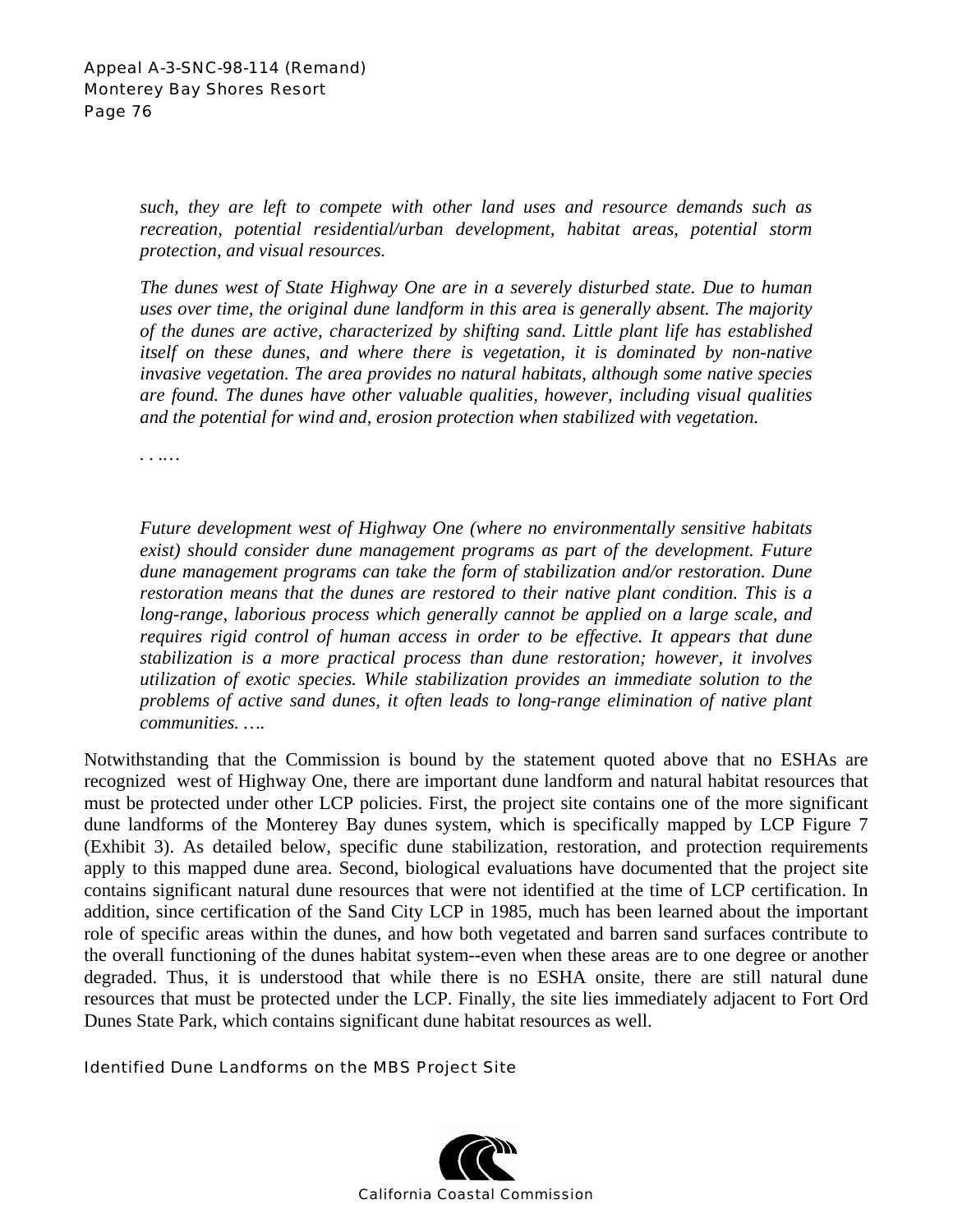The project site contains a significant dune landform that is mapped in LCP Figures 7 and 9. According to U.S Geological Survey data, the crest of this mapped dune, which rises from sea level to 160 feet, is the highest point within the Flandrian dune component of the Monterey Bay dune system. Although this dune feature has undoubtedly been altered over time by historic sand mining, it has become an important feature of the historic dune landforms along this stretch of coast. USGS maps show that there were significant dunes along this stretch coast in the early 1900s, including at the project site..

When the LCP was certified, the Commission recognized the significance of this dune feature on the project site, along with four other dune areas in the City. As described above, the purpose of mapping the dune features was to protect them for both habitat restoration purposes and visual/landform protection. In protecting these "substantial dune areas" the Commission found:

*[d]une stabilization and restoration areas offer a high level of public benefit through landform protection, habitat enhancement, and visual amenities*.(LUP Findings, 11/19/82, p. 8)

Recent topographical mapping indicates the large dune form on the project site is essentially in the same location as was generally mapped in the LCP in the early 1980s, though the precise contours have undoubtedly changed due to changing environmental conditions over time, and due to the fact that sand mining of the site ceased in 1986. With respect to vegetation, recent mapping conducted by the applicant indicates that the dune feature is comprised of substantial unvegetated sand areas, coastal scrub/ice plant mix, ice plant dominated areas, some pioneer dune vegetation, a small amount of ruderal/disturbed area, and some patches of high density Monterey Spineflower (see Exhibit 28, p. 2-5).

## Other Natural Dune Resources on the MBS Project Site

At just over 39 acres, the project site is the largest parcel on the Sand City shoreline. As summarized above, the dune system on the site has been substantially degraded by sand mining. Nonetheless, biological evaluations conducted over the last several decades document significant natural dune resource values, including evidence of self-restoration of the site to a more natural dune setting. Despite its past history of sand mining, the fact that the site is large and has no existing roads, buildings or other solid surfaces, and that all portions of the site are comprised of sandy surfaces, provides the potential for various natural dune habitat resources to reestablish themselves. These sandy surfaces provide habitat that may be recolonized by the dune dwellers that are found in the Flandrian-era dunes.

The EIR and the Habitat Protection Plan (HPP) prepared for this site by the applicant document various dune plant and animal species on the site, including some recognized sensitive species. Figure 5 of the HPP prepared by EMC Planning Group, Inc., identifies the current location and densities of plant species occupying the site. This updated vegetation mapping from 2006 characterizes the approximate 32 acres above mean high tide as including 10.1 acres of bare sand, 8.2 acres of pioneer dune vegetation, 7.8 acres of iceplant dominated vegetation, 3.8 acres of coastal strand, 1.1 acres of coastal scrub/ice plant mix, and 0.6 acres of ruderal/disturbed area (see Exhibit 28, 2-5). Within the areas of pioneer dune vegetation and iceplant, surveys documented approximately 3.4 acres of Monterey Spineflower and a small area containing 40 seacliff buckwheat plants. The HPP further documents the history and presence

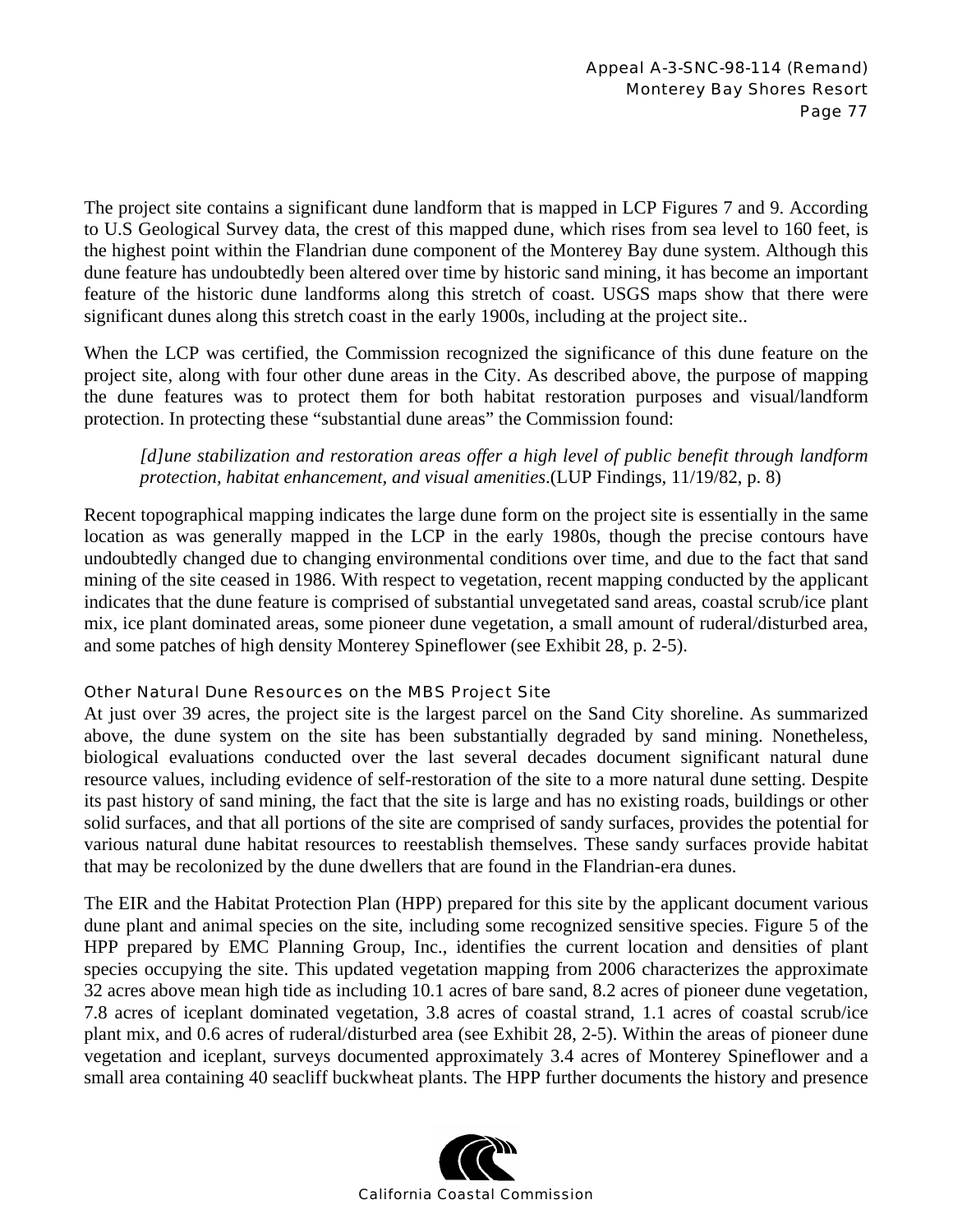Appeal A-3-SNC-98-114 (Remand) Monterey Bay Shores Resort Page 78

of two sensitive animal species, along with the spineflower (detailed below). The HPP summarizes:

*Notwithstanding the site's degraded condition, portions of the site have served as actual or potential habitat for the Smith's blue butterfly, western snowy plover, and Monterey spineflower.* 

This general observation about the presence of sensitive natural resources on the site is also supported by the U.S. Fish and Wildlife Service's recent correspondence on the site:

*The project site includes known occupied habitat for the federally endangered Smith's blue butterfly (Euphilotes enoptes smithi) and the federally threatened western snowy plover (Charadrius alexandrinus nivosus) and Monterey spineflower (Chorizanthe pungens var. pungens). All of these species have been documented in recent surveys, including nesting western snowy plovers during the 2008 breeding season.* (Exhibit 29)

The EIR and HPP also describe the various natural habitat resources of the site that have not been specifically listed as sensitive by the state or federal government. This includes the presence of beach and coastal strand species, such as sea rocket and beach bur (HPP, 2-2); habitat for feeding and nesting of marine and shore birds, including foraging waters for Pacific loons, willets, sanderlings and caspian terns and resting/preening areas for gulls on the beach (HPP 2-7); foraging and nesting habitat for small birds in the coastal scrub; and wildlife habitat for the western fence lizard and small mammals such as the deer mouse (HPP 2-8).

Finally, the HPP also states that the site has the potential to support additional rare native animal and plant species of the Monterey Dunes, including the black legless lizard, the California burrowing owl, sand gilia, sandmat manzanita, Monterey ceanothus, and coast wallflower. More detail on the known sensitive species on site follows.

**Snowy Plover.** One of the most important natural resource values provided by the site is the documented and potential nesting area it provides for the federally threatened western snowy plover. Although the site was recently removed from the "critical habitat area" for this species designated by the U.S. Fish and Wildlife Service, it has provided habitat for the species over the years.

Historic use of the SNG site by snowy plover was documented in the September 1997 HPP prepared by Zander and Associates as follows:

*Over a five year period (between 1989 and 1994), the Point Reyes Bird Observatory recorded 15 nests of the western snowy plover on the Monterey Bay Shores property along the shoreline and in the interior near the sand pit (Plate 2 [attached as Exhibit 12]). In 1996, an adult male was observed with two separate broods, each with one chick, along the beach below the sand pit (Page 1997). In 1997, one active nest was observed on the beach at the border of the property with former Fort Ord. One brood also used the site during the 1997 season. The beaches on the property continue to* 

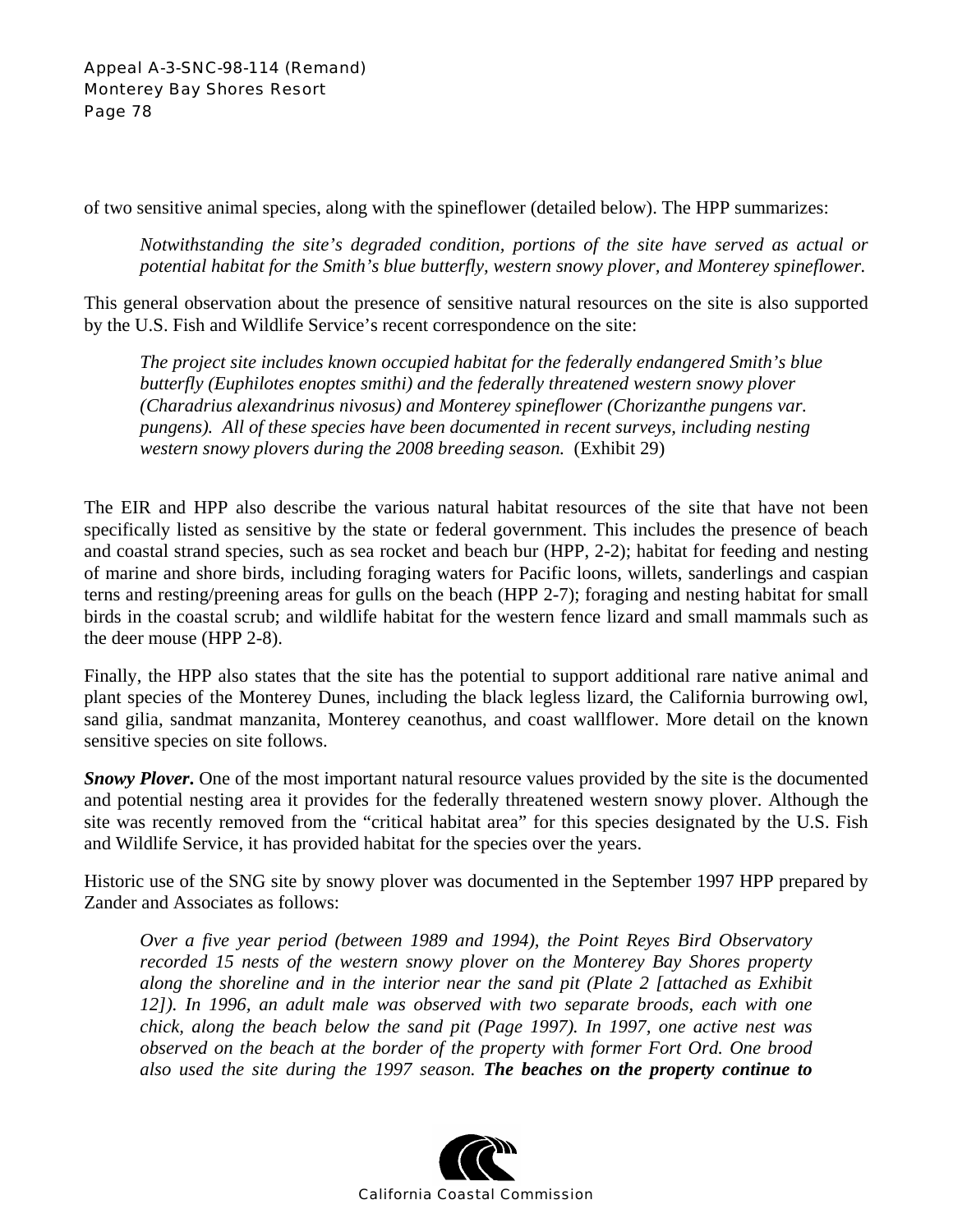# *provide suitable nesting and brooding habitat for the plover as does the relatively flat inland plateau north of the sand pit … (Page 6-7)* [emphasis added]

According to the applicant's biologist, nesting activity in Sand City dropped to just one nest in 1998 compared with 7.8 nests per year on average from 1989 to 1994. While no nests were observed on the site in 1999, a nest was established approximately 100 meters to the north of the project site on the former Fort Ord. According to staff of the USFWS, the chicks that fledged from this nest were brooded in dune areas that included the Monterey Bay Shores site. The importance of the project site as Western snowy plover nesting was again confirmed during the summer of 2000 when two chicks fledged from a nest located on the site.

Declining nesting attempts in Sand City over the mid to late 1990's coincided with plover nesting declines in Fort Ord and elsewhere along the Monterey Bay. The HPP prepared in October 2008 by EMC Planning Group, Inc., noted:

*Annual reports by [Point Reyes Bird Observatory Conservation Science] PRBO indicate a steady decline in nesting western snowy plover in the Monterey North (Sand City, Seaside, and Fort Ord shoreline) area, including the Monterey Bay Shores project site. For the Monterey North area, PRBO reported a total of 13 plover nests in 1995, seven nests in 1996, four nests in 1997 and four nests in 1998. Only two plover nest sites (which were not on the Monterey Bay Shores site) were reported from the entire Monterey North area in 1999. The chick fledging success of snowy plover in the Sand City area in 1999 was the lowest recorded since monitoring began. In 2000, only one nest was reported (unsuccessful), and by 2005, surveys found no nesting activity along the Sand City shoreline and only one sighting of a snowy plover occurred during the entire survey period…(Page 3-5)*

By 2002, plover nesting was on the increase along Monterey County beaches:

*In 2002 snowy plovers fledged more than 210 chicks in the Monterey Bay region…Prospecting pairs were observed at Marina State Beach and at Sand City, to the south of the project site, but nesting was not confirmed at these locations. ...During the past decade and continuing in recent years, plover nesting activity has increased at other Monterey Bay area locations, most notably at the Moss Landing Salt Ponds managed by PRBO approximately 12 miles north of the project site. The former salt ponds of the Moss Landing Wildlife Area have emerged as the most productive habitat for snowy plover in the Monterey Bay region. HPP at page 3-5* 

Beginning in 2005, plover nesting along the former Fort Ord property north of the project site, was observed with higher frequency. In its January 2007 Fort Ord Dunes State Park Management Plan, data provided by PRBO indicated that after several years of significant population declines, including zero nests and zero fledges between the years of 2000 and 2004, surveys for nesting plovers in 2005 documented 12 nests and 11 fledges and in 2006, 21 nests with 29 fledged chicks. The number of nests

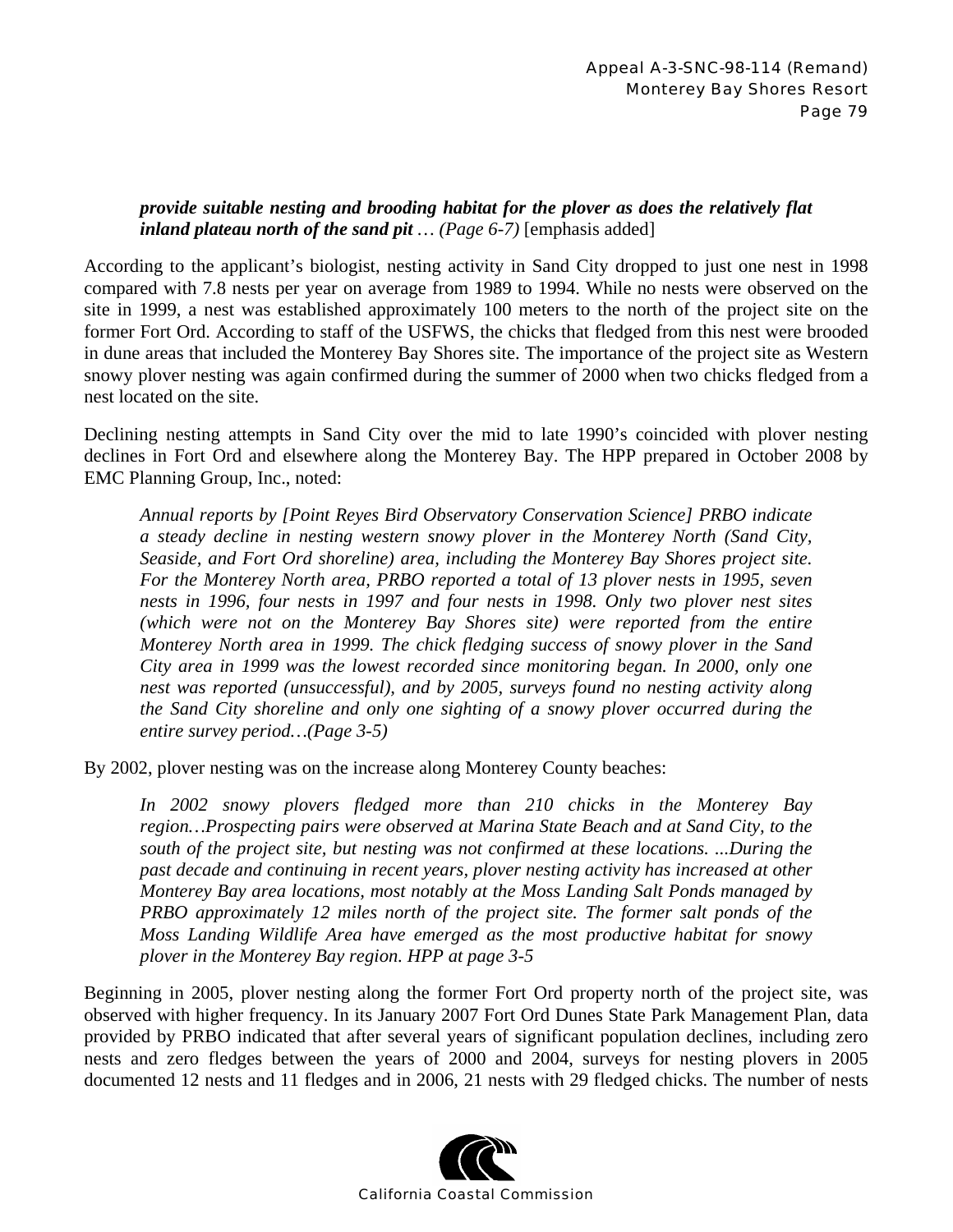and chicks fledged in 2006 represents the greatest number of nests recorded since monitoring commenced in 1988. Data for 2007 was not obtained, however in 2008 there were 14 nests with 12 fledged chicks. With respect to Sand City, 2008 field surveys documented nesting, primarily on this site:

*During the eighteen week study period, four plover nests and an additional brood were found within the study area (see Figure 1 on attached PRBO report). One nest was located just north of the Monterey Beach Hotel and three nests were located just south of the [former] Fort Ord boundary. In the same area south of the former Fort Ord*  boundary, a brood of one chick was observed for which no nest was found. Of the four nests found in the egg stage, three hatched and one failed. Of the three broods that *hatched, only the chicks from one nest near the Fort Ord boundary survived to fledgling age. (Zander and Associates, 2008 Western snowy plover surveys, December 4, 2008, page 2)* 

An additional plover nest was also identified on the Fort Ord Dunes State Park property about 150 meters to the north.

*Smith's Blue Butterfly*. The project site currently provides habitat for Smith's blue butterfly, listed by the federal government as endangered. The habitat is located within the northeast corner of the site, and along the swale at the northern border with the former Fort Ord. The current butterfly habitat is directly related to the existence of approximately 40 coast buckwheat plants in this area. The 1995 survey prepared by Zander Associates documented approximately 58 host plants on the Monterey Bay Shores site, and 78 additional buckwheat plants immediately adjacent to the northeast corner of the project site. Additional surveys in 1997, 2000, and 2005 demonstrated that the extent and distribution of buckwheat plants on the Monterey Bay Shores site had not changed –though the expansion of iceplant was threatening to overtake them. The HPP observed, based on a 2006 survey and update prepared by Richard Arnold, that the presence of good quality habitat on the immediately adjacent Fort Ord Dunes State Park property, increased the likelihood that the butterfly would continue to inhabit the northeastern boundary of the Monterey Bay Shores site.

*Monterey Spineflower*. The Monterey spineflower, listed by the federal government as threatened, was first identified on the project site during site surveys conducted in 1997 by the project biologist. According to the HPP prepared by Zander Associates, "the number of spineflower plants on the project site is not extensive. There are approximately 2.5 acres of low density Monterey spineflower habitat and 0.3 acre of high density habitat in the southeastern and eastern portion of the project site" (page 14). In 2008 approximately 3.4 acres of the project area contained Monterey spineflower, including 2.9 acres of low density Monterey spineflower, 0.16 acres of medium density, and 0.33 acres of high density (EMC Planning Group Inc. 2008). This 3.4 acres represents an approximate 21% increase over the 2.8 acres documented in 1997. In addition, a 2008 botanical survey update shows the dynamic character of the spineflower in the dune setting, with approximately the same amount of plant coverage albeit in different areas of the site from the plants documented in 2000. When considered together, the "active" spineflower area may be closer to six or seven acres of the site. This on-going and potentially expanded

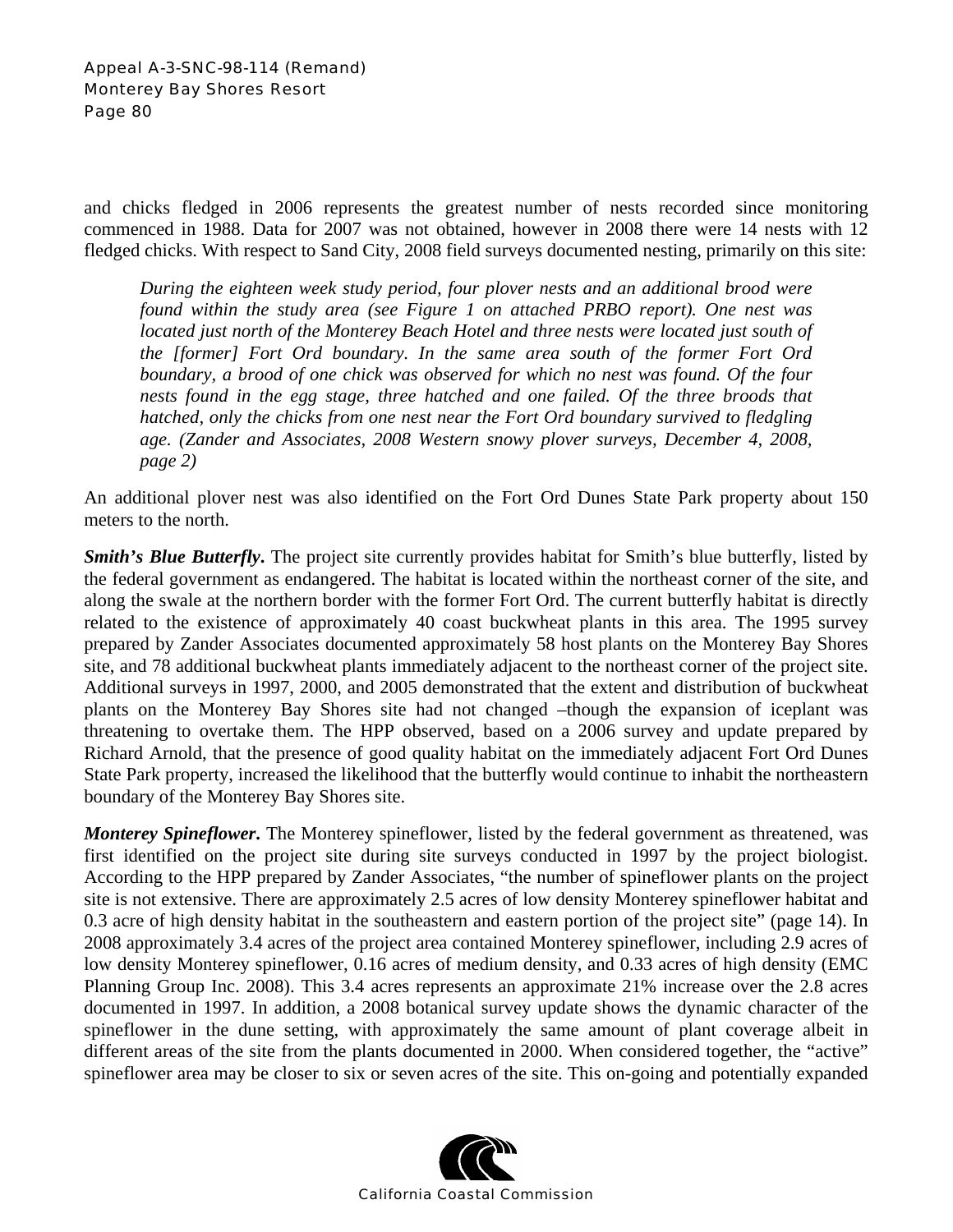use of the site by the Monterey spineflower may be an illustration of the self-restoration of the site that is taking place.

*Natural Resource Values of Degraded Dune Areas.* A significant portion (6 acres) of the site, including the beach area, is bare sand. Besides providing nesting habitat for the Western snowy plover, bare sand areas are potentially restorable dune habitat areas that contribute to the long-term survival of the rare plant and animal species unique to the Monterey Dune ecosystem. Similarly, the approximately 7 acres of the site that is currently dominated by non-native iceplant, also represents restorable dune habitat. Removal of the iceplant, which can occur naturally (via heavy frost or disease) or with human intervention, would enhance the native dune resources currently provided by the site, and assist in the recovery of this resource throughout the dune system. Recovery and expansion of native dune habitats on the project site is facilitated by the absence of European beach grass, a non-native invasive species that has degraded native habitats elsewhere in the Monterey Bay Dunes and which is difficult to eradicate.

## Adjacent State Park Property

The Monterey Bay Shores project site shares its boundary to the north with Fort Ord Dunes State Park (FODSP). The 979-acre park includes four miles of beach along Monterey Bay and is bordered by the city of Marina to the north, Highway One to the east and Monterey Bay to the west. There is an additional 11 acres of property east of the highway outside the coastal zone. The FODSP west of Highway One is also located in the Monterey Dune complex and is comprised entirely of coastal sand dunes of the Flandrian variety.

Despite the degradation of natural habitat values that has occurred as a result of previous military uses at Fort Ord, the park contains significant habitat area for sensitive plant and animal species. The FODSP General Plan indicates that at least six special-status plant species and four special-status animal species are known to exist or to have historically existed within the Park boundaries. Special-status plant species known to exist within FODSP include three federal or state listed species: Monterey spineflower, Yadon's wallflower, and sand gilia; two federal species of concern: coast wallflower and Monterey ceanothus; and one CNPS List 1B species, sandmat manzanita. Four listed animal species are known to occur, or have historically occurred, within the boundaries of the Park. These include two federal or state listed species, Smith's blue butterfly and western snowy plover; and two federal species of concern, globose dune beetle and black legless lizard. As a result of the presence of these rare and endangered plant and animal species and given the scarcity of the underlying dune sands, the Commission concluded that the entire 979-acre site was environmentally sensitive habitat:

*As noted by the FODSP General Plan, dune landforms represent one of California's most degraded communities with few naturally functioning systems left in the State. Although partly degraded, the dunes within FODSP are an important component of the Monterey Bay dune system and vital to the protection and recovery of native dune plants and animals. Because such dunes are an extremely limited environmental resource of* 

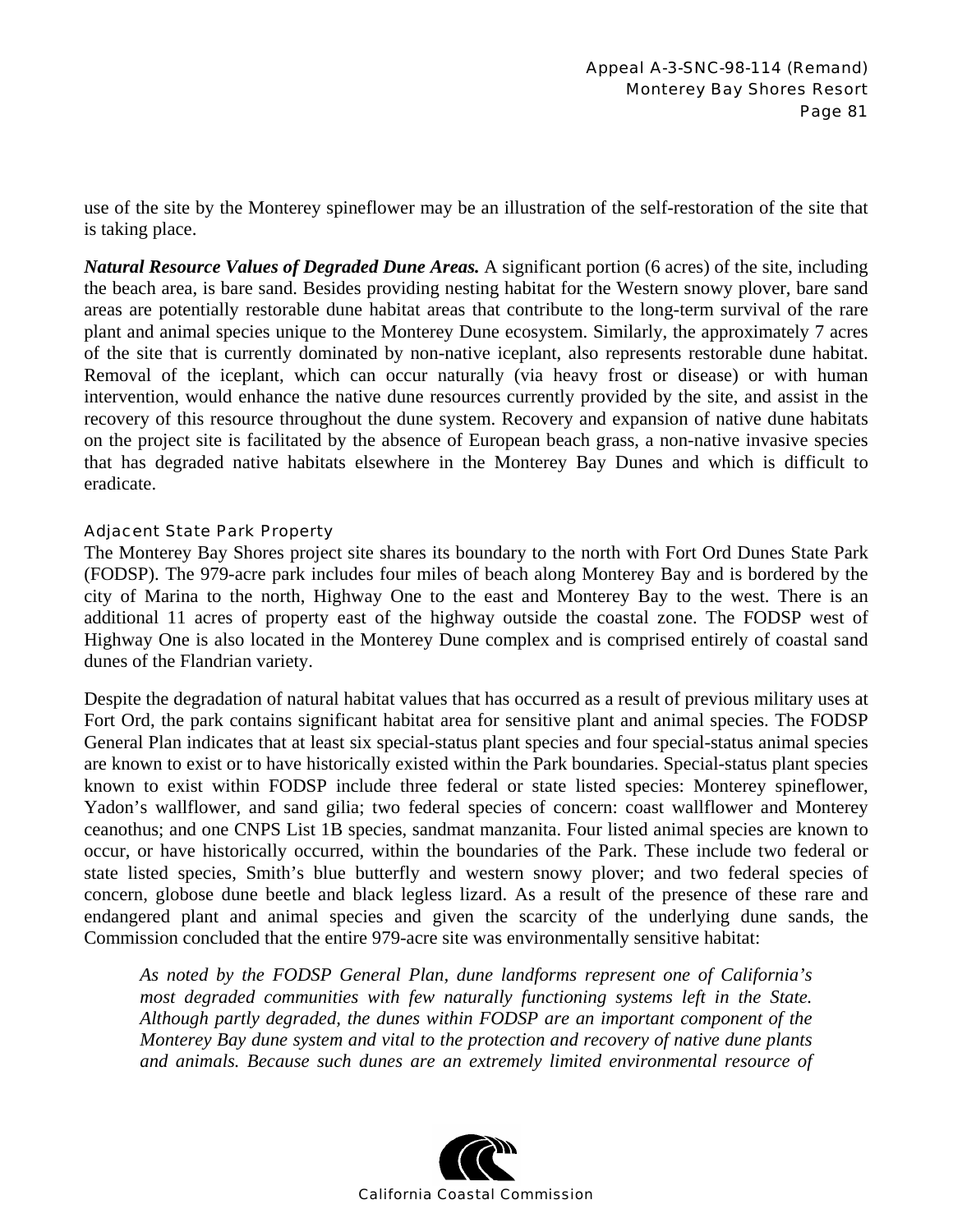*statewide significance and provide unique, sensitive habitat values, they constitute environmentally sensitive habitats as defined by the Coastal Act* (Adopted Staff Report for Coastal Permit Application 3-06-069, Page 17).

### c. Proposed Natural Resources Protection Measures

The applicant has proposed various measures to protect natural resources on the site and comply with the LCP, including preparing a Habitat Protection Plan. The HPP proposes four management areas for the site: the beach and strand; foredune and secondary dune; back dune; and developed areas. As presented in the HPP, measures to protect resources in these areas include: avoidance of certain sensitive habitat areas, including some potential habitat areas for the western snowy plover and all the currently identified Smith's blue butterfly habitat; dune creation and stabilization; control of exotic species; revegetation and habitat enhancement; salvage of plants prior to disturbance of the site and transplantation to restoration areas; pre-construction surveys in developed areas; habitat protection during construction, including use of a biological monitor; post-construction management measures, including establishment of a "dynamic 2-acre nesting protection zone" for snowy plovers; and permanent protection of restored habitat areas . Overall, the project includes a dune restoration program designed to restore and protect dune habitats on 13.85 acres of the site that would be placed in a conservation easement (see Exhibit 11). Additional dune species revegetation will take place on an additional 9 acres or so (on tops of building roofs, and for landscaped grounds and gardens). The Applicant also has committed to an environmental trust fund that would include an endowment to manage the restoration and revegetation areas. More detailed discussion of these proposed measures is provided below.

### 3. Consistency Analysis

## a. Protection and Restoration of Designated Dune Landforms

As detailed previously, the project site contains a mapped dune landform that must be protected and restored pursuant to the LCP. Exhibit 3 reproduces LCP Figure 7, referenced in LUP Policy 4.3.20, and shows the mapped dune landform on the project site. Figure 7 indicates that this area is designated for "dune stabilization/restoration" within future developments. As discussed in the visual resource finding, this dune area is also identified on the Visual Resources Figure 9 as a "dune preservation, stabilization and restoration area" (see Exhibit 3). This mapped dune is also protected by the IP's corresponding habitat restoration overlay district (Exhibit 3). Significantly, the permitted uses in this overlay district are strictly limited to restoration or enhancement of dune habitat, establishment of new habitat for rare and endangered species, grading and other activities necessary to implement habitat restoration, and native plant relocation.

The intent of the mapped dune feature of Figure 7 and LCP policies cited earlier is to protect and restore this dune feature consistent with various habitat protection goals. Although the precise edges of this dune feature, as well as its general morphology, have undoubtedly changed somewhat since LCP

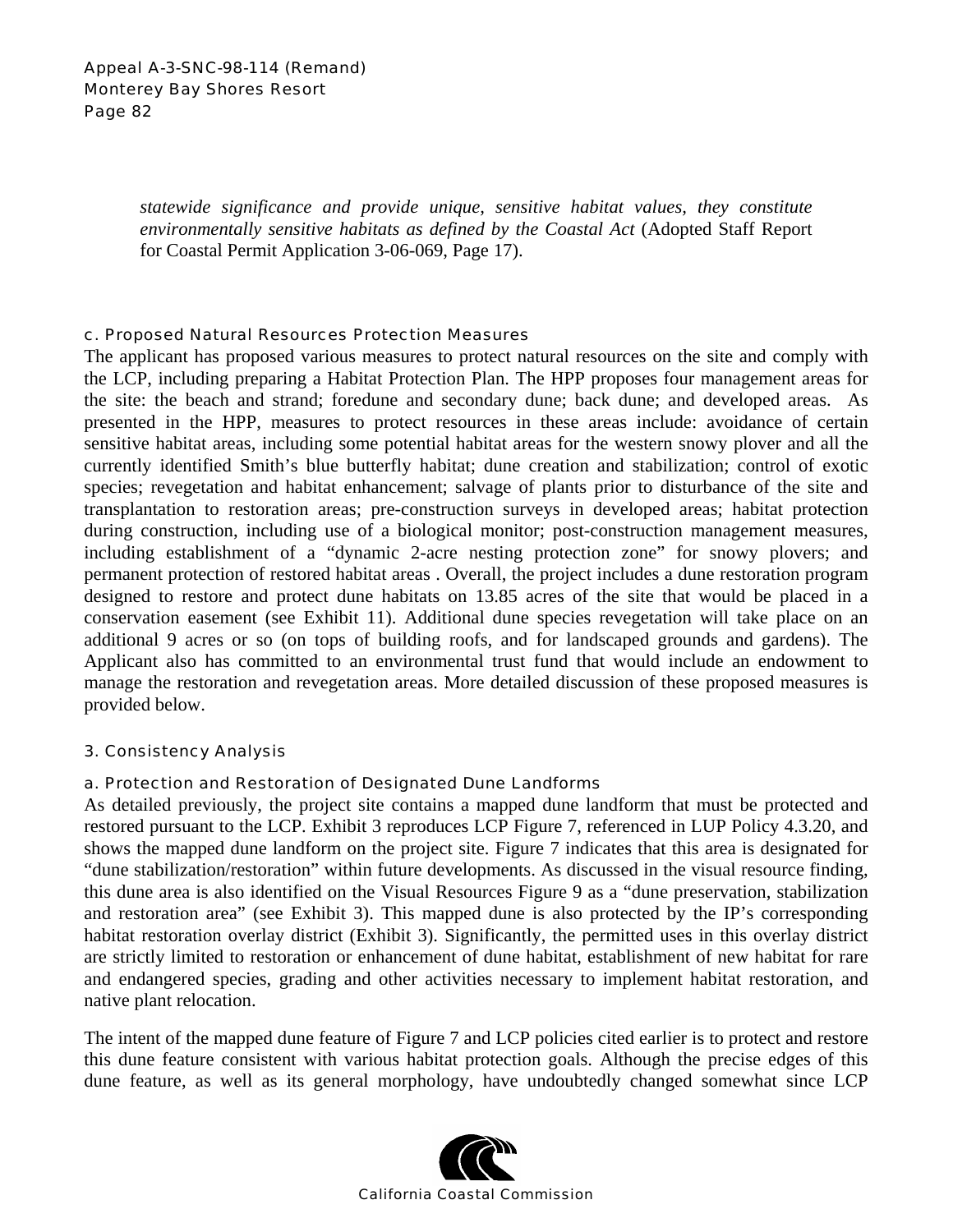certification, recent topographic mapping show that the land form is generally in the same location as when it was originally mapped in the LCP.<sup>86</sup> Regardless of its precise location, though, it is clear that the current development proposal is not consistent with the relevant LCP requirements. The applicant has proposed various measures to restore and protect portions of the dune form (see Exhibit 28, section 4.3.3). However, the development also encroaches into this sand dune habitat restoration area with development that specifically is not allowed by the LUP or IP overlay.

Exhibit 25 illustrates the roughly approximated location of the dune feature based on current topographical conditions. When compared to the proposed development footprint, it is apparent that at a minimum, the entrance turn-about, Sand Dunes Drive extension, hotel driveway and port cochere, garage access, underground parking garage, and some hotel and residential condominium facilities are located in this area designated for dune restoration and preservation. Construction of these facilities will require grading of the protected dune, but the LCP clearly prohibits grading of this area except for habitat restoration purposes. In addition, the LUP and IP require that this area be kept in open space, and no structures are allowed in it. As proposed, the project will eliminate approximately one acre of the roughly five-acre L-shaped dune restoration area. The Land Use Plan policies mandate that this area be reserved for restoration and enhancement of native dune habitats, which would create new habitat for rare or endangered species. Rather than restoring and stabilizing this dune area and preserving it as open space, however, the project would result in the removal of approximately 20% of the protected area, inconsistent with the LCP. Therefore, the project is inconsistent with LUP policy 4.3.20 and the IP's habitat restoration overlay district.

To the extent that restoration-related grading of the duneform is proposed, it is not clear how the proposed grading results in natural dune restoration. The HPP generally describes the proposed grading as follows:

*Finished slopes of newly created or recontoured dunes will be designed in collaboration with the project geotechnical engineer to ensure that the slopes are in a stable configuration prior to any revegetation work. Steepness of slope, wind direction and soil substrate must all be considered in the design of new dunes and recontouring of existing dunes. (HPP, 4-10).* 

No detail is provided on the specific basis for the proposed recontouring of the large dune land form. However, the proposed construction clearly entails significant grading of the landform that will substantially change its height and shape. Cresting at just over 160 feet in height above sea level, this dune feature is the largest and most recognizable in the Monterey Dune complex. As proposed, the overall height of the dune crest would be lowered to 145 feet and the unique wind-formed contours of the dune feature would be recontoured into an engineered triangular shape (see Exhibit 4). Such grading may make sense in order to facilitate the proposed location and structural design of the development on

1



The dune has remained fairly stable over time –that is its present shape does not differ significant from that of over 25 years ago. It has enlarged and broadened somewhat, as would be expected from a quarter-century of wind-driven sand transport onto its steep slopes.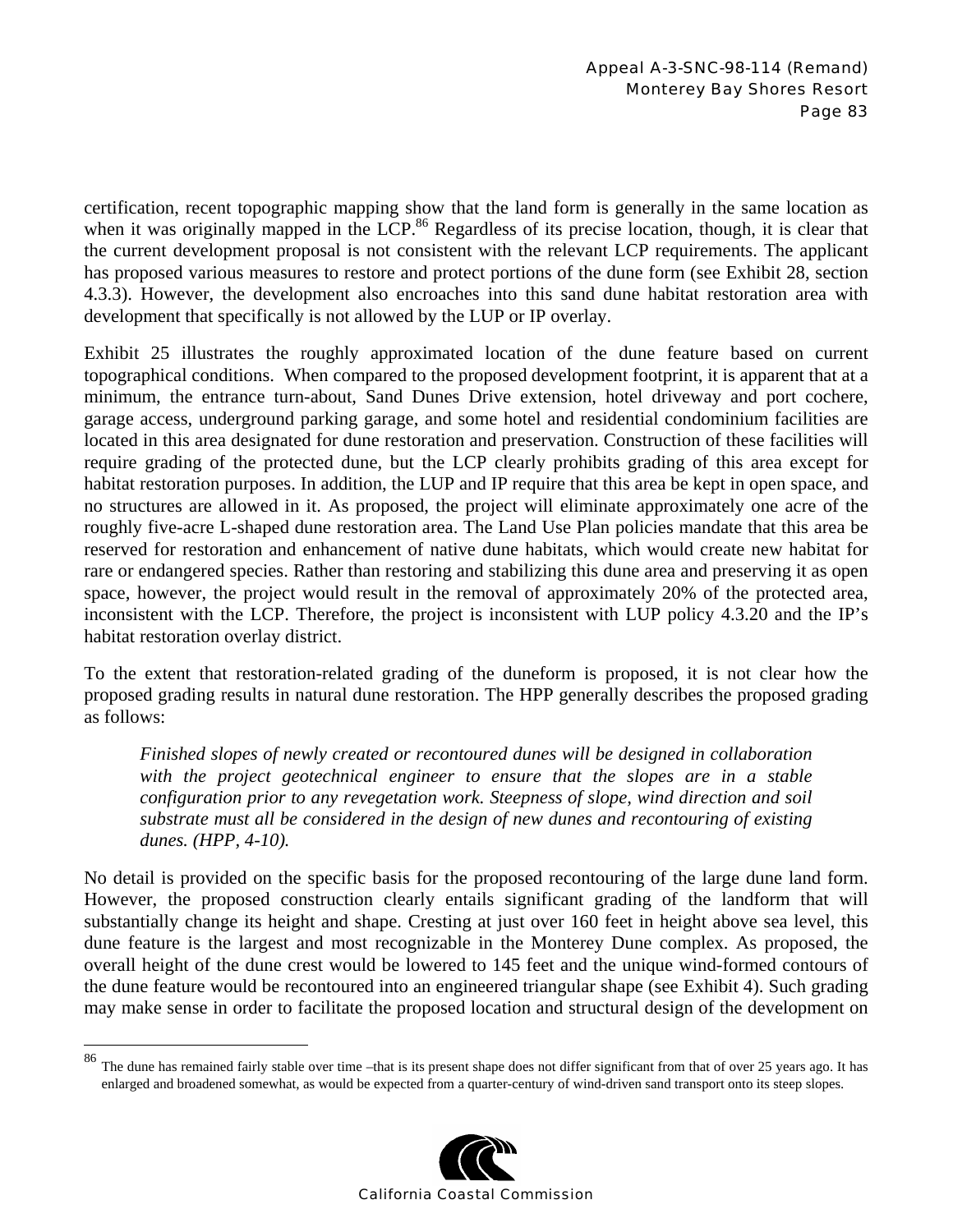the site, but it is not clear how it will result in restoration and protection of the significant dune land form. Nor is any detailed scientific dune restoration basis provided to explain the proposed grading in the required restoration area. To meet the intent of the LCP's required restoration of this dune feature, a habitat protection plan should more fully evaluate the site and the dune feature with respect to environmental conditions such as wind, and dune morphology, in order to establish an appropriate restoration grading plan. Although some grading of the dune feature may be appropriate, the basis of such grading should be to reestablish a more natural dune morphology and habitat regime, and the conditions necessary for maintaining, or providing for, a more natural dune morphology and habitat over time.

Related to this point, a restoration plan for the mapped dune should also address how adjacent development and other conditions might affect the dune restoration. For example, it may be appropriate to have a buffer or development setback from the restored dune, both to provide better protection of habitat functions, and to minimize interference with wind dynamics and sand movement that work to maintain a more natural dune area over time. As proposed, the project may adversely affect the dune stabilization and habitat restoration area by introducing significant amounts of noise, light, pets, and human activity, unnaturally attracting wildlife that is tolerant of or benefited by urban conditions (i.e., corvids, skunks, non-native ants, etc.), and which may have negative impacts on native communities. It is not clear from the proposed habitat protection plan how these potential impacts will be addressed. Finally, the final proposed grades for the sand dunes in the vicinity of the new development will almost assuredly require ongoing maintenance and sand redistribution activities to remove excess sand buildup and reestablish the slumping dune from behind the structure. Such maintenance may conflict with the objective of dune restoration and habitat maintenance.

**Conclusion**: As proposed, the project is clearly inconsistent with LCP requirements (4.3.20) to protect and restore the large dune feature on the site. Although the project does propose restoration of much of the dune area, and a permanent conservation easement will be recorded over this area, the project remains inconsistent with the LCP. To be approved, a project must keep the entire mapped dune feature in open space, and a dune restoration plan must be developed that addresses both dune morphology and habitat over time. The plan should evaluate any necessary recontouring/restoration of dune morphology in order to maintain a more natural dune landform. No grading should occur within the area except for that necessary to support the goals and objectives of the dune restoration plan. Appropriate buffers should also be evaluated as part of the restoration plan. Given the other significant inconsistencies of the project with the LCP, and because the Commission is not in a position to propose the substantial redesign of the project that would be necessary to accomplish these LCP requirements, the project must be denied at this time. Any future project will need to better address this major site constraint.

## b. Protection of Other Natural Resources on site

As described above, the project site contains a variety of natural dune resources that must be protected pursuant to LUP policy 3.3.1. Although substantial degraded, the site supports various dune plant and animal species, including several sensitive species. In addition to the Habitat Protection Plan, the

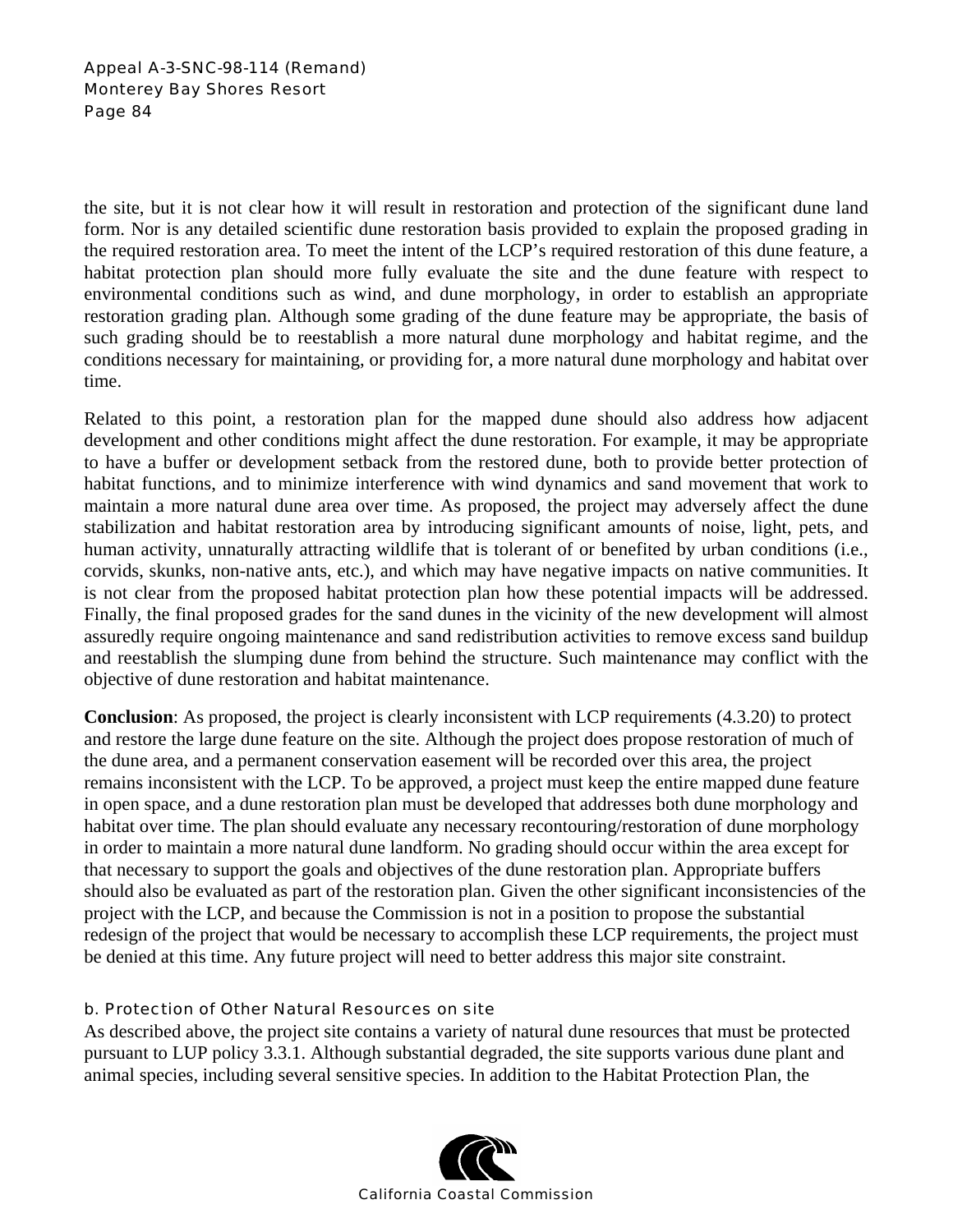applicant has prepared an addendum to the 1997 EIR for the site. In general, the applicant has evaluated the significance of the project impacts to the natural resources at the site through a comparison to the 1997 "baseline" of environmental impacts. The table below from the EIR and HPP summarizes the major vegetation types and sensitive species on site, and shows this comparison:

| <b>Table 4.4-1</b>                                                            |                                         |                                                                      |                                         |                                                      |
|-------------------------------------------------------------------------------|-----------------------------------------|----------------------------------------------------------------------|-----------------------------------------|------------------------------------------------------|
| <b>Comparison of Project Impacts to Vegetation and Special Status Species</b> |                                         |                                                                      |                                         |                                                      |
| <b>Resource</b>                                                               | <b>Total Area</b><br><b>Existing on</b> | <b>Approximate Area</b><br>Proposed to be<br><b>Removed/Affected</b> | <b>Total Area</b><br><b>Existing on</b> | <b>Approximate Area</b><br>Proposed to be            |
|                                                                               | <b>Site in 1997</b>                     | by Previous Project<br>(as defined in 1998)                          | <b>Site in 2006</b>                     | <b>Removed/Affected by</b><br><b>Revised Project</b> |
|                                                                               |                                         | FEIR)                                                                |                                         |                                                      |
| <b>Vegetation Types</b>                                                       |                                         |                                                                      |                                         |                                                      |
| <b>Coastal Strand</b>                                                         | 4.2                                     | 4.2 acres                                                            | 3.8 acres                               | 2 acres                                              |
| Pioneer Dune                                                                  | 9.2                                     | 9.2 acres                                                            | 8.2 acres                               | 8.2 acres                                            |
| Coastal Scrub/                                                                | 2.8                                     | 2.6 acres                                                            | 1.1 acres                               | $0.6$ acres                                          |
| Iceplant Mix                                                                  |                                         |                                                                      |                                         |                                                      |
| <b>Iceplant Dominated</b>                                                     | 2.1                                     | 1.9 acres                                                            | 7.8 acres                               | 7.3 acres                                            |
| Ruderal/Disturbed                                                             | 2.1                                     | 1.6 acres                                                            | $0.6$ acre                              | $0.6$ acre                                           |
| Bare Sand                                                                     | 11.6                                    | $11.2$ acres                                                         | $10.1$ acres                            | 9.1 acres                                            |
| <b>Total</b>                                                                  | 32 acres                                | <b>30.7 acres</b>                                                    | <b>31.6 acres</b>                       | 27.8 acres                                           |
| <b>Special Status Species</b>                                                 |                                         |                                                                      |                                         |                                                      |
| Smith's blue<br>Butterfly hostplants<br>(buckwheat)                           | 58 plants                               | 58 plants                                                            | 40 plants                               | 0 plants                                             |
| Monterey<br>spineflower                                                       | 2.8 acres                               | 2.6 acres                                                            | 3.4 acres                               | 3.4 acres                                            |
| Western snowy                                                                 | not                                     | removal of historic                                                  | not quantified                          | removal of historic                                  |
| Plover                                                                        | quantified                              | nesting habitat                                                      |                                         | nesting habitat                                      |

As summarized in the table, and as indicated by the proposed grading and construction for the site, the project will initially impact almost all of the site, including removing most of the native vegetation. Including the dune restoration area discussed above, the proposed project includes 693,000 cubic yards of grading. As the table indicates, nearly 88% of the site (27.8 acres) is proposed to be removed or directly affected. This includes a significant amount of grading seaward of the proposed development, and the removal of all but one acre of vegetation on site.<sup>87</sup> As a consequence, all of the foredune vegetation used by nesting shorebirds, including "historic nesting habitat" for the western snowy plover, will be removed. The entire seed-bank for native coastal dune plants, including rare and endangered plant species, will be displaced. The currently documented 3.4 acres of Monterey spineflower will be completed removed, as will the area of spineflower occurrence documented in 2000.

1



<sup>87</sup> Approximately one acre of sand dunes along the northern boundary containing dune buckwheat plants would be retained to preserve the host plants for the federally protected Smith's blue butterfly.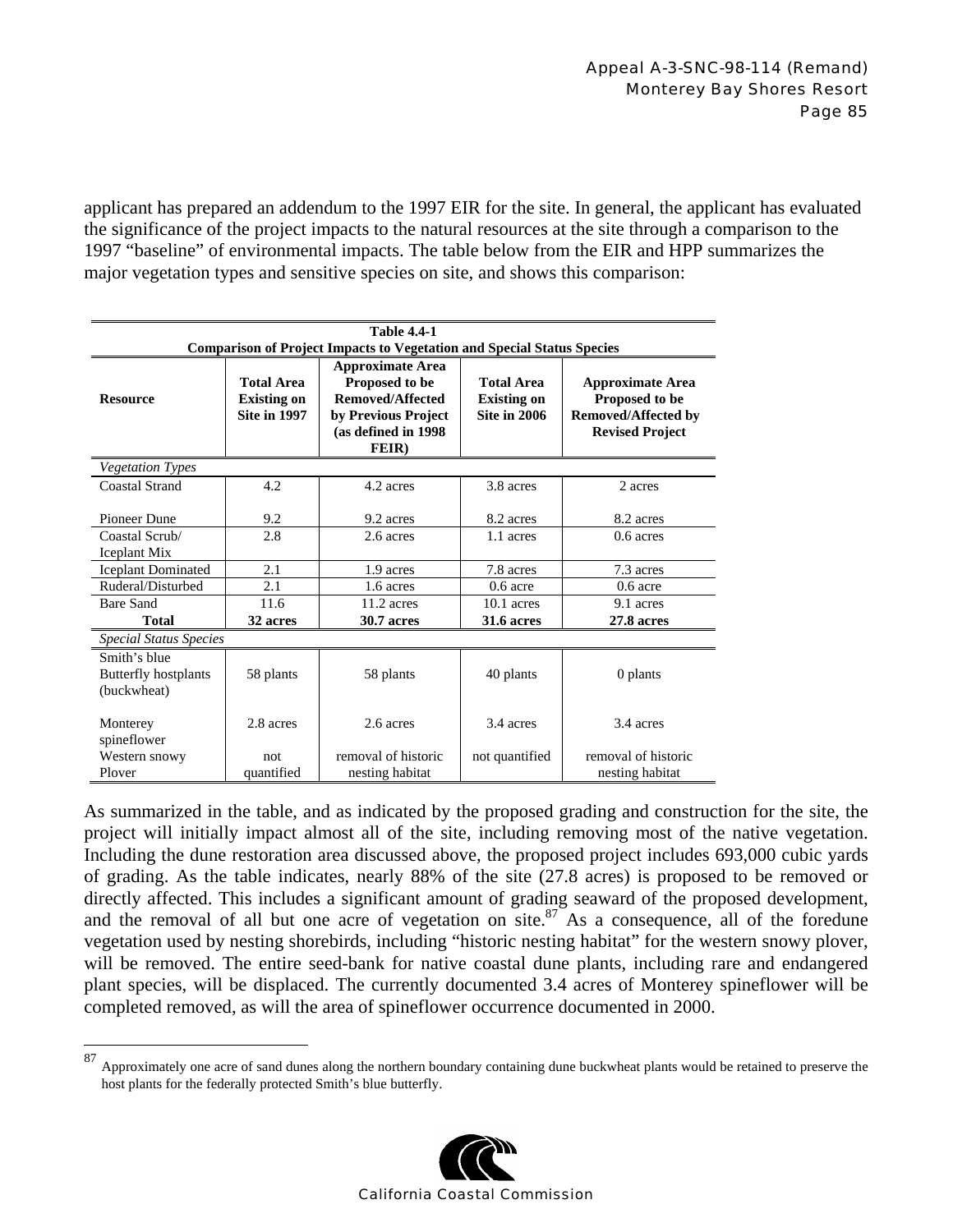Proposed methods of minimizing and mitigating these impacts are included in the HPP and the addendum to the Final EIR. In summary, the graded and recontoured dune topography outside of the proposed development envelope would be replanted with native dune plant species. Approximately 13.85 acres of the 32 acres of the project site above the mean high tide line would be placed in a conservation easement and protected/restored as dune habitat, including a portion of the dune habitat restoration area in the southeast corner of the site. Approximately 5 acres seaward of the conservation area would be placed in a "floating" public access easement area; and approximately 9 acres of "green landscaping" would be installed within the 14-acre footprint of the resort development, including on some of its roofs. The HPP also proposes an adaptive 1.9 acre "floating" plover management area suitable for nesting habitat, with monitoring and potential exclusionary fencing for any nests that may be found year-to-year. Other notable mitigation measures include complete avoidance of existing buckwheat plants and provision of 3.4 acres of Monterey spineflower habitat through restoration measures.

The specific provisions of the HPP are intended to minimize the impacts of project construction on existing dune habitats and sensitive species, and to facilitate the enhancement of native dune habitat values on the 13.85 acres of the site outside of the development footprint. A particular emphasis is placed on establishment of habitat that will benefit the rare plants and animals of the Monterey dune system.

The certified LCP requires that development be consistent with the "protection of natural resources" (LUP Policy 3.3.1). The LCP does not define "natural resources" or otherwise provide guidance on what would constitute protection. However, the Commission finds that there is more than substantial evidence of the presence of "natural resources" on the site, as documented by the various environmental studies of the site since LCP certification. This includes the evidence presented in the 1997 EIR, the 2009 EIR addendum, and the HPP prepared by the applicant.

With respect to the evaluation of the protection of these resources, the Commission recognizes that the typical ESHA protection requirements of Coastal Act 30240 that are embodied in the Sand City LCP (such as the requirement that only "resource-dependent" development be allowed within ESHA and the requirement of no significant disruption) do not apply to the site because the natural resources of the site do not, as a matter of law, constitute ESHA. However, the Commission does find guidance on how to analyze what would constitute adequate "protection" in the requirements of the California Environmental Quality Act (CEQA). Pursuant to Section 13115 of the Commission's regulations, the Commission must consider the de novo portion of an appeal in accordance with the procedures in Sections 13057-13096. Section 13096 requires the Commission to find that the application is consistent with CEQA. In addition, the proposed development requires a planned unit development (PUD) approval, and that approval also requires the project to be consistent with CEQA, including explicitly in terms of appropriate environmental review. (IP Section 3.2). Thus, there is an explicit requirement to find CEQA consistency. The Commission finds, therefore, that it is reasonable to analyze the natural resource protection issue consistent with the manner in which biological and other natural resources are analyzed under CEQA.

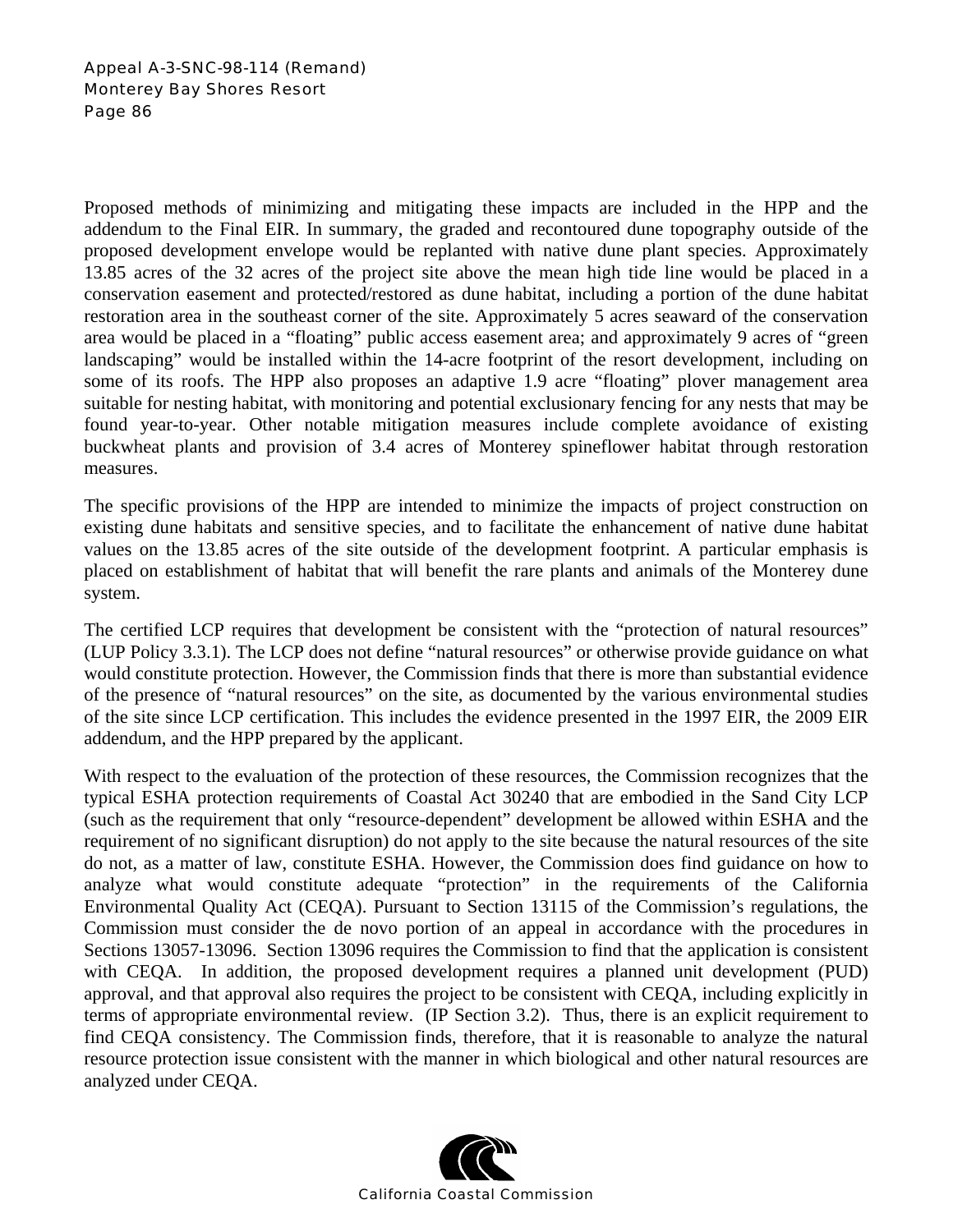Section 21002 of CEQA (Cal. Public Resources Code §21002) prohibits a proposed development from being approved if there are feasible alternatives or feasible mitigation measures available that would substantially lessen any significant adverse effect which the activity may have on the environment. The definition of "feasible" for purposes of CEQA is the same as the Coastal Act definition:

*"Feasible" means capable of being accomplished in a successful manner within a reasonable period of time, taking into account economic, environmental, legal, social, and technological factors.* 

As discussed in other findings of this report, development of the project site must address significant resource planning constraints, including the presence of a mandatory dune restoration area, significant geological hazards, and protection of important public views. Together, these constraints require a considerably reduced project footprint, both in surface coverage and physical volume. If such a revised project were pursued, it would also necessarily reduce the direct impacts to natural resources, including impacts to Monterey spineflower habitat. However, even if the Commission considers only the natural resource constraints of the site, including the protected dune landform, there appear to be feasible alternatives to develop the project site at a reduced scale in order to better avoid and mitigate impacts to the site's natural resources.

## Grading of the Site is Excessive

Although the project site is degraded, the EIR documents significant direct impacts to natural resources through grading of 88% of the site or 27.8 acres. The EIR and addendum conclude that the "disturbance of +30 acres of [the] site's wildlife habitat for 2-3 years during construction" is less than significant because it is temporary and reversible; however, the EIR also concludes that the potential displacement or harm to migratory birds and nests, including western snowy plover, during construction, is potentially significant if unmitigated. The Commission disagrees that grading and disturbance of 88% of the site for 2-3 years is insignificant.

More specifically, the current proposal *unnecessarily* alters nearly the entire site through extensive grading. For example, it appears unnecessary to grade and excavate the dunes in the northwestern corner of the site, particularly given this area's physical adjacency to the protected dune landform of the site. No development is proposed in this area except for an access trail and viewpoint that could be (and is required to be) developed with minimal grading, more consistent with the protection of natural landforms. Similarly, it is unclear why the project proposes substantial grading (i.e. lowering) of the foredune across the property. There is limited discussion in the HPP about grading of "microtopographic contouring" to attract snowy plovers to the site. Although no sensitive vegetation is currently documented in this area, there are other natural resource values to the foredunes, the alteration of which should be avoided if feasible unless there is a restoration purpose for the grading. In particular, this area is the most likely location for snowy plover activity, including nesting. As discussed in other findings, this grading down of the foredunes also is exacerbates visual impacts of the development, and increases

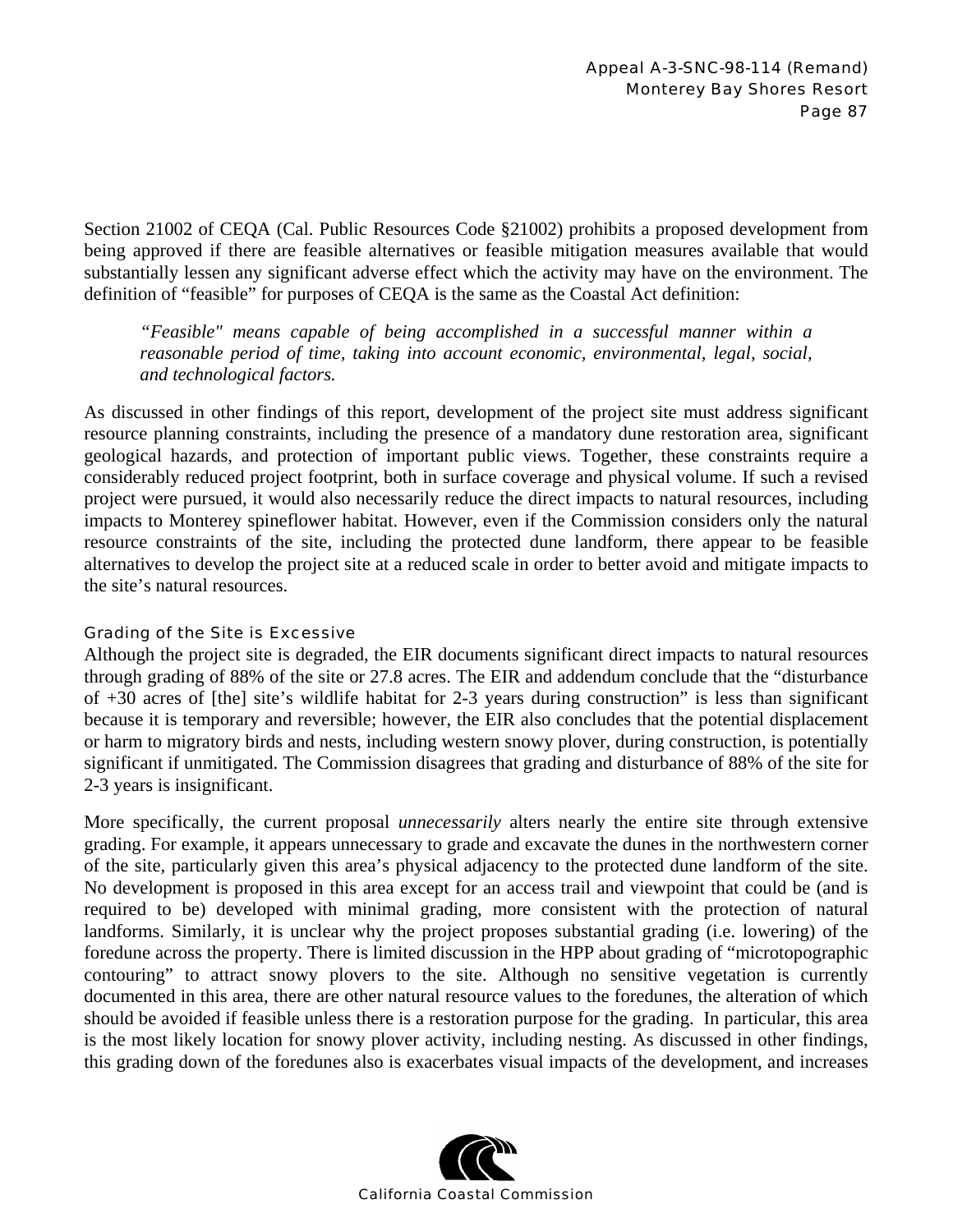### Appeal A-3-SNC-98-114 (Remand) Monterey Bay Shores Resort Page 88

shoreline hazard risks.

More generally, given the current vegetation mapping of the site from May of 2008 (exhibit 27), it would appear feasible to limit the development footprint on the site to the bare sand area southwest of the major Monterey spineflower occurrence (i.e. the historic sand pit area). In order to avoid the protected dune on the site, access to this potential development area would need to traverse the spineflower area to some degree. However, it does not appear necessary to grade the entire Monterey spineflower area on the northern portion of the site in order to develop a visitor-serving project. Similarly, the proposed created "dune" on the northeast portion of the site does not appear necessary in order to develop in the interior of the site. Thus, there are feasible alternatives that would further protect Monterey spineflower in situ, either through direct avoidance or through significantly reduced direct impact. More detail on specific impacts to spineflower is discussed below.

### Impacts to the Monterey spineflower

Construction of the proposed project would result in the direct removal of an estimated 3.4 acres of Monterey spineflower – a plant listed as threatened by the U.S. Fish and Wildlife Service. This includes a few patches of low and medium density plants growing within the designated dune habitat restoration area in the southeast corner of the site. The EIR and addendum conclude that this impact is significant if unmitigated. The project would also directly remove areas of the site where spineflower was previously documented (see exhibit 27). This impact is not directly addressed by the current EIR addendum. Thus, the direct impact to areas that either provide or have provided spineflower habitat is much more than 3.4 acres. The HPP recommends reestablishing approximately 3.4 acres (1:1 replacement) of Monterey spineflower on the project site.

The project is inconsistent with Policy 3.3.1 because, as discussed above, it appears feasible to develop the site without impacting the Monterey spineflower to such a degree. Moreover, even if the removal of this flower were consistent with the LCP requirement to protect natural resources, the proposed 1:1 mitigation for the loss of existing threatened habitat would not satisfy the Commission's typical requirements for adequate mitigation when habitat impacts are necessary. The Commission usually requires 3:1 or even 4:1 mitigation ratios, depending on the circumstances, in order to assure that the ultimate restoration/mitigation plan results in maintaining the habitat in as good or better condition than that being impacted. Restoration success is tenuous, particularly when transplantation is used, and experience has shown that higher acreage mitigation ratios are necessary to assure full mitigation.<sup>88</sup> More generally, protecting rare plants in situ, if feasible, is a superior way to better assure protection of the plant, as opposed to the uncertain success of transplanting or seeding. Thus, the proposed mitigation is not sufficient to reduce the impacts to Monterey spineflower to less than a significant level.

### Impacts to the Snowy Plover

 $\overline{a}$ 

The EIR and addendum documents assess the potentially significant impacts to natural snowy plover

<sup>88</sup> See, for example, CNPS 1989 and 1998 policies on transplanting as mitigation.

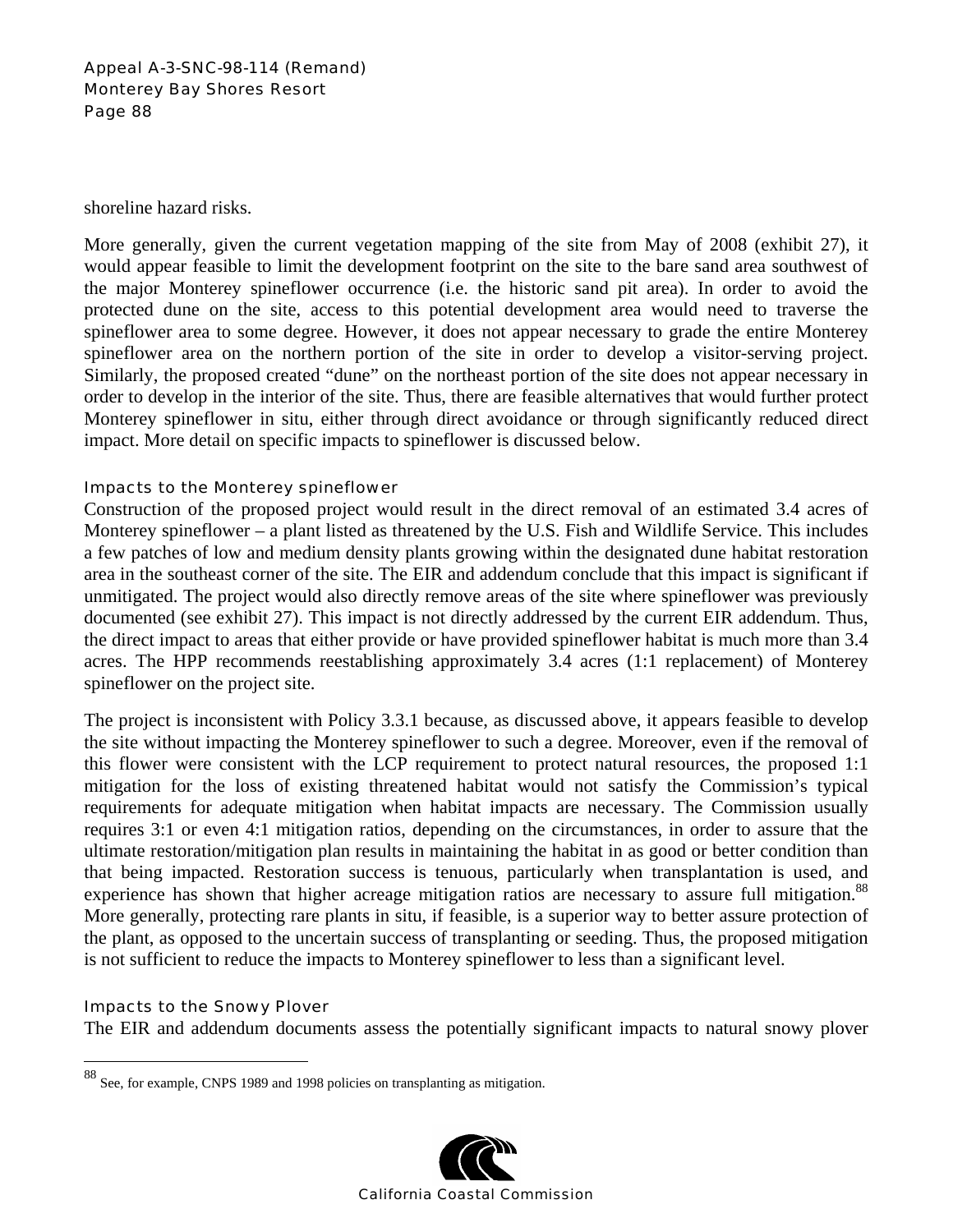resources caused by the proposed direct removal of historic western snowy plover nesting habitat, construction disturbance of nesting habitat for 2-3 years, loss of plover nests due to increased human activity, and increased disturbance and predation of plovers due to lighting and increased human presence. Initially in 1998, project impacts on the federally threatened Western snowy plover were described in the Final EIR as follows:

*On-Site: The Monterey Bay Shores project will affect western snowy plover nesting habitat on the site and may result in "take" of snowy plovers. Construction of the project will displace documented nest locations. Construction-related activity and noise on the property could discourage plovers from using the remainder of the site for the duration of construction. Although reestablished plover nesting habitat is proposed as part of the project, the extent of available plover habitat on the site following construction may be less than that existing today. Furthermore, the proximity of a new hotel/resort complex and increased access to and visitor use of the beach and strand area could limit or preclude future plover use of the property.* 

*Off-site: The project has the potential to increase off-site impacts to the population of plovers using the Sand City shoreline. A destination resort and public access at a new location on the shoreline will introduce a new point source of human use into the shoreline environment. Increased, unrestricted use of the shoreline by people and pets resulting from the MBSR project could affect plovers at nesting, brood-rearing and foraging sites throughout Sand City. Finally, the cumulative effects of the MBSR project on western snowy plovers in combination with other planned or proposed shoreline projects in Sand City, are potentially significant.* 

In 1998 the project was included within the USFWS designated critical habitat designation for Western snowy plover. As a result, the USFWS required that a Habitat Conservation Plan (HCP) be prepared for the site to address potential take of the species. The USFWS revised this designation, though, including removing the project site from the critical habitat based on an evaluation of the economic costs associated with maintaining the designation over the project areas. In the addendum to the Final EIR, project impacts and mitigation for Western snowy plover are described as follows:

*Based on the available data, the revised project will not result in any impacts on biological resources not identified for the previous project. …it will include adaptive management of the beach, strand, and foredune areas on the property to protect nesting snowy plovers, and it will dedicate conservation easements over restored habitat outside of the developed area.* 

Citing a decline in plover nesting on site, changes in nesting patterns within Monterey Bay, and the USFWS decision to remove the Sand City shoreline from critical habitat designation, the addendum to the Final EIR concludes that the likelihood for "take" or incidental take of the plover has declined in the years since the Final EIR was certified:

*Take is not expected, nor is the construction or operation of the ecoresort expected to significantly impair plover essential behavior patterns. As a result, an incidental take permit is not expected to be required, with the proposed mitigation measures, and Habitat Protection* 

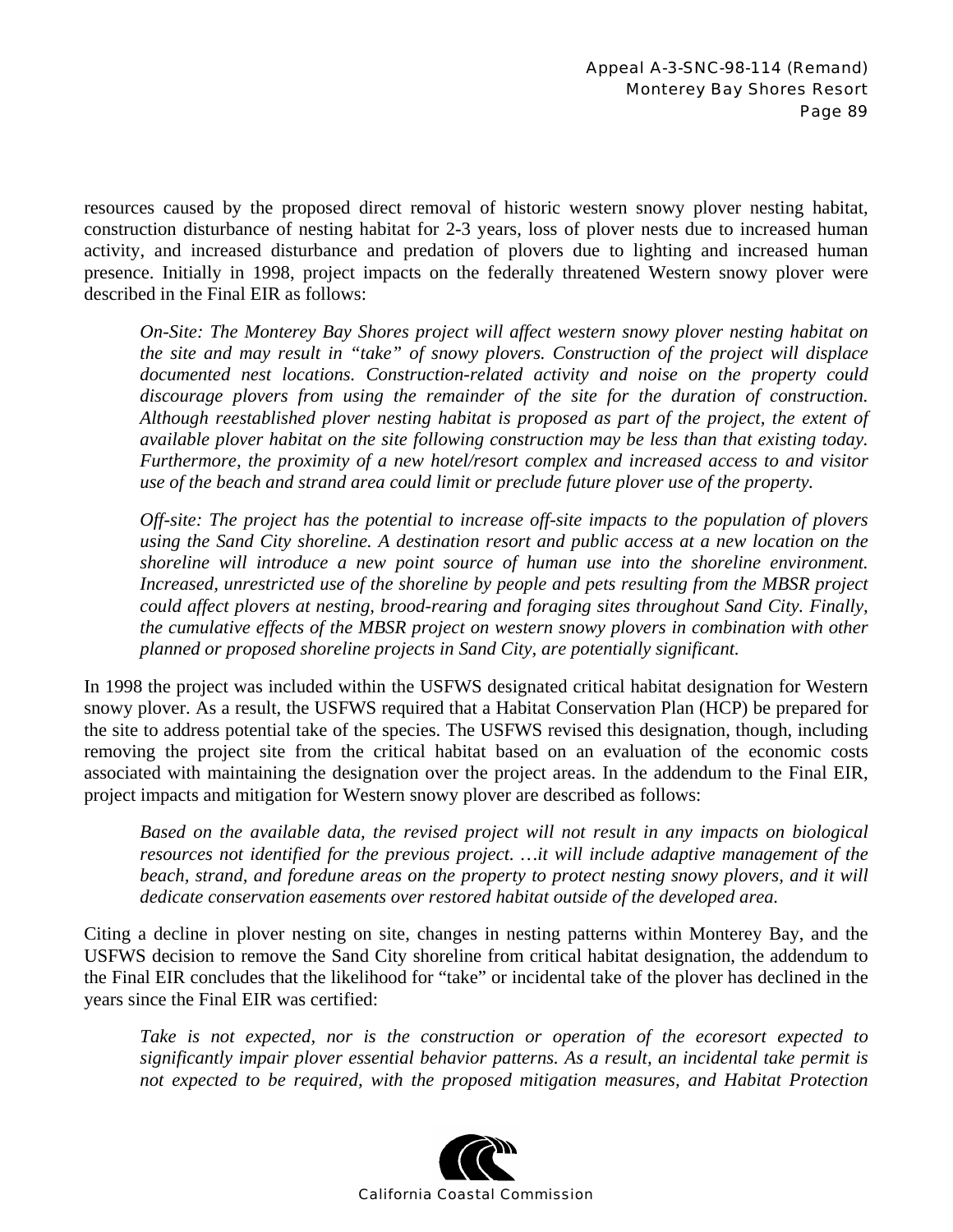### *Plan. (Addendum to Final EIR, pp. 52 – 53)*

The Addendum to the Final EIR states that the proposed HPP would act as a functional equivalent to an HCP and that the revised HPP mitigation strategy is equivalent to the previous commitment to develop a Habitat Conservation Plan for submittal to USFWS.

To reduce project impacts on the western snowy plover, the addendum to the Final EIR requires: preconstruction surveys for active breeding/nesting on the project site to avoid disturbance of nesting plovers during the plover nesting season; a qualified biologist be on-site to monitor Western snowy plover activity and construction activities; pre-construction conference with equipment operators and field supervisors; establishment of a 2-acre nesting protection zone; adaptive management and access plan; conservation easements; annual review of biological conditions; predator management plan; coordination with Sand City and State Parks; and an Environmental Trust Fund contribution.

Although recent nesting activity on the project site is less than documented in the 1990s, the project site still provides snowy plover nesting and other habitat values. As cited previously, USFWS has concluded that the site provides known occupied habitat for the species:

*The project site includes known occupied habitat for . . . the federally threatened western snowy plover (Charadrius alexandrinus nivosus) …. All of these species have been documented in recent surveys, including nesting western snowy plovers during the 2008 breeding season.*  (Exhibit 29)

Similarly, observations from the July 2008 survey completed by the Point Reyes Bird Observatory (PRBO) underscores the importance of this site as nesting habitat for the Western snowy plover:

*Because the Sand City area is adjacent to another occupied nesting area [Fort Ord Dunes State Park] the potential exists for managing the beach as a contiguous nesting area.* 

To date, the USFWS has not identified any specific mitigation requirement for snowy plover or other species:

*The HPP describes a program to avoid, minimize, and mitigate potential impacts to federally listed and other special status species. The HPP outlines biological goals that would avoid and minimize impacts to listed species; regulate construction activities; and provide, preserve, restore, manage, and maintain habitat. The project is expected to avoid the buckwheat host plants for the Smith's blue butterfly; regardless, host plants would be included in revegetation efforts. The HPP also describes provisions in the design to re-establish Monterey spineflower in areas where it would be removed by grading. In addition, a program for providing, protecting, and managing habitat for western snowy plovers is outlined including provisions for adaptive management to adjust to nesting plovers when they may occur on the property.* 

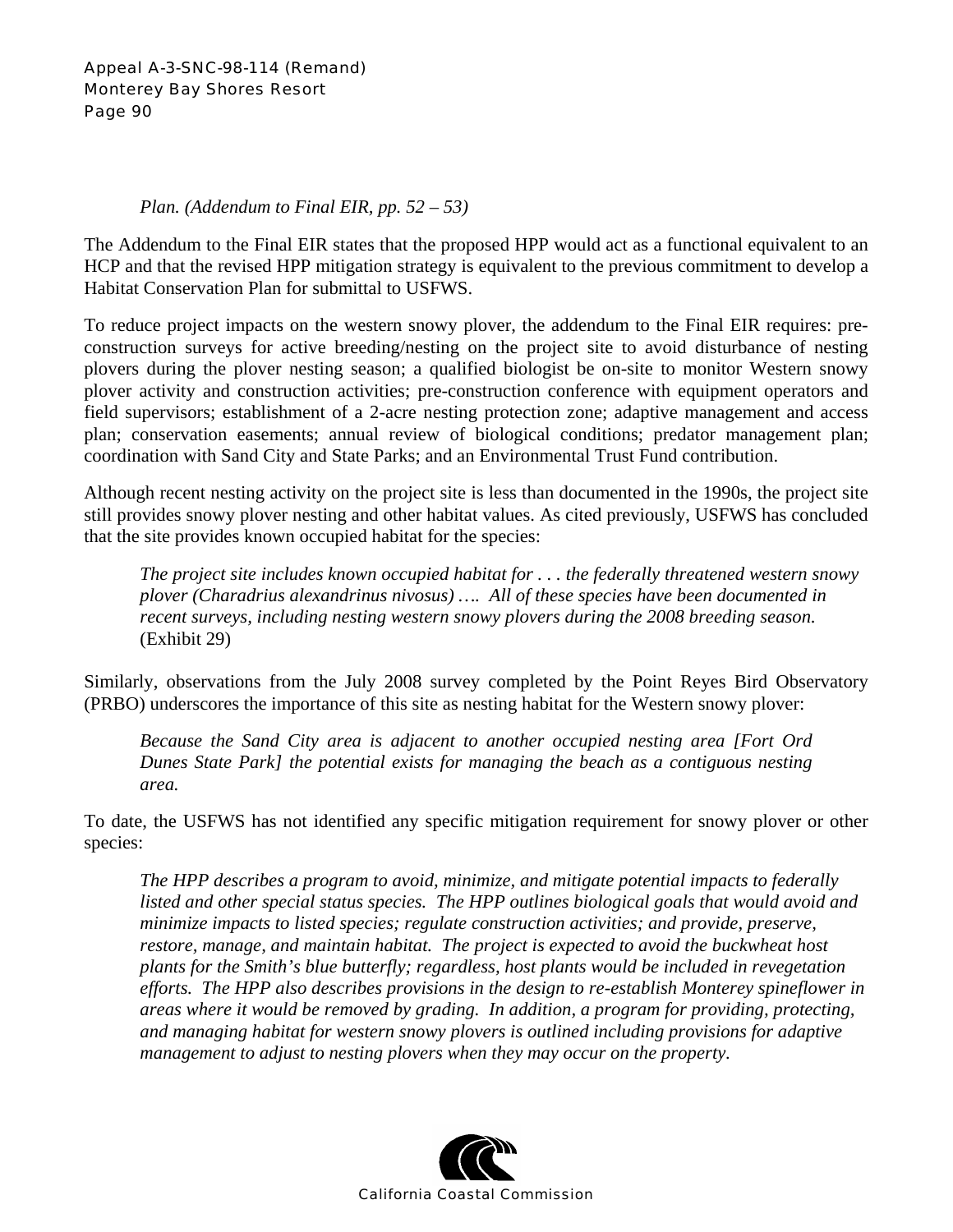*A commitment to fund and implement the actions described in the HPP would help ensure that potential impacts from the proposed project are avoided or minimized. The changes to the project design and proposed management actions may offer benefits to listed species on the project site. (Exhibit 29)* 

Regardless, the Western snowy plover habitat protection and restoration objectives included in the project do not ensure the effective protection of the Western snowy plover natural habitats within and adjacent to the project. First, most of the proposed pre- and post-construction management strategies have not been developed beyond the conceptual ideas identified in the addendum or detailed in the submitted Habitat Protection Plan, and thus the Commission is unable to evaluate whether or not they would be effective in mitigating potential impacts on nesting/foraging plovers.

Second, the project will displace and significantly alter documented nesting locations. While snowy plovers do not establish permanent nests that remain from year to year, they do exhibit high nest site fidelity. Most recently, data provided by the PRBO indicates that there were three nests recorded on the beach fronting the Monterey Bay Shores development site in 2008. Another brood was observed using the MBS site and an additional nest was recorded just north of the property boundary at Fort Ord Dunes State Park. The project site is the preferred location in Sand City for nesting plovers due to proximity to adjacent nesting sites (i.e., Fort Ord Dune State Park property), distance from the nearest public beach access (i.e., Tioga Avenue), and site topography which provides a significant back beach area for nesting and brooding plovers.<sup>89</sup> Snowy plovers return to nest in specific locations because they have particular nesting needs. Though the project intends to establish new nesting areas and "re-attract plover nesting to the site," it is unclear that, following the significant landform alterations proposed as part of the project, ongoing construction activity over multiple years, and the increase in noise, glare, proximity to structures, and human activity, that the site will continue to provide viable habitat for this species.

Third, impacts associated with an increase in human use of Western snowy plover habitat areas on and adjacent to the site are proposed to be controlled by the presence of a biological monitor. The ability of the steward to effectively manage plover habitat consistent with the significant increase in human use of the area is questionable. It is unclear how the presence of a biological steward will mitigate for the impact of the development itself, particularly given its scale and intensity. Even with the steward, the light, noise, physical presence, and increased human presence will remain. The Final EIR prepared in 1998 concluded, on page 23, "…noise, light, glare, proximity to structures and human activity and other indirect effects on plover nesting habitat may limit the plovers' ability to establish nests on this site regardless of the steward's efforts."

## Impacts to Smith's Blue Butterfly

 $\overline{a}$ 

As discussed, the proposed project includes grading over approximately 88% of the project site with the

<sup>89</sup> Personal communication with Kriss Neuman, Point Reyes Bird Observatory Conservation Science, February 18, 2009.

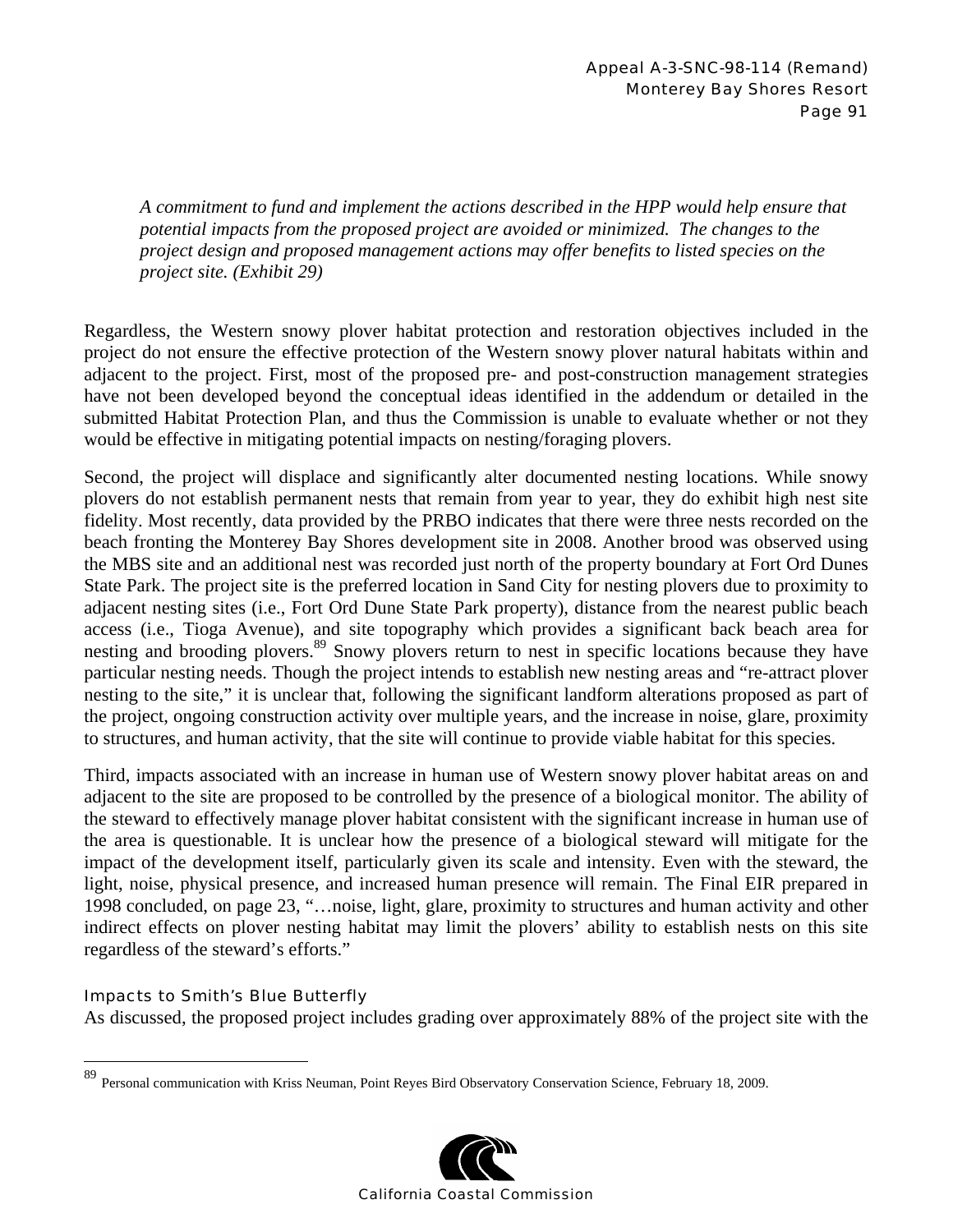Appeal A-3-SNC-98-114 (Remand) Monterey Bay Shores Resort Page 92

exception of the beach area below 20' mean sea level, and the sand dunes containing seacliff buckwheat plants growing adjacent to the northern property boundary. The HPP estimates that these plants currently provide habitat for between 4-12 individuals of Smith's blue butterfly. The project proposes to restore about 1.4 acres of coastal dune habitat suitable for use by Smith's blue butterfly. The restoration of this habitat is primarily associated with the proposed recontouring of the site; a new dune formation intended to provide restored habitat and to hide the development from the view of motorists traveling along Highway One would be created in the northeast corner of the site. Following grading and construction of the project, 400 seacliff buckwheat plants would be planted.

While restoration efforts in other areas of the Monterey Dunes have demonstrated that the revegetation of dunes with buckwheat can be accomplished, it remains unclear whether this proposal will provide productive habitat for the Smith's blue butterfly. Of primary concern is the grading and disturbance of all surrounding native dunes, and the associated impacts to the existing butterfly population resulting from altering the existing topography which currently provides the right combination of sun exposure and shelter from the predominant northwest winds that are favored by this species. Although such grading is unlikely to significantly affect the butterfly, neither the HPP nor the addendum to the Final EIR discuss the potential impacts of the sand redistribution activities on Smith's blue butterfly.

### Mitigation Measures Insufficient

The HPP does not provide sufficient detail to conclude that the Plan will be effective in mitigating potential impacts associated with the proposed development. For example, there does not appear to be a schedule for ongoing maintenance or monitoring of the restored areas. The HPP provides general "biological objectives" for each management area as opposed to more specific enforceable success criteria, and there does not appear to be any contingency requirements in the event that the restoration goals are not met.

Moreover, the HPP indicates that more than 23 acres of the site will be restored to native dune habitat  $$ including roughly 9 acres on the development grounds. There are benefits to planting native vegetation in, and around the development grounds, rooftops, gardens, etc., as it helps blend the development into the environment, adds natural ambience, and provides modest ecological benefits. However, this green landscaping will be much more highly disturbed by lights, noise, and human activity than natural habitat, and as a consequence does not rise to the level the Commission generally expects of mitigation. Commission staff is also not aware of any studies or information that would support the applicant's assertion that it can successfully establish dune habitat areas as part of the "living roofs" feature of the project. It is unclear how the applicant will establish living roofs consisting of dynamic sand ecosystems, given the windy conditions at the site.

## c. Impacts to Adjacent Fort Ord Dunes State Park ESHA

As discussed above, the Fort Ord Dunes State Park is home to at least six rare or endangered plant species and two species of rare animals, including western snowy plover. The entire 970-acre coastal dune site is a designated environmentally sensitive habitat area. After several years of decline, nesting

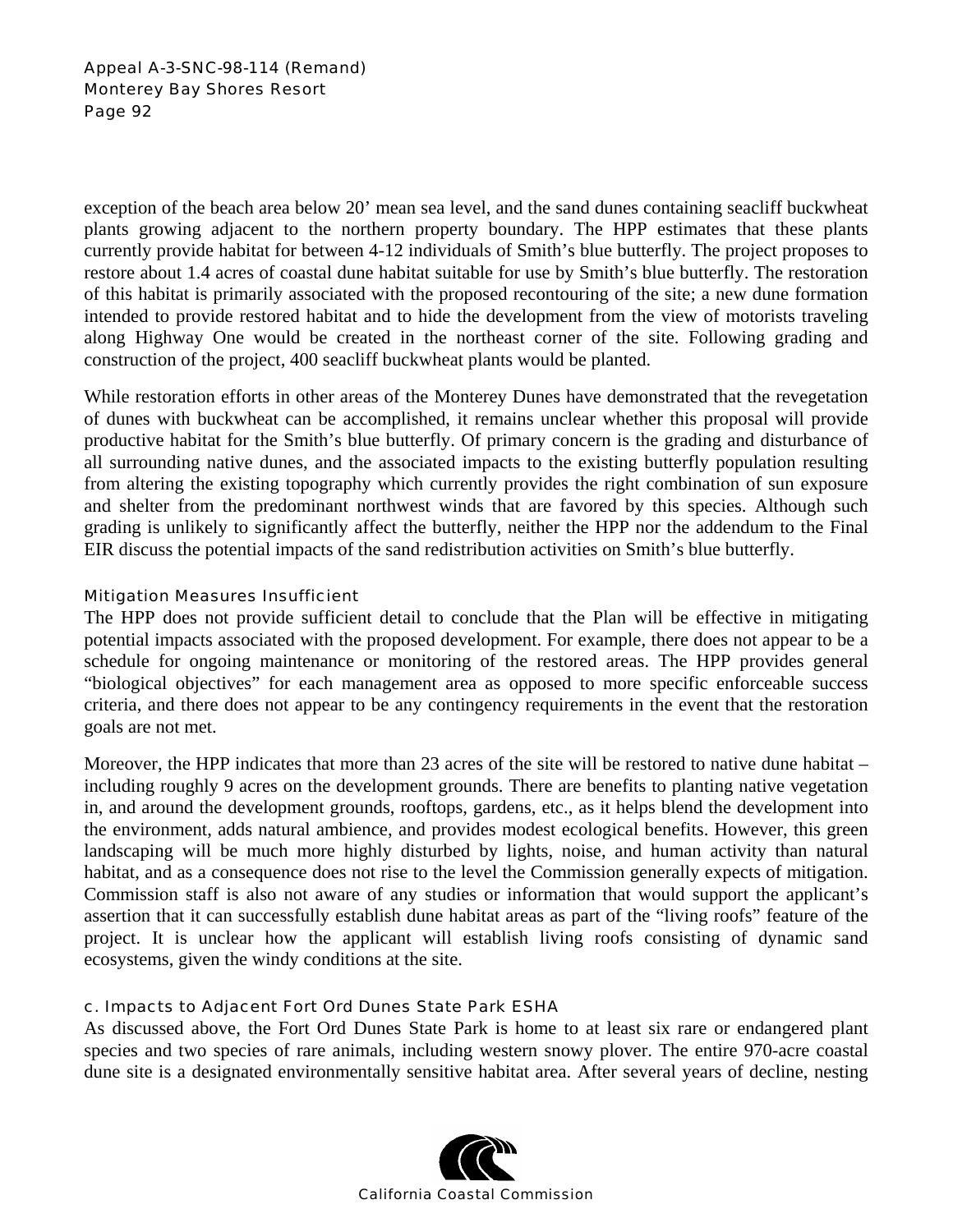snowy plovers have returned to Fort Ord in each of the past four years, with double-digit nesting and fledgling counts each year. This past year (2008) at least one of the 14 nests recorded on the Ford Ord property occurred within 150 meters of the SNG property boundary in Sand City. Another brood was observed in the vicinity of the Monterey Bay Shores site. Surveys failed to locate the nest for this brood within the Sand City survey area, raising the possibility that the brood traveled from another nearby location.<sup>90</sup> Nevertheless, these observation indicate an expanding population of plovers in Monterey Bay and suggest a return to historic snowy plover nesting sites along Fort Ord and Sand City shorelines.

The addendum to the Final EIR failed to fully acknowledge the recent nesting success along Fort Ord, instead asserting that all nesting activity was occurring north of the former Stillwell Hall and elsewhere in Monterey Bay. As such, there is very little discussion of the potential project's impacts to adjacent plover habitat and nesting plovers in Fort Ord. The Fort Ord State Park beaches are designated by USFWS as critical habitat for the snowy plover. As previously discussed, the proposed project is likely to introduce a much greater level of urbanization and human use and disturbance into the area that may adversely affect nesting plovers, both directly and cumulatively. The LCP requires new development adjacent to known environmentally sensitive habitat areas to protect said resources and to ensure its biological continuance (LUP Policy 4.3.16.e). Without more detailed assessment of the potential impacts to adjacent plover habitat, it is difficult to conclude whether the project is consistent with this policy.

## 3. Conclusion

 $\overline{a}$ 

There are numerous outstanding issues that preclude a finding that the project conforms to LCP standards protecting natural resources. The project is clearly inconsistent with requirements to restore and protect the large dune landform mapped on the site. The project will result in a permanent net loss of approximately 20% of the dune restoration area identified on Figure 4 of the Zoning Map, and Figure 7: Coastal Resource Map. The LUP requires that this area be preserved as open space, that it be restored and stabilized, and that any grading of the area be solely in conjunction with an approved restoration activity. The project does not meet any of these criteria. The project also fails to sufficiently avoid and minimize direct impacts to natural dune vegetation and habitats, including significant impacts to documented Monterey spineflower. Grading for the project appears excessive, and not necessary in some areas to provide for feasible development of the site. There appear to be feasible alternatives, albeit of reduced scale, that would increase protection of natural resources while still providing a viable visitor-serving project. Related to this point, the Commission notes its 1997 approval of the Marina Dunes Resort (now the Sanctuary Beach Resort), in the City of Marina dunes system upcoast from the project site. The approved project provided for 5.5 acres of development on an approximate 18 acre site, or about 30%. The proposed project would eliminate, without adequate mitigation, 3.4 acres of the Monterey spineflower, a federally protected species. Finally, the proposed Habitat Protection Plan is lacking in detail to fully assess the proposed mitigation and whether it is adequate to avoid significant

 $90$  USFWS staff have observed plovers traveling to the Monterey Bay Shores site from distant nesting locations to rear their brood (Personal Communication on February 19, 2009 with David Pereksta, Assistant Field Supervisor, USFWS).

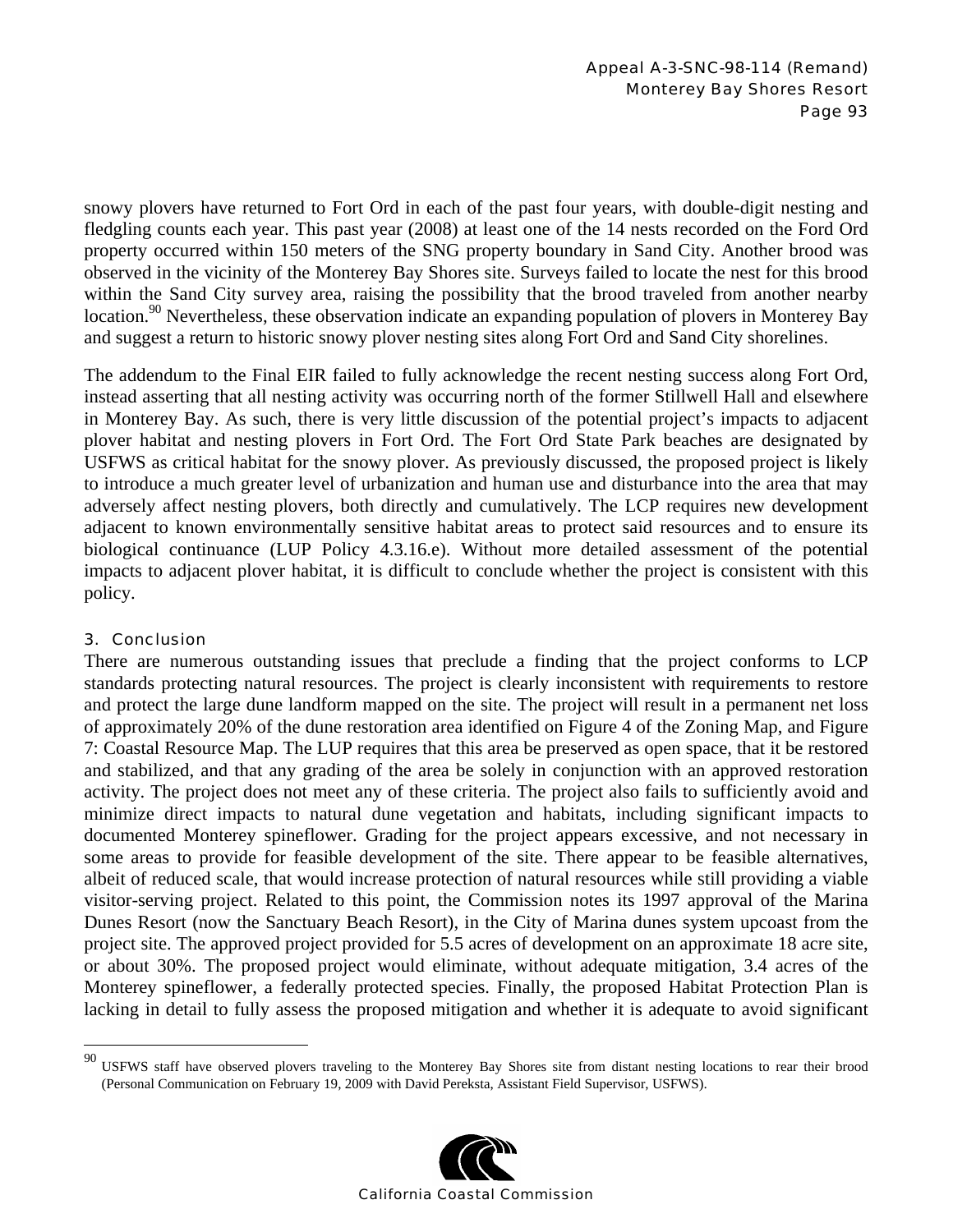impacts to natural resources.

Because of the inconsistencies of the project with the certified LCP, and because the project would require significant redesign to address LCP requirements, the Commission must deny the project at this time.

# E. Traffic and Circulation

## 1. Applicable Policies

The LCP requires adequate circulation and parking as part of new development projects. Development within the CZ-VSC, CZ VS R-2, and CZ-R2 zone districts applicable to the subject site also require a planned unit development permit,<sup>91</sup> approval of which requires that such development not create traffic congestion. Applicable LCP LUP and IP policies include:

*LUP Policy 6.4.10. New development shall be approved only where water and sewer services are available and adequate; and where adequate circulation and parking has been provided for.* 

*LUP Policy 6.4.24. Require future development in the Coastal Zone area to provide safe adequate streets, parking and loading.* 

*IP Section 3.2 (Planned Unit Development Permit, Findings Required). … Any development that is needed as part of the development scheme at the proposed location will not create traffic congestion, has adequate off- and on-site parking,…* 

# 2. Traffic and Circulation Patterns

The Sand City coastal zone is bisected by State Highway One, which is the primary shoreline access route through this part of the coast. The project site is located just seaward of the southbound Fremont Boulevard off-ramp from Highway One.<sup>92</sup> The Fremont Boulevard off-ramp delivers vehicles to the area inland of the Highway where the majority of developed Sand City is located, including major commercial development immediately east of Highway One, and other roads providing circulation through Sand City proper (including Fremont Boulevard itself, California Avenue, Ord Avenue, Monterey Road, and Del Monte Boulevard). Access to the site from the Fremont Street off-ramp requires a turn onto California Avenue which extends under the highway to the sand dune area west of the highway, then turns abruptly to the downcoast (paralleling the highway) at the project site, where a dead-end stub of the road stops at the site itself. See Exhibit 1 for a location map applicable to the site and the immediate surrounding area.

Highway One in the project area is heavily used, and during peak traffic times operates at level C or

 $\overline{a}$ 

<sup>92</sup> The next nearby Highway One off ramps are at the Fort Ord Main Gate (upcoast), and at Highway 218 (downcoast).



Per IP Section 3.2 previously cited, and not cited again here.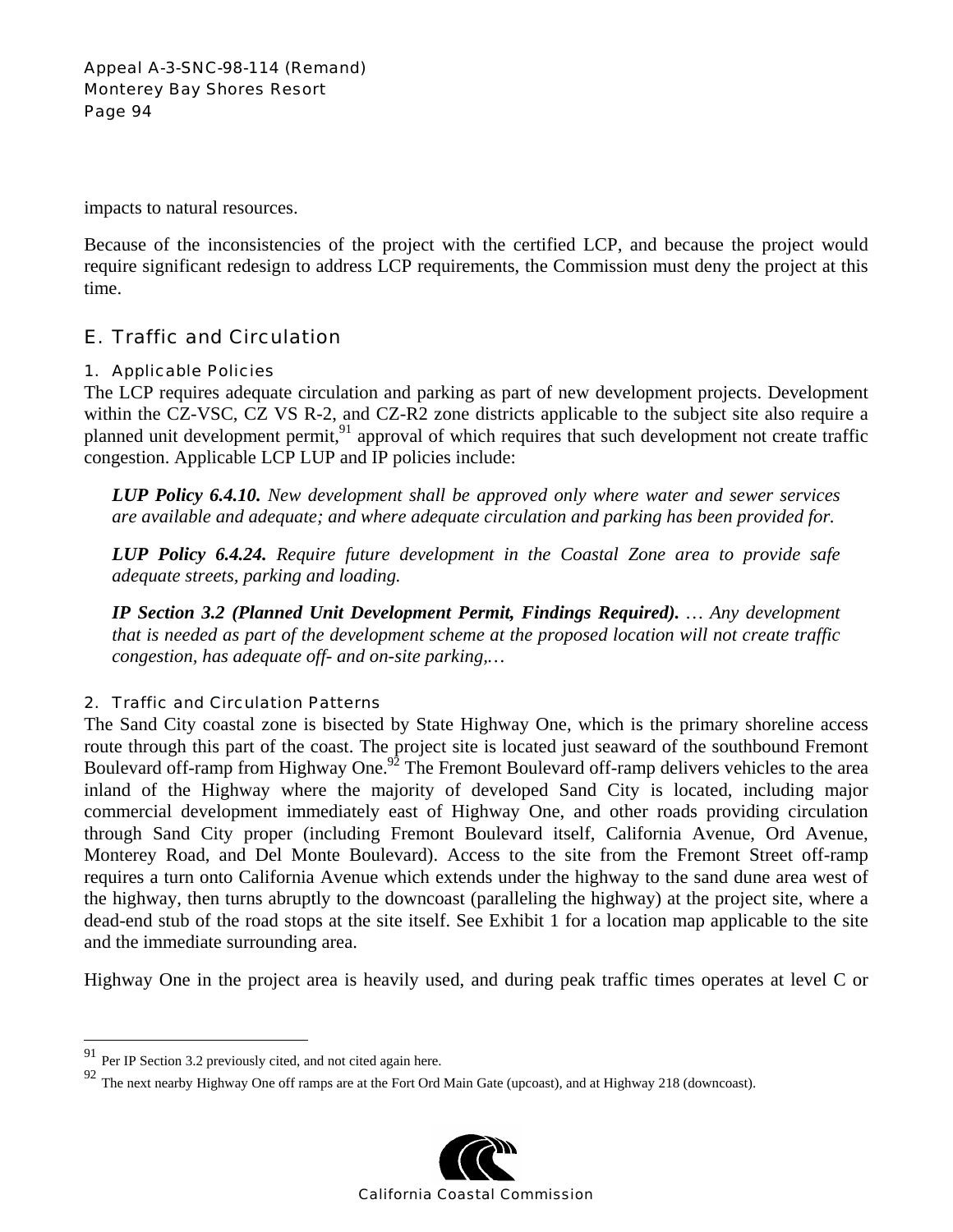lower for most of the stretch of highway fronting the site, and at levels  $D$  and  $E$  for certain segments.<sup>93</sup> When traffic volumes associated with existing approved, but not yet constructed, projects in the vicinity are added in, Highway One traffic is even worse, reaching LOS level F for northbound evening peak trips approaching the site from the Monterey side and LOS level E for southbound morning peak trips towards the site (volumes of 4,513 and 4,053 respectively).<sup>94</sup> Similar traffic congestion is found at many of the interchanges in the near vicinity, including in relation to approved projects not yet constructed, where most of the intersections in the area are at LOS level C or worse, and several intersections rate an LOS of D, E, or F at peak traffic times.<sup>95</sup> In terms of the primary intersection in relation to the subject site, where the Fremont Boulevard off and on ramps to Highway One are located, this intersection currently operates at LOS D and F during peak times, and operates at level F when approved projects not yet constructed are added.<sup>96</sup>

Thus, based on peak time level of service calculations, Highway One and surface street intersections through which traffic directed to the project site must move are currently heavily impacted by too much traffic, much of it to unacceptable levels as determined by Caltrans.<sup>97</sup> In other words, the circulation system in the immediate project area, including Highway One, is inadequate. It is within this degraded traffic context that the proposed project must be understood.

## 3. Project Traffic Inconsistent with LCP

The proposed project is estimated to add 2,032 daily trips to the traffic mix, including 272 trips during the peak traffic times.<sup>98</sup> These trips would increase traffic on Highway One, including during peak use periods, and would likewise increase traffic along local streets and intersections in the area, including the primary Fremont Street/Highway One off and on ramp intersection. The Applicant indicates that such trips can be reduced by 15% by adopting transportation demand management (TDM) programs.<sup>99</sup>

The LCP requires that there be adequate circulation and that the project not contribute to traffic congestion. As described above, the existing circulation system is inadequate. In addition, the proposed project will add traffic to already congested Highway One, and to already congested local roads and intersections. Thus, as proposed, there is inadequate circulation capacity available at certain times to satisfy the proposed project needs. The project would contribute 85% of the projected traffic to this mix, thus creating additional traffic congestion, even if the Applicant's TDM programs were 100%

1

<sup>99</sup> See letter from Applicant to Commission staff dated October 17, 2008. Such programs are generally designed to reduce trips through promoting carpooling, vanpooling, transit, walking and bicycling, including in relation to use of the adjacent regional recreational trail.



 $93$  Southbound AM and northbound PM trips (Draft EIR Addendum, p. 95). Per the Addendum, Highway LOS ranges from A (free flow speeds) to F (unacceptable delays) where level C is generally considered average traffic (i.e., average delays).

 $\frac{94}{95}$  Id (p.95).

<sup>95</sup> Id (p.94). Intersection LOS uses a similar rating methodology as highway LOS, ranging from little/no delay (A) to unacceptable (F).

<sup>96</sup> Id (p.94).

<sup>&</sup>lt;sup>97</sup> As indicated in the Draft Addendum document, Caltrans indicates that a significant impact in Sand City would occur if the level of service D threshold is exceeded due to project traffic on a roadway segment.

 $98 \text{ Id}$  (p.98-99).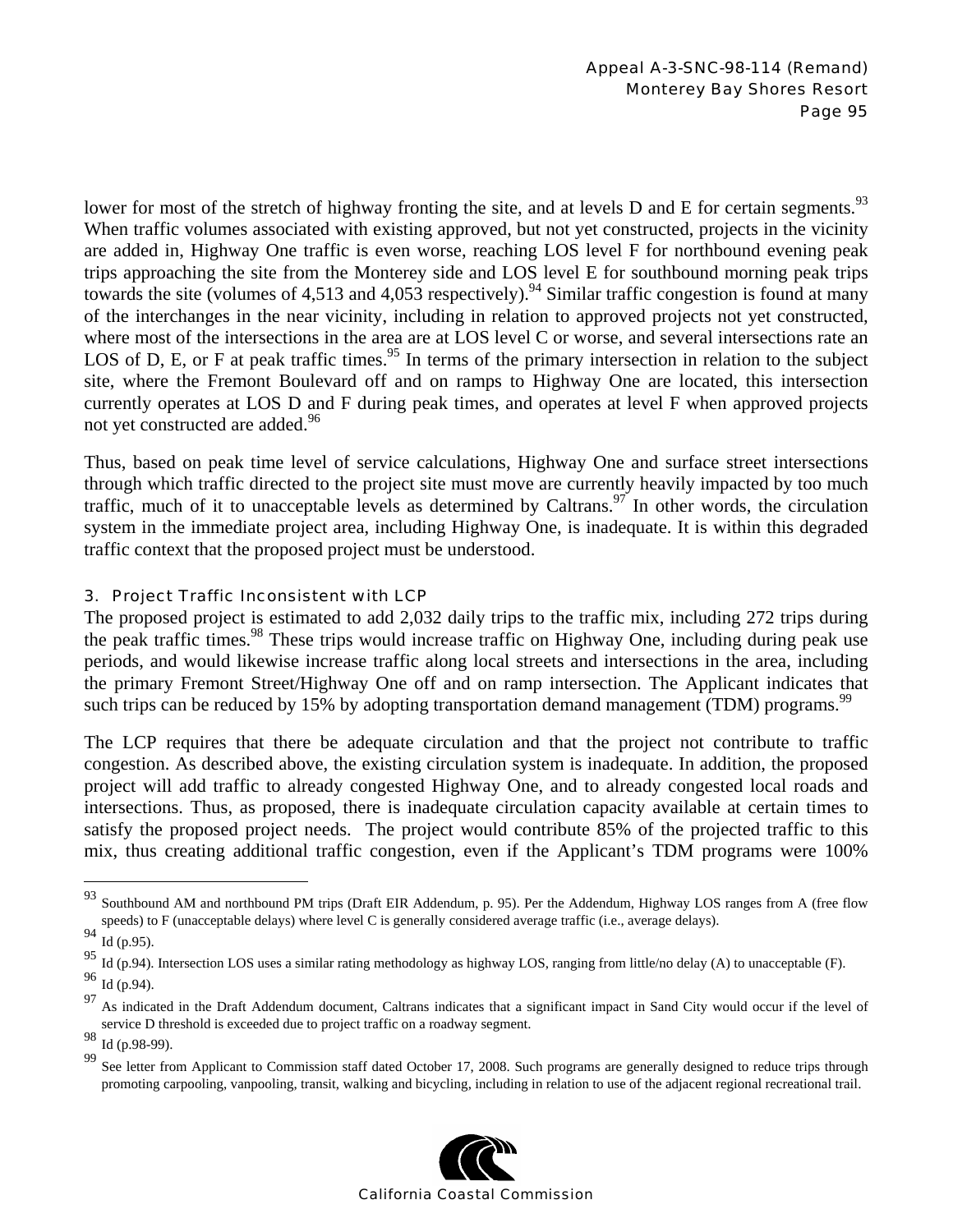### Appeal A-3-SNC-98-114 (Remand) Monterey Bay Shores Resort Page 96

successful. As such, the proposed project is inconsistent with LUP Policies 6.4.10 and 6.4.24, and IP Section 3.2.

Other than the TDM programs identified, the proposed project does not include mitigation to address traffic congestion and thus these LCP inconsistencies. The City's draft Addendum does recommend that the Applicant contribute an as yet to be determined fair share contribution to the Transportation Agency of Monterey County (TAMC) regional development impact fee program,<sup>100</sup> but such mitigation is not currently part of the project mitigation and has not yet been adopted by the City.<sup>101</sup>. In addition, the primary improvements cited by the Addendum to be implemented under the fee program to address traffic congestion involve widening Highway One south of the Fremont Boulevard interchange, and modifying the Fremont Boulevard on and off ramp intersection itself. The Addendum indicates that Caltrans has completed a study report for such improvements,<sup>102</sup> however, they do not have funds programmed, have not received coastal permits, and their future construction, if approved, is many years away.

Specifically, although intersection improvements east of the Highway could likely be accomplished in this already developed area to help ease traffic without undue resource impacts, it is not clear that the Highway widening identified could be so completed. In fact, the existing Highway cuts through historic dune areas, and is adjacent to existing dune resources, and it is not clear that widening could be achieved without impacting such resources. Likewise, it does not appear that such resource impacts could be found consistent with applicable LCP and Coastal Act<sup>103</sup> policies protecting these resources. Thus, even if it were part of the project and/or part of a final CEQA mitigation package, it is not clear that the impact fee traffic relief identified can even be achieved.

Further, as mentioned above, a fee program has been implemented recently by the Joint Powers Authority for the Monterey County Regional Development Impact Fee Agency, however the revenues raised by the fee program are not sufficient to pay for the highway improvement identified without new local funding sources. The TAMC Regional Development Impact Fee Joint Powers Agency Implementation Guidelines (updated March 2009) state that the 17 regionally-significant projects identified for the impact fee program (which includes the Rte 1 Sand City/Seaside widening) will cost a total of approximately \$1.18 billion and that the development fees are expected to collect \$328 million of this total. The Route 1 Sand City/Seaside widening proposal was among the transportation projects listed for funding under Monterey County's Measure Z sales tax increase that failed on the November 2008 ballot. In addition, it has been the Commission's experience that the time it takes to bring such

1

<sup>&</sup>lt;sup>103</sup> Neither the City of Seaside nor the City of Monterey downcoast of Sand City have certified LCPs, and thus the standard of review for development in these jurisdictions is the Coastal Act.



 $100$  And put in a signal at the California Avenue/Playa Avenue intersection.

<sup>101</sup> And, as indicated in the water supply findings previously, and the CEQA findings that follow, additional CEQA work will be necessary to address potential project impacts. As a result, the degree to which the Draft Addendum mitigation measures can be relied upon even if it were to be certified by the City is unclear.

 $102 \text{ H} \text{ (p.100)}$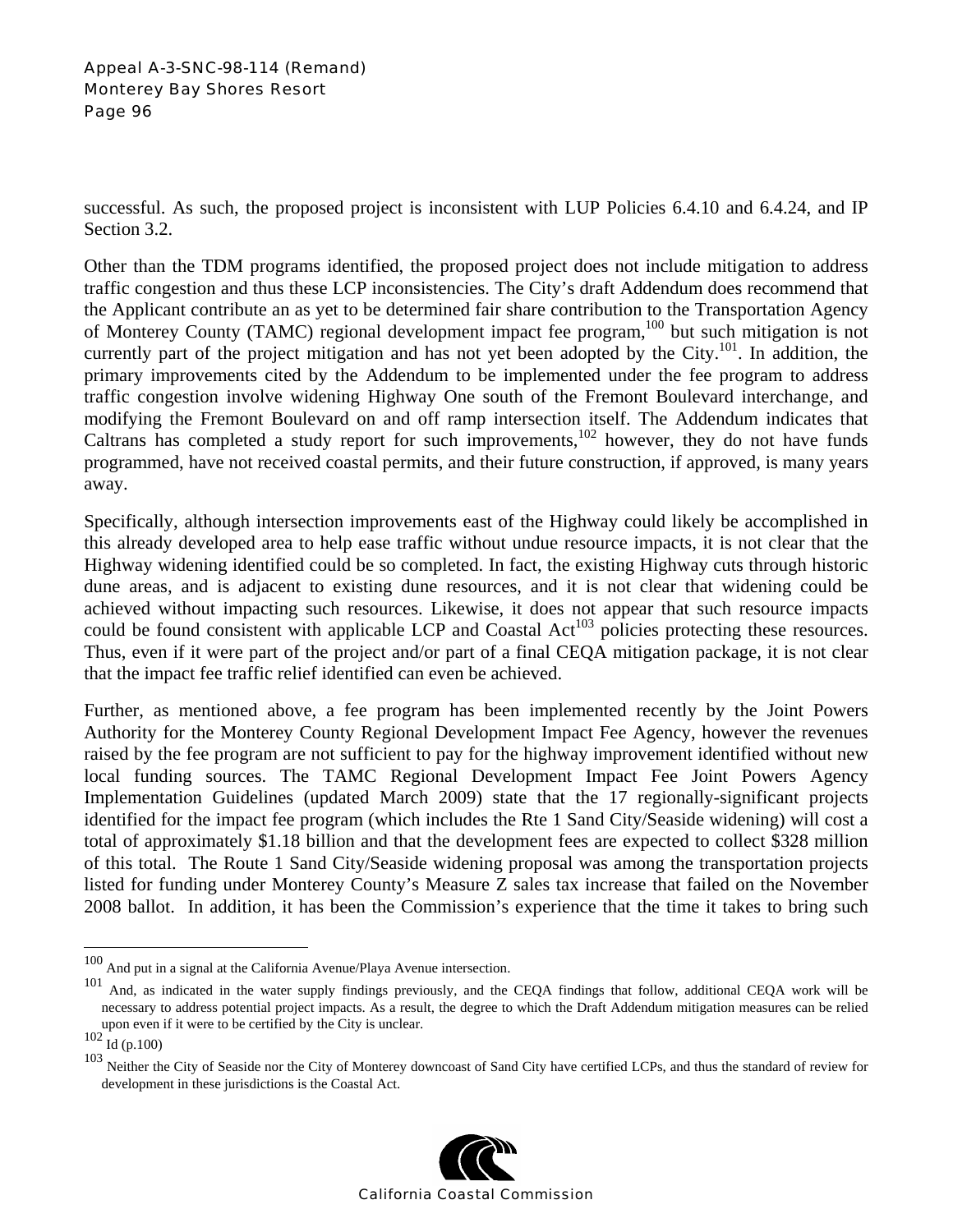major Highway One projects to fruition can be considerable, and thus it could be many years before any traffic relief associated with such improvements is realized. In this case, Caltrans indicates that the proposed project may be pursued sometime between 2017-2024, but this estimate does not account for the balance of funding, which is currently unavailable. Without the balance of funding, the projects could be in the future planning stages indefinitely. Given the natural resources concerns, the fact that the funding does not exist, the mechanism for raising the funds was defeated at the ballot box, and that participation in the fee program has not been required of the Applicant, there is no reasonable plan to mitigate traffic impacts and no reasonable expectation that traffic mitigation would be implemented.

Furthermore, given the existing traffic problems identified, it appears that congestion relief is necessary, whether the proposed project were to occur or not, and it is not clear that the traffic fixes proposed now to address existing congestion can or should be countenanced with respect to addressing traffic impacts for this specific project. In other words, as yet un-permitted traffic mitigation strategies (including multimodal transportation alternatives, potential highway widenings, etc.) to address current problems cannot be used to offset project contributions on top of current problems.

In short, the project would generate significant traffic that would further tax an overburdened and currently recognized as inadequate circulation system, contributing to traffic congestion. The potential mitigation proposed by the City (major Highway widening and intersection improvements through a fair share contribution) to address this traffic impact is not part of the proposed project, is not part of a final CEQA mitigation package otherwise, is not permitted, raises significant LCP and Coastal Act issues, is many years away, is already proposed to address existing traffic deficiencies, and cannot adequately resolve the LCP inconsistencies identified above.

## 4. Parking

The LCP requires 830 parking spaces to be provided at the site, including 76 spaces for public coastal access parking.104 The proposed project would provide 841 parking spaces, including 79 spaces identified for public coastal access parking. Thus, in terms of spaces provided, the project meets the LCP's minimum thresholds.<sup>105</sup> There is little to indicate that the project would have unusually large parking needs that haven't been addressed, and thus it meets the LCP's requirement that there be adequate parking.

## 5. Conclusion

 $\overline{a}$ 

<sup>105</sup> As distinguished here in terms of parking needs and not the degree to which parking spaces result in other resource issues, particularly in terms of the dune landforms and public views which are discussed in the preceding public viewshed findings and not here.



<sup>&</sup>lt;sup>104</sup> Local Coastal Program Implementation Plan parking requirements are based on the number of units identified by the Applicant. As noted previously, the Applicant has also described the project in terms of "modules", each of which appear to be the same size. Although unit counts to module counts are the same for the hotel component of the proposed project (i.e., there are 160 hotel units that are made up of 160 modules), the other 180 units are made up of 450 modules. Thus, to the extent the modules are intended to be used as separate units and/or are intended to eventually be broken up into separate units, the site would have a severe deficit of parking spaces. The Commission's parking evaluation, however, takes the Applicant's unit counts to be the number of separate units that are proposed, and the modules simply as a space allotment tool.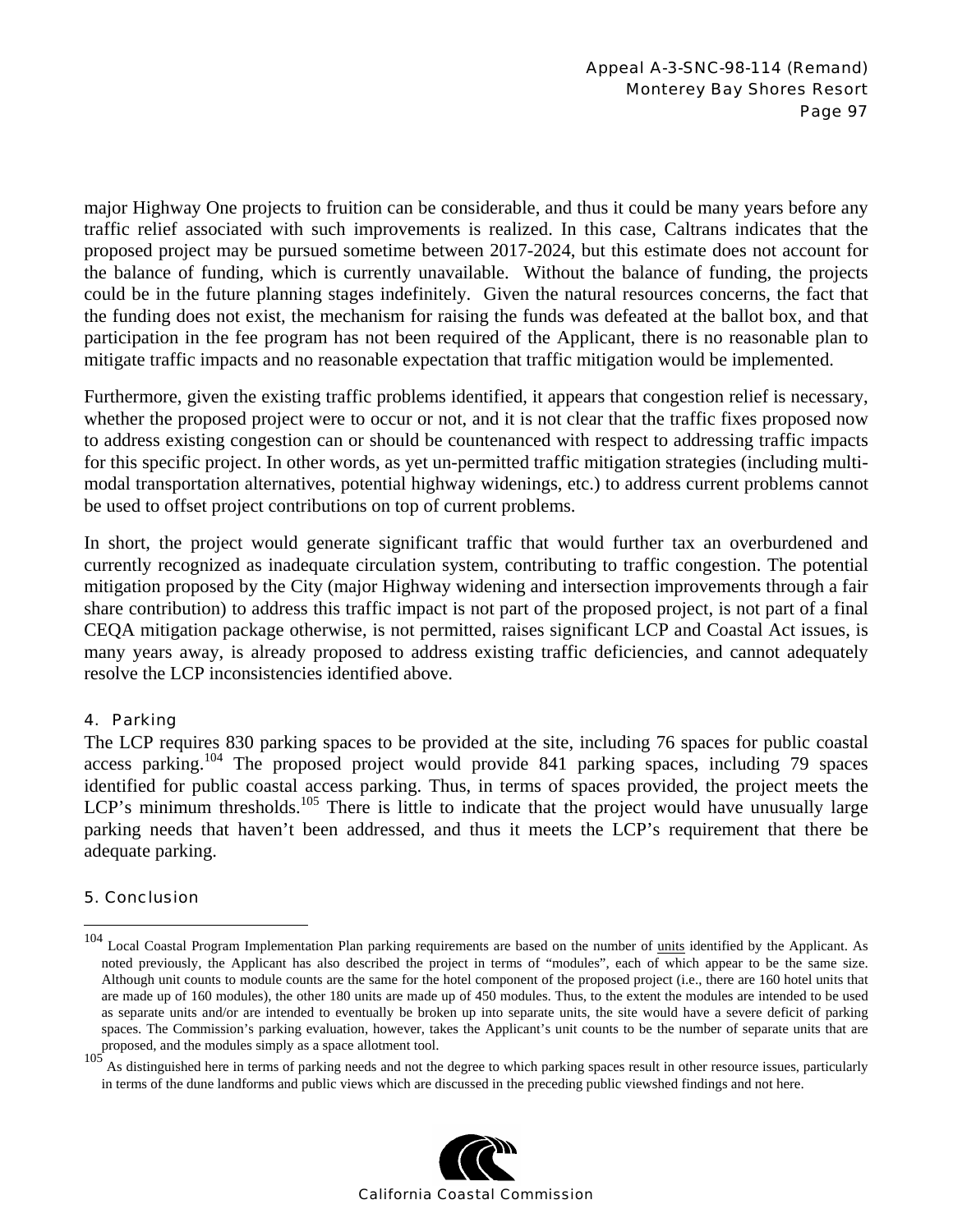The LCP requires that there be adequate circulation and that the project not contribute to traffic congestion. There is inadequate traffic capacity in the project area currently, and by extension inadequate traffic capacity to support the proposed project. The proposed project will add traffic to this circulation system, thus adding traffic congestion. Without adequate mitigation, the proposed project cannot be approved consistent with the LCP traffic policies. In addition, it is inappropriate to rely on potential future traffic congestion easing projects because there is no reasonable plan of mitigation with a likelihood of being implemented in place. Traffic capacity is a fundamental constraint that significantly directs what may or may not be approvable at the subject site, and conditions are not available nor appropriate that can adequately resolve the LCP inconsistency in this respect.

The Commission finds the proposed project inconsistent with the LCP's traffic and circulation policies and denies the CDP.

# F. Public Access and Recreation

## 1. Applicable LCP Policies

### A. LCP Policies

The LCP provides detailed direction with respect to protecting and providing for public recreational access. Applicable LCP LUP and IP policies include:

*LUP Policy 2.3.1. Require all future shorefront developments to provide public access in the following manner: a) where access is shown on Figure 4, dedication of a vertical and/or blufftop access casement which meets the criteria established in Policy 2.3.4; b) where no access is shown on Figure 4, dedication of an access easement where it is found to be consistent with the criteria of Policy 2.3.4; or c) where no access is shown on Figure 4, and access dedication cannot be achieved consistent with Policy 2.3.4, payment of in-lieu fees for development and maintenance of other accessways.* 

*LUP Policy 2.3.2. Require dedication of lateral access easements for dry sand access along sandy beaches as part of all shorefront development.* 

*LUP Policy 2.3.3. Developed public accessways shall at the minimum provide trash receptacles, signs and trail improvements. Vista points shall be located and designed to take full advantage of views to and across the Bay, with provisions for vehicle turnouts where accessible from a public road, signs, and trash receptacles. Developed vista points should be accessible from a public road or accessway.* 

*LUP Policy 2.3.4. Work with landowners and public agencies to develop and manage vertical and lateral accessways in the general locations shown on Figure 4. Future developments shall implement safe accessways and improvements as determined by the City. Site specific locations shall be developed as part of future development proposals, and according to guidelines established by the City. The following criteria shall be used to determine the exact location of* 

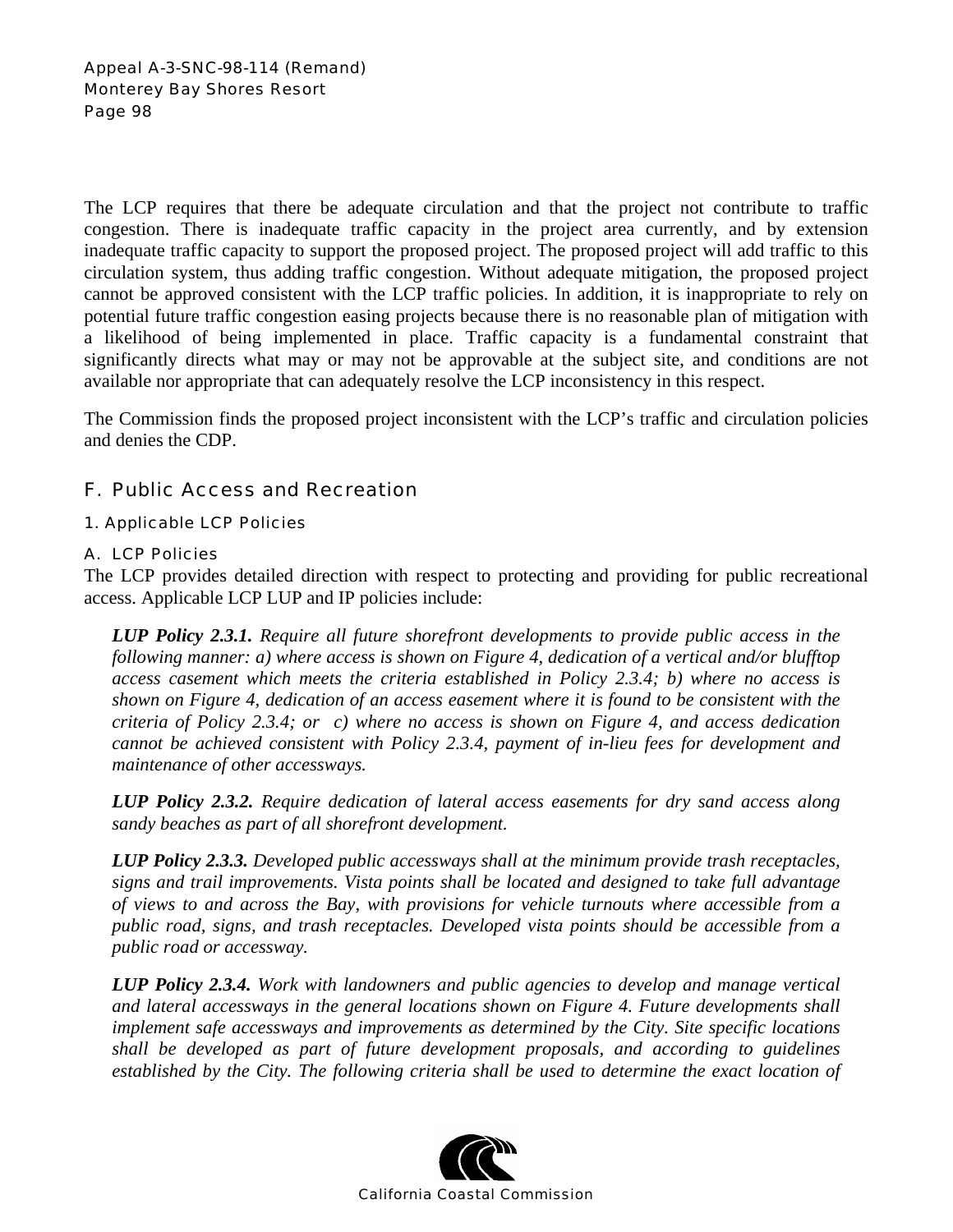*accessways. a) Accessways should be located at intervals commensurate with the level of public use. b) Accessways should be sited where the least number of improvements would be required to make it usable by the public, where support facilities exist or can be provided, where public safety hazards are minimal, and where resource conflicts can be avoided or mitigated. c) Vertical accessways to the shoreline should be located in areas where there is sufficient beach area, and should be distributed throughout an area to prevent crowding, parking congestion, and misuse of coastal resources. d) Accessways and trails should be designed and sited to: 1) minimize alterations of natural landforms, conform to existing contours, blend in with the visual character of the setting, and be consistent with the City's design standards; 2) prevent unwarranted hazards to land and public safety; 3) provide for privacy of adjoining residences and minimize conflicts with adjacent or nearby established uses, and be wide enough to permit placement of a trail and/or fence and a landscape buffer; 4) prevent misuse of sensitive coastal resource areas; and 5) be consistent with military security needs. e) Coastal access trails should not be located in areas of high erosion or fire hazard or in areas hazardous to public safety (including blufftop areas where bluff stability is a concern), unless the trail is designed and constructed so that it does not increase the hazard potential, or if it is required to correct abuse by existing access use.* 

*LUP Policy 2.3.8. New improved accessways shall not be made available for public use until public or private agencies responsible for managing the accessway have addressed the following management concerns: a) identification of the types of uses to be allowed; b) the need for any seasonal restrictions; c) the type of improvements needed, such as signs, gates, trash receptacles, boardwalks, restrooms; d) the proposed location, type and amount of parking facilities; and e) identification of the number of users that can be supported.* 

*LUP Policy 2.3.9. Require new development to dedicate and improve accessways, which shall be opened to the public when such accessways are accepted by a public or private agency. …* 

*LUP Policy 2.3.10. Ensure provision of adequate parking for designated pedestrian accessways. Require provision of public parking as part of developments at a rate of 10 percent above the project's total required parking. The means of providing public parking areas will be the responsibility of State and local governmental entities and private development proposals. The following will be pursued where feasible and consistent with the Plan: a) utilization of State of California Parks Department Properties to provide public parking and other public services and amenities, which provide quick and easy access to beach areas; b) abandonment, when appropriate, of some City paper streets, which then could be utilized for public parking strips, or traded for adjacent properties to form a more logically shaped parking lot; c) the City shall require approved development plans to include a provision for public parking on-site, or provide the property off-site, but in a convenient location to the beach areas, or be assessed an in-lieu pro-rata fee that the City could utilize for public parking and maintenance purposes. Parking areas should be located in geologically stable areas where they would not contribute to excessive erosion or slope failure. Parking areas shall be screened from public viewpoints* 

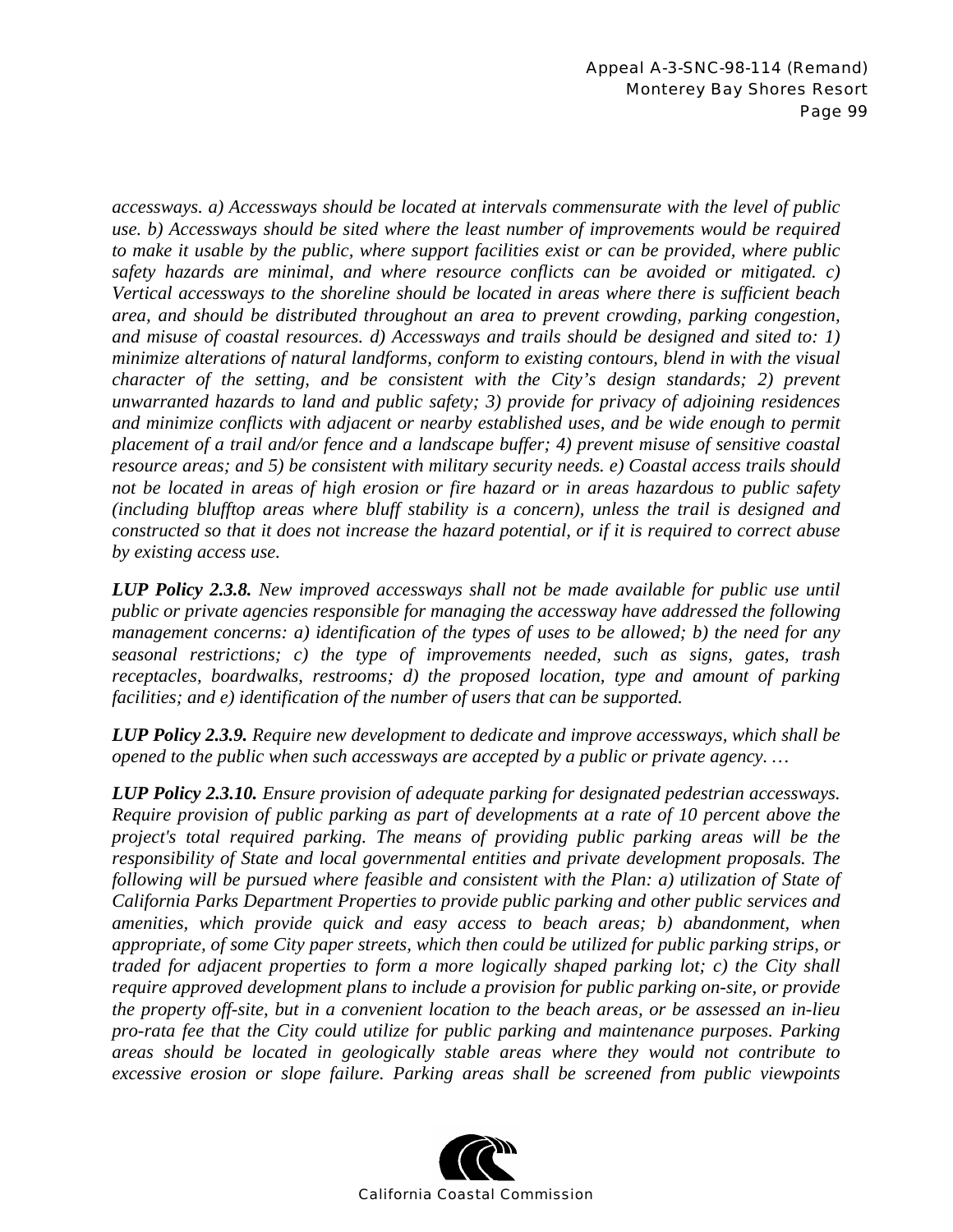*through landscaping, berming or other appropriate measure consistent with the Design Standards required in Section 5.3 of this Plan.* 

*LUP Policy 3.3.1. Visitor-serving and public recreational uses are given priority west of State Highway One, as designated on the Land Use Plan Map in Section 6.0. Development of these uses shall be consistent with the protection of natural and visual resources.* 

*LUP Policy 3.3.2 Encourage development of visitor serving facilities that provide services which meet a range of visitor needs. Provision of visitor facilities and services open to the general public, such as but not limited to state park facilities, dedication of sandy beach, and development of viewing areas and sheltered areas, is expected as part of each shorefront development project. Lower-cost visitor serving facilities such as campgrounds are encouraged.* 

*LUP Policy 3.3.3. Permitted uses in areas designated as visitor-serving commercial include hotels, motels, accessory shops (including gift shops, travel agencies, beauty shops, et cetera), food service establishments, service stations, recreation retail shops and services (i.e., bike rentals), campgrounds, recreational vehicle parks and other recreational facilities operated as a business and open to the general public for a fee. Permitted uses in areas designated as public recreation include public parks, picnic areas, parking areas, sandy beaches and accessways which are publicly owned or over which access easements are to be required as a condition of development. In addition to areas designated public recreation on the Land Use Plan Map, public recreation also means public uses within development projects such as picnic areas, wind shelters, promenades or other indoor public recreational area uses where outdoor recreation may not be favorable; other support facilities for public recreational uses; and controlled public access and/or educational programs in areas of dune restoration programs.* 

*LUP Policy 3.3.8. Require all visitor serving developments to provide adequate parking for the project users, commensurate with the proposed use. The developer will have to provide an adequate number of parking spaces to suit that development, including any public uses on-site. In addition, the developer will be required to provide additional public parking at a rate of 10 percent above the project's total required parking, consistent with Policy 2.3.10.* 

*LUP Policy 3.3.9. Ensure provision of adequate public beach recreational areas for public use commensurate with future population growth and development, and compatible with existing development. Require the dedication of all sandy beach areas seaward of the toe of the dune, bluff or shoreline protection device as a condition of future development.* 

*LUP Policy 4.3.6.b. Encourage the clustering of developments away from potentially hazardous areas and condition project permits based upon recommendations presented in the geologic report. An active recreation beach zone and public amenity zone shall be established between the mean high water line and the building envelope (refer ahead to Figures 12 and 13). Uses allowed in the active beach and public amenity zones are described in Policy 6.4.1 of this plan.* 

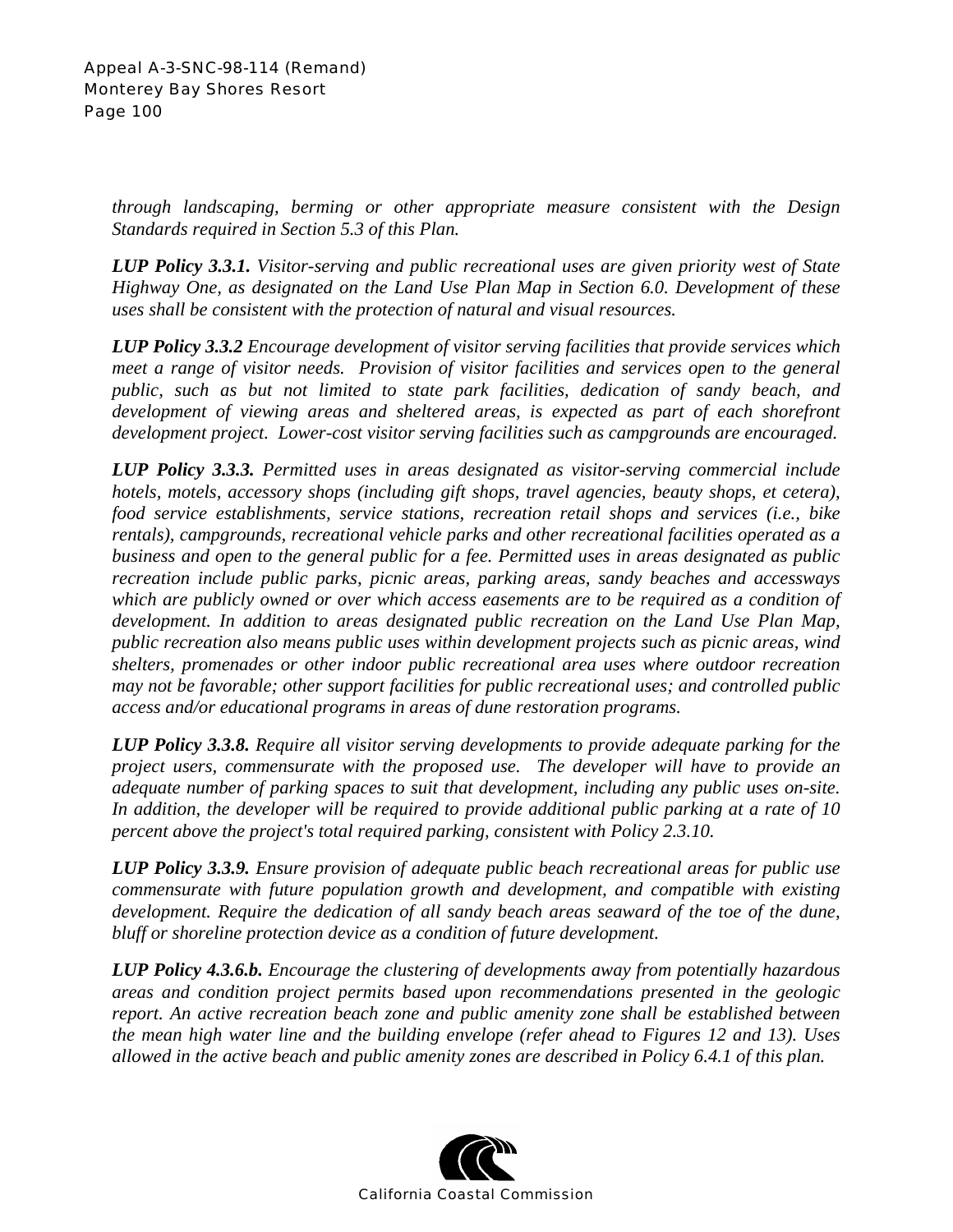*LUP Policy 6.4.1. … The described densities, both above and below, represent a maximum. As required by applicable policies of the LCP, permitted development intensities shall be limited to those which address constraints including, but not limited to: public access and recreation needs (including adequate public access and recreation facilities inland of the 50-year erosion setback line); …* 

*LUP Policy 6.4.1.g. Allow public parks, picnic areas, parking areas, public vista points, sandy beaches and accessways which are publicly owned or over which access easements are to be required as a condition of development. In addition to areas designated public recreation in Figure 11, public recreation also means public uses within development projects such as picnic areas, wind shelters, promenades or other indoor public recreational areas; other support facilities for public recreational uses; and controlled public access and/or educational programs in areas of dune restoration programs.* 

*LUP Policy 6.4.3d. (Circulation Designations, Public Access – Pedestrian/Bike Path) Plan and develop, provided that adequate funding is available, a public pedestrian/bike path along the existing and proposed Sand Dunes Drive right-of-way to connect to the regional bike path system in Fort Ord and Seaside/Monterey.*

*IP Section 3.2, CZ-PR, Coastal Zone Public Recreation District. Purpose. To provide areas for public use and enjoyment of the coast, and to enhance the recreational opportunities along Sand City's shoreline. Permitted uses, subject to Coastal Development Permit approval. (a) Public parks, picnic areas, parking areas, and sandy beaches; (b) Accessways which are publicly owned or over which access easements are to be required as a condition of development; (c) other support facilities for public recreational uses; (d) controlled public access and/or educational programs in areas of dune restoration programs. (e) all permitted and proposed uses shall be incorporated into a general parks plan or public works plan as part of an application for a coastal development permit.* 

*IP Section 3.2, Coastal Zone Overlay District, Access requirements. (a) Offers to dedicate or grant public access easements shall be made in accordance with the provisions of the Local Coastal Land Use Plan. … (b) Access easements shall be provided in accordance with provisions of the Local Coastal Land Use Plan and the following: (1) Vertical beach accessway easements shall be a minimum width of ten (10) feet and shall extend from the nearest public roadway to the sandy beach frontage. … (2) Lateral beach accessway shall be provided by an easement with a minimum of 25 feet dry sandy beach or the entire sandy beach if the width of the beach is less than 25 feet. (3) Blufftop access easements shall run along the edge of the bluff, and be of a width adequate to provide safe access. ….* 

## B. Coastal Act Policies

As described earlier, because the proposed project is located seaward of the first through public road and the sea, the Coastal Act's access and recreation policies also apply to any proposed development at this

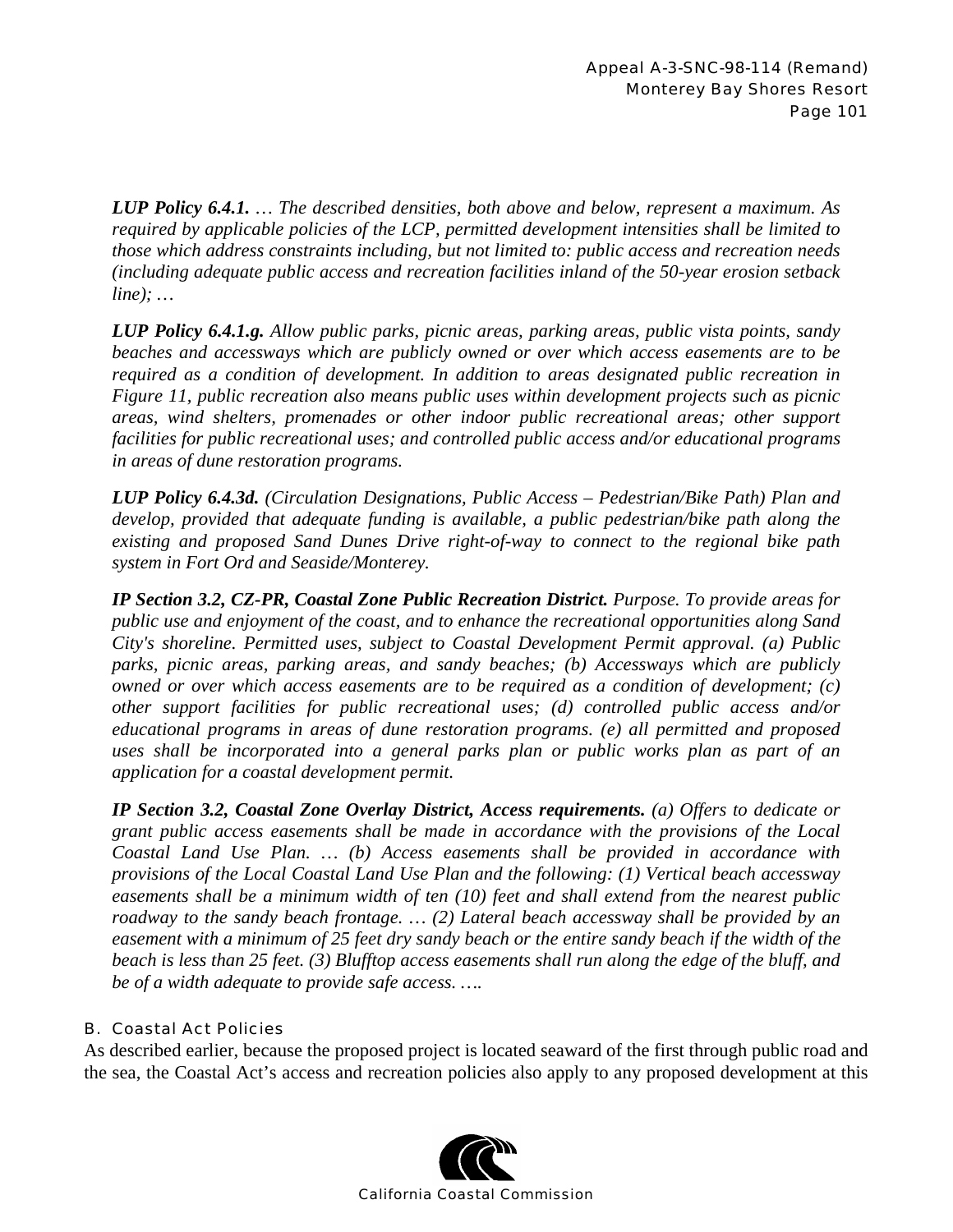location. Applicable Coastal Act access and recreation policies include:

*Section 30210. In carrying out the requirement of Section 4 of Article X of the California Constitution, maximum access, which shall be conspicuously posted, and recreational opportunities shall be provided for all the people consistent with public safety needs and the need to protect public rights, rights of private property owners, and natural resource areas from overuse.* 

*Section 30211. Development shall not interfere with the public's right of access to the sea where acquired through use or legislative authorization, including, but not limited to, the use of dry sand and rocky coastal beaches to the first line of terrestrial vegetation.* 

*Section 30212(a). Public access from the nearest public roadway to the shoreline and along the coast shall be provided in new development projects except where: (1) it is inconsistent with public safety, military security needs, or the protection of fragile coastal resources, (2) adequate access exists nearby, or, (3) agriculture would be adversely affected. …* 

*Section 30212.5. Wherever appropriate and feasible, public facilities, including parking areas or facilities, shall be distributed throughout an area so as to mitigate against the impacts, social and otherwise, of overcrowding or overuse by the public of any single area.* 

*Section 30213. Lower cost visitor and recreational facilities shall be protected, encouraged, and, where feasible, provided. Developments providing public recreational opportunities are preferred. …* 

*Section 30214. (a) The public access policies of this article shall be implemented in a manner that takes into account the need to regulate the time, place, and manner of public access depending on the facts and circumstances in each case including, but not limited to, the following: (1) Topographic and geologic site characteristics. (2) The capacity of the site to sustain use and at what level of intensity. (3) The appropriateness of limiting public access to the right to pass and repass depending on such factors as the fragility of the natural resources in the area and the proximity of the access area to adjacent residential uses. (4) The need to provide for the management of access areas so as to protect the privacy of adjacent property owners and to protect the aesthetic values of the area by providing for the collection of litter.* 

*(b) It is the intent of the Legislature that the public access policies of this article be carried out in a reasonable manner that considers the equities and that balances the rights of the individual property owner with the public's constitutional right of access pursuant to Section 4 of Article X of the California Constitution. Nothing in this section or any amendment thereto shall be construed as a limitation on the rights guaranteed to the public under Section 4 of Article X of the California Constitution.* 

*(c) In carrying out the public access policies of this article, the commission and any other* 

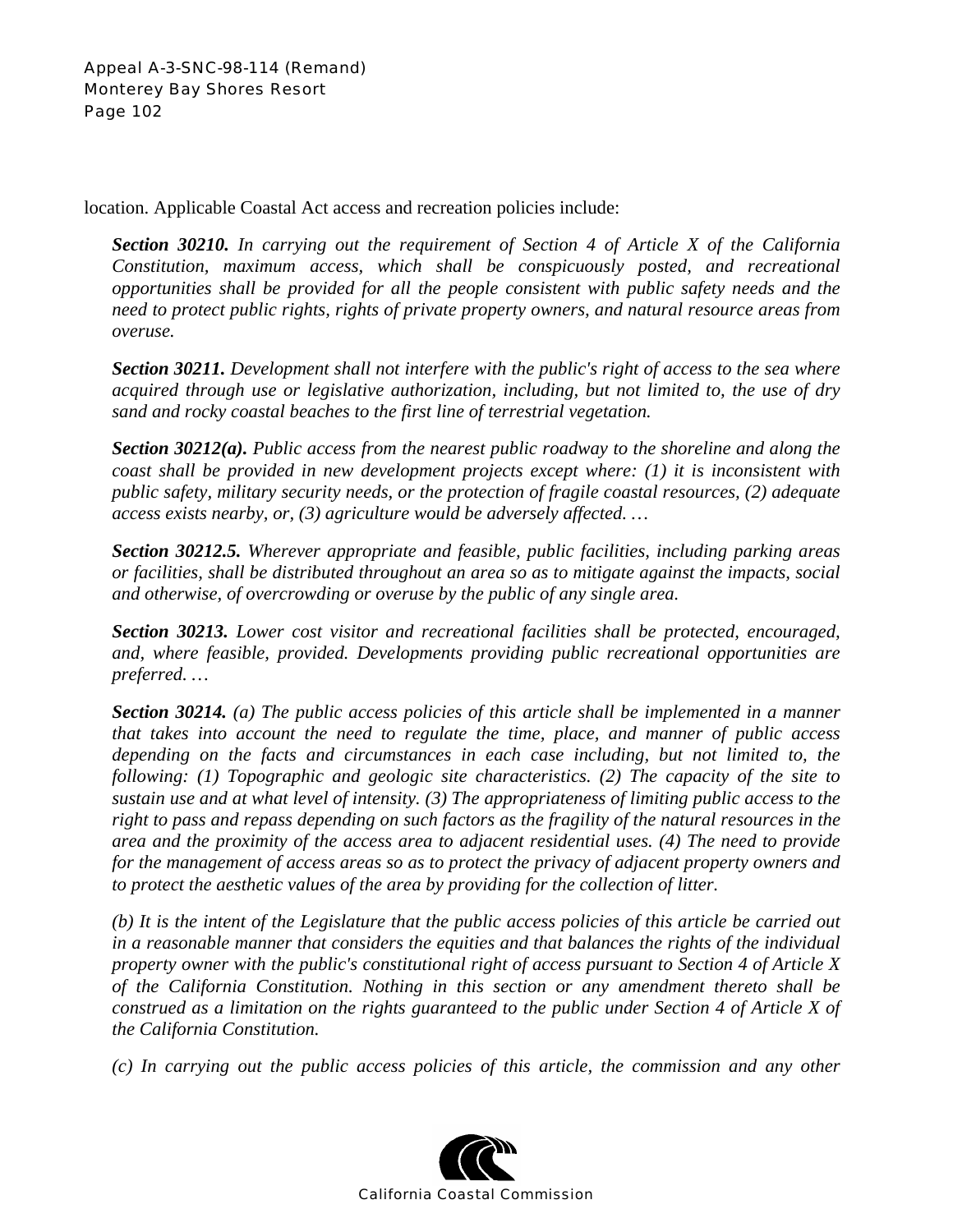*responsible public agency shall consider and encourage the utilization of innovative access management techniques, including, but not limited to, agreements with private organizations which would minimize management costs and encourage the use of volunteer programs.* 

*Section 30220. Coastal areas suited for water-oriented recreational activities that cannot readily be provided at inland water areas shall be protected for such uses.* 

*Section 30221. Oceanfront land suitable for recreational use shall be protected for recreational use and development unless present and foreseeable future demand for public or commercial recreational activities that could be accommodated on the property is already adequately provided for in the area.* 

*Section 30222. The use of private lands suitable for visitor-serving commercial recreational facilities designed to enhance public opportunities for coastal recreation shall have priority over private residential, general industrial, or general commercial development, but not over agriculture or coastal-dependent industry.*

*Section 30223. Upland areas necessary to support coastal recreational uses shall be reserved for such uses, where feasible.* 

*Section 30240(b). Development in areas adjacent to environmentally sensitive habitat areas and parks and recreation areas shall be sited and designed to prevent impacts which would significantly degrade those areas, and shall be compatible with the continuance of those habitat and recreation areas.* 

*Section 30253. New development shall do all of the following: …(e) where appropriate, protect special communities and neighborhoods that, because of their unique characteristics, are popular visitor destination points for recreational uses.* 

## 2. Policy Summary

The LCP and Coastal Act public recreational access policies that apply to this site protect existing access, and require that development provide for new access, including requiring dedications for lateral and vertical accessways and related improvements, where such new access use is a LCP priority west of Highway One. Under IP Section 3.2 (Access Requirements), minimum dedication areas are 10 feet for vertical accessways from the public road to the shoreline, 25 feet for lateral accessways along the sandy shoreline beach, and an adequate width to provide safe access along blufftops. Such access improvements and areas must be identified and sited and designed in such a way as to meet the LCP's hazards provisions (including the requirement to be located inland of hazard areas) and visual provisions as well.<sup>106</sup> Vista points must be provided, as must public access parking at a rate of 10% above the development's basic parking requirements otherwise.

<sup>106</sup> See hazard and visual findings for further detail in this respect.

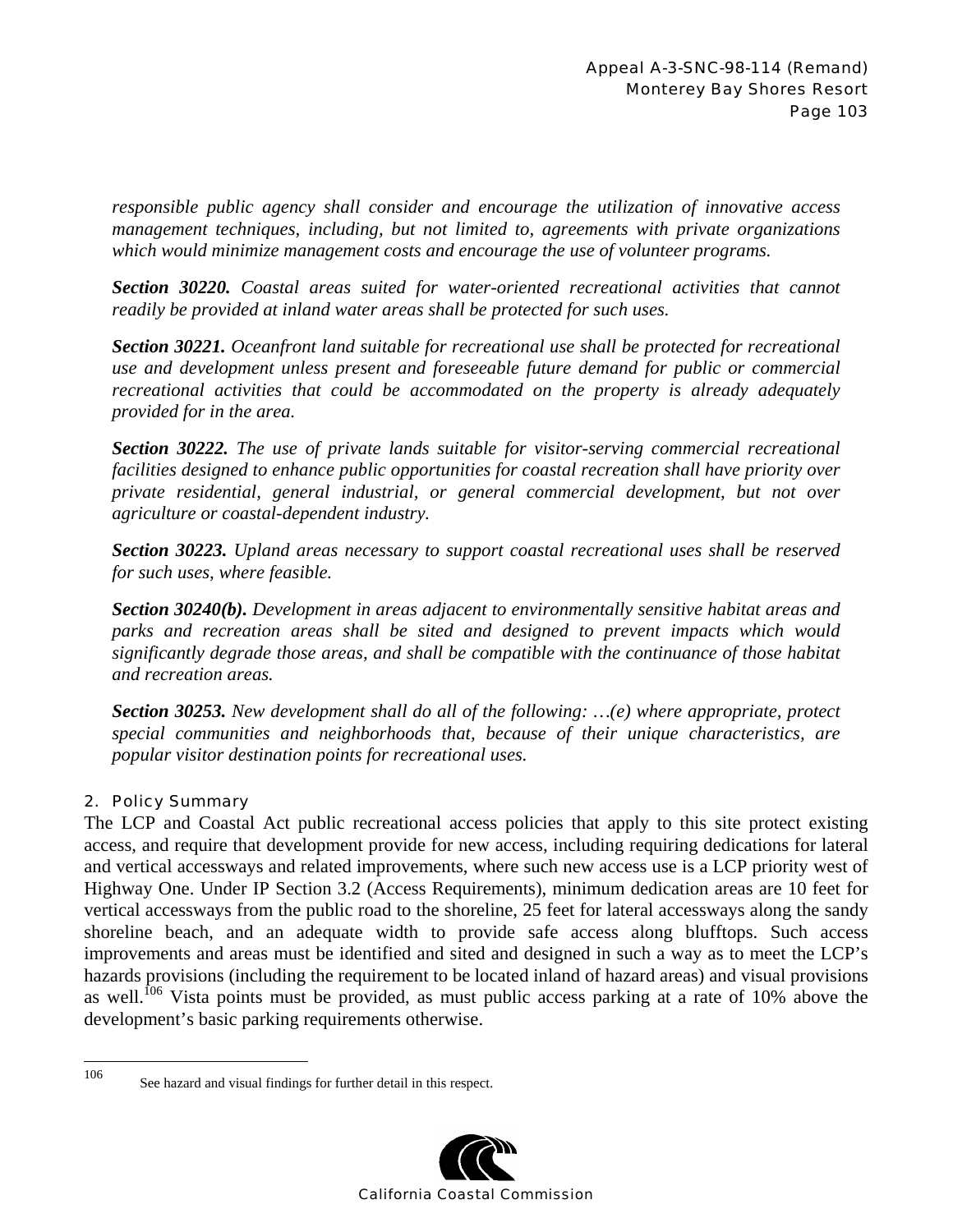Appeal A-3-SNC-98-114 (Remand) Monterey Bay Shores Resort Page 104

In short, read together, the applicable policies require development projects to include public recreational access to and along the shoreline, including improvements to facilitate public recreational use, and including parking and vista point areas. Like the development itself, such public recreational access improvements must be sited and designed to be out of harm's way such that they continue to provide the intended access utility over time, and to avoid public viewshed impacts otherwise. As applied to this case, these requirements mean that in addition to providing dedicated access along the sandy shoreline beach, the proposed project must include dedicated public access improvements. These improvements must be dedicated, must be maintained over time, and include access trails that connect from Sand Dunes Drive to the shoreline beach, trails that connect Sand Dunes Drive to the regional bike path, vista point areas that provide views to and across the Monterey Bay, and parking commensurate with the intensity and density of the proposed project use. All such public access areas and related development/amenities must be sited and designed to blend seamlessly into the public viewshed and to adequately respond to coastal hazards, including through appropriate setbacks.

The LCP also encourages the provision of lower-cost visitor-serving facilities, such as campgrounds. Similarly, the Coastal Act public access policies also require the protection, encouragement, and where feasible, the provision of lower cost visitor and recreational facilities. (Section 30213). The Commission has interpreted this Coastal Act policy to either require that development of new overnight accommodations include lower cost units, or if the provision of such units within the proposed development is not feasible, that the applicant provide an in-lieu fee or in some other way contribute towards the protection of lower cost accommodations in the region. If the proposed project were to be approved, the Commission would need to analyze this issue and work with the Applicant to determine the most appropriate manner in which to implement LCP requirements and Section 30213 for the proposed development.

### 3. Existing Public Recreational Access Setting

The shoreline beach area at the project site is part of an unbroken stretch of sandy beach extending roughly 13 miles from the Salinas River to the Monterey Harbor that is used by the general public as a primary lateral accessway for this stretch of coast, including bridging the gap between Monterey State Beach and Seaside State beach downcoast and the beaches of the Fort Ord Dunes State Park unit immediately upcoast. Similarly, the Monterey Bay regional recreational trail provides hardscaped lateral access paralleling this beach lateral access but just inland of the site between it and Highway One. This recreational trail is very popular, and is heavily used by recreationalists throughout the region. Together, the recreational trail and the beach are major components for the California Coastal Trail. On the site's upcoast boundary is the State Park property. Although it only recently opened for public use, and the use patterns and amenities have not been completely developed, public trails extend from the recreational trail to the beach immediately upcoast of the project site. Immediately downcast is the MPRPD park site, which is less actively used.

In terms of the site itself, the public may have used it for access historically, including as a route to the ocean from inland roads, given its location adjacent to Sand Dunes Drive, but there is little in the file to

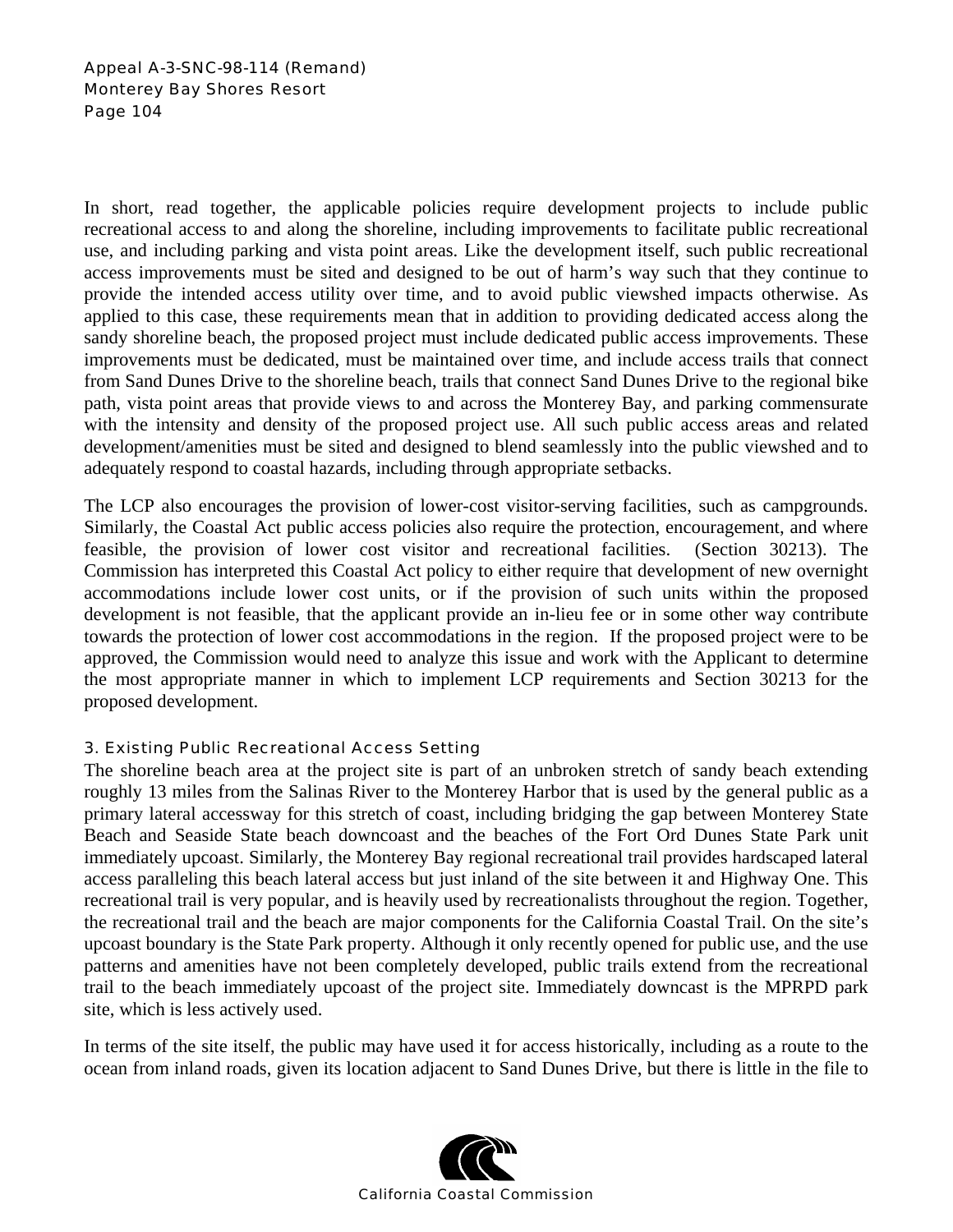indicate one way or the other on this point. Existing fencing acts as a deterrent currently, but such fencing is not complete and is not such a barrier as to preclude use. In fact, it is clear that the tall dune feature on the site continues to be actively used by visitors, primarily as a landform feature on which to roll, slide, or slip down, and also as a natural billboard of sorts with people forming messages in the sand that can be read by Highway One motorists. Despite such ongoing use, there has not been any sort of formal public access study or evaluation specific to the site (like a prescriptive rights study), and public access rights associated with the property, to the extent any have accrued and exist, have not been established.

### 4. Proposed Access Improvements and Dedications

The proposed project includes substantial access improvements, including a 5' wide vertical accessway to the beach along the northern boundary of the project, and a lateral accessway along the beach. The lateral access area includes the entire portion of the site seaward of the 20-foot contour, which generally corresponds to the toe of the foredune/coastal bluff, and totals approximately 4.2 acres. Both the vertical and lateral access areas will be placed in a public access easement, totaling 5.7 acres. The project will also provide a public vista point in the northwestern corner of the site, in the same area that vertical access to the beach will be provided (please see Exhibit 4). A 70 space parking area for public parking is proposed in the north-east corner of the site. Finally, a Class II bike path (i.e., bike lane) will be provided along the proposed extension of Sand Dunes Drive necessary to serve the project until the entrance to the resort, and will transition into a Class III bike path (i.e., signed bike route) for the remainder of this roadway extension.

The Applicant has also submitted an Access, Signage, and Lighting plan that provides some details for the construction and management of the proposed accessways, such as the size of the proposed accessways, amenities provided for such accessways (i.e. trash receptacles), a signage and lighting plan and a plan for managing and operating the access areas

## 5. Consistency Analysis

### Public Access Easement Areas

The proposed access program includes areas of the site to be set aside for both vertical and lateral public access and for public parking which generally correspond to the Public Recreation land use designation for the site illustrated by LUP Figure 11 (Exhibit 3). This is the principal area of the site designated by the LCP for recreational use by the general public, and the proposed dedications are generally consistent with the LCP requirement that both a lateral and a vertical accessway be dedicated on this property. (LUP Policies 2.3.1, and 2.3.2) However, at least three issues are not adequately addressed. First, the LCP requires that the lateral beach accessway be provided by an easement with a minimum of 25 feet of dry sandy beach or the entire sandy beach if the width of the beach is less than 25 feet. Although the proposed dedication below the 20 foot contour would probably accomplish this requirement, the ultimate access dedication should be specifically tailored to assure that the requirement of the LCP to provide adequate sandy beach access is met.

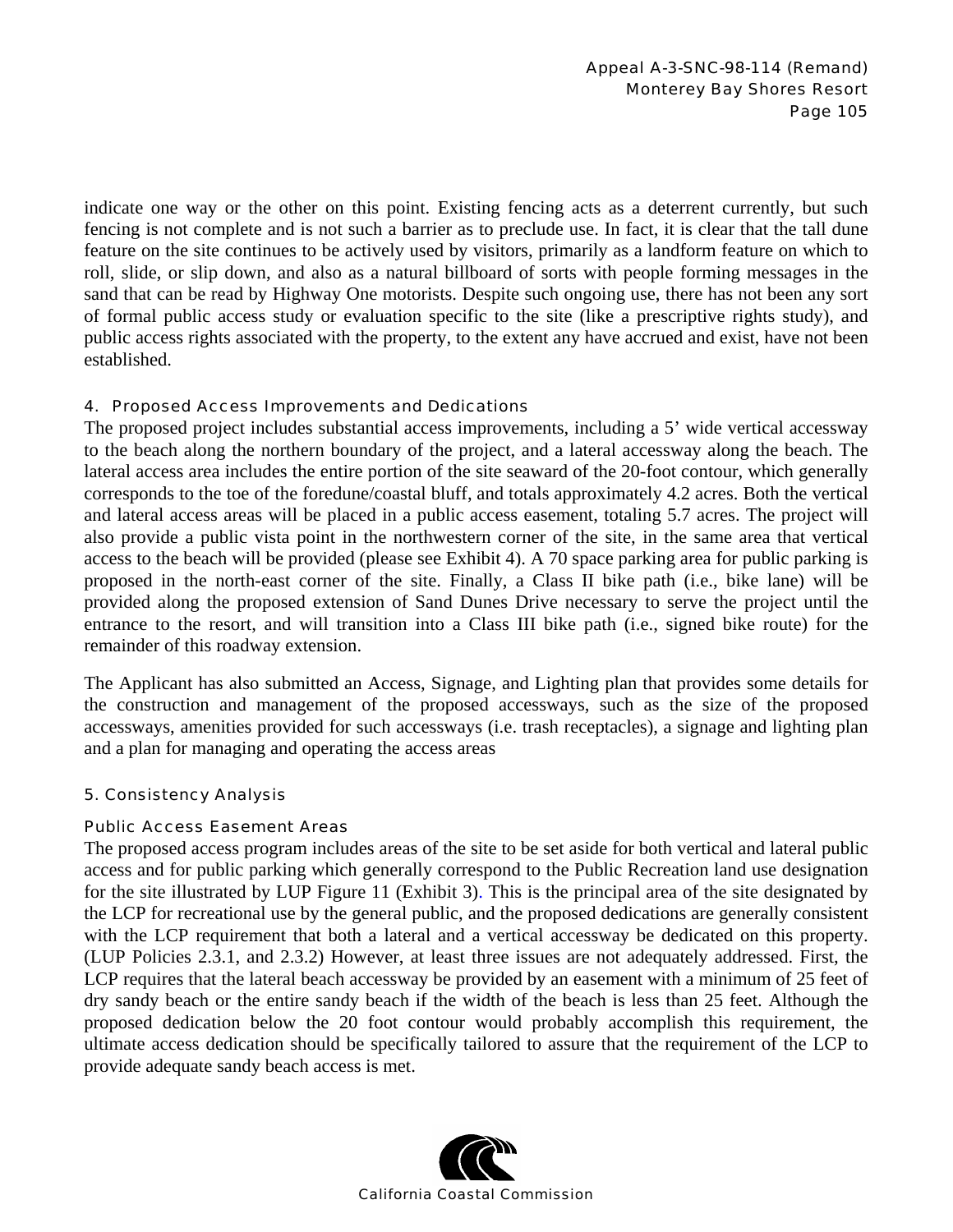Second, although the general location of the lateral accessway is currently sufficient to provide lateral public access, subject to the qualification above, the Coastal Act and LCP require that such access be located where it will not be subject to high erosion rates or other hazards to public safety. (LUP Policy 2.3.4(1)(e), Coastal Act Section 30210). The Applicant has proposed in the Access plan to move various access improvements inland as erosion threatens them, including stairs to the beach, trail improvements, signage, etc. However, it is not clear that the Applicant has proposed that the dedicated access areas themselves will move inland as necessary to continue to provide the requisite access over time. The plan states that "the proposed public access easement areas included sufficient area inland of the 50-year erosion limit to allow for relocation of these facilities."107 This suggests that easement areas themselves would not be moving if necessary. As discussed in the hazards finding, the proposed erosion setback is not adequate, and there would be considerable uncertainty as to whether there would remain adequate space for required public access over time given potential sea level rise and bluff erosion. If the project were to be approved, it would need to be conditioned to ensure continual public lateral access, in all aspects, despite the effects of erosion and sea level rise.

Third, the Applicant has proposed a five foot wide vertical accessway along the northern edge of the property. Although this is not the precise location in which the required vertical access is shown in LUP Figure 4, Figure 4 acknowledges that the mapped "floating vertical access" areas are generalized locations only. In addition, LUP Policy 2.3.4 requires accessways to be developed consistent with certain guidelines, including that they minimize alteration of natural landforms, conform to existing contours and blend in with the visual character of the setting. (LUP Policy 2.3.4(d)(1)). The proposed vertical accessway would be primarily located in one of the few areas of the site that is not proposed to be graded extensively, and will traverse the edge of the site in the vicinity of the protected buckwheat habitat. Despite the fact that the vertical accessway is not in the precise location identified in LUP Figure 4, its location can still be found to be consistent with the LCP, as the location on Figure 4 is a generalized location only, and the accessway has been sited to comply with other LCP requirements. If the project were to be approved, it would be important that the proposed habitat protection measures in the Access plan be specifically required for access in this area.

There is one specific problem with the proposed vertical access. The LCP requires that vertical beach accessway easements be a minimum width of ten (10) feet and shall extend from the nearest public roadway to the sandy beach frontage." In addition, the Commission typically requires a minimum width of 10 feet for public access dedications unless there is a compelling reason not too, such as a physical barrier that makes it infeasible to do so. As proposed, the vertical access would only be 5 feet wide. Although the ultimate physical width of the vertical trail may be appropriately reduced to minimize habitat impacts, the proposed vertical easement area must be at least 10 feet wide. The trail itself should probably be at least 6-8 feet wide.

The Applicant's management plan for these access easements includes a proposal to limit public access to them and to potentially close the accessways in order to protect sensitive natural resources, such as

 $\overline{a}$ 



<sup>107</sup> Public Access Plan, p. 7-5.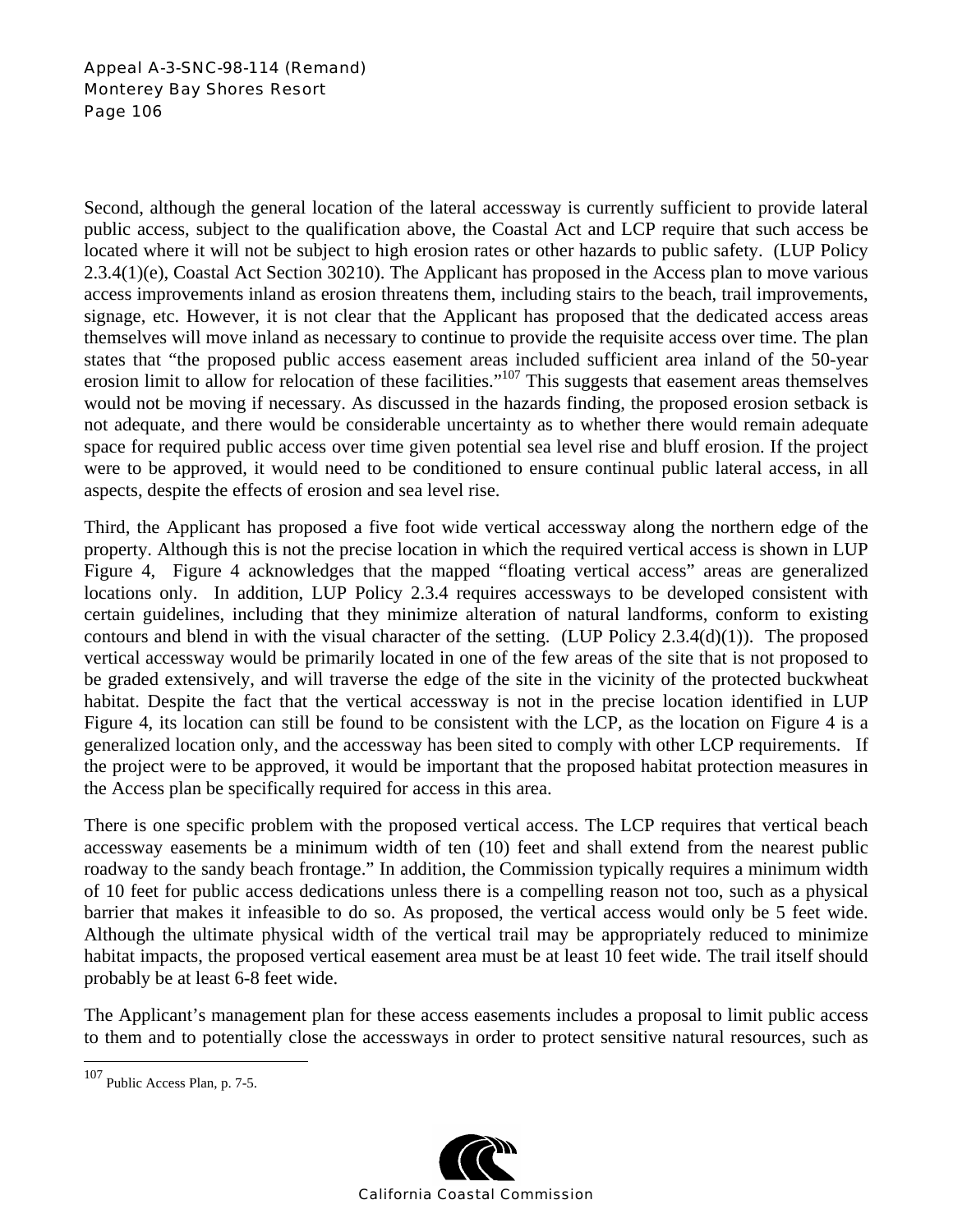the snowy plover. Both the Coastal Act and the LCP acknowledge that public access must be maximized, but consistent with the protection of natural resources. (Coastal Act Section 30214(a)(3), LUP Policy 2.3.4(1)(4)). If the Commission were to approve a CDP for this project, it would need to be conditioned to require Executive Director approval of a final access management plan to ensure that the limitations on public access were the minimum necessary to protect natural resources.

### Public Parking

Parking to serve public access and recreation will be located in the northeast corner of the site, adjacent to the proposed vertical access trail. The LCP requires that the project provide public parking at a rate of 10% more than the total required parking for the site. According to the applicant's materials, the project must provide 754 parking spaces for the development. Thus, the development must provide at least 75 public parking spaces. The Applicant's proposal to provide 70 public parking spaces in the northeast corner of the development almost provides the required 75 spaces. It may also be that some of the nine spaces proposed to be located at the entry are meant to be public access parking Were the project to be approved, this would need to be clearly addressed. In addition, as discussed above, this parking area may not always be available for public use. As described in the project's Habitat Protection Plan, parking lot access to the public parking spaces would be controlled by an electronic gate and would be closed to the public at sunset. Additional seasonal restrictions may be contemplated to protect special status species during critical period of their life cycles. Thus, for any approval of this project, the Applicant must provide additional details regarding when the parking lot would be open, what criteria it would use before determining when closure to protect species would be appropriate, etc., and the Commission would need to evaluate such additional information. Finally, as discussed in the visual resource finding, the current project design locates this large parking lot in an important public viewshed. This would need to be addressed as well in any redesigned project.

## **6. Conclusion**

The proposed project includes numerous public access amenities, as required by the Coastal Act and LCP. Specifically, the Applicant has proposed dedication of both lateral and vertical public accessways, and the project provides nearly sufficient parking to meet LCP requirements. These public accessways will need to be managed to ensure that public access is maximized, while still protecting the natural resources on the site. The Applicant's proposal is deficient in certain details, and does not include sufficient information for the Commission to determine the adequacy of the proposed access, signage and management plan for actual implementation. However, if the application were approved, it could be conditioned to require submission of such final plan for Executive Director review and approval, subject to various performance standards to address the LCP and Coastal Act requirements.. In addition, the proposed plan does not provide adequate assurances that the dedicated lateral accessway would be moved inland to address public safety concerns as the mean high tideline moves inland due to erosion and sea level rise. Finally, the Applicant is not proposing on-site lower cost overnight accommodations, a plan to provide such accommodations in the vicinity of the project, or an in-lieu fee to facilitate the provision of lower cost accommodations in the area. While this failure to address lower cost

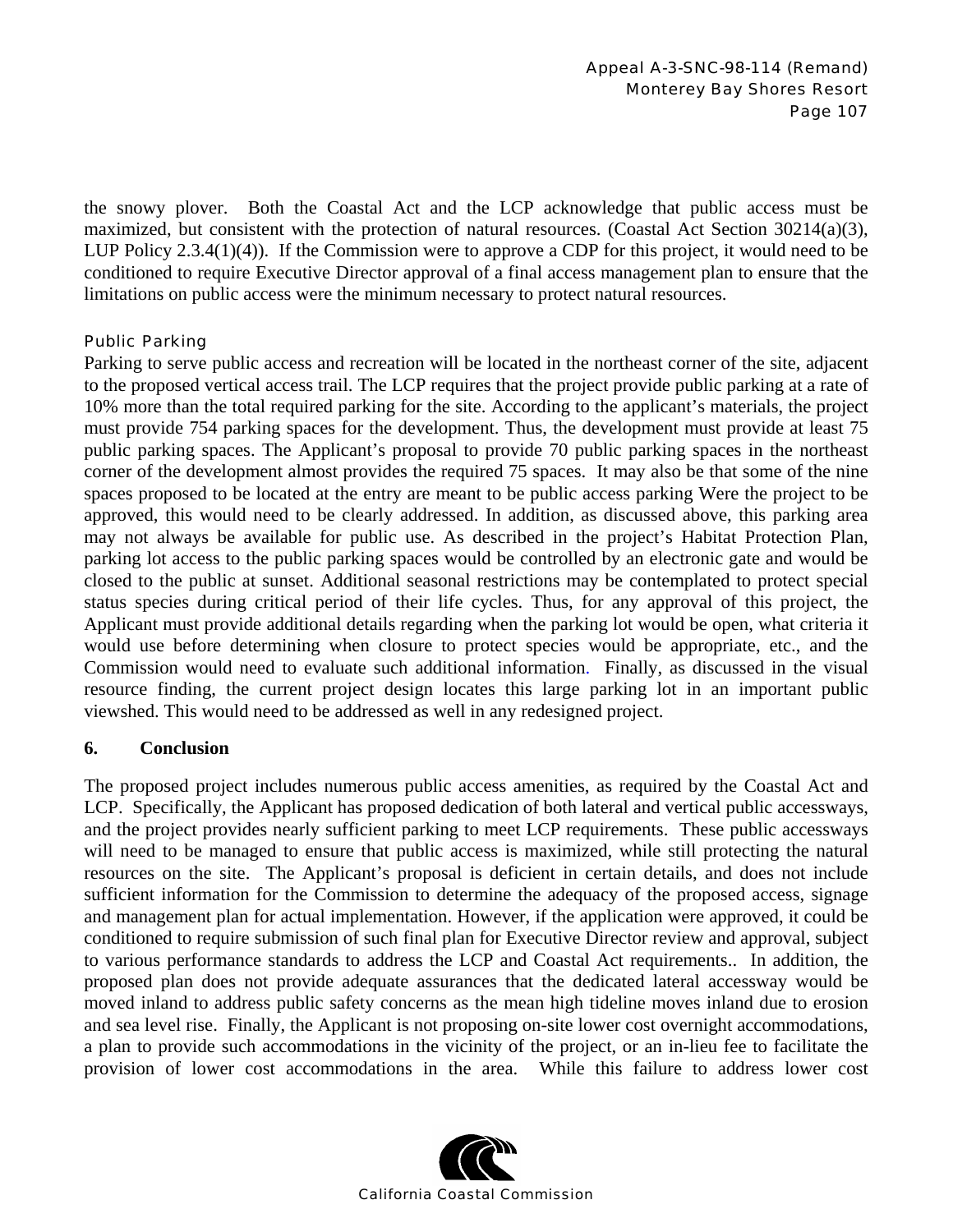accommodations means that the proposed project is inconsistent with Coastal Act Section 30213, the Commission could address this issue through the addition of a special condition. In sum, as proposed, the project is not entirely consistent with the LCP and Coastal Act public access and recreation policies, but these deficiencies likely could be addressed through the imposition of special conditions, so failure to comply with the applicable public access and recreation policies is not a sufficient basis on which to deny the proposed project.

# G. California Environmental Quality Act (CEQA)

Public Resources Code (CEQA) Section 21080(b)(5) and Sections 15270(a) and 15042 (CEQA Guidelines) of Title 14 of the California Code of Regulations (14 CCR) state in applicable part:

*CEQA Guidelines (14 CCR) Section 15042. Authority to Disapprove Projects. [Relevant Portion.] A public agency may disapprove a project if necessary in order to avoid one or more significant effects on the environment that would occur if the project were approved as proposed.* 

*Public Resources Code (CEQA) Section 21080(b)(5). Division Application and Nonapplication. …(b) This division does not apply to any of the following activities: …(5) Projects which a public agency rejects or disapproves.* 

*CEQA Guidelines (14 CCR) Section 15270(a). Projects Which are Disapproved. (a) CEQA does not apply to projects which a public agency rejects or disapproves.* 

Section 13096 (14 CCR) requires that a specific finding be made in conjunction with coastal development permit applications about the consistency of the application with any applicable requirements of CEQA.

The City of Sand City, acting as the lead agency for this project with respect to CEQA, certified a Final EIR (FEIR) in December 1998. The FEIR was in relation to a 597-unit mixed-use resort and residential project. The FEIR described the existing environmental conditions in and around the site, and also identified potential environmental impacts to a series of coastal resources, including dune habitats, visual resources, sensitive plant and animal species, traffic, water quality, near-shore coastal processes and hazard avoidance, public services, and access and recreation. The City was sued by the Sierra Club regarding the adequacy of its CEQA evaluation, but the action was later dismissed after the City project approval was appealed to the Coastal Commission. In August 2008, the Applicant prepared a Draft Addendum to the FEIR. The Draft Addendum was intended to address the revised proposed project currently before the Commission, and addressed roughly the same issues as were addressed in the FEIR. The Draft Addendum indicated that most (but not all) of the environmental impacts under CEQA have been reduced for the currently proposed project in relation to the previously proposed project Various versions of the Addendum were provided by the Applicant to the City and MPWMD and, on January 20, 2009, the City considered the Addendum and voted to reserve final CEQA review of the project until later.